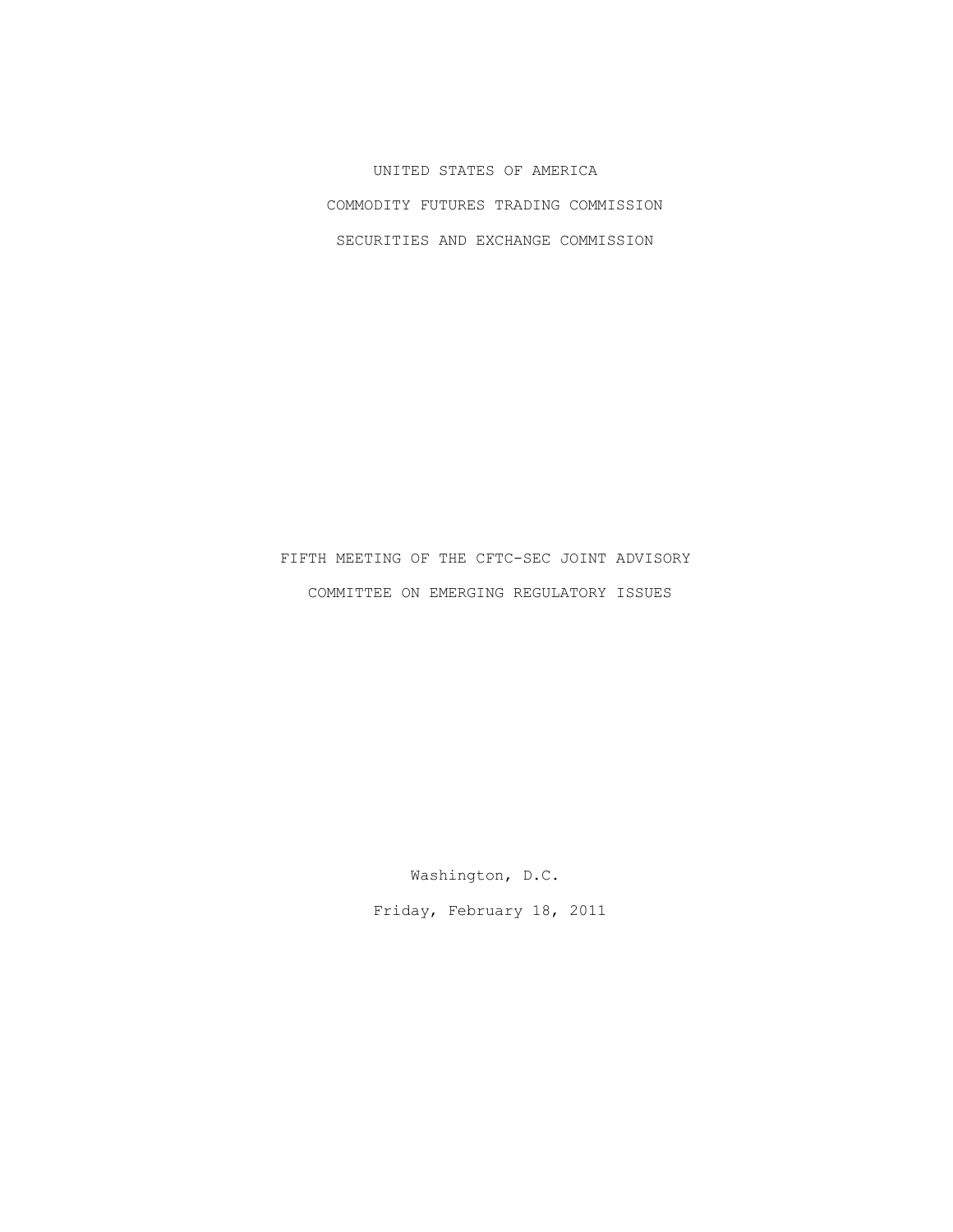1 PARTICIPANTS:

| $\overline{2}$  | CFTC Commission Members:                |
|-----------------|-----------------------------------------|
| 3               | GARY GENSLER, Chairman                  |
| 4               | JILL SOMMERS, Commissioner              |
| 5               | MICHAEL V. DUNN, Commissioner           |
| 6               | SCOTT D. O'MALIA, Commissioner          |
| 7               | SEC Commission Members:                 |
| 8               | MARY SCHAPIRO, Chairman                 |
| 9               | ELISSE B. WALTER, Commissioner          |
|                 | 10 Presenters:                          |
| 11              | RICK KETCHUM                            |
| 12              | Financial Advisory Regulatory Authority |
| 13 <sup>°</sup> | JACK BRENNAN<br>The Vanguard Group Inc. |
| 14              | Advisory Committee Members:             |
| 15 <sub>1</sub> | BROOKSLEY BORN                          |
| 16              | ROBERT COOK                             |
| 17              | ROBERT ENGLE                            |
| 18              | ANDREI KIRILENKO                        |
| 19              | MAUREEN O'HARA                          |
| 20              | SUSAN PHILLIPS                          |
| 21              | DAVID RUDGER                            |
| 22              | JOSEPH STIGLITZ                         |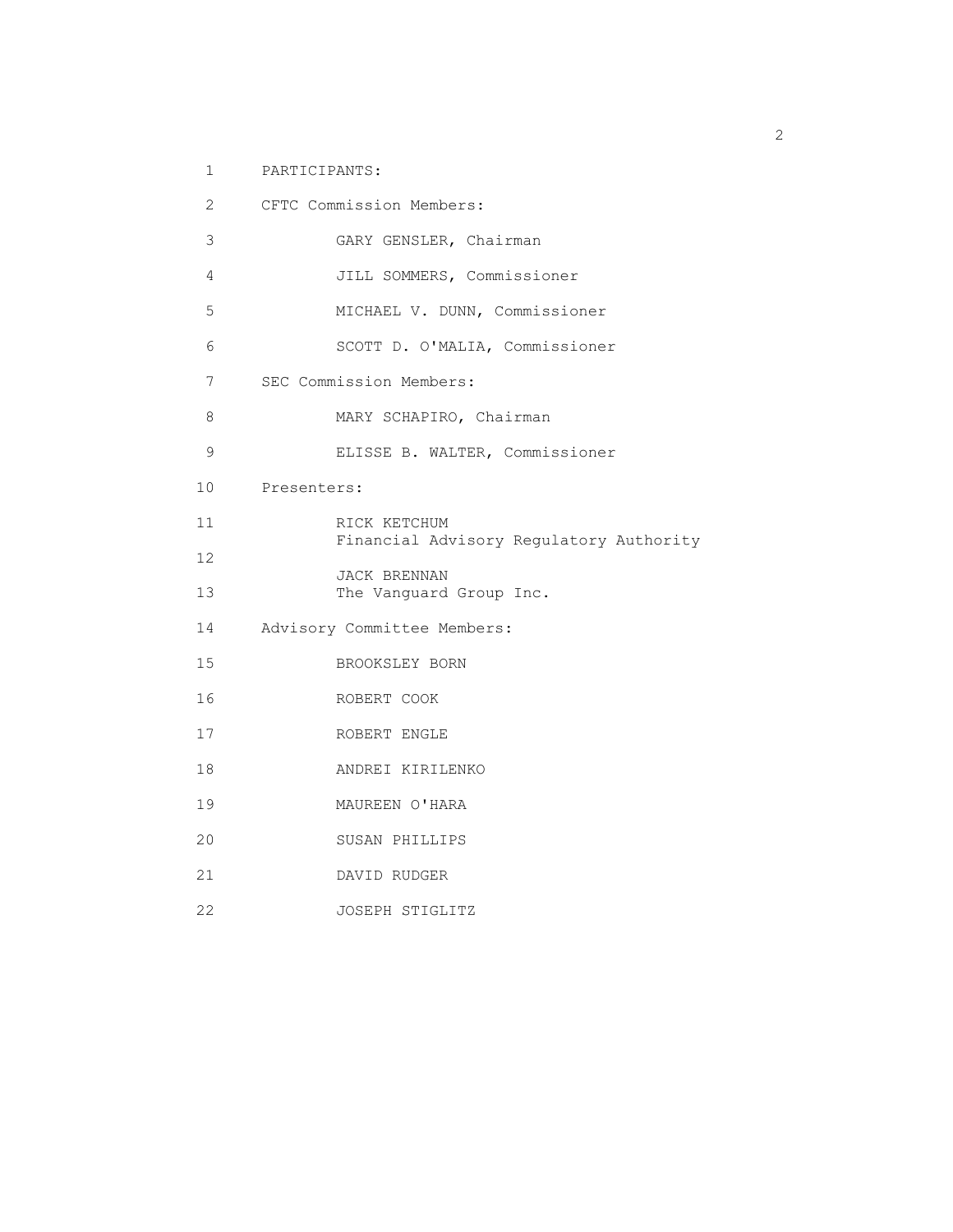| $\mathbf 1$       | P R O C E E D I N G S                                |
|-------------------|------------------------------------------------------|
| 2                 | (9:30 a.m.)                                          |
| 3                 | CHAIRMAN GENSLER:<br>Welcome.<br>I'm going           |
| 4                 | to see if we can call this meeting to order.<br>I'm  |
| 5                 | acting as Co-Chair here to call this Fifth Meeting   |
| 6                 | of the Joint CFTC-SEC Advisory Committee on          |
| 7                 | Emerging Regulatory Issues to order. The date is     |
| 8                 | February 18, 2011, and this meeting is held in       |
| 9                 | accordance with the Government's Sunshine Act.<br>We |
| 10                | are joined by distinguished members of the           |
| 11                | Advisory Committee, Brooksley Born, Susan            |
| $12 \overline{ }$ | Phillips, Rick Ketchum, Jack Brennan, Maureen        |
| 13                | O'Hara, David Rudger and Robert Engle and we thank   |
| 14                | you for your service.                                |
| 15                | As we have done in prior meetings of                 |
| 16                | this Committee, Co-Chair Schapiro and I will share   |
| 17                | the presiding officer duties. First I would like     |
| 18                | to offer Chairman Schapiro the opportunity to make   |
| 19                | some opening remarks. Chairman Schapiro?             |
| 20                | CHAIRMAN SCHAPIRO:<br>Thank you very much,           |
| 21                | Gary. Good morning everyone. I'll be very brief.     |
| 22                | I want to remind everyone because we all are very    |

 $\sim$  3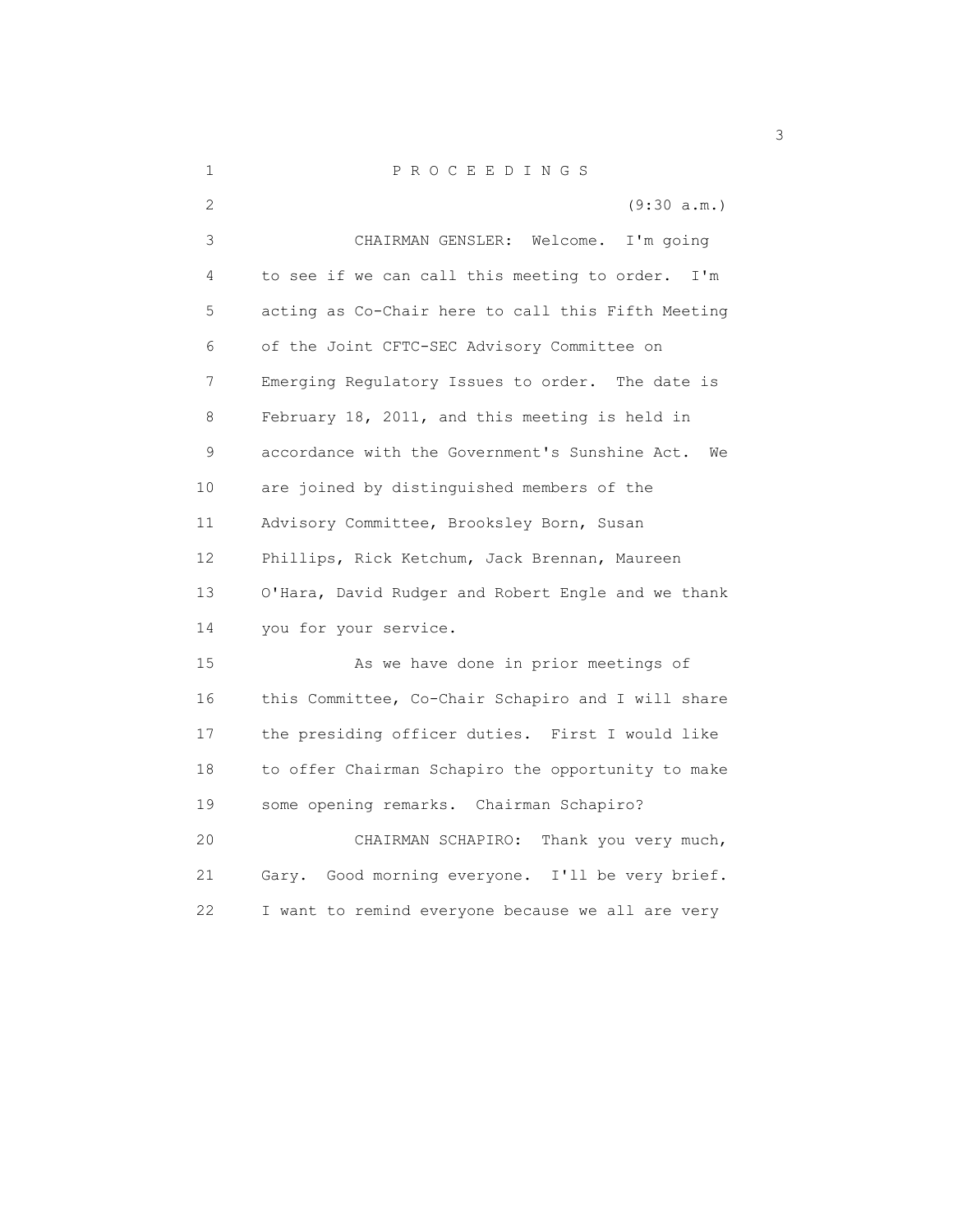1 focused on what a vital role our markets play in 2 capital formation and the lives of millions of 3 Americas, for that reason at the SEC as you all 4 know we began a comprehensive review of market 5 structure in 2009 and of course that's also why 6 both of our agencies have spent so much time 7 considering the events of May 6, trying to 8 analyze, understand and respond to them as 9 effectively as we can. That was of course the day 10 in which the markets temporarily though 11 demonstrably failed to perform in the way which we 12 reasonably expect them to. It's in that spirit 13 that the members of the Advisory Committee were 14 asked to provide us with their own perspectives on 15 the events of that day. I'm especially interested 16 in hearing their views on the effectiveness of the 17 various measures we've put in place since May 6 18 and on any additional targeted measures they 19 believe we should explore further that could 20 directly address the risk of reoccurrence. Their 21 observations will doubtless provide us with 22 important insights and ideas and I'm counting on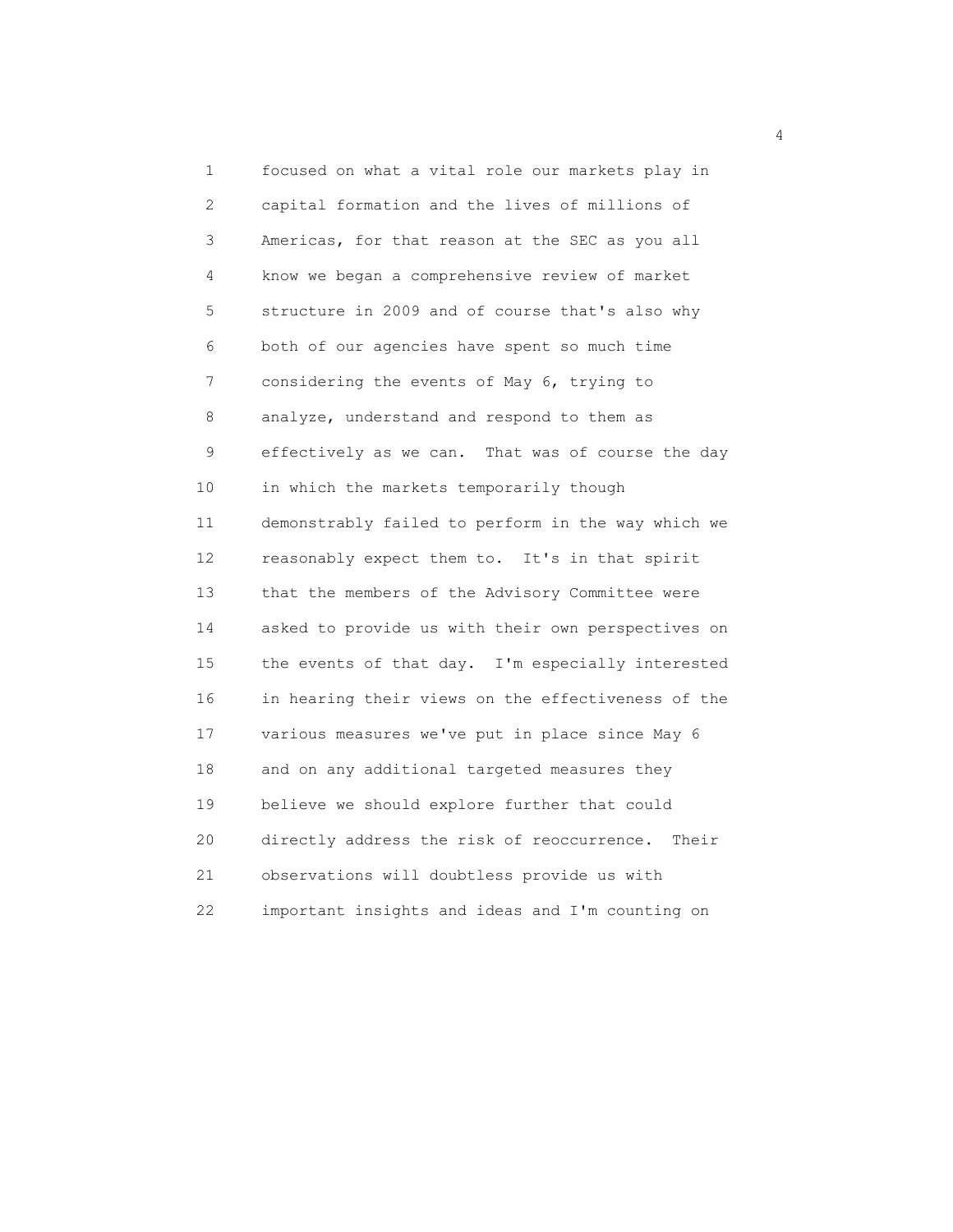1 them to spur additional comment and analysis from 2 investors and market participants, and I want to 3 thank you all again for your efforts and I'll turn 4 it back to Gary.

 5 CHAIRMAN GENSLER: Thank you so much. 6 I'm pleased to be joined by Chairman Schapiro in 7 welcoming you all here. This is the third time 8 this week that Chairman Schapiro and I have had 9 the ability to share a table. It was an honor to 10 testify in front of Congress twice this week 11 together, but we're also focused on strengthening 12 our markets beyond what we're doing in the 13 Dodd-Frank Act in that we're focused on the events 14 of May 6 and strengthening our markets. I'd also 15 like to thank Chairman Schapiro, her fellow 16 Commissioners, the staff of the SEC and all that 17 they have done not only on May 6 but the 18 incredibly collaborative working relationship on 19 the Dodd-Frank Act. And I'd like to thank the 20 staff of the CFTC for all of their hard work 21 planning this meeting and all of the follows-ups 22 on May 6, and also thank my fellow Commissioners

<u>5</u>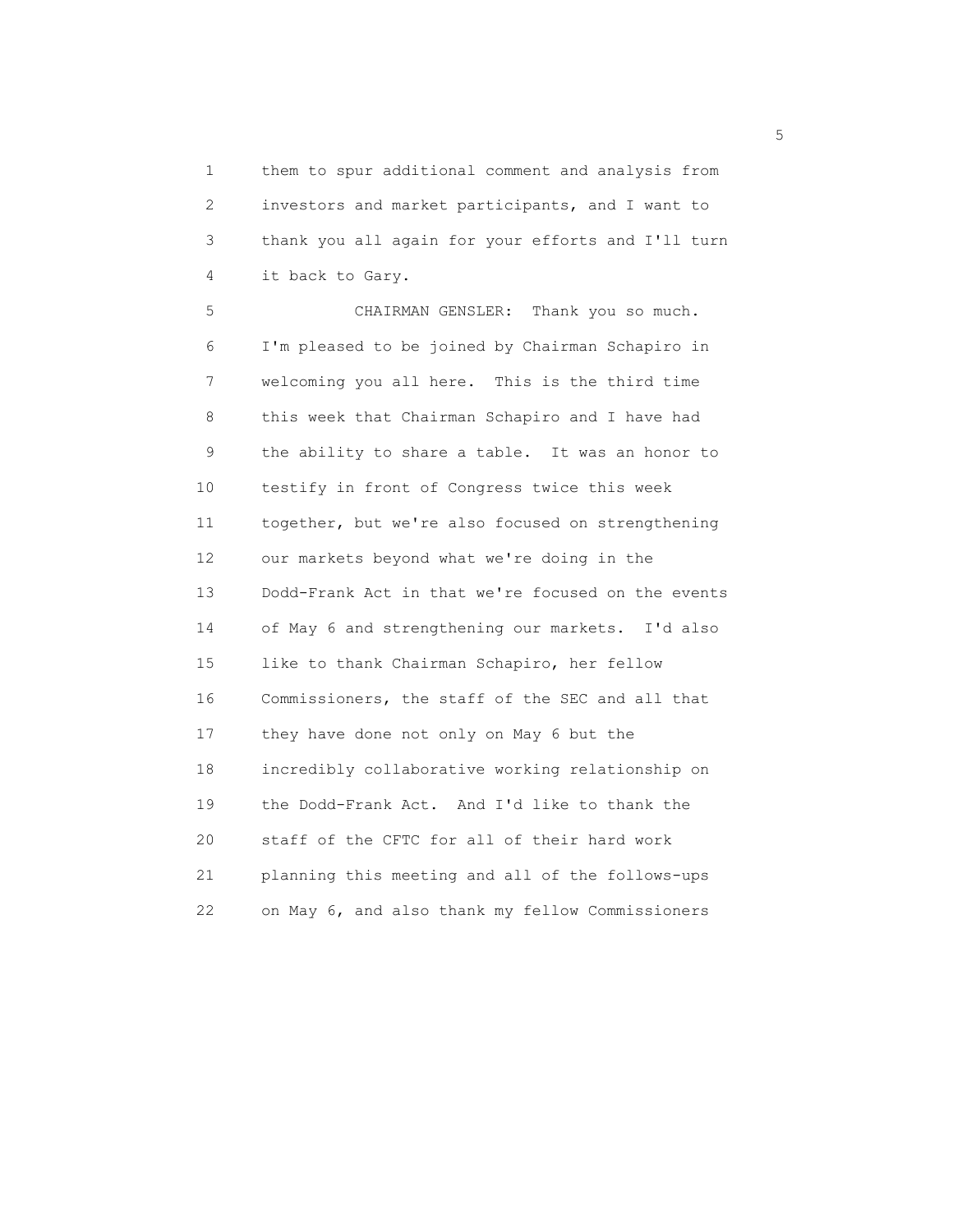1 and recognize Commissioners Mike Dunn, Jill

 2 Sommers and Scott O'Malia who are here, and I 3 believe that Commissioner Chilton is tied in. Is 4 that right?

 5 COMMISSIONER CHILTON: Yes, I'm here, 6 Mister Chairman.

 7 CHAIRMAN GENSLER: Today's meeting is 8 intended to give the Joint Advisory Committee an 9 opportunity to share their recommendations with 10 the CFTC and SEC and they have had several months 11 to review and consider the staff reports and well 12 as four open meetings and hearing from witness and

 13 they have met in subcommittees as well. The 14 Committee is comprised of extremely experienced 15 experts who have been introduced and I look 16 forward to hearing their recommendations. 17 At both the CFTC and SEC, one thing that 18 we are quite sure of is that the means of 19 communication and technology will continue to 20 advance and affect our markets. This was true in 21 the 19th century when telegraph led to the 22 introduction of the tickertape. It was also true

 $\sim$  6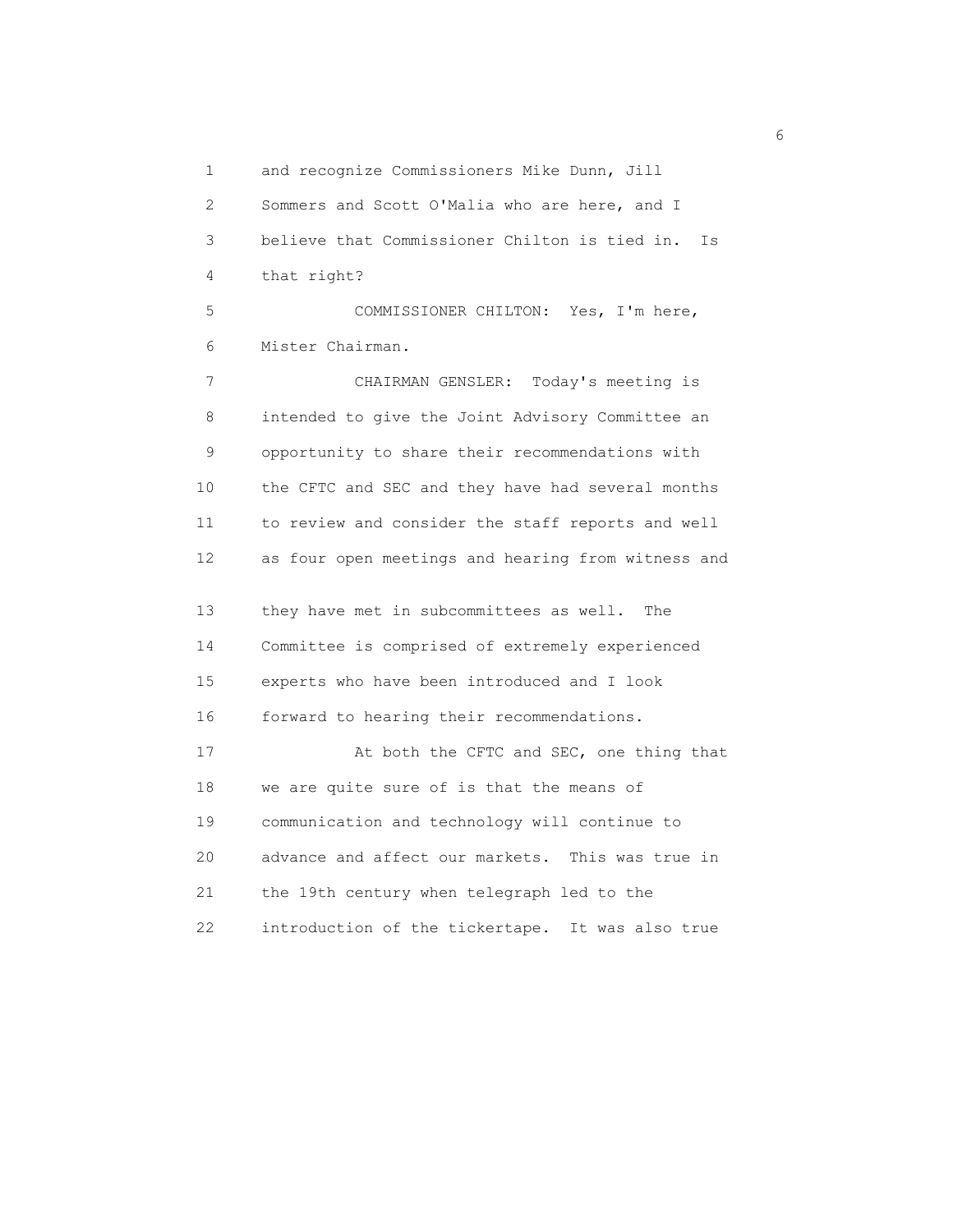1 in the early 20th century when telephones were 2 first used to have a central quote system where 3 market participants actually got an instantaneous 4 bid offer spread over the telephone. The year was 5 1929 I'm told. It was further true during the 6 last decade when markets that we oversee here at 7 the CFTC went from open outcry to now 8 approximately 90 percent electronically traded. 9 So where market makers used to be on the floor of 10 the exchanges, they now often sit at computer 11 miles away or even on another continent. And 12 while market participants used to be involved in 13 each of their trades, they now often rely on 14 algorithms to execute those very trades. Humans 15 are much frequently relying on the judgment that 16 they've programmed into a computer to execute 17 their trading strategies and the markets have 18 evolved to where we increasingly find more Watsons 19 competing with the Ken Jennings and Brad Rutters. 20 Regulators cannot assume however that algorithms 21 in the markets are going to be as well tested or 22 well supervised as we think and see where Watson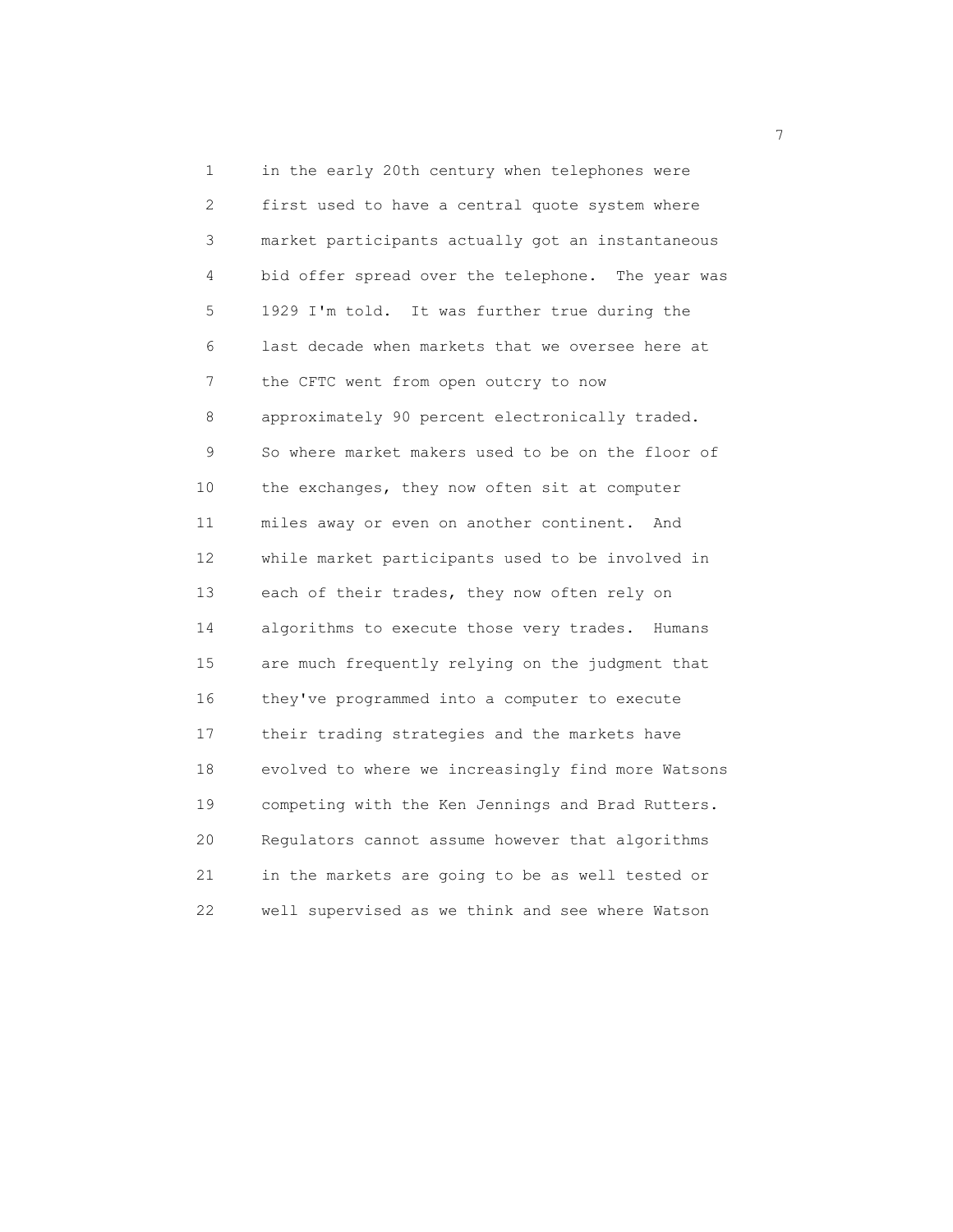1 apparently was in winning Jeopardy! Our 2 regulations have to adapt to the markets 3 increasingly as we move from man to machine. 4 The events of May 6 were start reminders 5 of the need for regulators to evolve as rapidly as 6 the markets and only through adaptive regulation 7 can hedgers and investors have confidence in the 8 markets and can there be market integrity. We 9 must be sure that we as an agency make the 10 necessary investments in technology as it 11 continues to advance. We too as an agency can't 12 just rely on men and women, we have to rely on 13 machines. We must ensure that our regulations 14 advance as well. 15 The CFTC will consider the Joint

 16 Advisory Committee's recommendations as we look 17 for ways to strengthen the derivatives markets and 18 I thank them for their thoughtful advice. It 19 comes also at a particularly important time as we 20 look at Dodd-Frank rule-writing and the swaps 21 marketplace. So we're going to share your 22 recommendations with our 31 teams and we'll post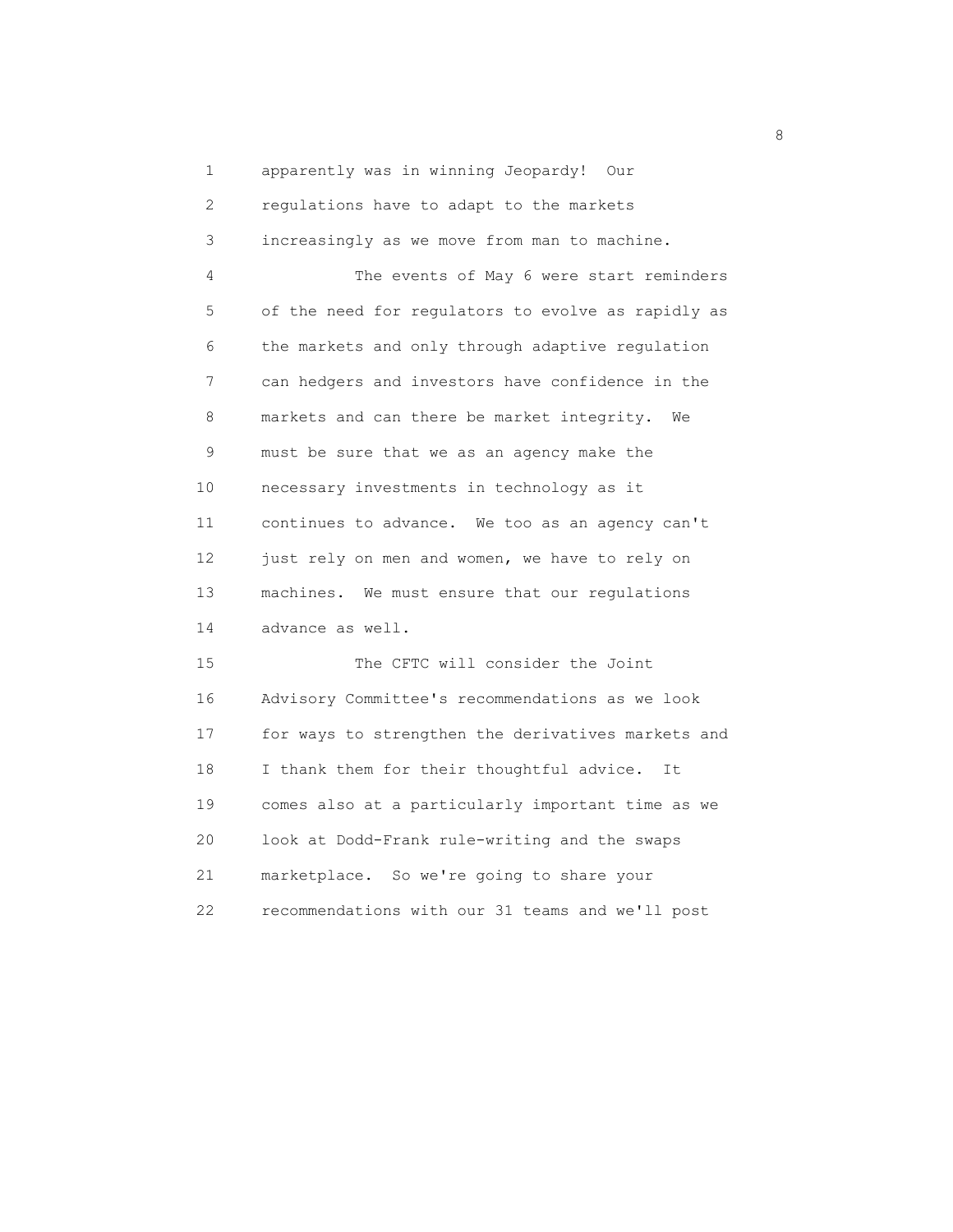1 them on our comment files and on our public 2 website and hear from the public hopefully as well 3 on this. I am particularly interested in a number 4 of topic areas that I know you are going to 5 discuss today about cross-market circuit breakers, 6 pretrade risk safeguards, effective testing of 7 risk- management controls and supervisory 8 requirements regarding these algorithmic trading 9 systems. 10 Again I want to thank Chairman Schapiro, 11 the SEC and my fellow Commissioners. I think 12 we're going to be recognizing fellow Commissioners 13 for any thoughts or opening statements. 14 Commissioner Dunn? 15 COMMISSIONER DUNN: Thank you, Mister 16 Chairman. I just want to thank the distinguished 17 Advisory Group for their diligent work on this and 18 it was a little awkward dividing them up into two 19 different groups and they had to work through an 20 intermediary to talk to each other to get around 21 the Open Meeting Rule, but they did an excellent 22 job. This report is extremely timely for us as we

en de la construcción de la construcción de la construcción de la construcción de la construcción de la constr<br>1990 - En el construcción de la construcción de la construcción de la construcción de la construcción de la co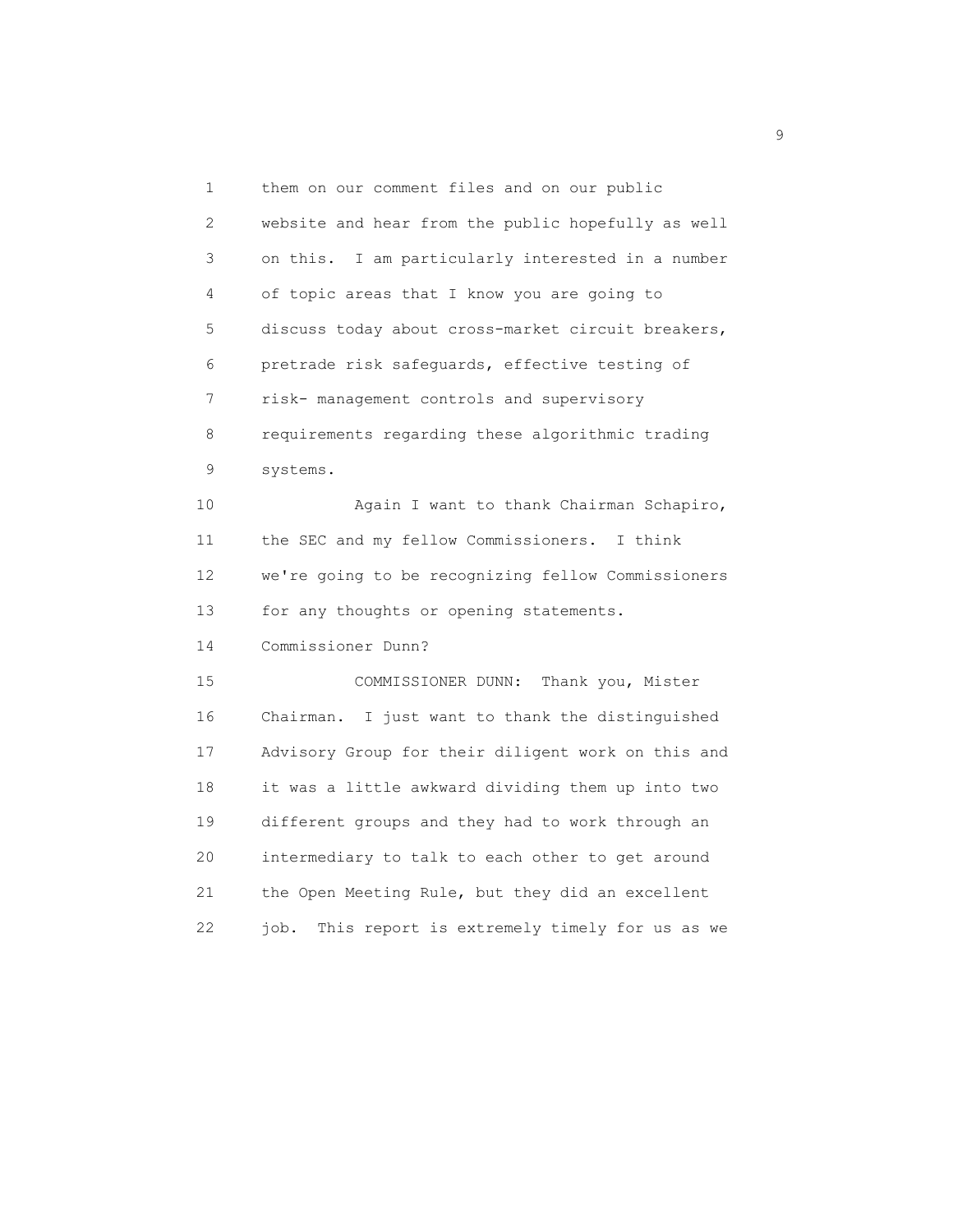1 go about the implementation of Dodd-Frank, but 2 also as we look at the mergers that are taking 3 place in this industry. So let me echo my thanks 4 to all of you and let me get on the theme that the 5 Chairman started with Jeopardy! for all of us 6 Jeopardy! junkies. When Watson missed something, 7 Watson really missed it and I'm reminded of when 8 he thought Toronto was a U.S. city and that tells 9 us how far skewed that computers cam be. Again I 10 thank you very much for these recommendations. 11 COMMISSIONER SOMMERS: Good morning. I 12 don't have an opening statement but want to also 13 echo my thanks to all of you for your dedication 14 and the time that you have spent on these very 15 difficult issues and really appreciate the report 16 that you've provided us with. Thank you. 17 COMMISSIONER O'MALIA: I'd like to also 18 extend my thanks very much for the hard work 19 you've put into this report. This morning I 20 forwarded the report on to our Technology Advisory 21 Committee Subcommittee on Pretrade Risk 22 Functionality so they could review it and that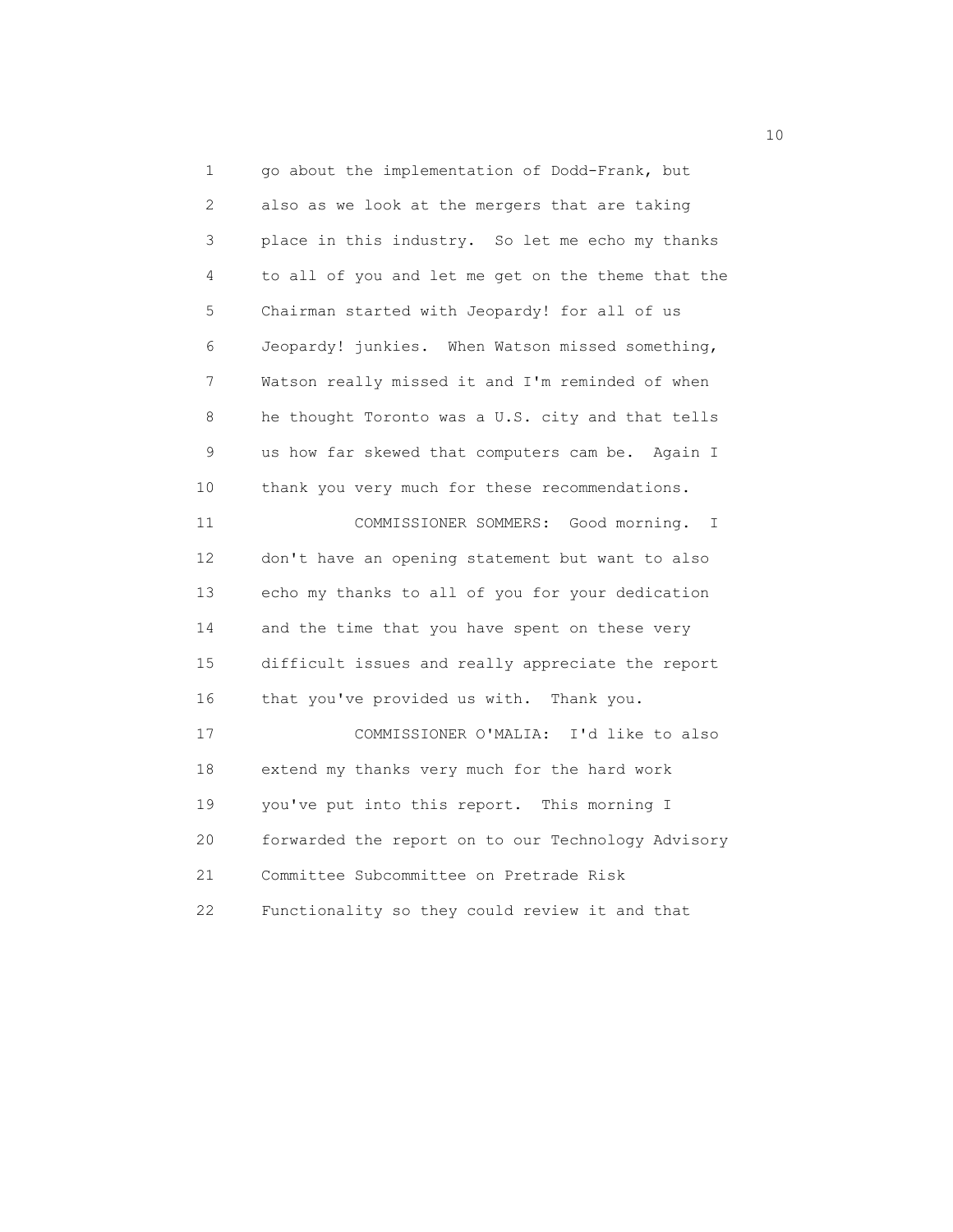1 would be contributing to our efforts on that 2 subcommittee and the Technology Advisory 3 Committee. We have a meeting on March 1 and this 4 will contribute to that discussion, so I greatly 5 appreciate your efforts in that. 6 CHAIRMAN SCHAPIRO: Thank you. I think 7 we may also be joined on the phone by SEC 8 Commissioner Elisse Walter. Today the Joint 9 Advisory Committee is delivering a summary of 10 recommendations concerning the market events of 11 May 6. This is the product of considerable 12 thought and effect by the committee and we are 13 genuinely grateful for your efforts. But in 14 particular I want to acknowledge and thank Jack 15 Brennan and Rick Ketchum who have chaired the 16 subcommittees, taken on a great deal of the 17 organizational responsibilities that were needed 18 to produce the report and we are enormously 19 indebted to you for all your efforts. And for 20 those of you who are watching webcast, the report 21 itself can be downloaded from either the SEC or 22 the CFTC's website.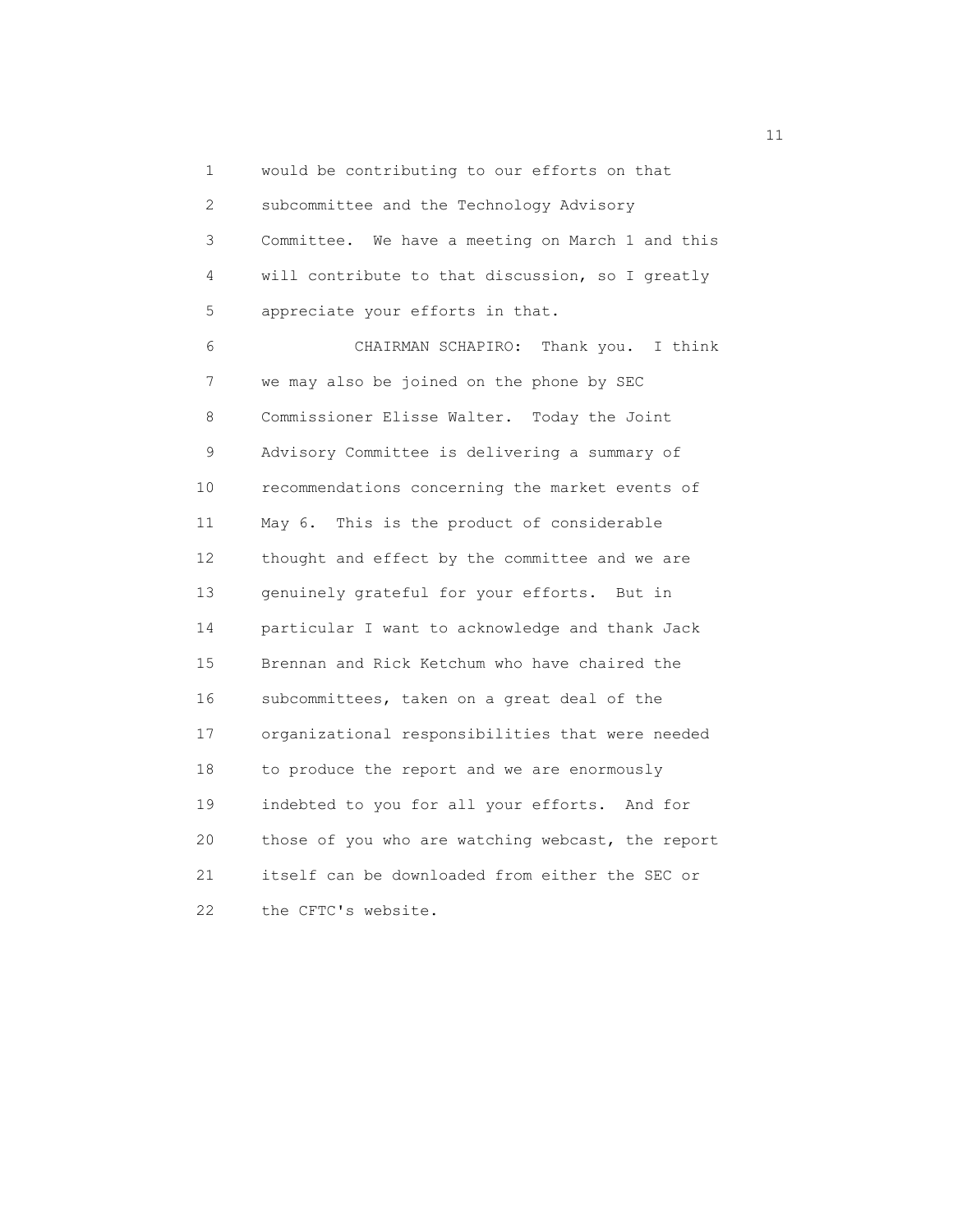1 CHAIRMAN GENSLER: I will now turn the 2 floor over to Jack and Rick and the entire 3 committee who will present the report and 4 recommendations. Following that, the 5 Commissioners and staff of the CFTC and SEC will 6 have an opportunity to ask questions. I'd like to 7 turn over the floor to Jack Brennan and Rick 8 Ketchum. 9 MR. KETCHUM: Thank you, Chairman

 10 Gensler, Chairman Schapiro and Commissioners. 11 First, I think I speak for the entire Commission 12 for again thanking you for the honor and trust 13 including us in its Advisory Committee and the 14 strong efforts of your staff to provide us 15 support. It has been I think a good start and 16 work that the committee has taken very seriously, 17 but it fundamentally begins with the commitment 18 and the quality of the two agencies and we are 19 very honored to be able to provide you and support 20 that we can.

21 I will speak very briefly in an overview 22 and then Jack I think will work through the

12<br>12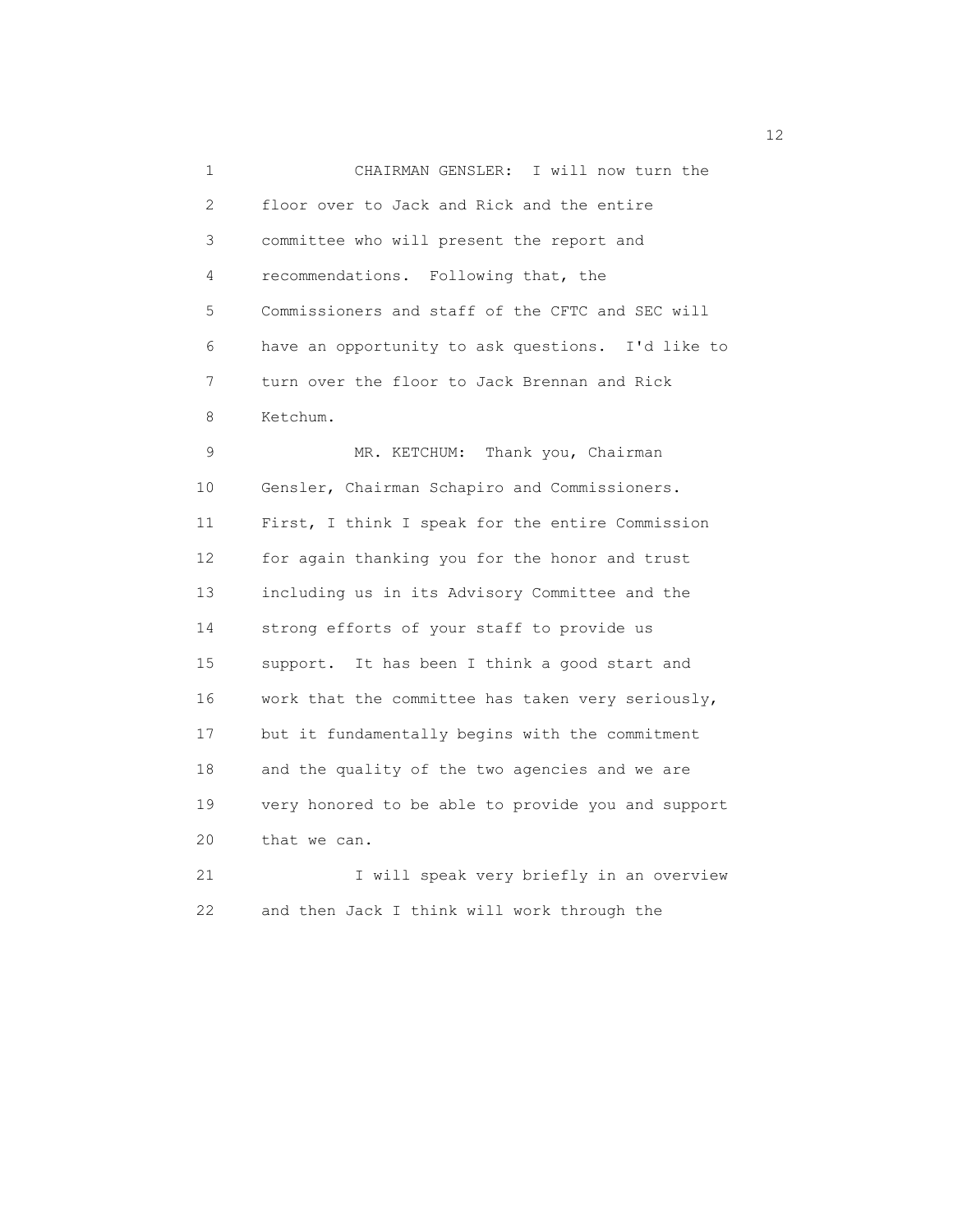1 recommendations with the insight of each of the 2 Commissioners. Again, one last thank you. I want 3 to emphasize that I've been on many committees 4 over the years. This one has been within the 5 restrictions of FACA remarkably collegial. It has 6 been awkward to have two subcommittees but we're 7 so close at this point we're talking about 8 reunions. It's been a good thing. I do say that 9 it has been remarkable the commitment and 10 contribution of each committee member. So I do 11 believe you can view this as truly a collegial 12 product.

 13 From an overview standpoint I would note 14 that certainly speak for my committee that our 15 thinking and approach began from three basic 16 precepts. The first of those precepts was 17 recognizing the conscious effort of both agencies 18 to encourage competition and ensure low barriers 19 to access to entry and with that to provide a 20 competitive and efficient marketplace for the 21 benefit of investors. Those conscious efforts of 22 the two agencies has led to a market environment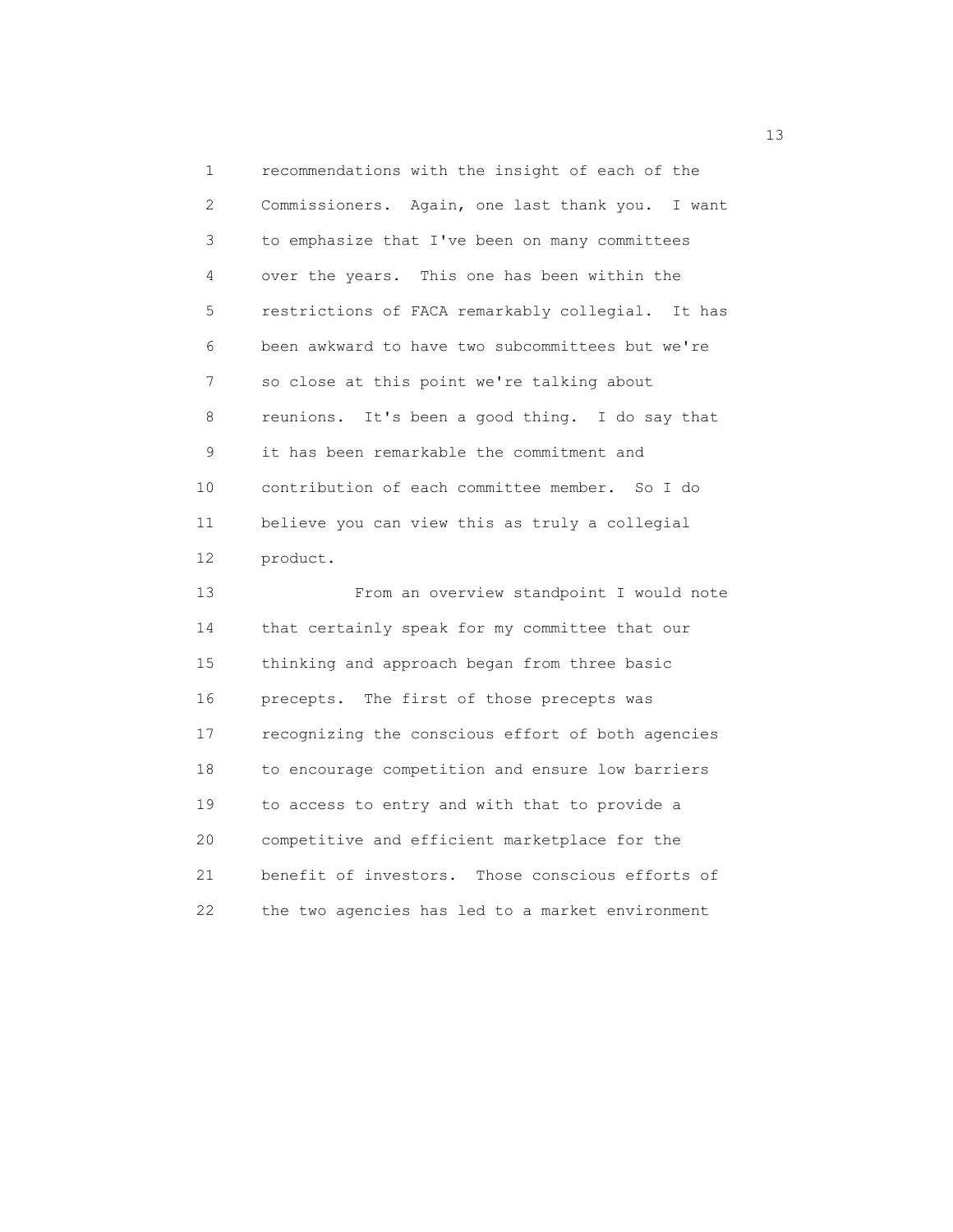1 that is quite vibrant, that is extremely liquid 2 and that provides low cost relatively speaking for 3 investors, all-important attributes. It does 4 however with respect to the first of our three 5 tenets result when combined with the dramatic 6 changes in technology and electronic trading in a 7 marketplace that under pressure and in times where 8 there is the potential for extreme volatility 9 exhibits some level of fragility. We think that 10 expresses to some degree simply the reality of a 11 highly electronic, low barrier to entry, somewhat 12 highly fragmented marketplace and that with that, 13 that simply cannot be ignored and needs to be 14 addressed just as we note specifically in the 15 recommendations how pleased we are of the steps 16 that the Commissions have already taken in 17 recognizing that reality. 18 The second precept is that from early on 19 in my government career after the crash of 1986, 20 there was a recognition of the importance of

 21 coordination across the derivative and equity 22 markets given both the importance of those markets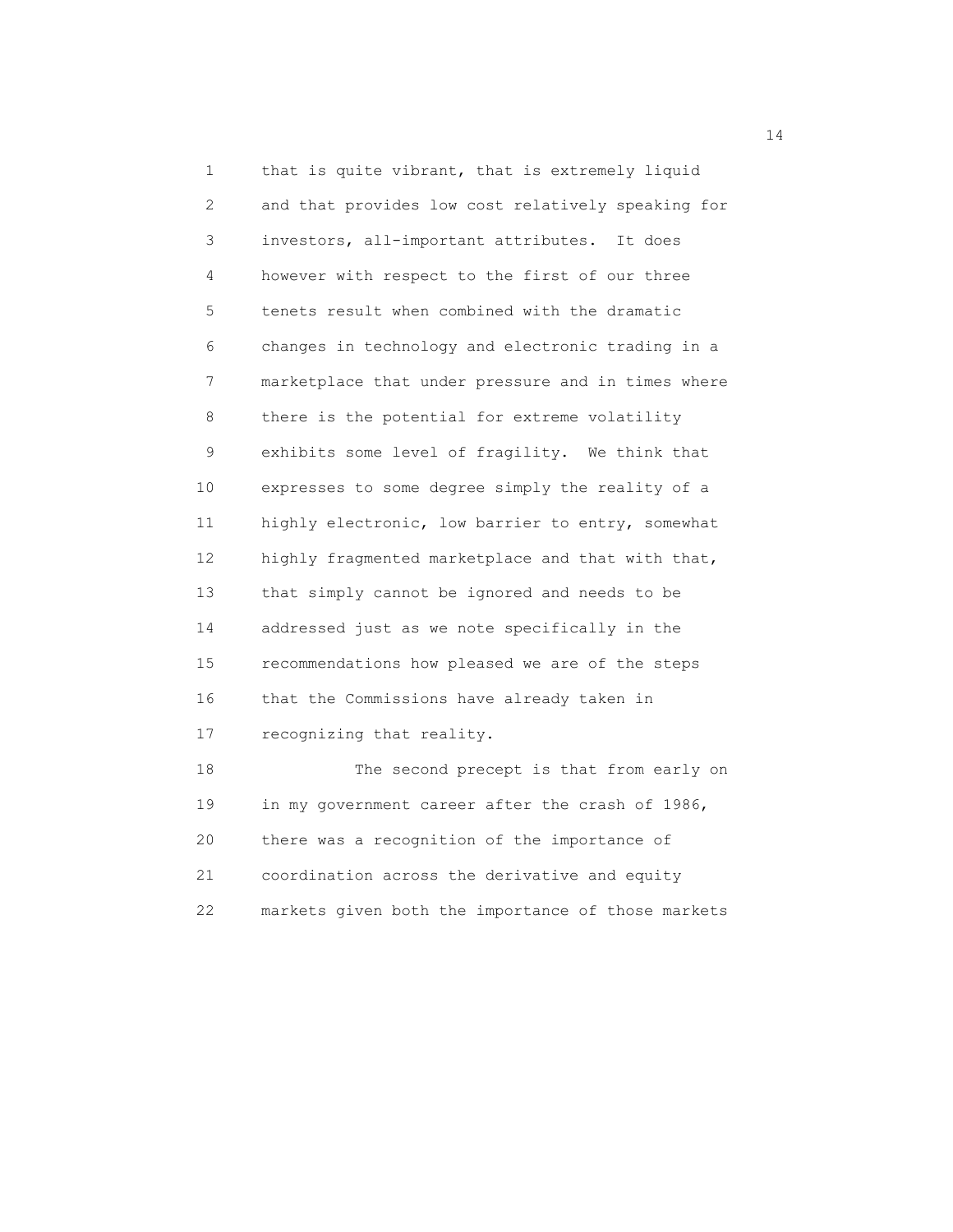1 and the fundamental interlinked nature of them. 2 From our committee's perspective, that has been if 3 anything given the nature of electronic trading 4 become more critical and we speak to that in the 5 report and think again that the demonstrably 6 closer coordination that I can recall in my 30 7 years of interacting with the two agencies is 8 remarkable credit to both agencies, to both 9 Chairmen and extremely important to really push 10 further. 11 The third precept is that in a world 12 that has by nature some level of fragility and in 13 a world that is extraordinarily fast, we believe 14 the third piece is to look very closely at 15 questions of how to ensure levels of price and 16 transparent liquidity that is at least able to 17 interact in times of pressure and at times of 18 stress with efforts to try to avoid disincentives 19 from the standpoint of transparent liquidity and 20 where possible the ability to provide incentives 21 for it.

22 That leads to breaking with the report

15 and 15 and 15 and 15 and 15 and 15 and 15 and 15 and 15 and 15 and 15 and 15 and 15 and 15 and 15 and 15 and 15 and 15 and 15 and 16 and 16 and 16 and 16 and 16 and 16 and 16 and 16 and 16 and 16 and 16 and 16 and 16 an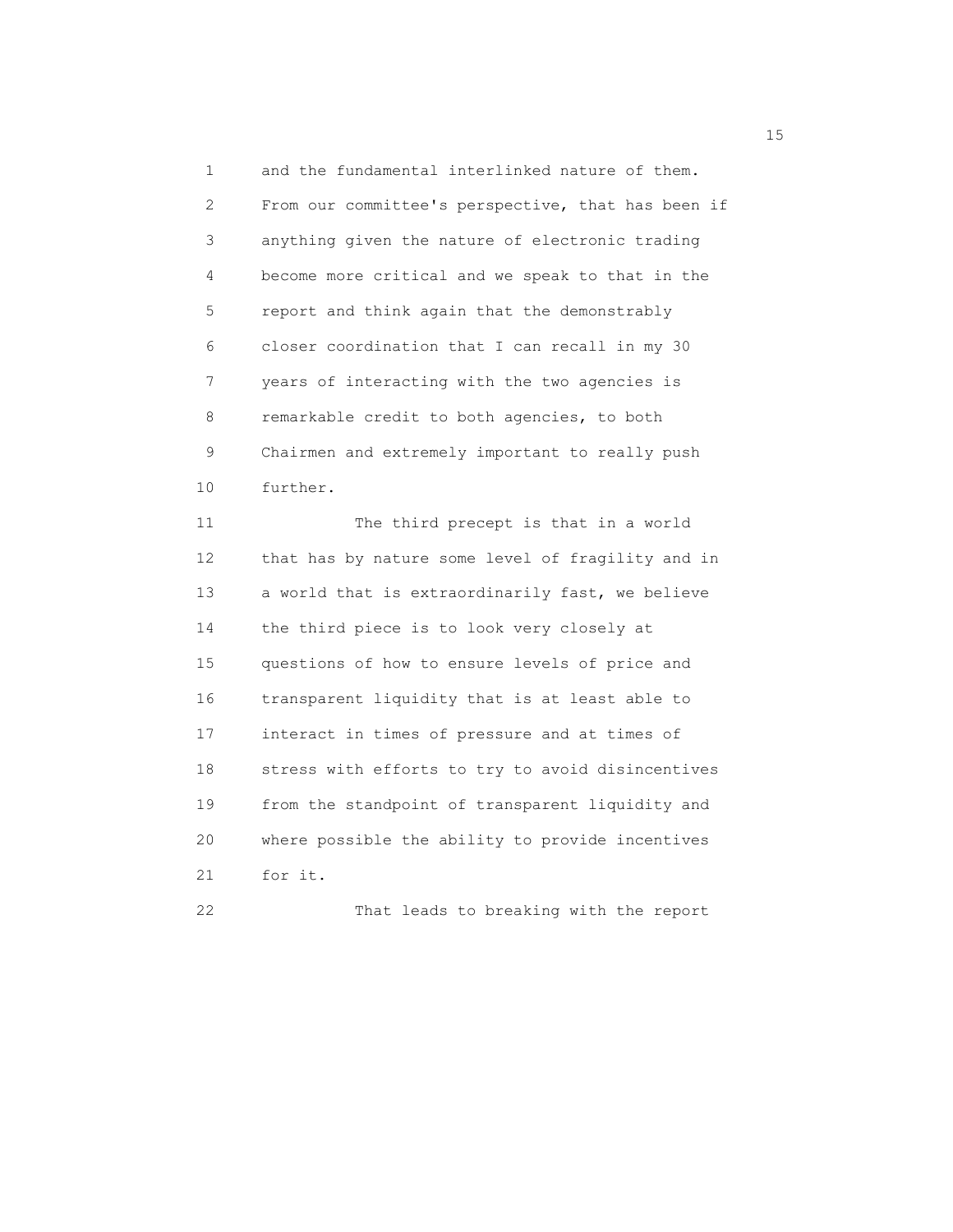1 in essentially four related portions of 2 recommendations, the focusing on direct measures 3 to respond and address to the existing environment 4 in high-volatile times that result in 5 recommendations that involve a carrying on of 6 efforts that the Commissions have put in place 7 already. The second area looks to efforts from an 8 oversight and supervision standpoint to address 9 very clearly the questions of access and direct 10 access into the market by a wide range of 11 participants and the manner in which those 12 participants in an electronic environment should 13 be provided that access and the accountability and 14 responsibility of both of those participants and 15 those who are active sponsors of their orders must 16 have. 17 The third piece to repeat what I said 18 focuses again on efforts and possible areas for

 19 the Commission to focus on to encourage and to 20 remove and disincentives to transparent liquidity. 21 The fourth area focuses on information provisions, 22 recognizing the crucial importance both from a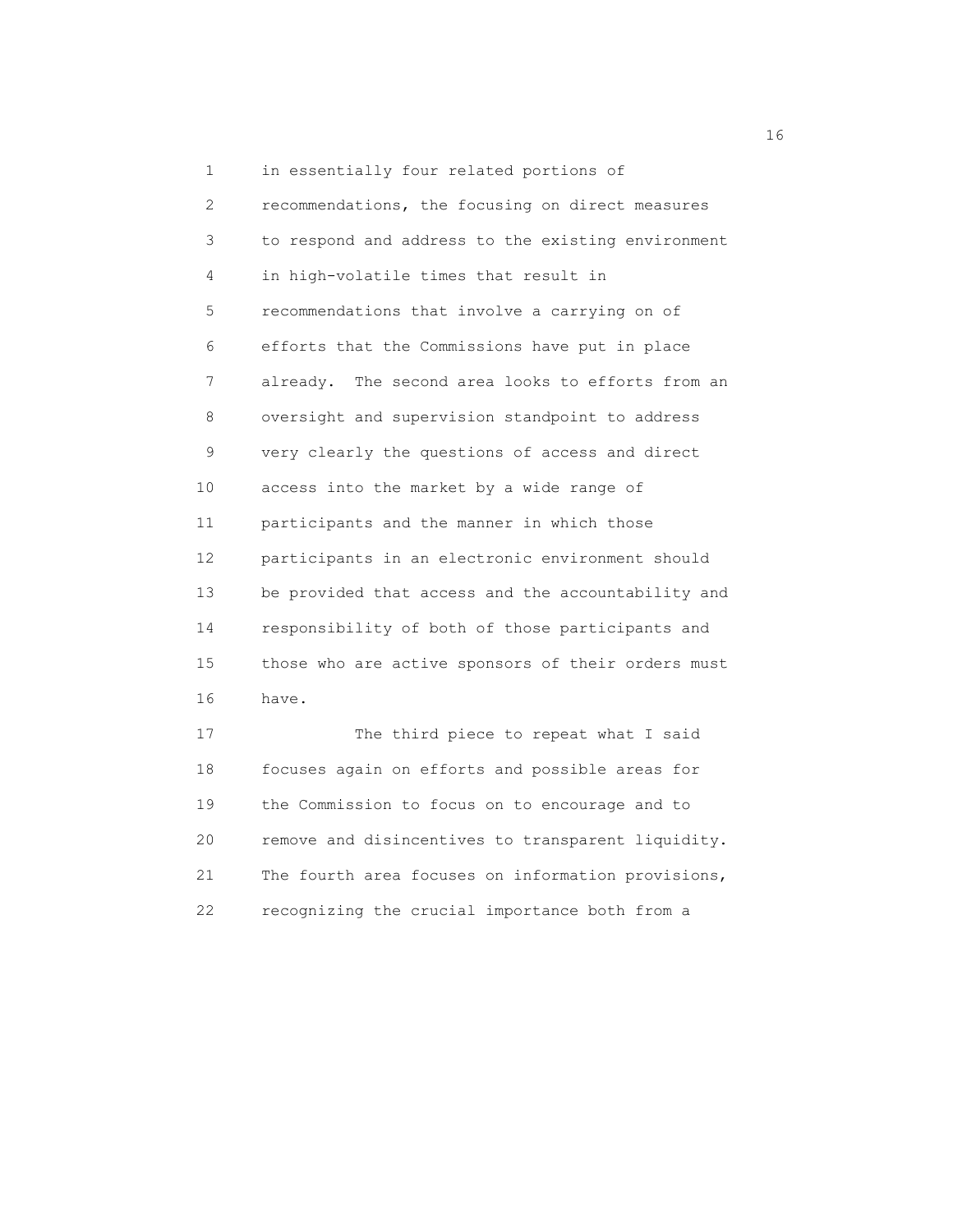1 supervision standpoint and from the standpoint to 2 avoid unnecessary uncertainty in providing rich 3 information on a timely basis both to the 4 marketplace as a whole and investors who operate 5 in that marketplace and to the Commissions 6 themselves from the standpoint of their oversight 7 responsibilities and those other entities from an 8 independent regulation standpoint that will also 9 stand with responsibility for regulatory 10 oversight. 11 That in essence is where our report 12 focuses. I would like to end with just one 13 important note and I'll speak personally for 14 myself but I believe is shared by all the 15 committee members. We are honored to be a member 16 of this Advisory Committee. We feel quite 17 strongly with respect to the importance of the 18 areas identified and feel that the recommendations 19 that we have made are important and deserve 20 serious consideration. But we also recognize very 21 much the professionalism and perspective of the 22 agencies themselves. We view ourselves precisely

17<sup>1</sup>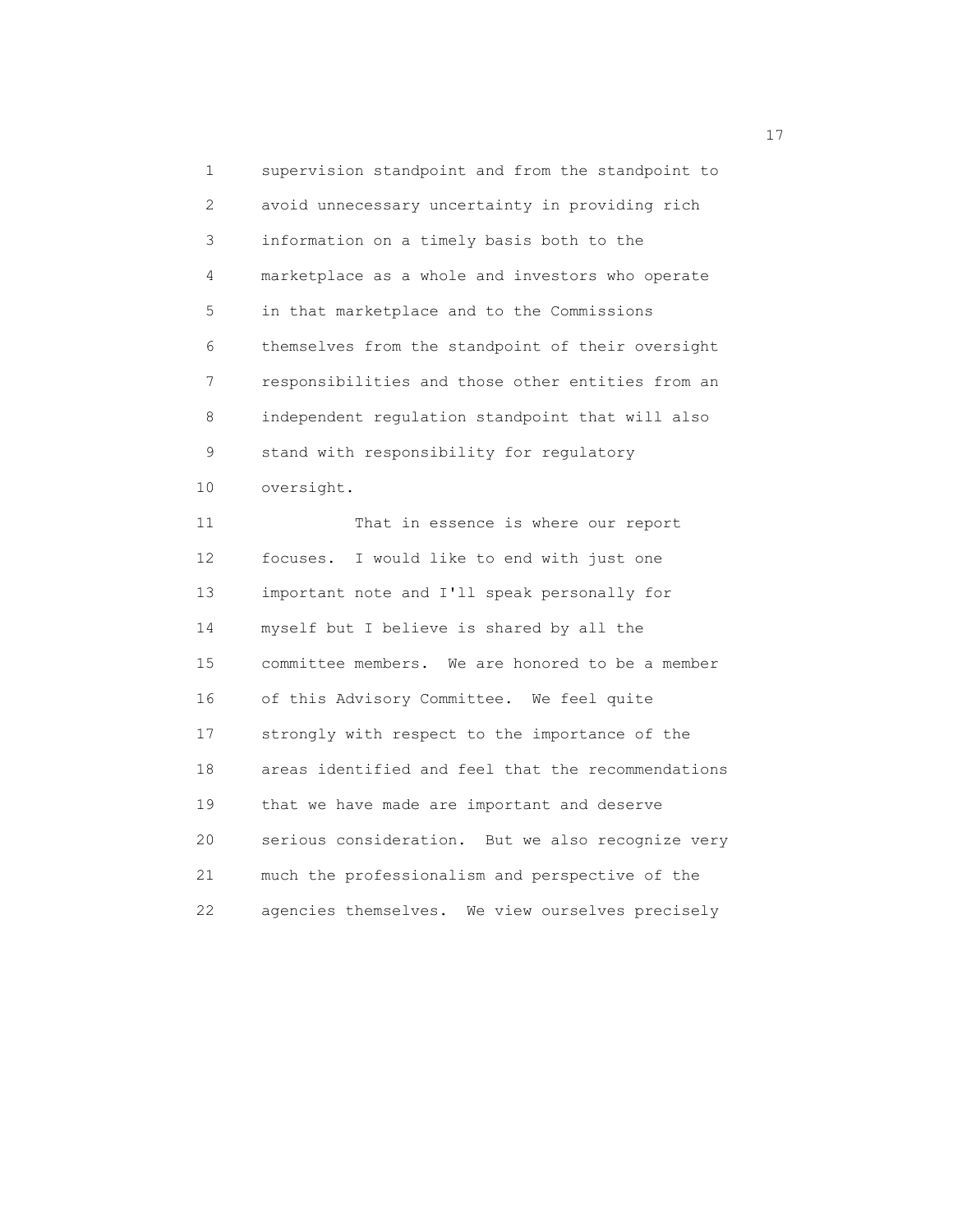1 as what our name is. We have provided you our 2 best efforts in advice. We have great confidence 3 in the capability of the Commissions to take this 4 input along with the other many inputs you receive 5 as well as your own professionalism in making 6 sound decisions in these areas. Thank you. 7 MR. BRENNAN: Thank you, Rick. That 8 introduction sets up the way we would like to 9 proceed this morning. What we would like to do is 10 present those four subcomponents to our report in 11 sequential order, have a conversation among 12 ourselves and with the Commissions if this is all 13 right with you Chairman Gensler and Chairman 14 Schapiro because they are very much interrelated. 15 None of the recommendations stands on its own with 16 respect to volatility or with respect to liquidity 17 and so on. So I will share with you the 18 recommendations so that you hear them. I will not 19 read you the whole report I know much as Mary 20 would like that, but that will have to wait for 21 another day. And then we will deepen the 22 information about those recommendations through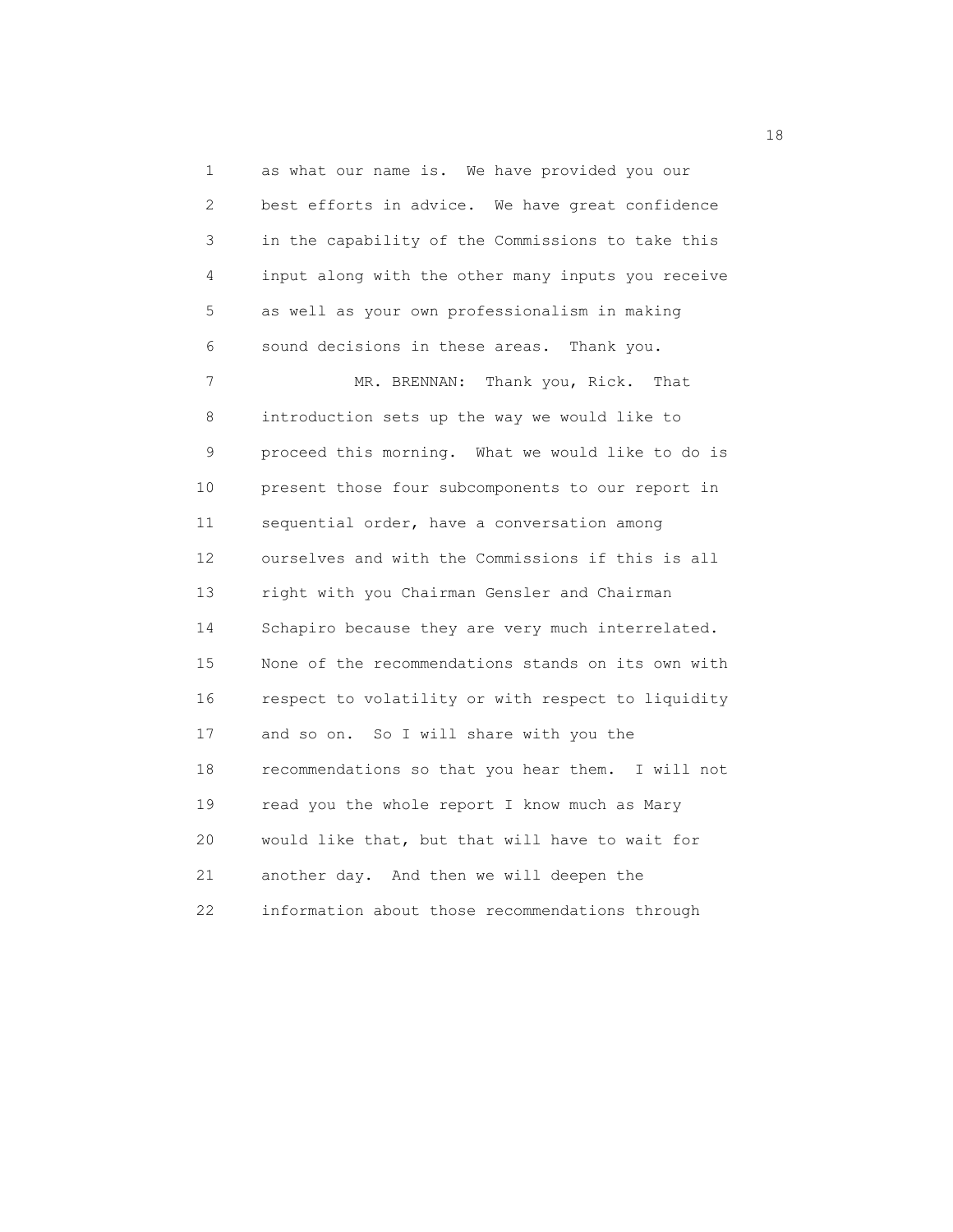1 conversation. Each of the Joint Advisory 2 Committee members has opinions. There are things 3 in these topics that didn't make the report as 4 well because we tried to focus our attention where 5 we had a consensus so our colleagues will feel 6 free to offer other thoughts that might be there 7 for additional investigation by the Commissions 8 and our hope is to make this a fulsome 9 conversation about each topic. 10 With that background, let me start out 11 with the broad subject of fragility and 12 volatility. Chairman Schapiro, in response to 13 your questions, we have one comment/commendation 14 and then we have four recommendations. The 15 comment/commendation really is the strong 16 concurrence of the committee with respect of the 17 SEC working with the exchanges and FINRA have 18 already taken to first create single-stop pauses 19 and circuit breakers for Russell 1000 stocks and 20 actively traded EFTs, to enact rules that provide 21 greater certainty as to where and when trades will 22 be broken when there are aberrant events in the

19 and 19 and 19 and 19 and 19 and 19 and 19 and 19 and 19 and 19 and 19 and 19 and 19 and 19 and 19 and 19 an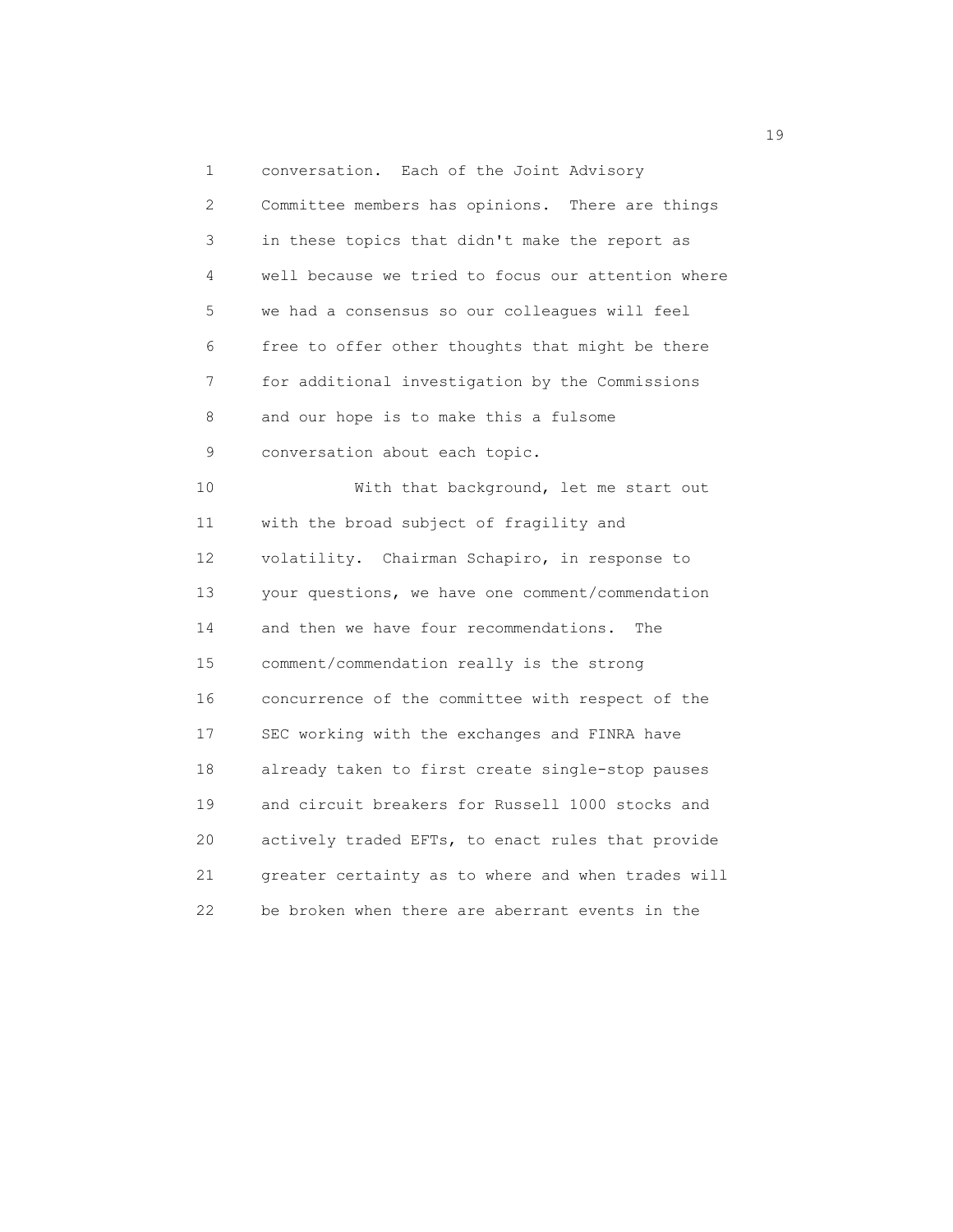1 markets, and then the third step is to implement 2 minimum quoting requirements to eliminate stub 3 quotes. We believe as a group that those are 4 vitally important to the restoration of confidence 5 in the markets and we offer our strong 6 concurrence. As I said, my editorial would be 7 commendation for the quick action in the way those 8 have served the markets and investors very, very 9 well.

 10 With respect to other recommendations in 11 the broad category of market fragility and 12 volatility we have four. The first is that we 13 recommend that the Commissions require that the 14 exchanges and FINRA pause rules should be expanded 15 to all but the most inactively traded equities, 16 EFTs, options and single-stock futures. That 17 probably won't surprise you given our belief that

 18 they are a very positive force in the market 19 today. The second recommendation in this category 20 we have is that we recommend that the SEC work 21 with the exchanges and FINRA to implement a 22 limit-up/limit-down process to supplement the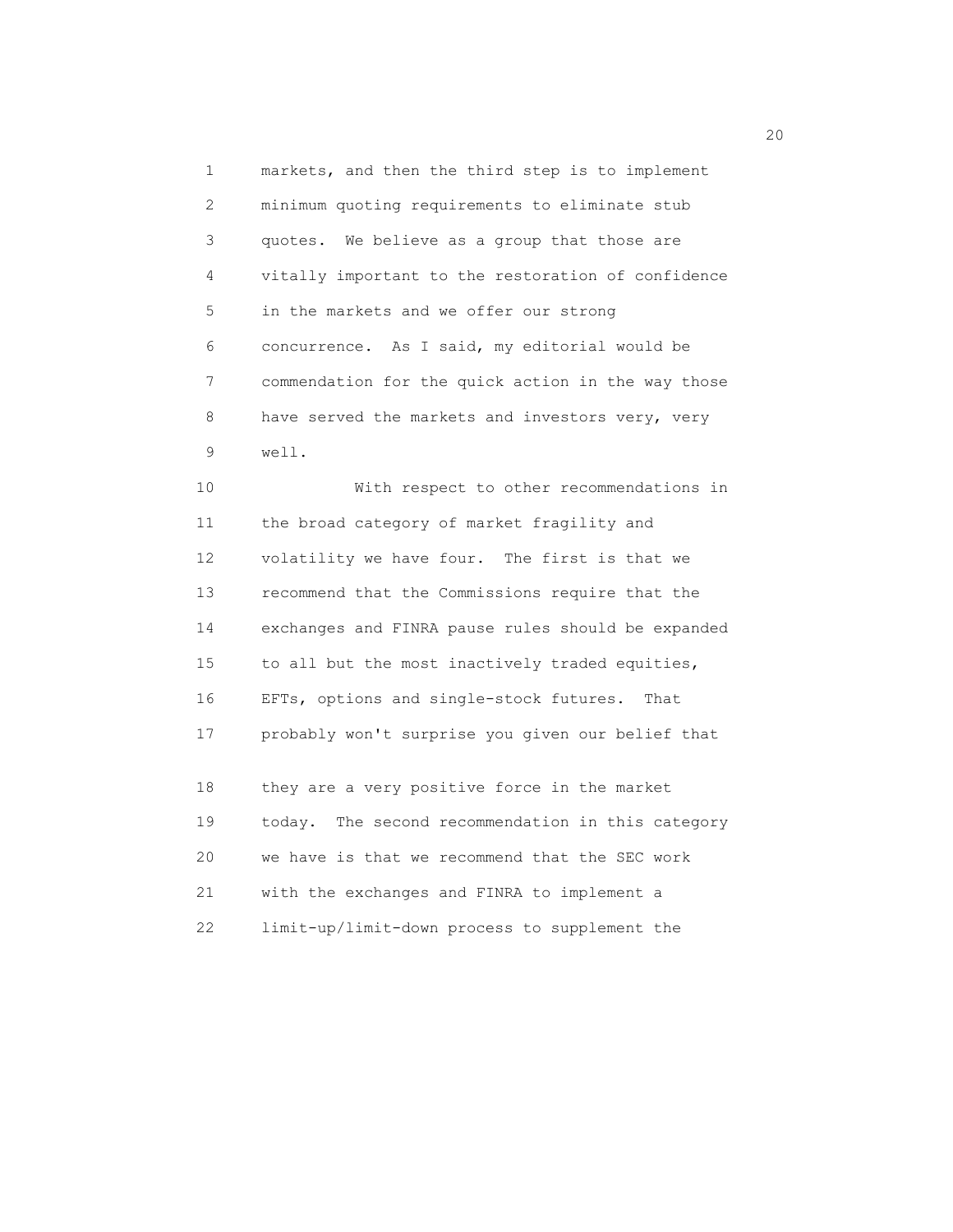1 existing pause procedures and that Commissions 2 clarify whether Securities Option Exchanges and 3 Single Stock Futures Exchanges should continue to 4 trade during those limit-up/limit-down periods. I 5 think I can speak for most of us that the early-on 6 discussions about what happens in the futures 7 market vis-à-vis what happens in the stock market 8 that it was quite important to us to get a sense 9 that if we can do this, this can help very much 10 with volatility and the confidence in the markets. 11 Chairman Gensler? 12 CHAIRMAN GENSLER: Maybe I'll hold my 13 question. 14 MR. BRENNAN: I'm going to do four. So 15 that's the second. The third is we recommend that 16 the CFTC and the relevant futures exchanges 17 evaluate whether a second tier of futures limits 18 with longer timeframes should be instituted when 19 the 5-second limit does not attract contra- side 20 liquidity. Again some lessons of May 6. Finally, 21 with regard to the broad market circuit breakers, 22 we recommend that the Commissions evaluate that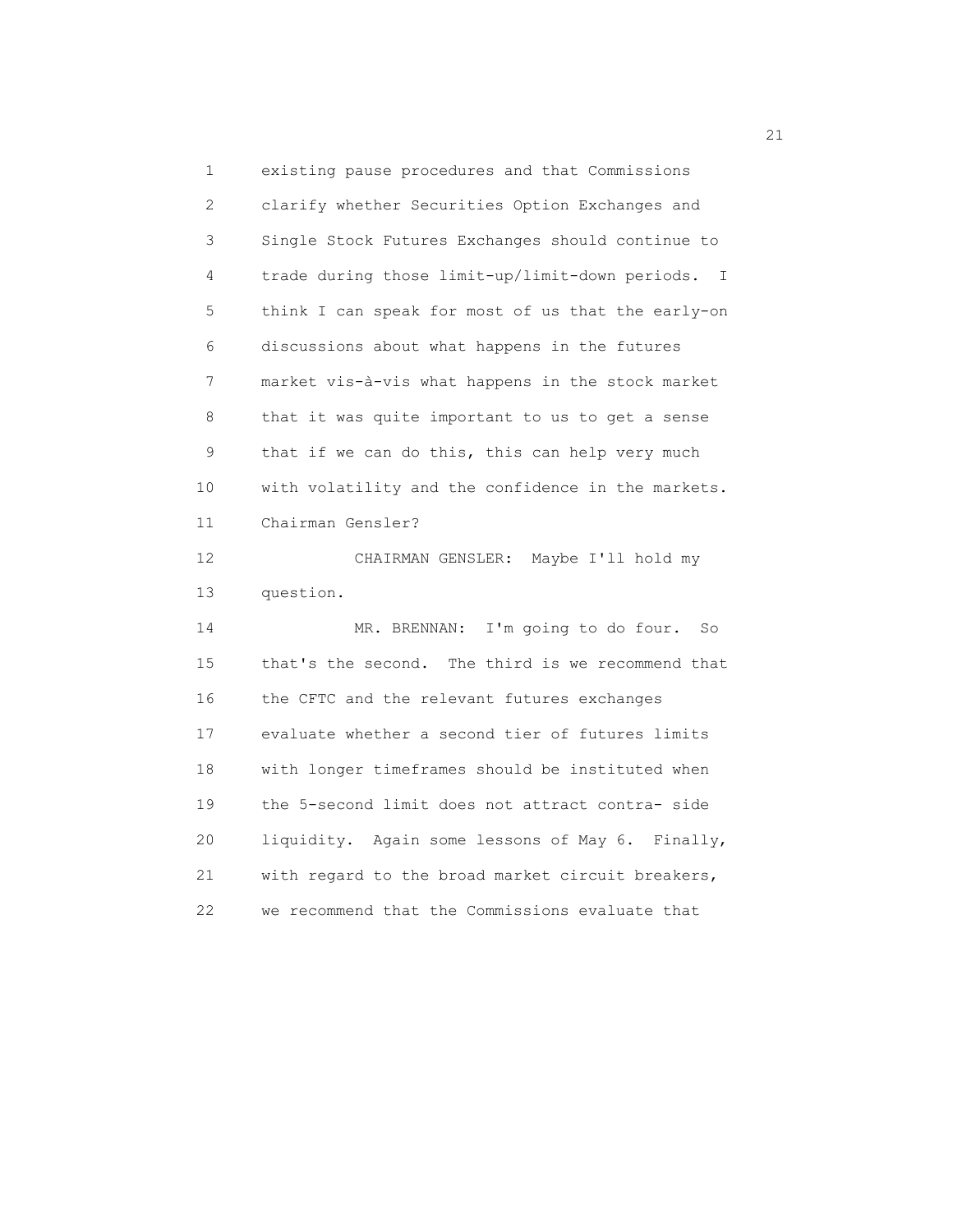1 system of system-wide circuit breakers and 2 consider three things. First, reducing at least 3 the initial trading halt to a period of time that 4 is as short as 10 minutes from the existing rules 5 today; allowing the halt to be triggered as late 6 as 3:30; and finally, we recommend looking 7 importantly at a more representative index, that 8 being as the S&P 500 as the triggering mechanism 9 which has relevance both on the stock and the in 10 the futures markets. 11 Those four recommendations we believe 12 will help address the issues of market fragility 13 and volatility, and as I said, importantly we 14 believe the quick steps taken after May 6 were 15 very effective and those would be complementary 16 and additive to those steps that were taken. We 17 would stop there and I would ask the committee 18 members, or Chairman Gensler we'll let you in 19 right now. 20 CHAIRMAN GENSLER: I'll wait my turn. 21 MR. BRENNAN: Additional commentary,

22 Maureen?

22<br>22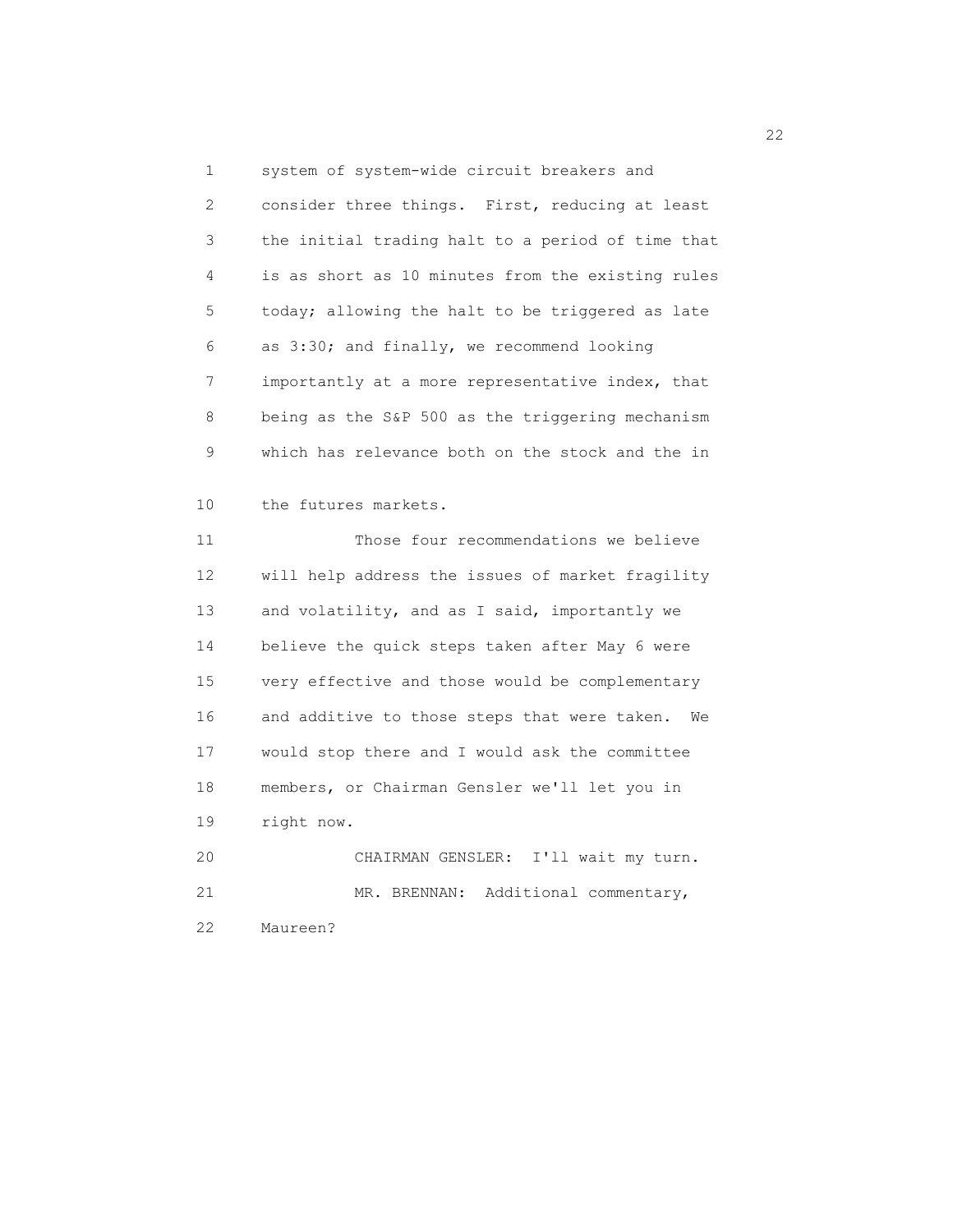1 MS. O'HARA: I think one of the things 2 that underlies a lot of our thinking in this area 3 has to do with the role of uncertainty in 4 high-speed markets. A typical approach to think 5 about is risk and return in markets, but when 6 markets as quickly as they do not, you also have 7 to explicitly recognize the role that uncertainty 8 plays as distinct from risk. I think one of the 9 things that underscored the behavior of the 10 markets on May 6 was uncertainty, uncertainty from 11 market makers about where the market was going, 12 uncertainty about limit order traders about 13 whether or not the books were empty or not empty 14 and uncertainty about whether orders were going to 15 broken or not and cancelled. So a lot of what I 16 think motivated a lot of our discussion in our 17 committee was the notion that in a high-frequency 18 world, uncertainty plays a role and the challenge 19 of uncertainty is that when people become 20 uncertain the solution to uncertainty is 21 nonparticipation and nonparticipation in turn 22 leads to the challenges that we saw on May 6.

23 and 23 and 23 and 23 and 23 and 23 and 23 and 23 and 23 and 23 and 23 and 23 and 23 and 23 and 23 and 23 and 24 and 25 and 26 and 26 and 26 and 26 and 26 and 26 and 26 and 26 and 26 and 26 and 26 and 26 and 26 and 26 an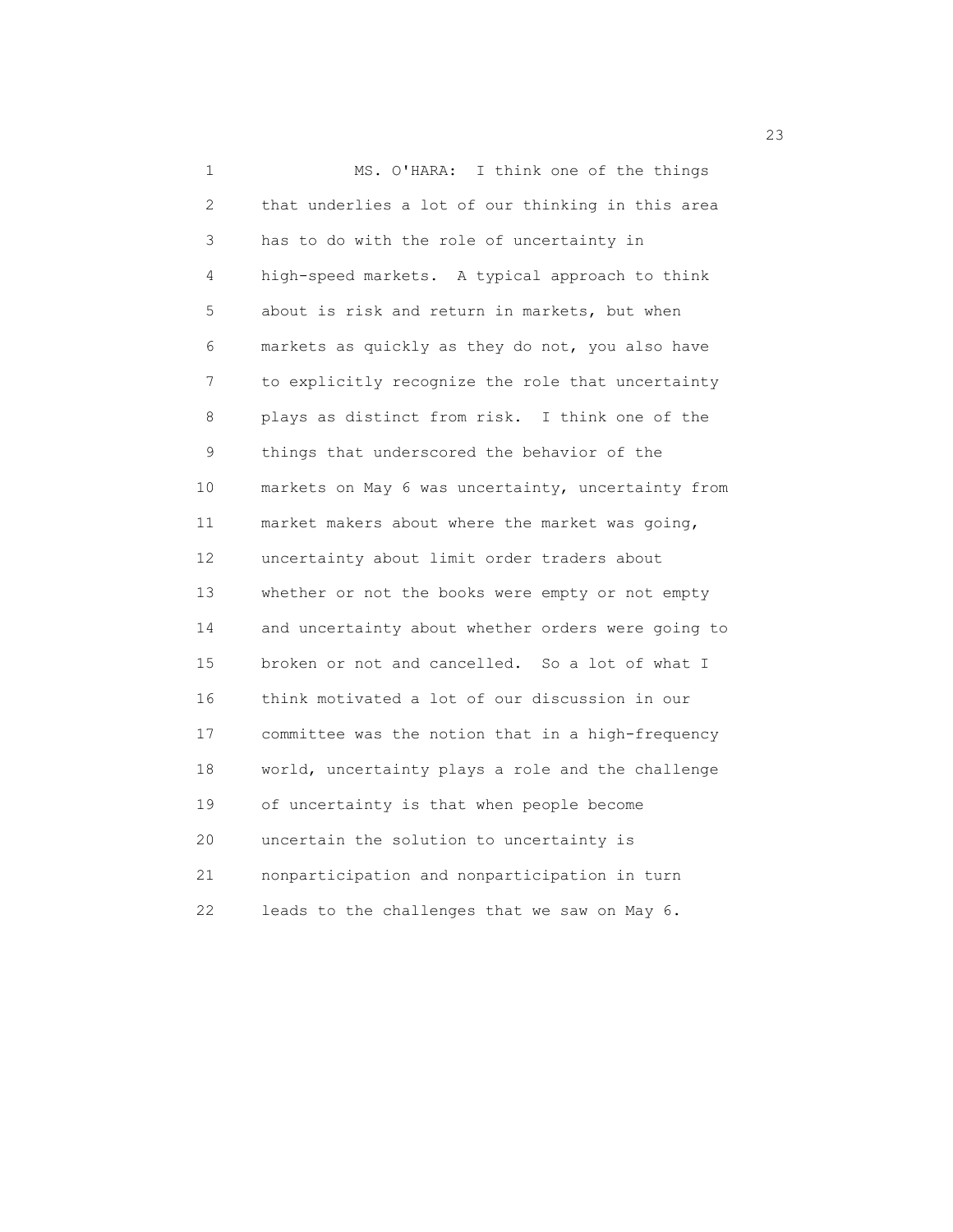1 So I think underlying a lot of what we 2 have here is an explicit recognition that part of 3 what market regulation now has to do is limit 4 uncertainty. How do you do that? You limit 5 uncertainty by limiting the amount of movement 6 that a price can have before it can fall off the 7 map like it did on May 6. You limit uncertainty 8 by reassuring investors that trading will be 9 halted before things can really get out of 10 control. And you limit uncertainty through some 11 of the actions that you took in really defining 12 when orders will be broken and when things go 13 forward. So I just want to throw out that as an 14 important aspect and an important perspective to 15 think about what led to a number of these 16 suggestions. 17 MR. BRENNAN: That is actually a great 18 theme, Maureen, just as an editorial comment. 19 It's a terrific theme. 20 MS. O'HARA: Thank you, Jack. 21 MR. RUDGER: I have had some particular 22 interest in the market-wide circuit breaker since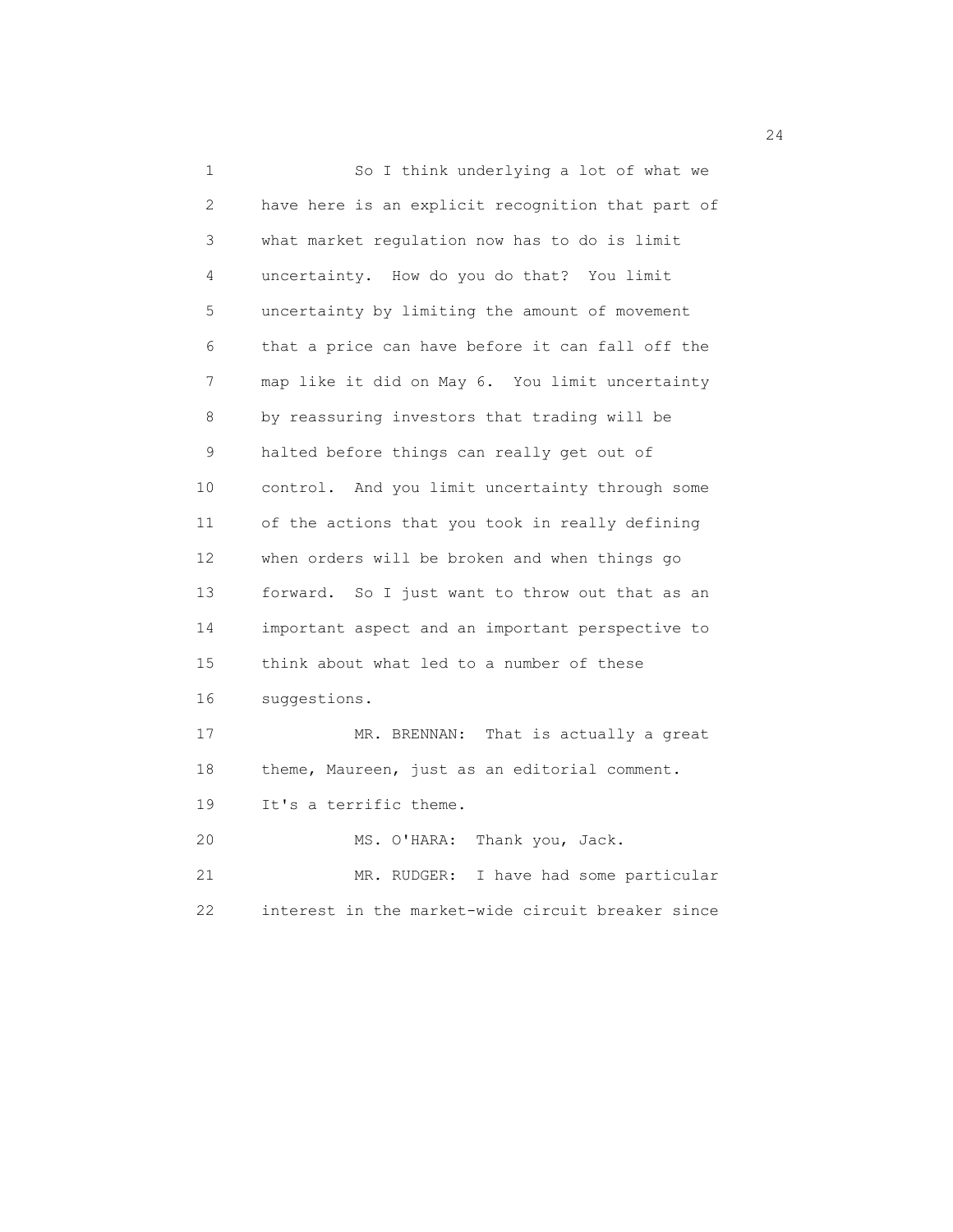1 in 1987 when I was chairman of the SEC we 2 introduced those circuit breakers and my 3 observation is that things have changed 4 dramatically and I urge that the Commissions not 5 only look at the three recommendations we've made 6 but look at the entire area in great detail to ask 7 what the purpose of these circuit breakers is and 8 how the circuit breakers should be changed in 9 order to recognize the new high-frequency trading 10 environment. It is a different world and there 11 are many suggestions as to what should be done, so 12 I urge a very detailed look at that area. 13 MR. BRENNAN: Brooksley? 14 MS. BORN: When I was chair of the CFTC 15 we worked on and amended the s circuit breaker so 16 I'm particularly interested in their need for 17 further work today. I feel that in the 18 Commissions' work on these issues it's extremely 19 important, and we believed this in the late 1990s 20 as well, to ensure careful coordination across 21 securities and derivatives markets to the extent 22 feasible both as to market-wide circuit breakers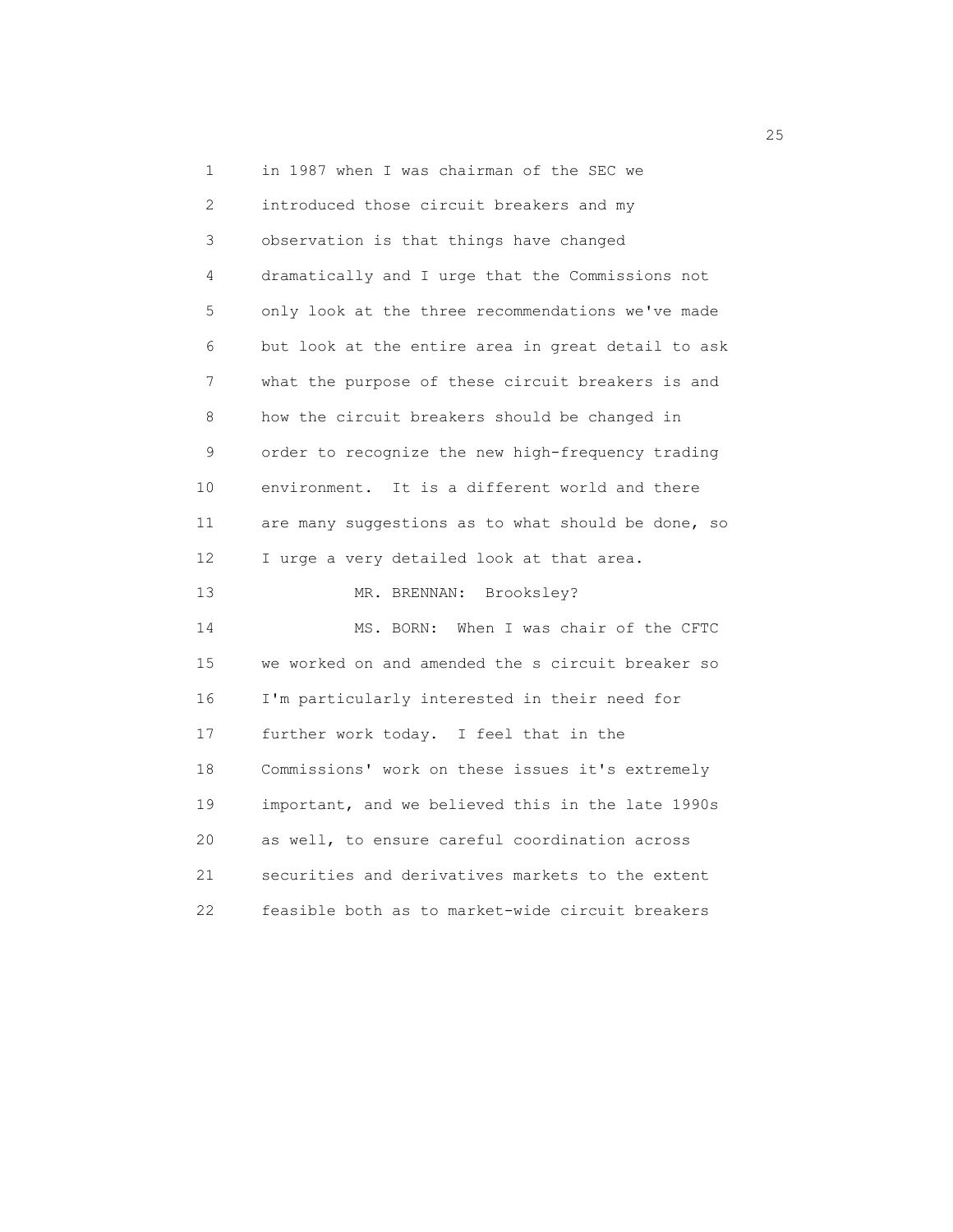1 and other actions and single- stock actions as 2 well. This should include pauses, circuit 3 breakers, periods of limit-up/limit-down. 4 MR. BRENNAN: Susan? 5 MS. PHILLIPS: As we were discussing in 6 coming to these various recommendations, it became 7 obviously very clear that there are a lot of 8 different participants coming to these markets 9 that are used to very different regulatory 10 environments. It's not CFTC-SEC registrants 11 participating in these markets, but you've got 12 bankers coming to the table now and they're used 13 to a very different kind of environment. 14 Consequently I think some of Maureen's comments 15 about uncertainty get exacerbated when people 16 don't know what is going on. They're used to 17 their own environments and so they pull back and 18 you get this gridlock that happens. I think one 19 of the amazing things of May 6 is that the 20 recovery did occur as quickly as it did to the 21 integration of the markets is becoming more and 22 more complete, but we've got these clashing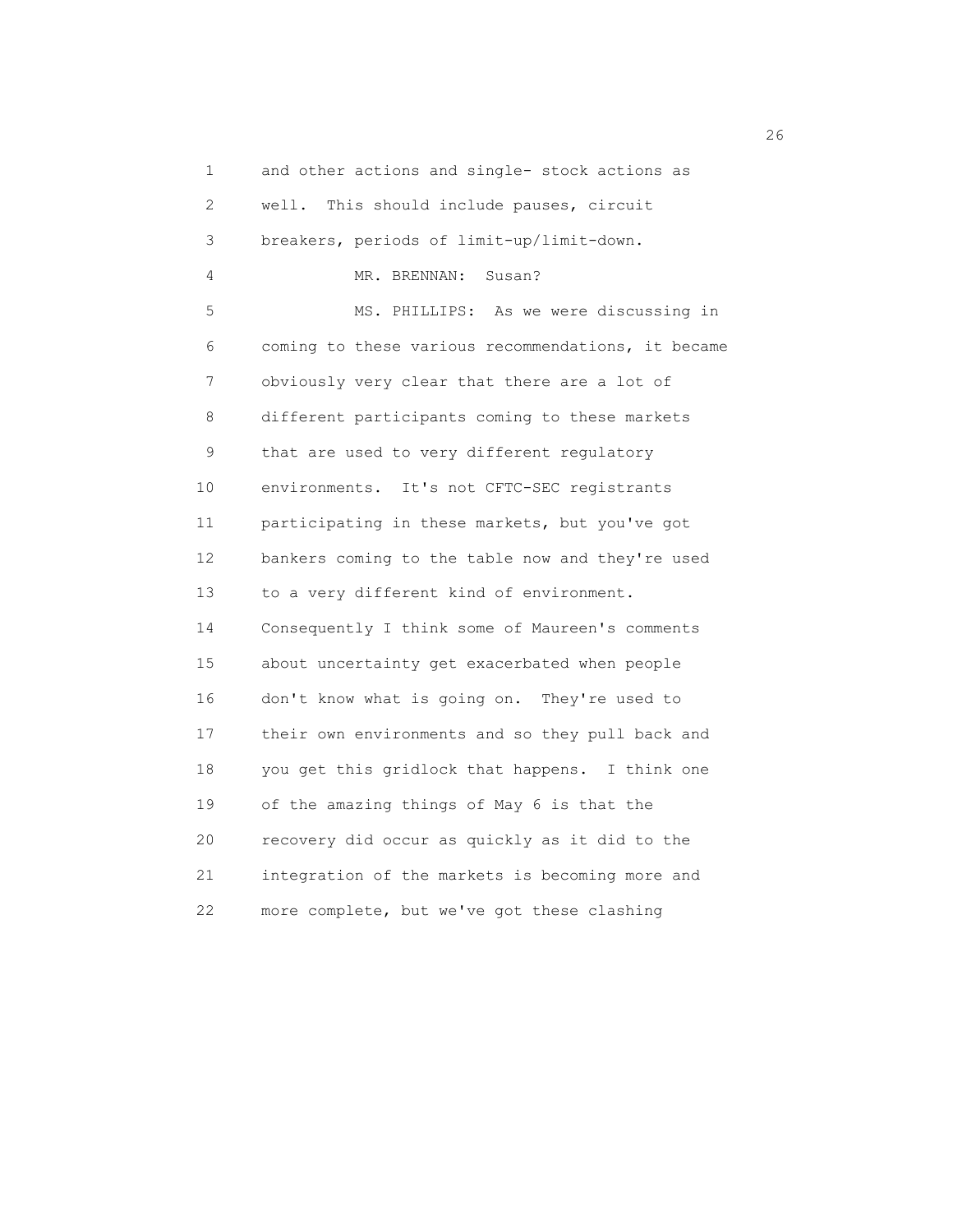1 regulatory regimes coming together. We tried to 2 think about what worked in some markets and could 3 it be moved to other markets. The 4 limit-up/limit-down recommendation obviously has 5 been a large part of futures markets for many 6 years but has not been a part of securities 7 trading. Quite frankly it works well in a 8 pit-style trading environment or where you have it 9 all going on on one market where you can get the 10 information out fairly quickly about 11 limit-up/limit- down. It's harder to know how 12 it's going to work in fragmented securities 13 markets so that when we say that we want you to 14 take this in the spirit of an advisory capacity, 15 all of these things have to be carefully looked 16 at. I think we believe that limit-up/limit-down 17 would add demonstrably to the certainty and 18 understanding of how far things can move before 19 they get halted and that that will be helpful to 20 the markets but a lot of work is going to have to 21 be done in figuring out how to make it work in a 22 different market environment. There are plenty of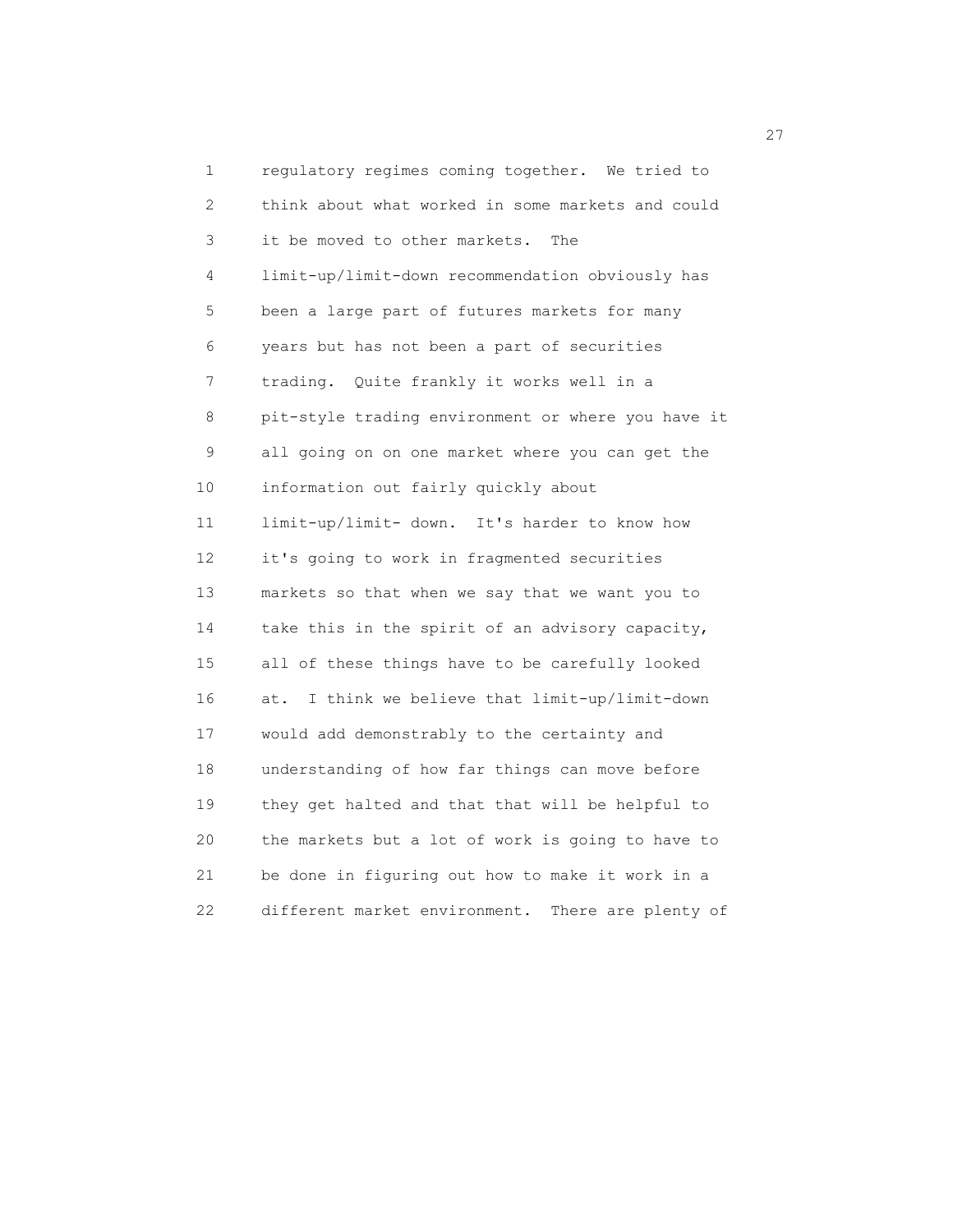1 questions still left to be answered but in trying 2 to bring these questions together, we're looking 3 to try to find ways to help reduce this 4 uncertainty and to make market participants feel 5 confident that they can continue to trade even if 6 you see a fair amount of volatility. 7 MR. BRENNAN: Rob? 8 MR. ENGLE: One of the things we discuss 9 is extending the pauses to a bigger universe and I 10 think a challenge that is implicit in that is how 11 big a universe should it really be? What are the 12 issues when you start talking about putting pauses 13 on infrequently traded stocks? If they don't 14 trade very often, then the primary time when 15 prices move is when there is new information and 16 it's new information that you want to allow the 17 markets to respond to rather than stop them from 18 responding to that. I think one of the issues in 19 implementing or thinking about how to implement 20 this sort of recommendation would be to what 21 extent should these pauses have a different 22 structure or perhaps not be applied all the way to

28 and 28 and 28 and 28 and 28 and 28 and 28 and 28 and 28 and 28 and 28 and 28 and 28 and 28 and 28 and 28 an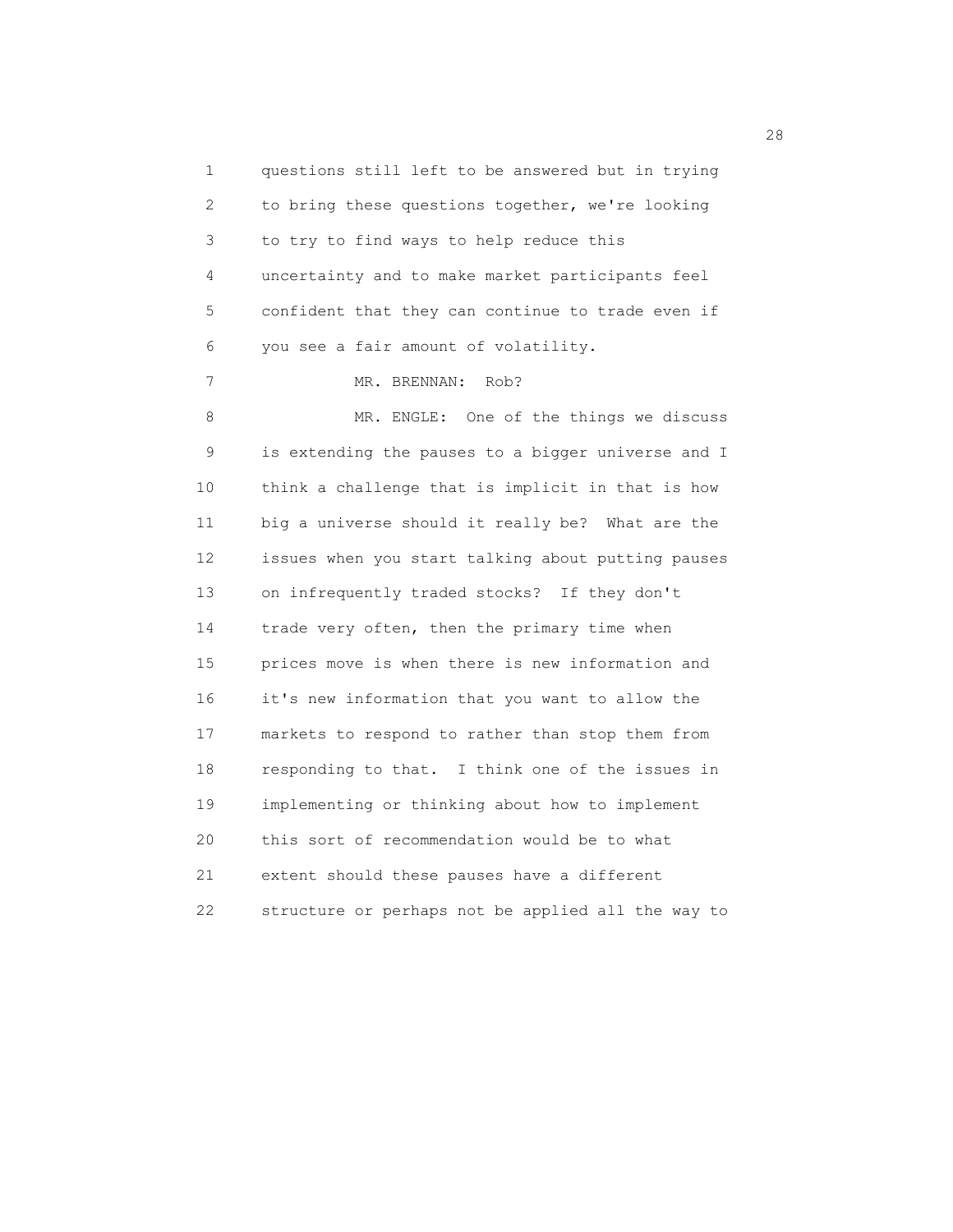1 the most infrequently traded stocks or most 2 illiquid traded stocks and derivatives? We don't 3 have a particular suggestion as to how to do that, 4 but I think that's an issue that we're very 5 cognizant of. 6 MR. BRENNAN: David? 7 MR. RUDGER: I want to add one 8 observation that's come to me as I've studied this 9 and that is that although there is wide agreement 10 that price discovery takes place in the futures 11 markets, electronic trading has expanded the 12 opportunity for price discovery to other venues. 13 We have the ETFs which are providing an 14 opportunity for price discovery, we have the 15 options market which I think has really not been 16 examined very carefully in terms of this analysis 17 and we have the stock markets themselves with 18 high-frequency trading allowing market price 19 changes in milliseconds. So I think when we look 20 at this whole environment, when you look at this 21 whole environment, it's important for you to look 22 broadly across all these markets and at least it's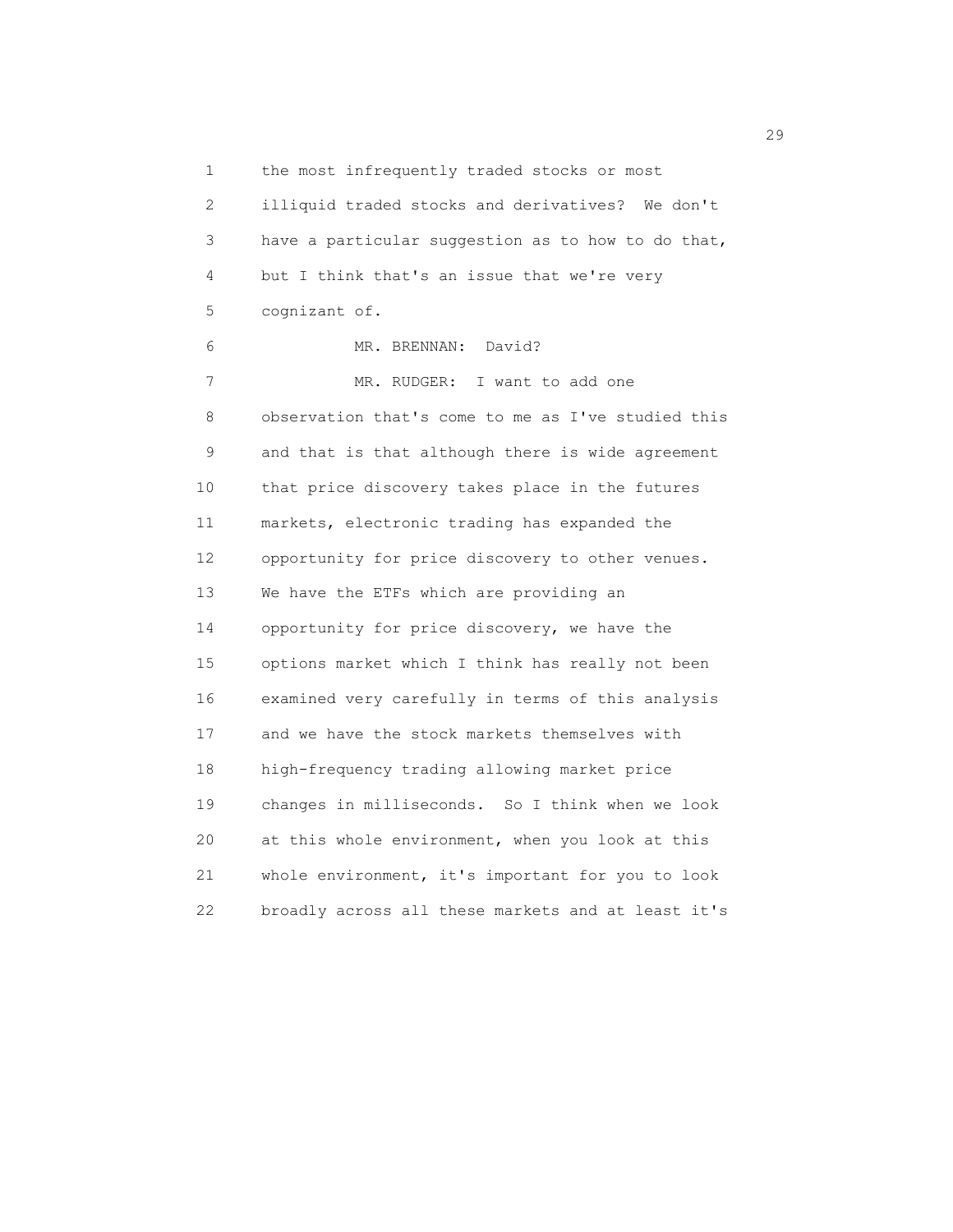1 my impression that some of the computerized 2 traders are active in all the markets and they 3 have preprogrammed their computers to take into 4 account information in all four areas that I've 5 talked about so that you really need to get your 6 heads around the question of how is this computer 7 trading going on? What are the areas that they 8 are looking at when they are creating the 9 algorithms and then ask what kind of stocks would 10 you put in. 11 MR. BRENNAN: Are there other comments 12 from the committee? Let's turn it, Chairman, to 13 Commissioners for questions for us, please. 14 CHAIRMAN SCHAPIRO: I'd be happy to go 15 first. Thank you. First of all, this is 16 fascinating. I do love the theme of uncertainty 17 and how much it's driven and while we put in place 18 these different mechanisms, I don't think we were 19 necessarily except maybe with respect to erroneous 20 trades thinking about really tackling uncertainty 21 head on so that I appreciate that theme tying 22 things together.

 $30<sup>o</sup>$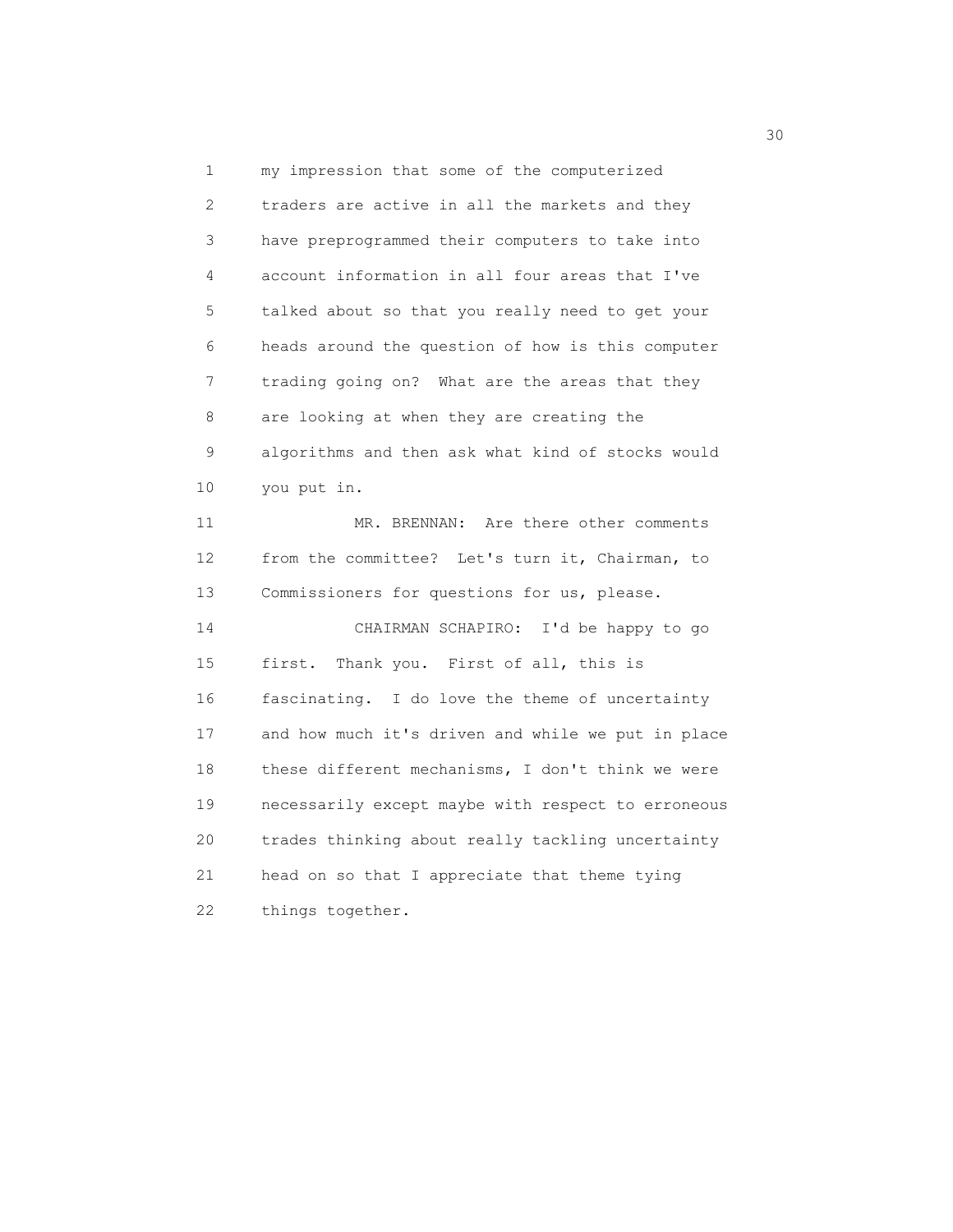1 I have a specific question. You talk 2 about and you recommend that we evaluate the 3 existing market-wide circuit breakers that apply 4 as David just said across securities, equity 5 options and futures markets and that we reevaluate 6 the percentage price declines that would trigger 7 the circuit breakers. You don't recommend a 8 specific level and I couldn't tell whether you 9 thought 10, 20 and 30 were too high or too low. 10 What I'm most interested is any thoughts about how 11 we get the balance right because if the view was 12 that we should lower the thresholds, that's 13 obviously going to cause the circuit breaker to be 14 triggered more often and at the same time, we 15 don't want to really disrupt continuous trading 16 more than necessary. So if you have thoughts, 17 Rick, already volunteering about how to think 18 about that and how we get that balance right and 19 what kind of data would be useful for us to 20 collect as we go forward in that area. 21 MR. KETCHUM: You correctly and

22 perceptively noted that the committee did not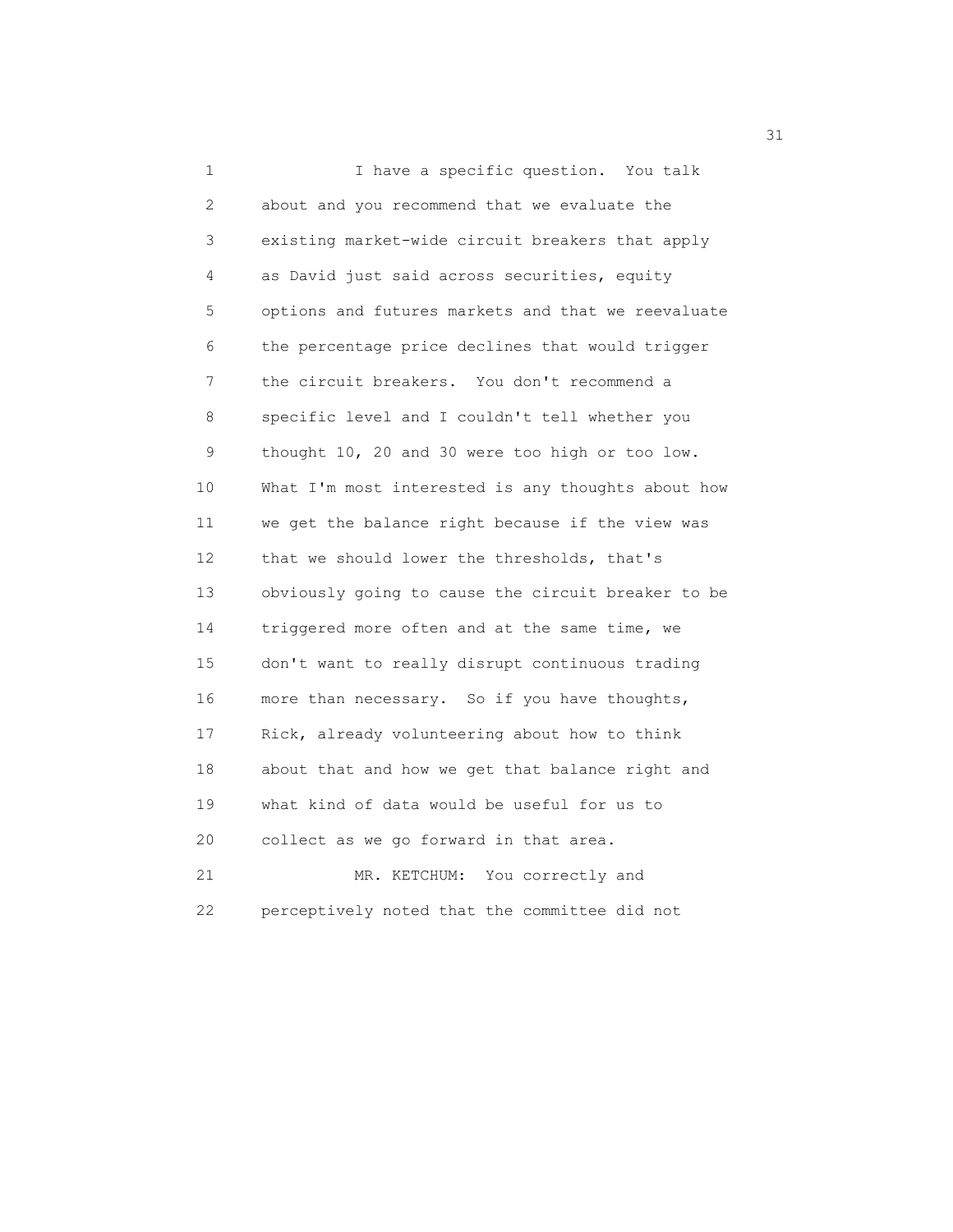1 reach a conclusion on that issue and thought it 2 would be really good for you to reach it. I think 3 to me and just speaking for myself there are a 4 couple of things to consider from the standpoint 5 that relate in part to the other recommendations 6 that are here. We are in a new world in which 7 there are single-stock circuit breakers on the 8 equity side that are roughly acknowledged and 9 dealt with with respect to the single- stock 10 options and single-stock futures markets. An 11 important learning to be focused on is to how that 12 addresses some of the fragility concerns that 13 relate to system-wide circuit breakers which 14 should be really about an extraordinary day in 15 which there is no an easy ability to have 16 instantaneous return of liquidity simply by 17 adjusting price would be how I briefly summarize 18 the difference, so I think part of this is 19 learning and the Commissions learning from the 20 standpoint of how single- stock circuit breakers 21 work in evaluating that. 22 The second piece is we make a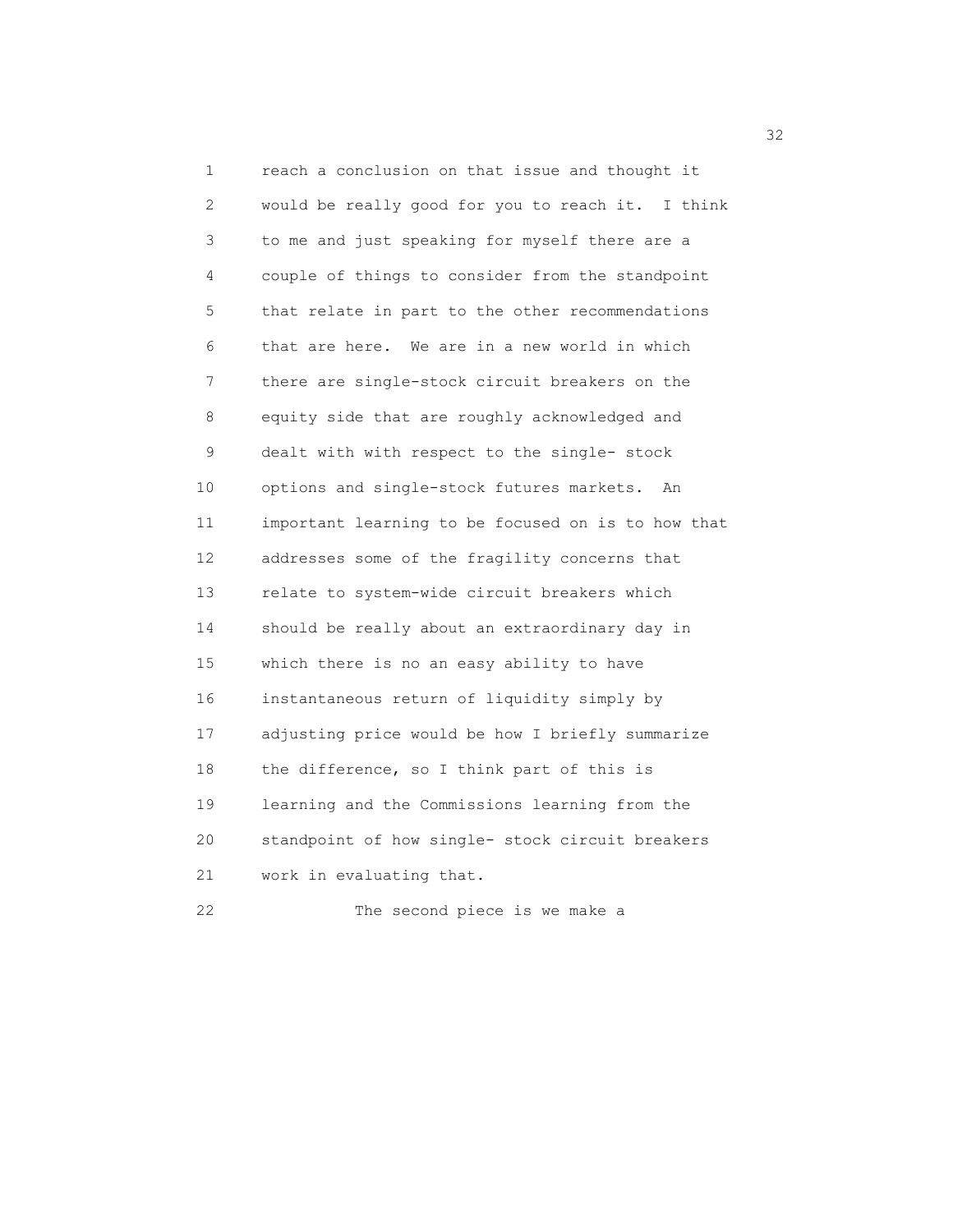1 recommendation on the futures side which is based 2 on the recognition of the thoughtful and 3 well-designed approach from the futures markets of 4 stop logic but raise concerns that though it works 5 in most situations, that there is a cascading 6 limit risk to the extent that liquidity doesn't 7 electronically reappear and the question is at 8 what timeframe you need and from our experience 9 with people withdrawing, you need humans to make 10 the decision to return to a market either to buy 11 or sell and provide contra-side liquidity. 12 One could design in a variety of ways. 13 One could create some more coordination between 14 limits at multiple levels that would make it 15 perfectly sensible to leave the circuit breakers 16 where they are or perhaps even drop them down more 17 although personally I think they're probably about 18 right where they are. If you didn't want to do 19 that on an individual contract basis then there 20 might be some arguments now that we think we're in 21 a position particularly on the equity market to be 22 able to reset more quickly and still effectively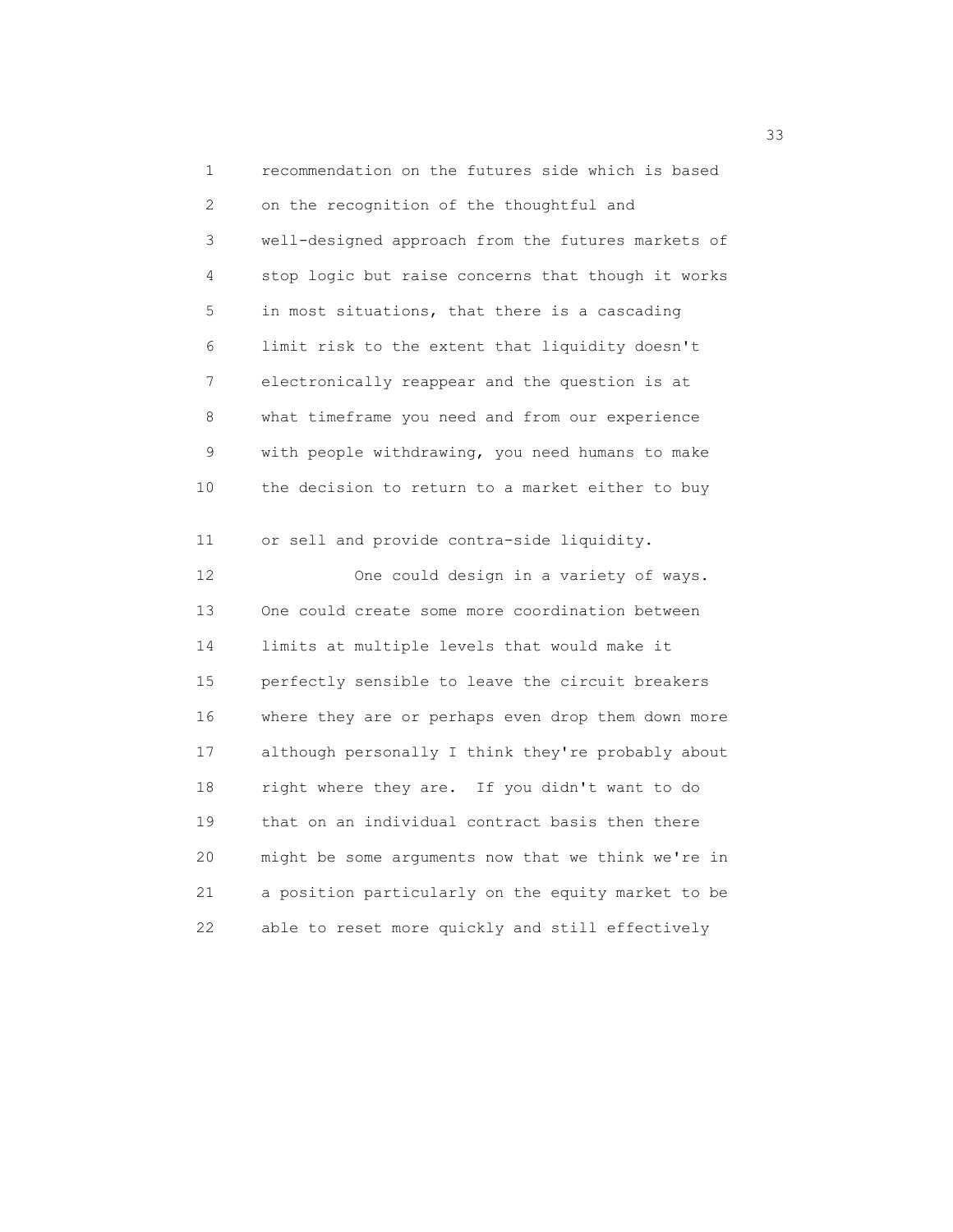1 whether the system-wide circuit breaker could be 2 reduced. I at least view it as really an 3 integrated set of questions as to how the 4 Commissions work through both the single-stick, 5 single- product circuit breakers and system-wide 6 when there is a serious problem. 7 CHAIRMAN GENSLER: If it's all right to 8 ask, I take it that the committee's advice is on 9 cross-market circuit breakers to shorten the 10 timeframe to 10 minutes in essence. I'm seeing a 11 lot of shaking heads. That's uniform. 12 MR. KETCHUM: Right. 13 CHAIRMAN GENSLER: And that it's silent 14 in the report or there are differences is whether 15 10-percent was right or whether there was any 16 movement and thus you've sort of been silent and 17 left that ball in the professional camp of the SEC 18 and CFTC. 19 MR. KETCHUM: I think that the key word 20 is deference and not differences among the 21 committee. This was something we really felt 22 deserved the overview of the Commissions and also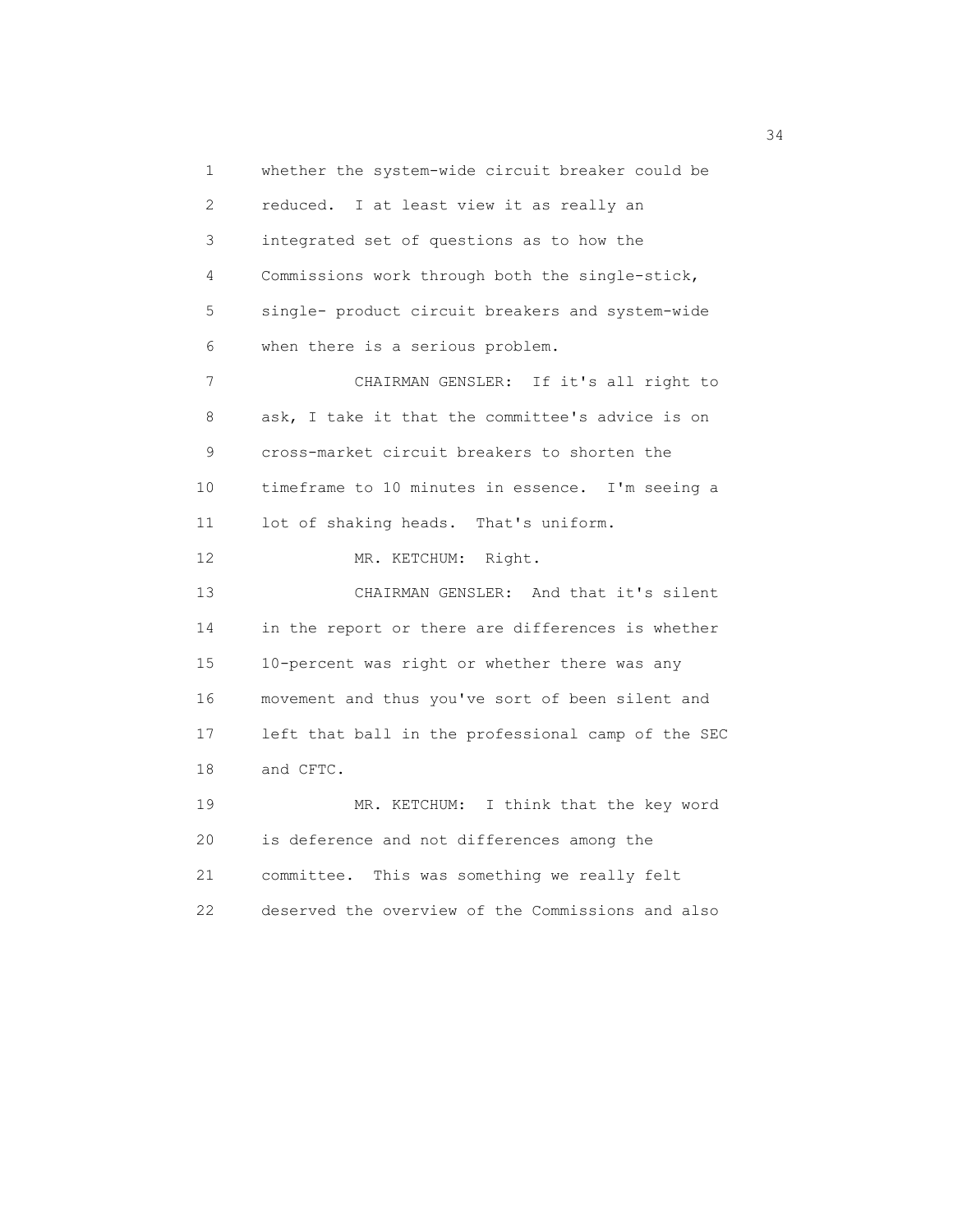1 the additional steps the Commissions might take. 2 MR. BRENNAN: But no particular sense I 3 think that we wanted to see the possibility of 4 them triggered more often. I think that's safe to 5 say and hope that some of these other mechanisms 6 would make them trigger less often even though 7 they haven't been triggered very often so that the 8 market disruptions, and I'll tell you from my 9 professional experience, and halts are something 10 that we'd like to avoid at all costs and if you 11 can get at it in a different way and have the same 12 volatility minimization because certainly to 13 retail investors a closed market can perpetuate 14 problems that feed on themselves. Maureen? 15 MS. O'HARA: I was going to add that I 16 think part of what we spent a lot of time thinking 17 about is the fact that the speed that allows 18 markets now to do things that scare us also allow 19 markets to do things that heal quickly and as we 20 think about these sorts of circuit breakers and 21 pauses we have to recognize that just as liquidity 22 can depart very, very quickly now, it can come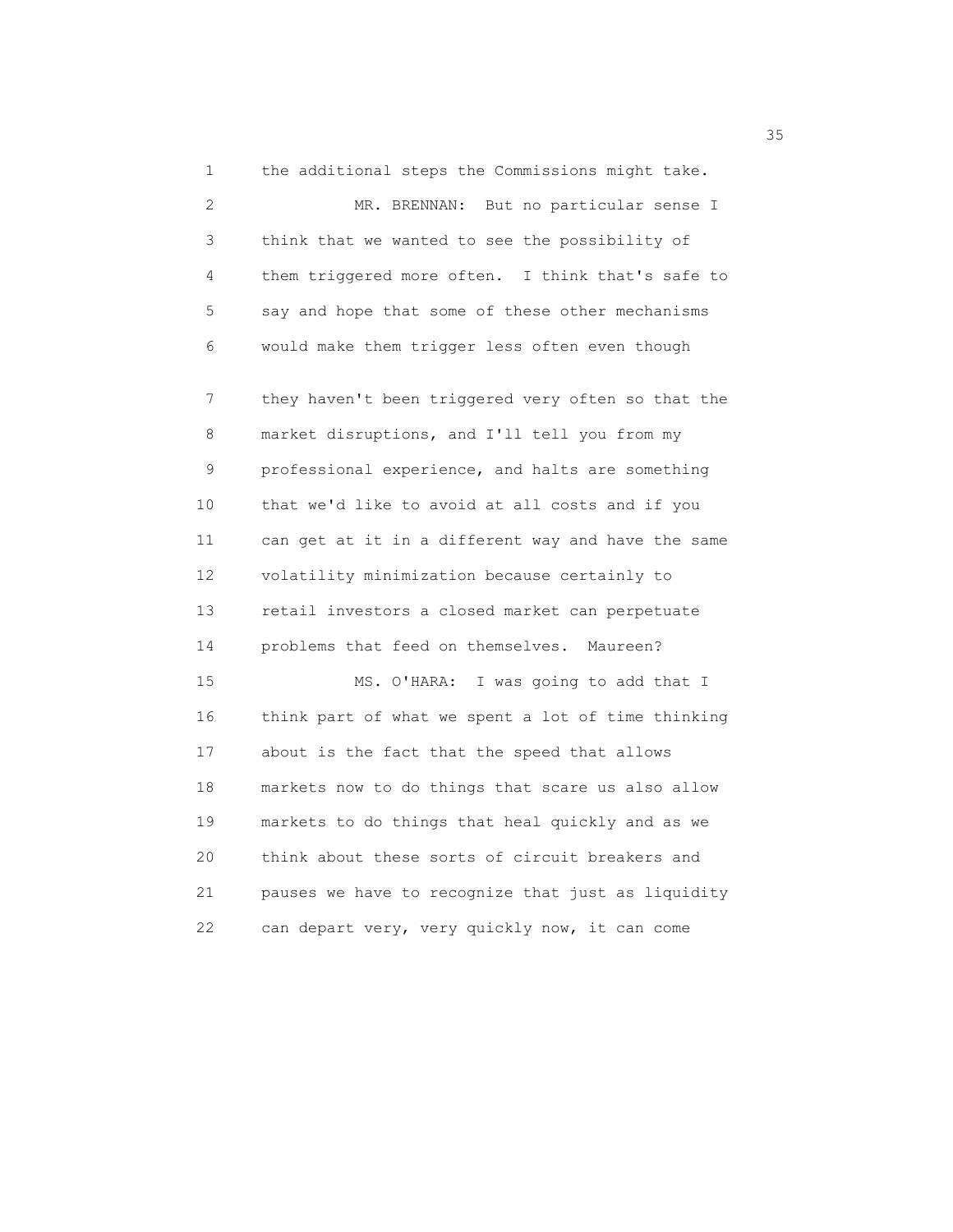2 operating are always better. So in our view or at 3 least in my view, what we want to do is not impede 4 information which when there is bad information 5 prices are going to fall or go up, but that 6 information process will continue after the pause 7 if that's really what's driving it. What we're 8 trying to do is focus on these episodic periods 9 where price changes are due to illiquidity issues 10 that can be solved hopefully by the mechanisms 11 that have led to them, the speed with which 12 high-speed traders can come back in and replenish 13 liquidity and that's a lot faster now than it used 14 to be so that the need for very long pauses I 15 think is really not compelling anymore.

 16 MS. PHILLIPS: As the Commissions look 17 at this and you're used to doing pilot programs 18 and trying things out, but bearing in mind that as 19 you do that the rest of the market is getting used 20 to things and the more confident that they become 21 that the pauses are going to be lifted as quickly 22 as possible, it may actually be a slightly moving

1 back just as fast and markets opening and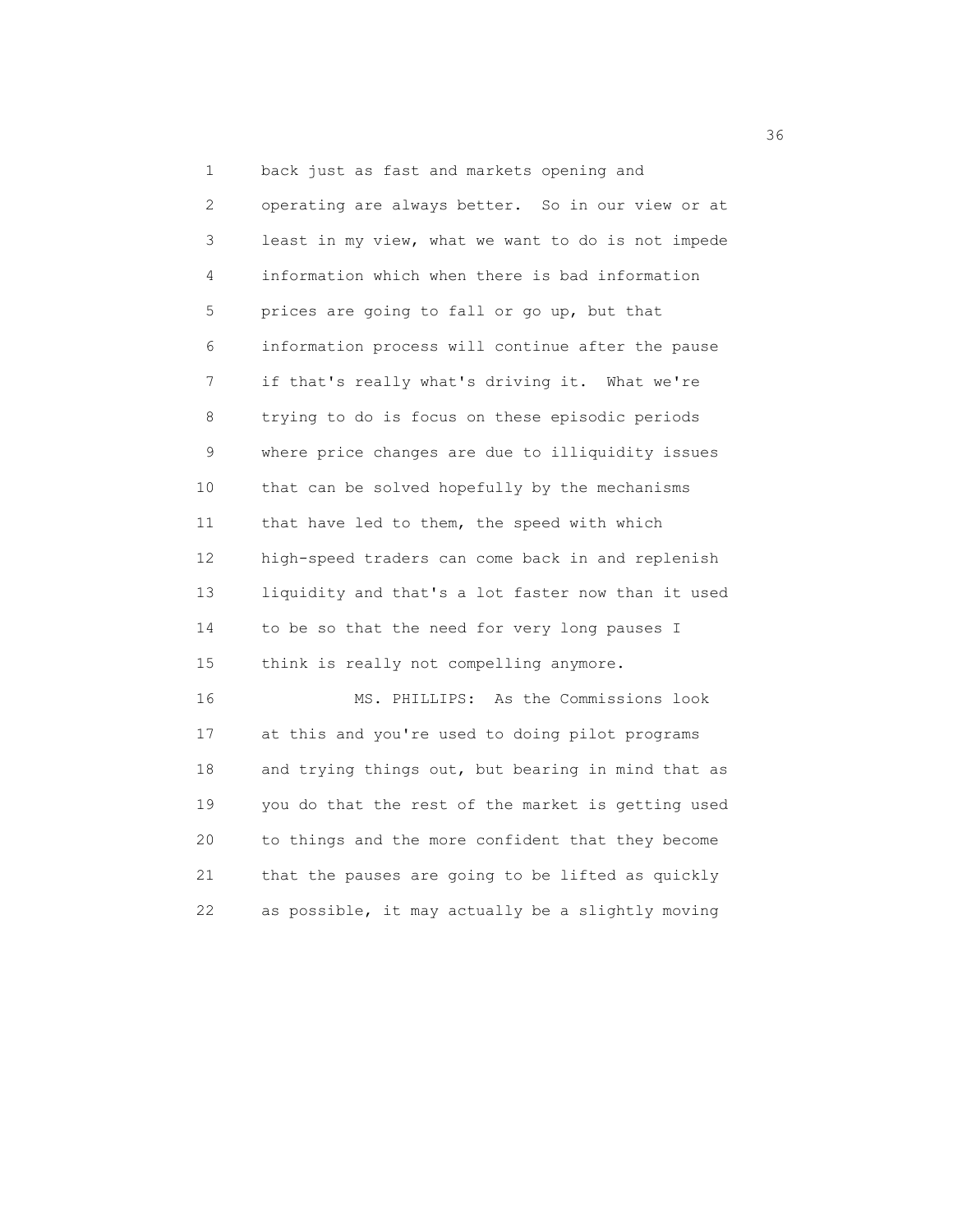1 target as everybody becomes more educated so that 2 it's not easy to just to pin a particular number 3 at a point in time.

 4 CHAIRMAN GENSLER: I think that with 5 cross- market circuit breaker as Maureen is 6 saying, markets can adjust more quickly so shorten 7 it to the 10 minutes, but you're not saying having 8 them happen more often. You also have in that 9 area to move to the S&P 500 as contrasted and I 10 was curious if you wanted to say more on that. 11 MR. BRENNAN: Knowing something about 12 the S&P 500 I suppose with having built a business 13 around it, it's a far more representative index 14 and you could consider even broader if you wanted 15 to, but if you think about the contracts that 16 trade on the S&P as opposed to the Dow in terms of 17 volume or anything else and the capitalization 18 weighting as opposed to price weighting and so on 19 on the broad representation of the S&P, it seemed 20 to us to be a better representation of the markets 21 if you will and not coincidentally have some 22 cross-market characteristics that seem to us to

<u>37</u>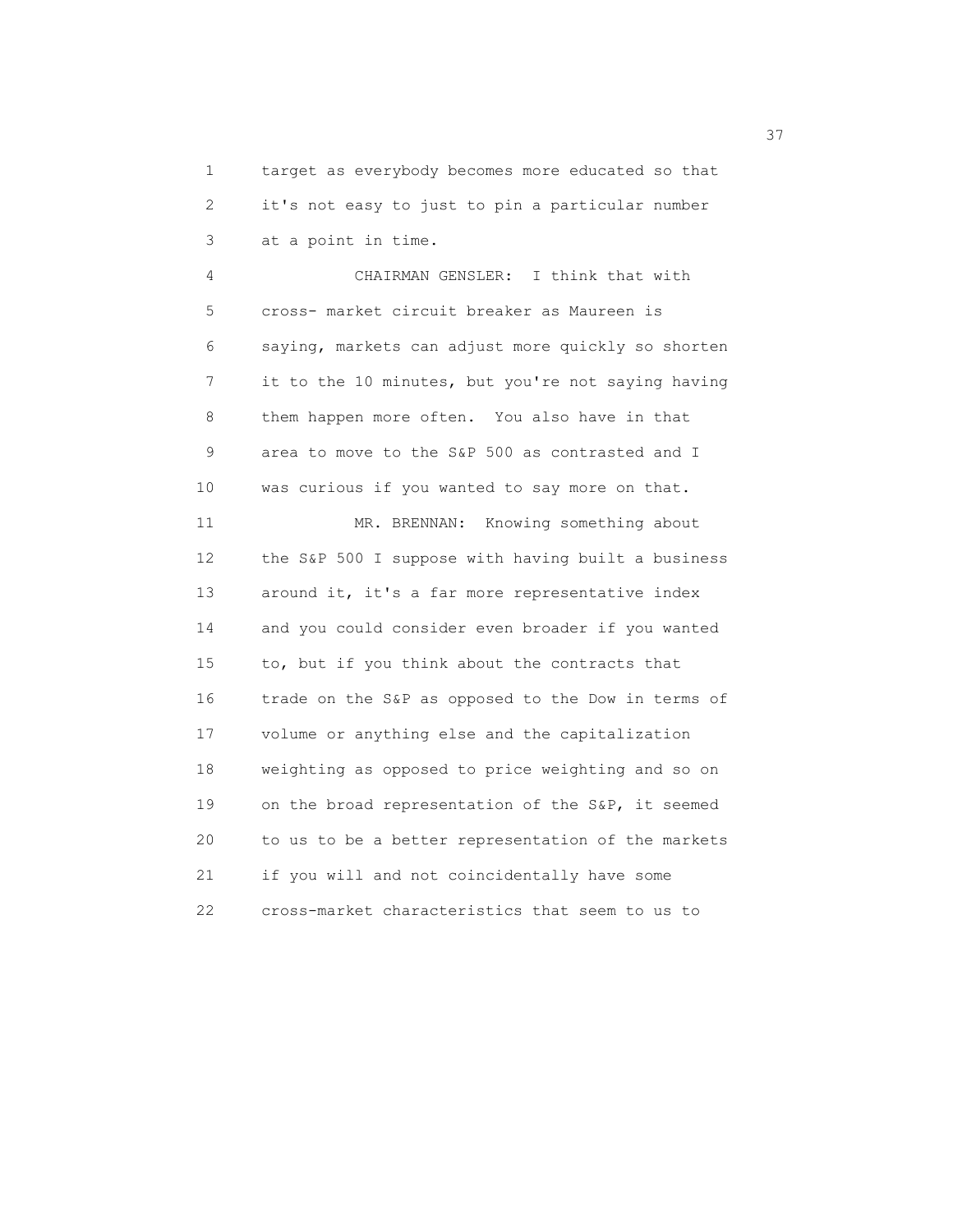1 make it a better benchmark, Gary.

| 2              | CHAIRMAN GENSLER:<br>I had one on your             |
|----------------|----------------------------------------------------|
| $\mathfrak{Z}$ | recommendation four and Rick was complimentary on  |
| 4              | something in the futures market, this stop-loss    |
| 5              | functionality, these 5-second pauses in the        |
| 6              | futures market. I want to make sure I understand   |
| 7              | the actual words here. You're saying that if       |
| 8              | liquidity doesn't come back on the contra-side,    |
| 9              | maybe it should be longer than 5 seconds. Does     |
| 10             | that mean if the market is going down and there is |
| 11             | not liquidity on the upside?                       |
| 12             | MR. KETCHUM: Yes. If there is not buy              |
| 13             | liquidity to respond and to stabilize. As you      |
| 14             | say, the first thing we want to emphasize is we    |
| 15             | think the stop logic design is extremely thought   |
| 16             | out and obviously worked here and is very          |
| 17             | effective. In fact, it's thought out to even deal  |
| 18             | with situations in which liquidity does not        |
| 19             | immediately reappear by effectively respreading    |
| 20             | out the available possible prices in which         |
| 21             | liquidity is allowed to come back in and though    |
| 22             | reoptioned but at least providing another period   |

38 and 38 and 38 and 38 and 38 and 38 and 38 and 38 and 38 and 38 and 38 and 38 and 38 and 38 and 38 and 38 an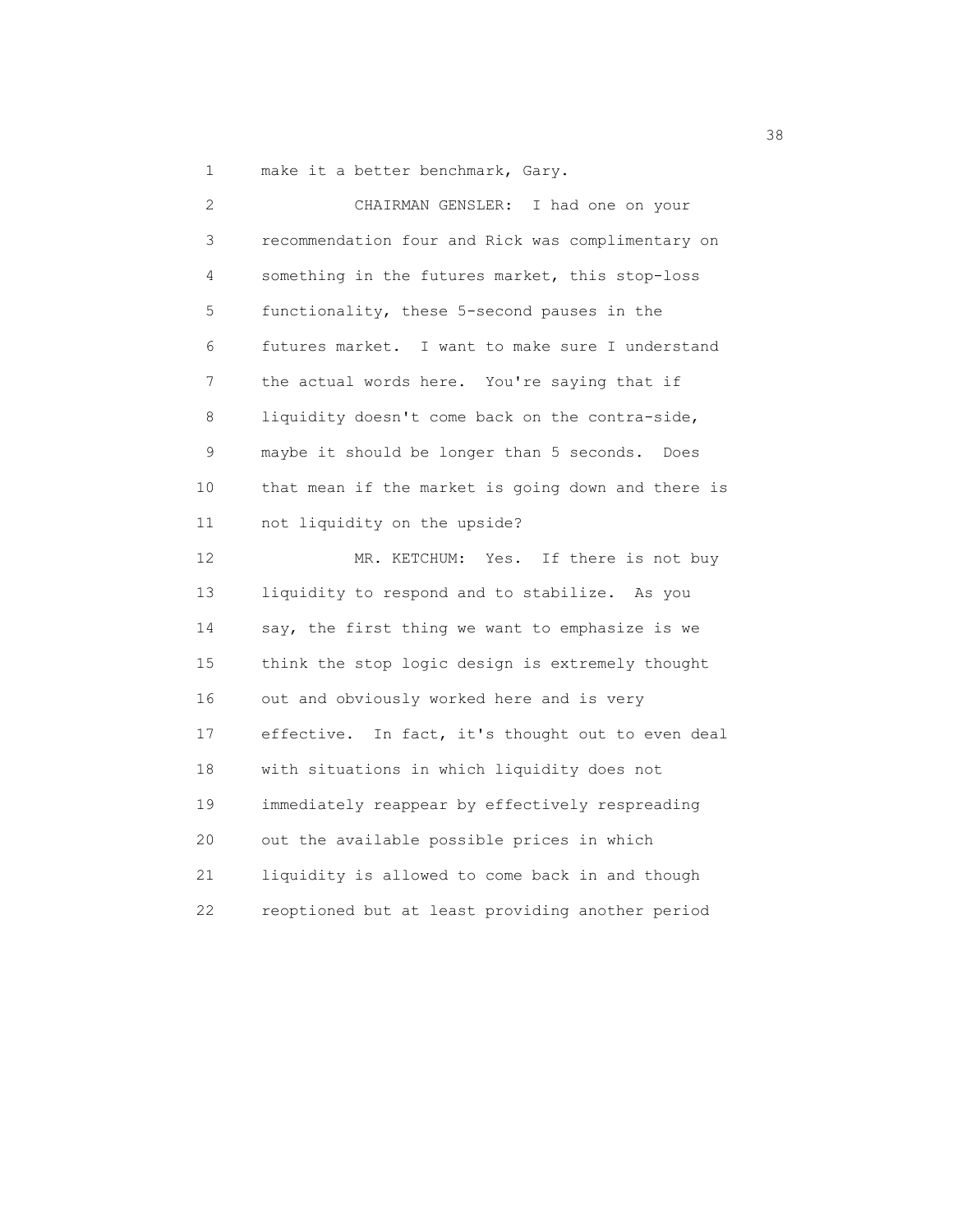1 of time for electronic response. Our concern was 2 not that that it wasn't designed and that it would 3 not be extremely effective in most circumstances. 4 It was that in situations as we discovered from 5 both the Commissions' studies and the testimony 6 and our own observations, in which for a variety 7 of reasons electronic traders withdraw because of 8 uncertainty, that the timeframe involved and the 9 reset at steadily lower prices could create the 10 risk of a cascading limit environment in which 11 there would be a dramatic reduction in price in 12 the futures with obviously all the implications to 13 the equity market that occurred without a period 14 of time for some level of reflection that's beyond 15 5 seconds or 10 seconds. The suggestion that we 16 know the right way to design that was to look at 17 whether at a point of an exceptional day in which 18 that buy-side liquidity doesn't electronically 19 return, how to encourage an opportunity for that 20 buy-side liquidity to occur before the price moves 21 too far so that there is some more effective 22 option if the first one doesn't work. That's the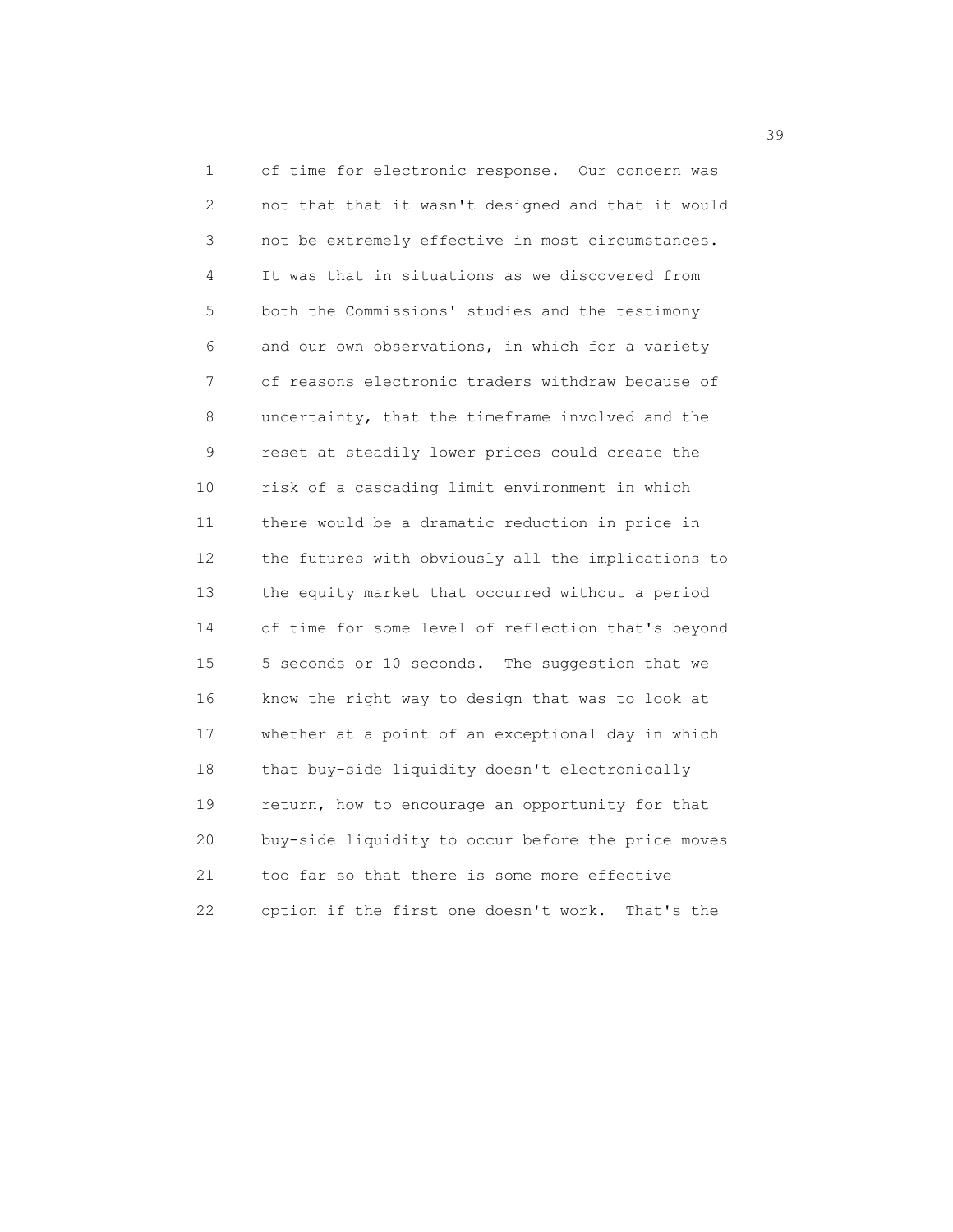1 thinking. It is with the emphasis that it is up 2 to the markets and the Commissions to work through 3 what makes sense from a detailed standpoint, but 4 that's the thinking. 5 CHAIRMAN GENSLER: I think I got it. 6 It's to ensure against cascading, and back to 7 Maureen's concept, there might be such uncertainty 8 that 5 seconds doesn't solve that uncertainty. 9 MR. KETCHUM: Correct. 10 CHAIRMAN GENSLER: I'm turning it back 11 to other people on this section whether there are 12 any questions. Mike? 13 COMMISSIONER DUNN: Thank you, Mister 14 Chairman. Let me ask you a question first. You 15 said in your opening statement that this report is 16 going to be incorporated into the 31 areas that 17 we're working with. Will that give folks an 18 opportunity to comment not only on this report but 19 also on how it affects a particular rule that we 20 may be looking at? 21 CHAIRMAN GENSLER: I would hope so. 22 This report is in our comment file and to the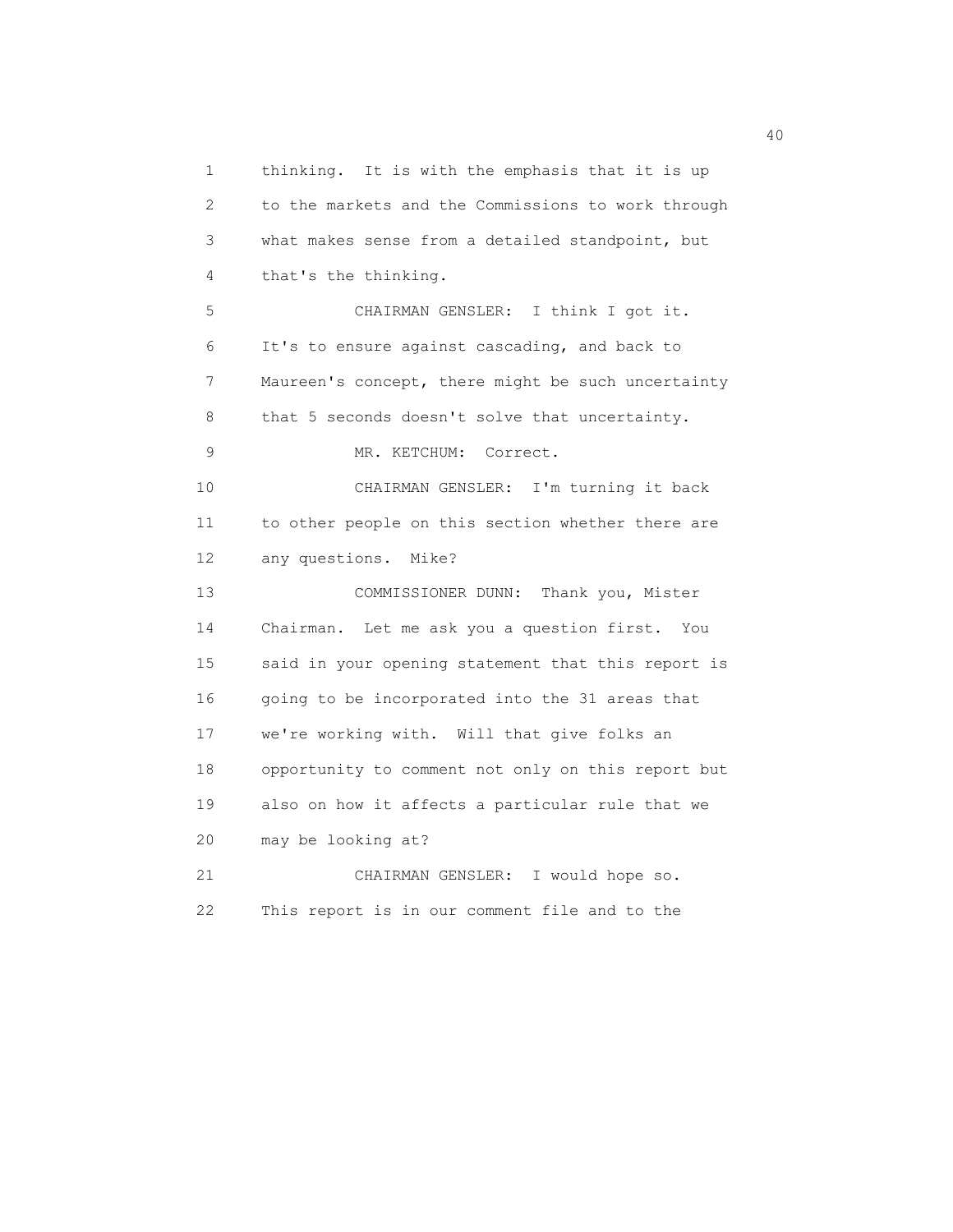1 extent that people wish to comment on this report 2 or comment on this report's reflection on 3 particular rules, that the public would find their 4 way to our website and make comments both on this 5 report and how it might reflect on any other 6 related matters. 7 COMMISSIONER DUNN: Mary, is the SEC 8 going to do something similar to that? 9 CHAIRMAN SCHAPIRO: Absolutely. We'll 10 put it up on the website, we'll seek public 11 comment on the report itself and then it obviously 12 is directly related to a number of market 13 structure initiatives we have underway. I don't 14 know that we'll duplicate input into every single 15 comment file, but we'll certainly cross-reference 16 it and we would hope people would look at this in 17 the context of commenting on other market 18 structure rulemakings. 19 COMMISSIONER DUNN: I asked that 20 question of the Chairs because I wrote down some 21 key words that I heard from the panel as they were 22 making recommendations and it was uncertainty,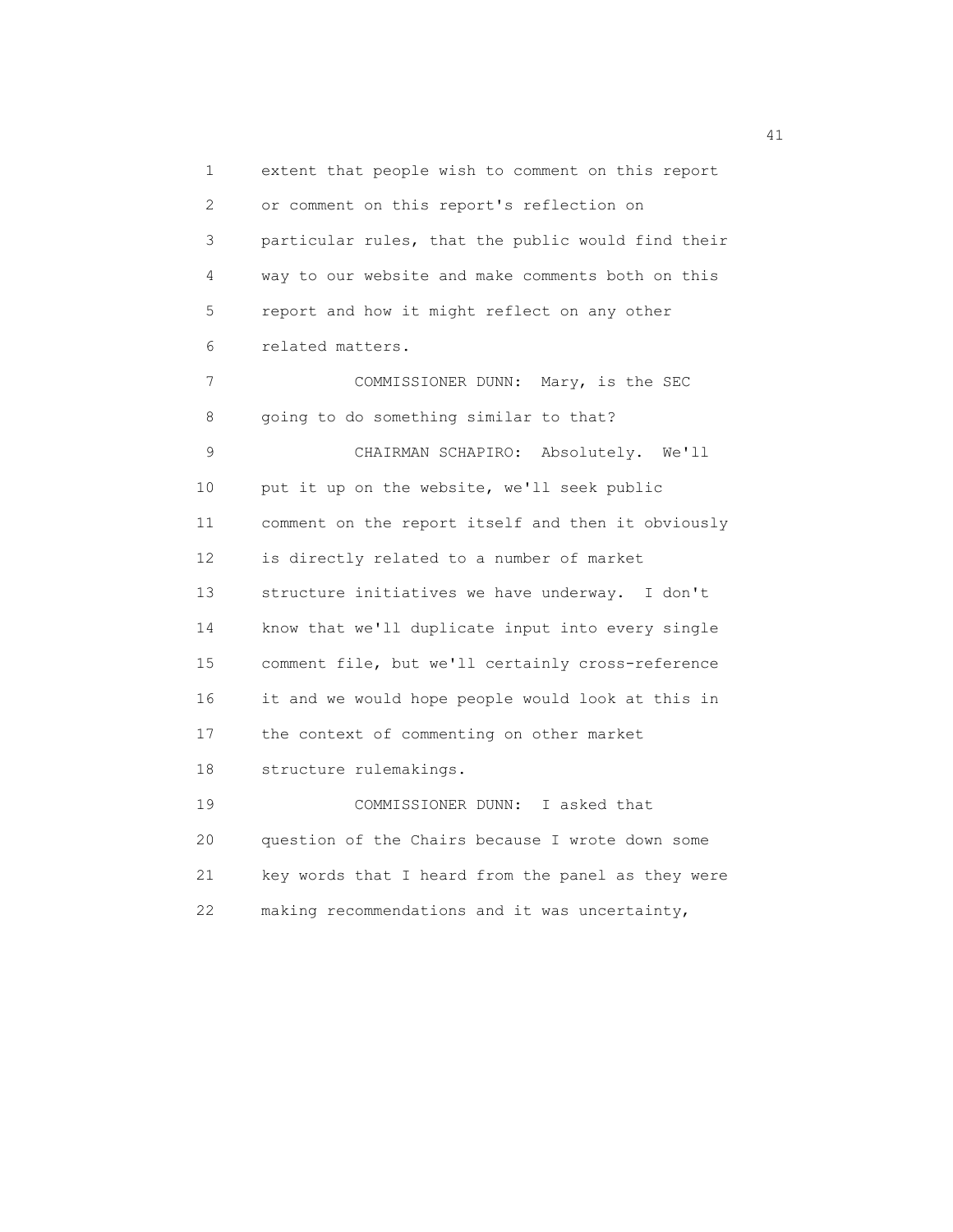1 change, coordination, new people coming to the 2 table, extending to a bigger universe, and it 3 dawns on me that I think David what you said 4 really came home to me because when I came on as a 5 Commission at the CFTC in 2004, it was open 6 outcry, electronic trading was just starting, 7 globalization was there but it was a very small 8 piece and high-frequency trading and collocation 9 types of things weren't even thought of and we've 10 seen in a very short time all of this happening 11 which leads to this fragmentation that you've 12 outlined here. But it appears to me for us that 13 there is a lot of distrust of the other folks 14 involved. Are other regulators going to be doing 15 something similar to what we may be doing because 16 this isn't just a problem in the United States, 17 this is a global problem? There is distrust and 18 are they going to do one thing at the SEC and 19 another thing at the CFTC? Everybody I think 20 agrees that we've got to address this problem but 21 they all want to do it the way they're familiar 22 with and not the way somebody else is familiar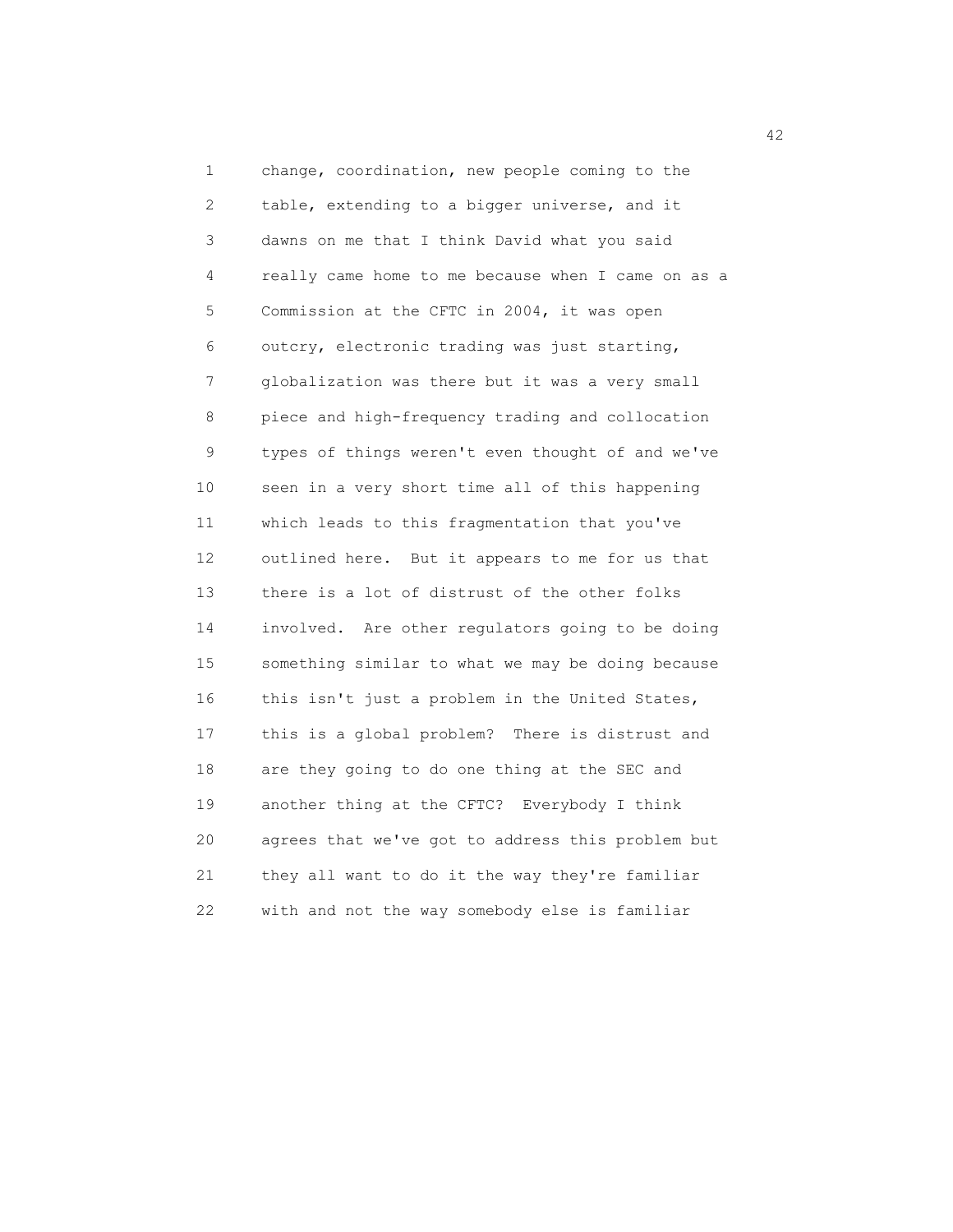1 with. How do we get to that common denominator of 2 coming up with addressing this across the board 3 for everyone? Scott, I think you're probably 4 going to get the first challenge on this at your 5 TAC meeting. But I would be interested in the 6 panel's comments as to how do we sell this to 7 everyone?

8 MR. KETCHUM: It's a very thoughtful 9 question which I don't think permits a simple 10 answer, but I would note just a couple of things. 11 One, it is clear that the two agencies are working 12 more effectively than they have ever before. We 13 recognize in the Dodd-Frank world that you have 14 even greater responsibilities than the over-the- 15 counter derivative side and the rest that will 16 have to be thought through so I think the 17 cooperative relationship that exists today across 18 these agencies gives me great confidence that in 19 the United States the approach will be thoughtful 20 and coordinated. 21 We have been cognizant and aware though

22 not driven by similar efforts and analysis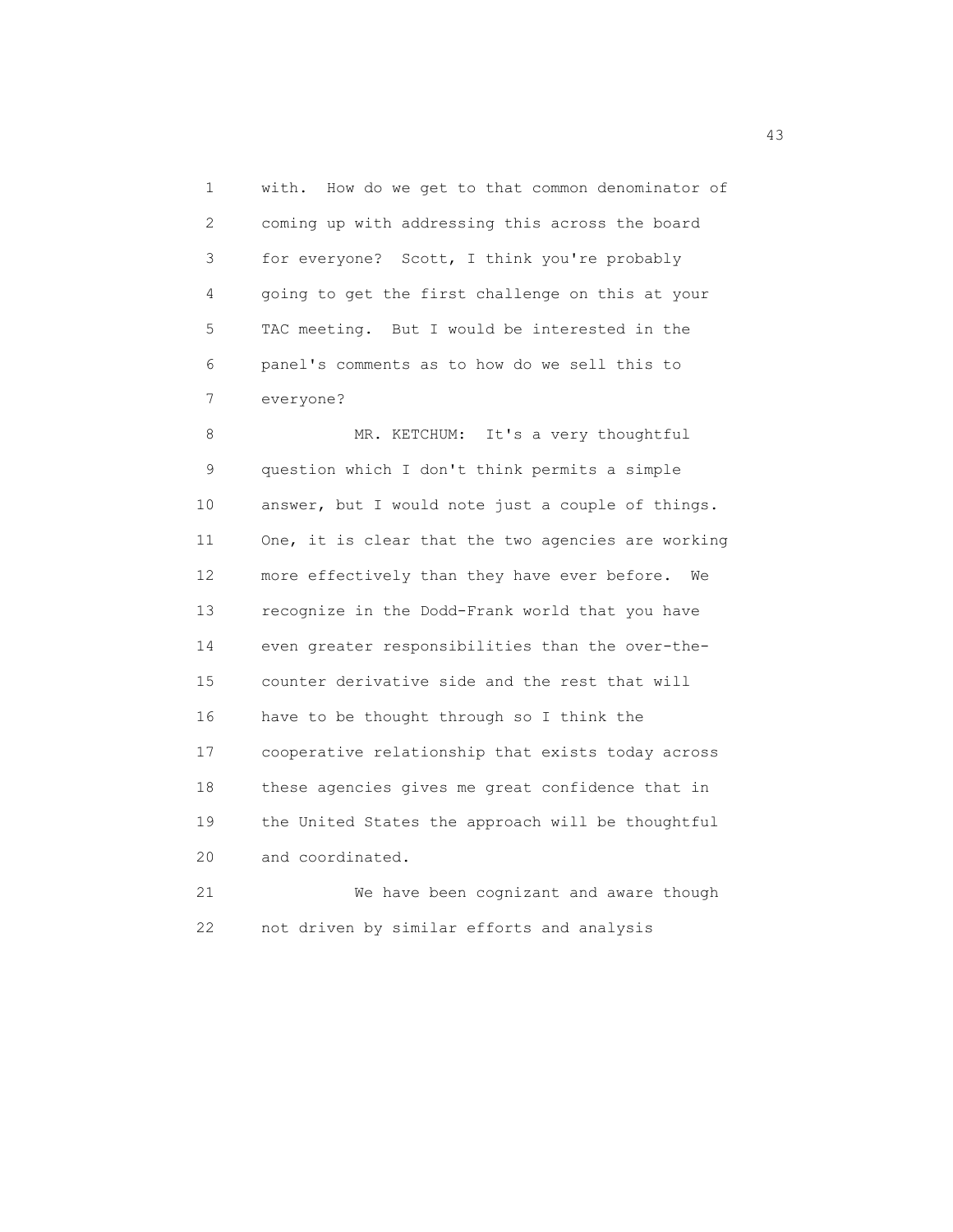1 occurring both in Europe through the E.U. and 2 Canada with regard to questions of electronic 3 trading and questions with respect to addressing 4 volatility. I think you will see that some of our 5 recommendations in latter parts that Jack will 6 cover that are certainly not the same as things 7 that have been raised in this countries but 8 respond to similar concerns and with not 9 dramatically different responses. 10 For better or worse, while the markets 11 are remarkably global from participants' 12 standpoint, the marketplace outside of 13 over-the-counter derivatives still seems to be 14 fairly country focused so there will remains some 15 ability to address this even with some 16 difficulties. But Commissioner, I think you're 17 absolutely right that the challenge for the United 18 States and the CFTC and the SEC will be to work 19 very closely with regulators across the globe and 20 certainly those in North America and Europe where 21 the potential concerns are even greater. So I 22 think that is a great challenge and a great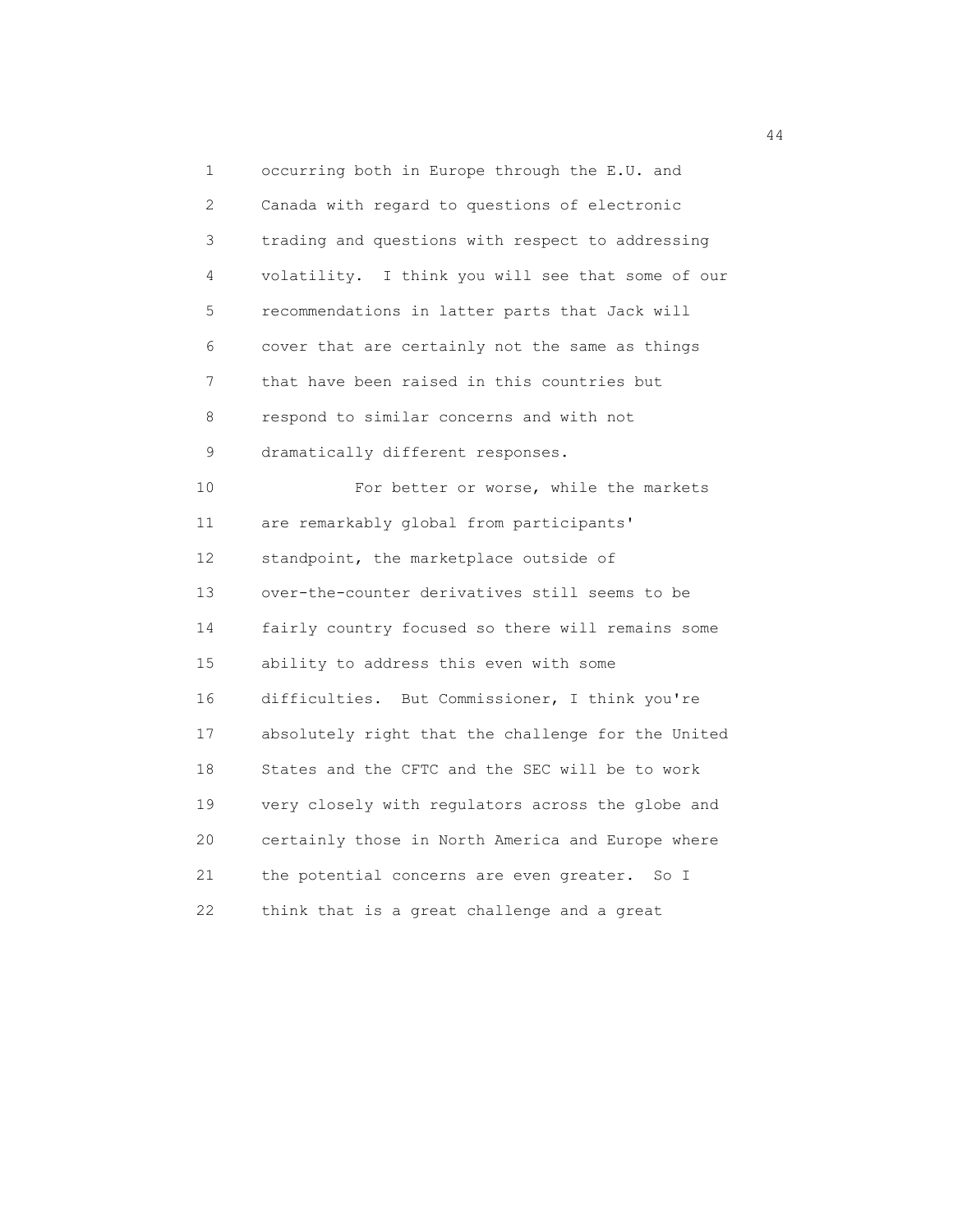1 question.

| 2  | CHAIRMAN GENSLER:<br>Scott?                          |
|----|------------------------------------------------------|
| 3  | COMMISSIONER O'MALIA:<br>I have one                  |
| 4  | question. I'd like to get a sense of how the         |
| 5  | advisory board defines high- frequency trading.      |
| 6  | You don't address it here but we've talked about     |
| 7  | high-frequency trading and I think Dr. Rudger made   |
| 8  | a good point that the speed of the markets is        |
| 9  | going much faster. Is it the general class of        |
| 10 | electronic trading and algorithmic trading and the   |
| 11 | speed of the market that is the high-frequency       |
| 12 | trading or are you specifically addressing a class   |
| 13 | of traders, the highest speed, in and out of the     |
| 14 | market, flat at the end of the day kind of group?    |
| 15 | MR. BRENNAN:<br>That's a great and                   |
| 16 | nettlesome question and for that reason we punted    |
| 17 | on attempting to define it and we in the report      |
| 18 | mention that, and I should have mentioned this       |
| 19 | when we kicked off that the issues associated with   |
| 20 | "high-frequency trading" is somewhat in the eye of   |
| 21 | the beholder we think are very real and it's         |
| 22 | collocation and it's speed and it's liquidity.<br>So |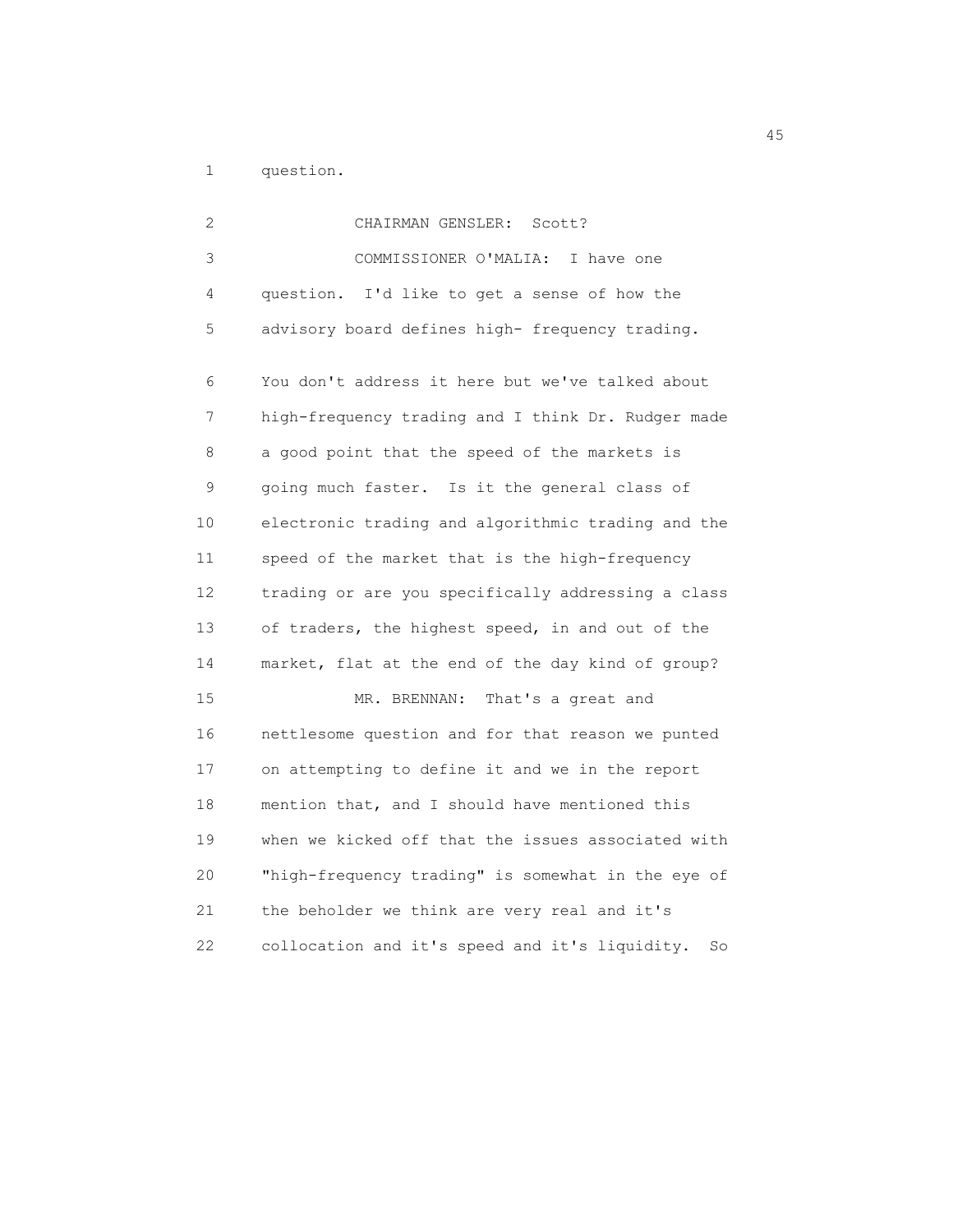1 we have those peppered throughout the report 2 rather than attempt to define high-frequency 3 trading and/or make a recommendation to the 4 Commissions to do something about "high-frequency 5 trading." I'll speak for myself, but I think it's 6 the sense that I've picked up that it's here and 7 however you define it, it's here and it's not 8 going away so that you can get at it with 9 policies, you can't get it as a business, nor 10 necessarily would we recommend that but we thought 11 it was more productive for us to try to get at the 12 specific issues than to attempt to get the broad 13 categorization if that's responsive to you. It's 14 a very tough thing to categorize because each of 15 us has his or her own definition I believe. 16 MS. O'HARA: I would point out that I 17 think one of the things that comes through in this 18 report is that there isn't one group that you can 19 point to and say they caused what happened. There

 20 are all kinds of issues in this market that have 21 to do with speed more generally. For example, 22 later in the report we'll talk a little bit about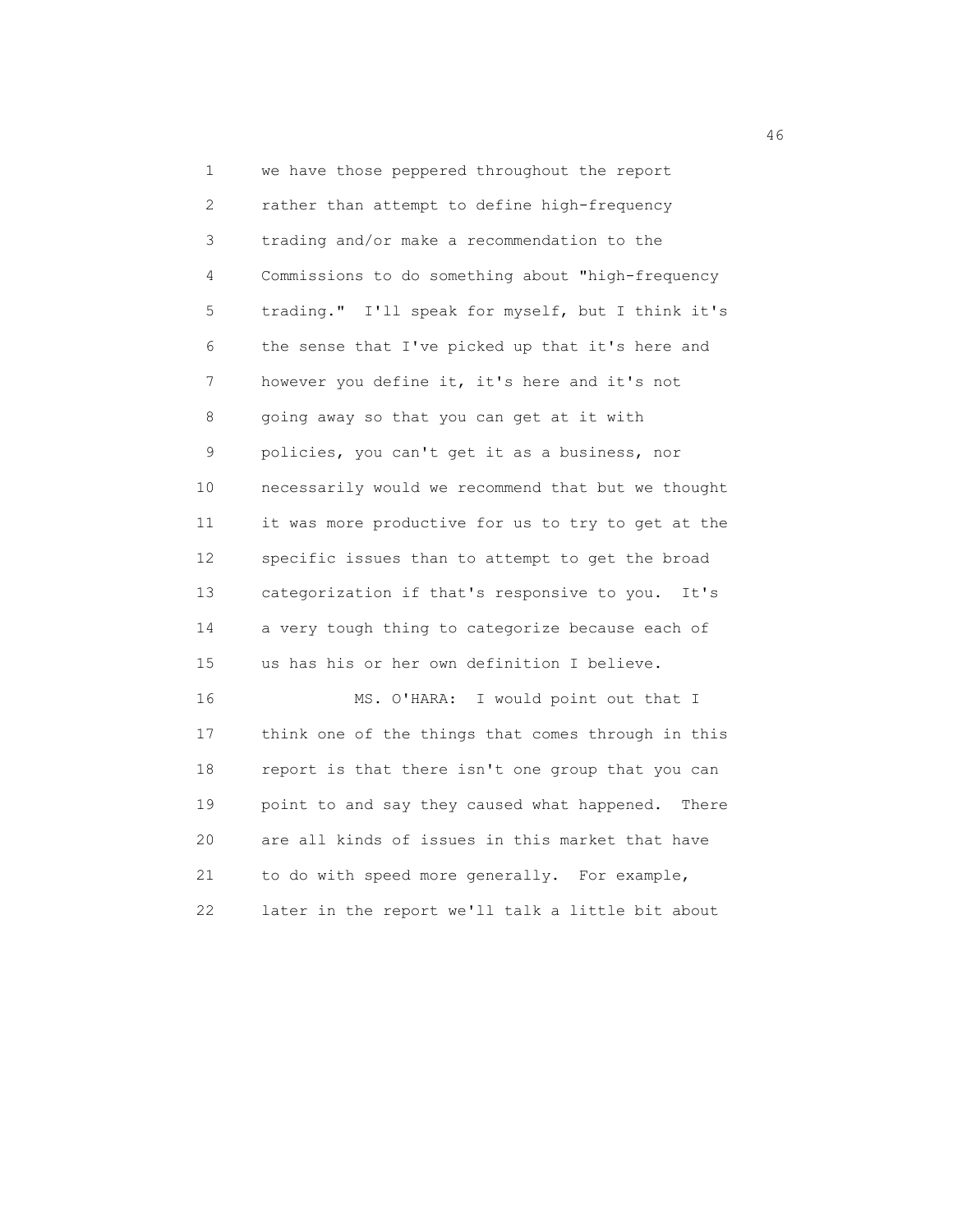1 internalizers who for the most part are not 2 high-frequency traders by anyone's definition, but 3 of course they are electronic in that the way 4 markets now work is that orders are rapidly moved 5 between venues. In my own view there are 6 certainly issues that arise with respect to "the 7 high- frequency traders," but I think what is 8 missing what is the bigger point that markets are 9 now very, very fast and it's that whole underlying 10 speed issue that permeates a lot of the issues 11 we're going to be talking about. 12 COMMISSIONER O'MALIA: That is very 13 helpful. It is my believe that overall the 14 markets are moving much more quickly across many 15 markets as we saw on May 6 and it's not 16 necessarily one actor and so our solution bases 17 are going to have to consider that as well. Thank 18 you. 19 MR. RUDGER: Just one point. I think

 20 it's inherent in what we've said that we are not 21 taking the position that high-frequency trading or 22 electronic trading is bad. That's the environment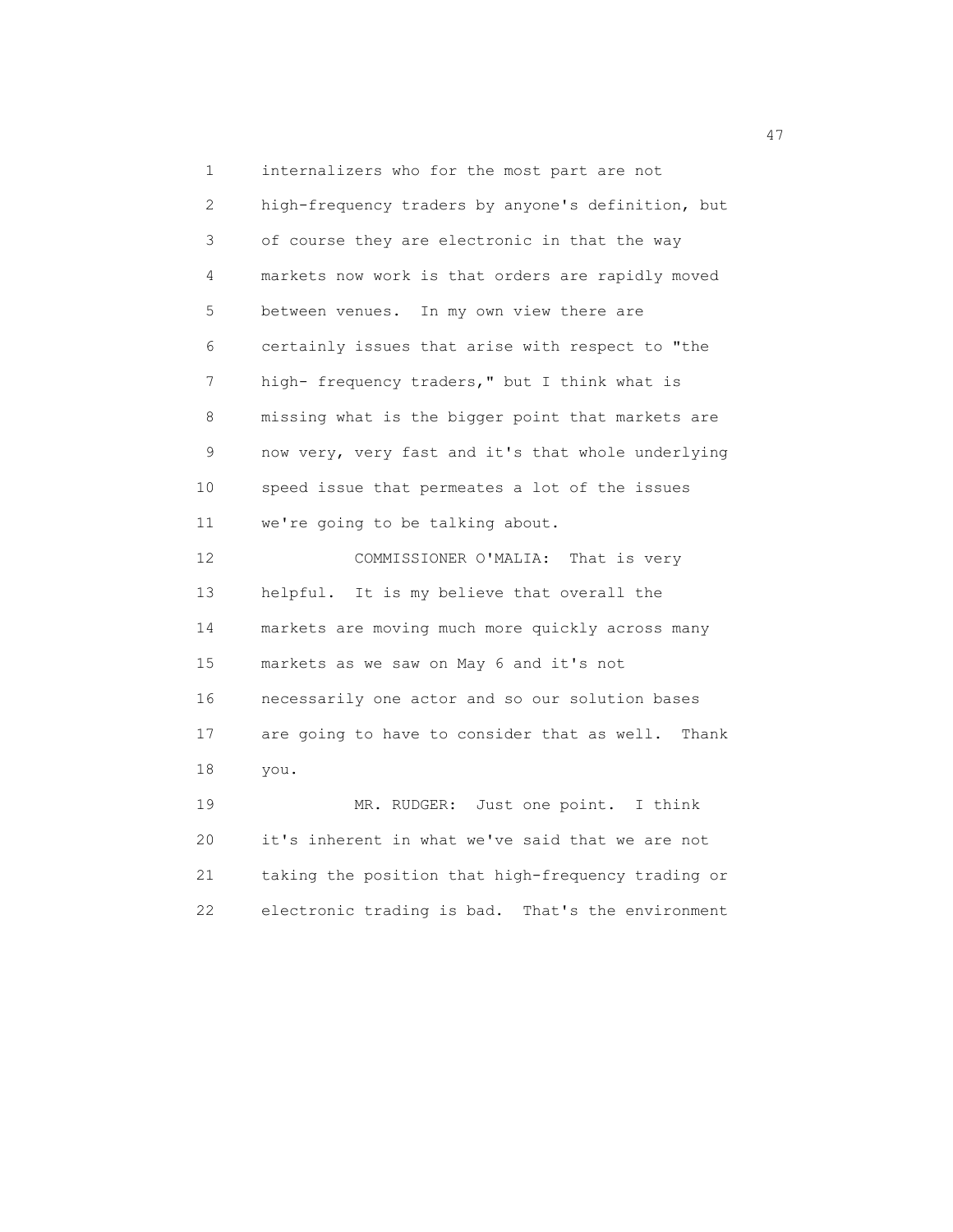1 in which these markets are going to exist and we

2 need to find ways to adjust to it.

 3 CHAIRMAN GENSLER: You're saying even as 4 the tickertape came and the telephone came, this 5 is common and that we need to adjust. I don't 6 know if Commissioners Walter or Chilton have any 7 questions at this stage. I know we have three 8 more stages. 9 MR. BRENNAN: This is a great transition 10 point. 11 COMMISSIONER CHILTON: Mister Chairman? 12 I did if that's okay. I didn't want to jump in 13 front of Commissioner Walter, but I do have a 14 question. 15 CHAIRMAN GENSLER: Great. 16 COMMISSIONER WALTER: Bart, that's 17 perfectly fine because I don't have a question 18 right now. 19 COMMISSIONER CHILTON: Quickly, I think 20 it's real clear that we do need some sort of 21 definition because if we're going to start 22 regulating HFTs in any different way, and our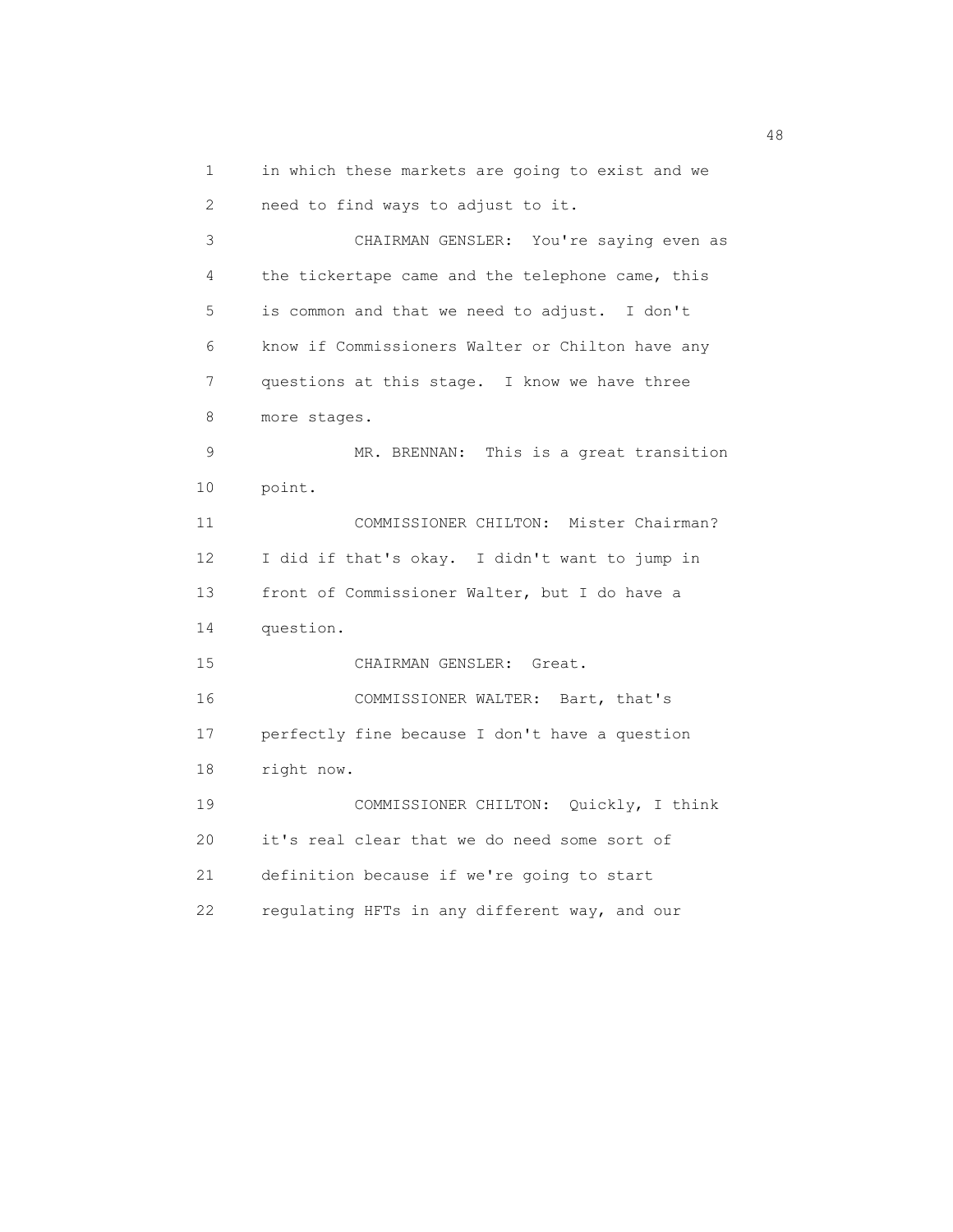1 statute or our rules and regulations don't contain 2 anything on HFTs or on algos so that seems like 3 job one is to come up -- so I agree with 4 Commissioner O'Malia that this is an area that we 5 need to look at, but I certainly think we need a 6 definition.

 7 But I'm curious if the committee thinks 8 that more needs to be done. I've raised the issue 9 for the last several months of, one, testing 10 whether or not some entity, and I'm not suggesting 11 either of the Commissions, but perhaps the 12 exchanges should test algos or what I call cheetah 13 traders, HFT, and that's not with a Boston accent, 14 but cheetah fast traders whether or not there 15 should be some at least sporadic testing or sort 16 of a Good Housekeeping Seal of Approval. CME for 17 example has a testing environment, we had some 18 problems with it this fall, but they would put a 19 program into that testing environment and see how 20 it would react. I'm curious if the advisory 21 committee thinks that's something that would be 22 good or is something we should explore.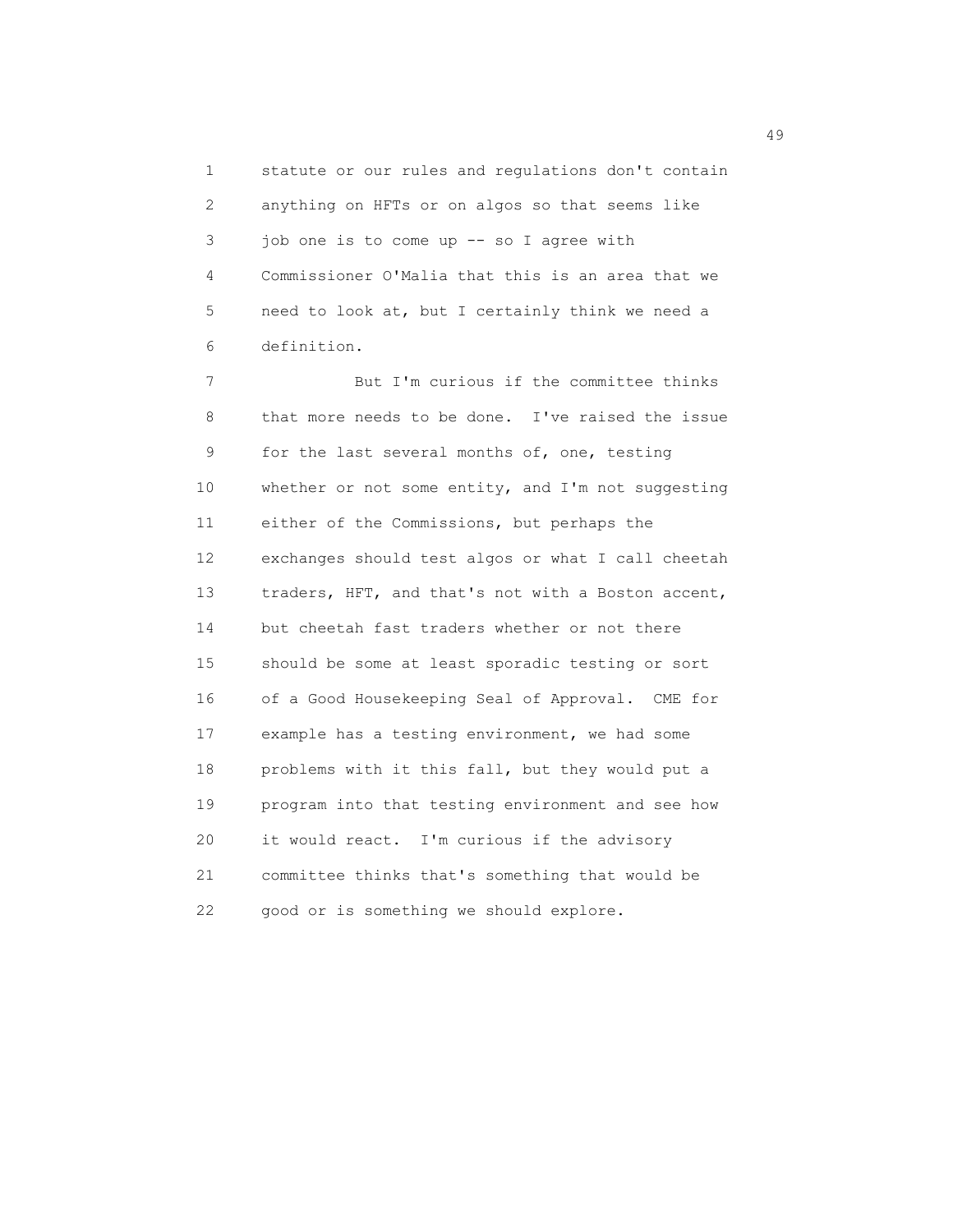| 1  | The second part of my question is                   |
|----|-----------------------------------------------------|
| 2  | whether or not when things go array, because when   |
| 3  | they go array they go array fast with the cheetah   |
| 4  | traders, whether or not there should be some sort   |
| 5  | of accountability. We're in the middle of coming    |
| 6  | up with our antidisruptive trading practice rule    |
| 7  | and I've asked the question and our proposal asked  |
| 8  | the question whether or not we should include some  |
| 9  | sort of accountability for algos or HFTs gone       |
| 10 | wild.<br>So I'm curious as to whether or not either |
| 11 | of these ideas, the testing ideas or the            |
| 12 | accountability idea, make any sense to the          |
| 13 | committee.                                          |
| 14 | If I may, Chairman<br>MR. BRENNAN:                  |
| 15 | Gensler, if you don't mind, Commissioner Chilton,   |
| 16 | we will hold that and we will get at both of those  |
| 17 | issues explicitly in our third section if that's    |
| 18 | okay because it's right on point and right on       |
| 19 | Is that fair?<br>theme.                             |
| 20 | COMMISSIONER CHILTON: That's fair if                |
| 21 | that's what people want to do. I'm interested in    |
| 22 | the answers and whenever I get them I'm pleased to  |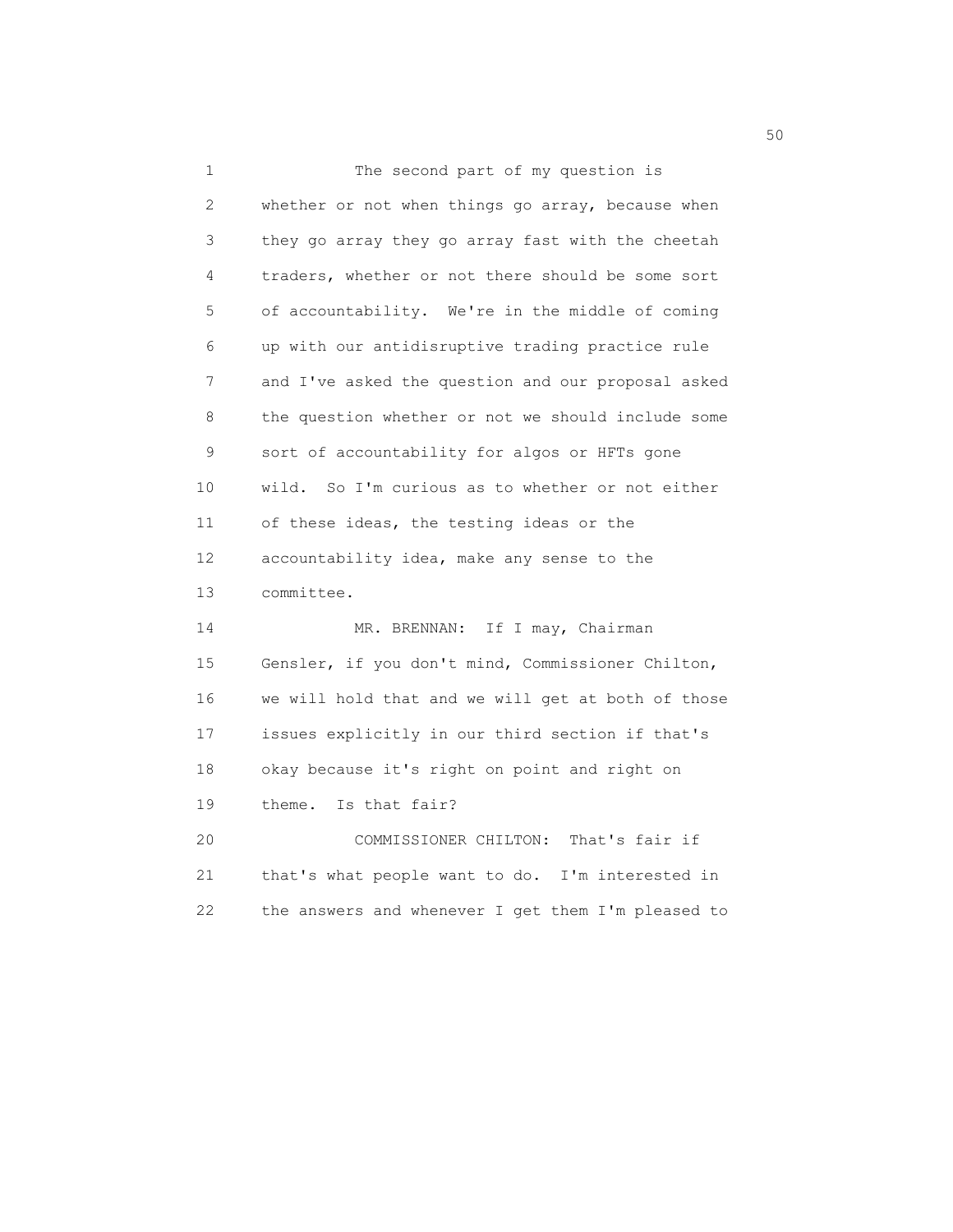1 hear them.

 2 CHAIRMAN GENSLER: I think, Commissioner 3 Chilton, he's saying, yes, it happens to be part 4 of his third piece. Is that what you're saying, 5 Jack? 6 MR. BRENNAN: Yes. 7 COMMISSIONER CHILTON: Very good. Thank 8 you. 9 MR. BRENNAN: Let's transition, and the 10 discussion on HFT is relevant because two areas 11 that topic comes up in are things like collocation 12 and access because it leads to speed. And then 13 secondly, with respect to liquidity and 14 obligations or not for providing liquidity 15 behaviors that happen therein. 16 With respect to the issues of 17 collocation and direct collocation and direct 18 access we have one comment and one recommendation 19 and the fact that there only two doesn't mean 20 these aren't vitally important issues. We think 21 it's being addressed but we also think that you're 22 not going back. In sum I think it's fair to say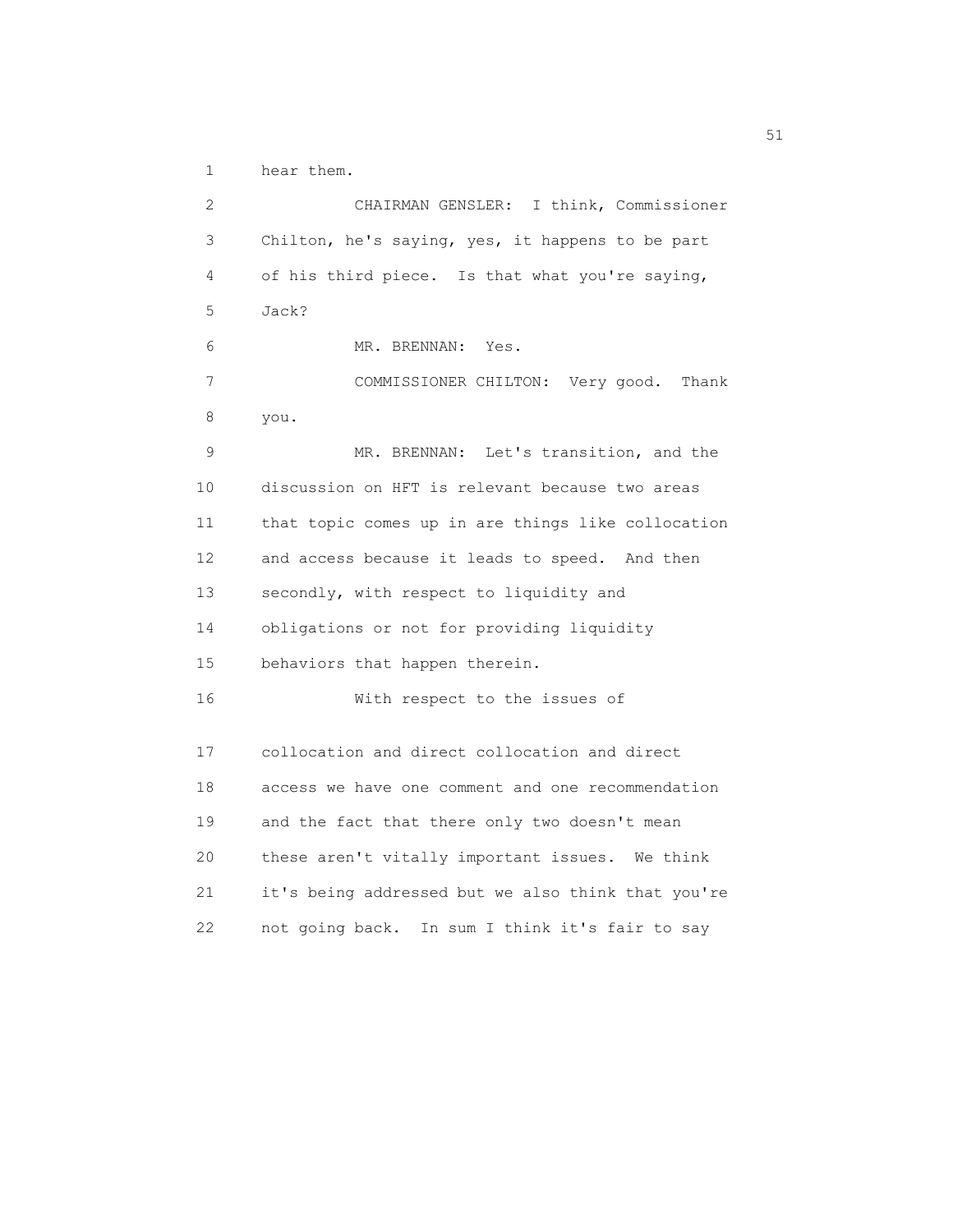1 you're not going to pull the teletape out.

| 2  | The first comment we would have is that            |
|----|----------------------------------------------------|
| 3  | the committee supports the SEC's Naked Access      |
| 4  | Rulemaking and we urge the SEC to work closely     |
| 5  | with FINRA and the other exchanges with            |
| 6  | examination responsibilities to develop effective  |
| 7  | testing of sponsoring broker dealer, risk-         |
| 8  | management controls and supervisory procedures.    |
| 9  | Again the SEC is there but this is evolutionary    |
| 10 | and we want to ensure that all of the appropriate  |
| 11 | oversight and controls are in place.               |
| 12 | Our second recommendation in this regard           |
| 13 | is that we recommend that the CFTC use its         |
| 14 | rulemaking authorities to impose strict            |
| 15 | supervisory requirements on designated contract    |
| 16 | markets and futures commission merchants, that     |
| 17 | employer-sponsored firms implementing algorithmic  |
| 18 | order routing strategies and that the CFTC and SEC |
| 19 | carefully review the benefits and costs of         |
| 20 | directly restricting what are known as disruptive  |
| 21 | trading activities with respect to extremely large |
| 22 | orders and strategies.                             |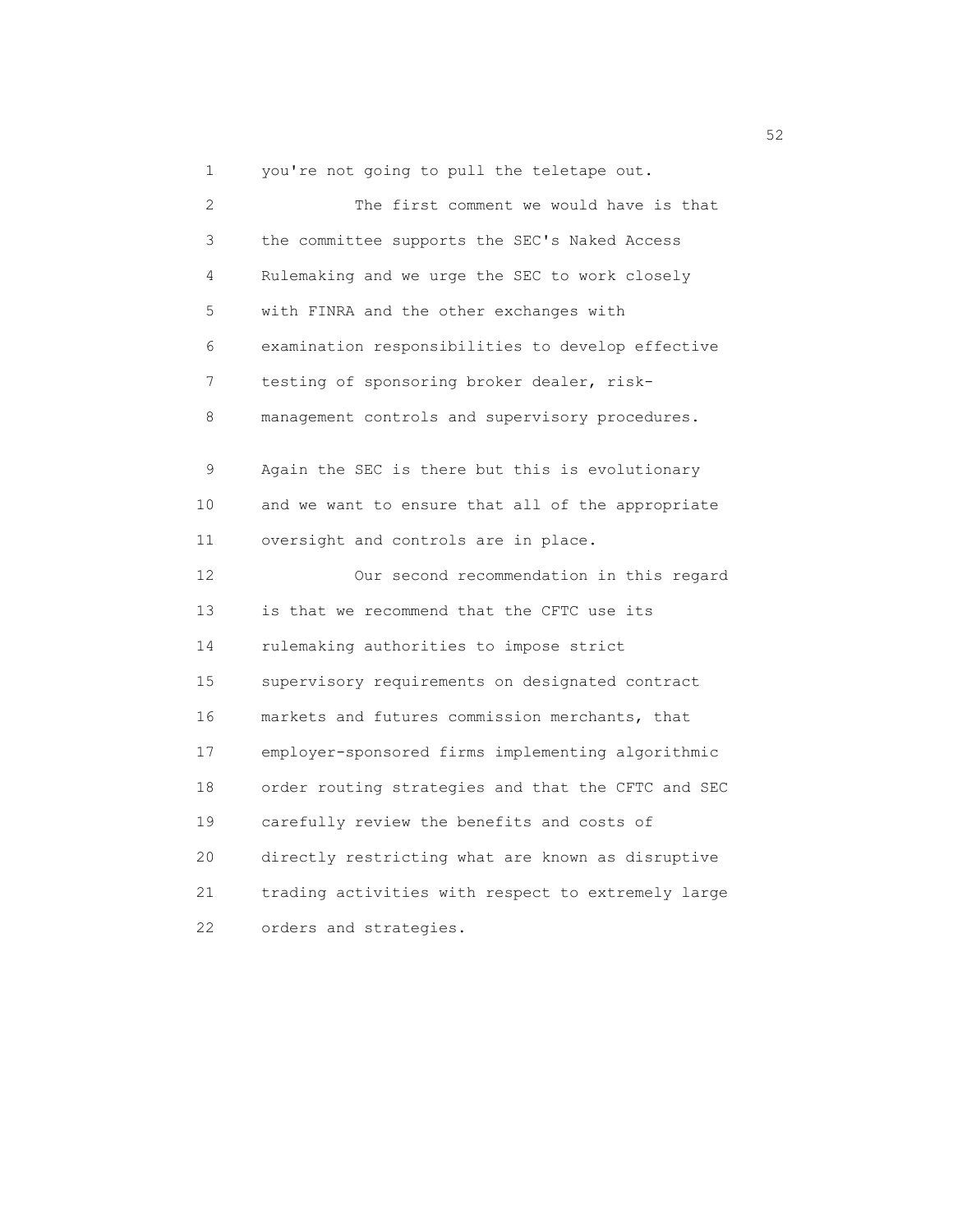1 Commissioner Chilton, I think the first 2 is I hope directly responsive to one of your 3 questions. This whole issue as Chairman Rudger 4 said is evolutionary, but the two areas, naked 5 access and disruptive trading, are the two areas 6 that we would commend to the Commission to focus 7 most of their attention on. 8 MR. KETCHUM: Maybe I could add one 9 point to Commissioner Chilton's question from the 10 perspective of my day job which is directly 11 responsible to be looking at some of the 12 supervision issues and the accountability firms 13 sponsoring high-frequency traders into the 14 marketplace on an immediate basis. I think as you 15 can see by these recommendations, Commissioner, we 16 think the primary responsibility from the 17 standpoint of understanding, monitoring, testing 18 where appropriate, should lie with the 19 intermediaries that are responding to the market 20 and the primary responsibility for the regulators 21 whether that be self-regulators such as FINRA and

22 NFA or the SEC and CFTC should be in assuring the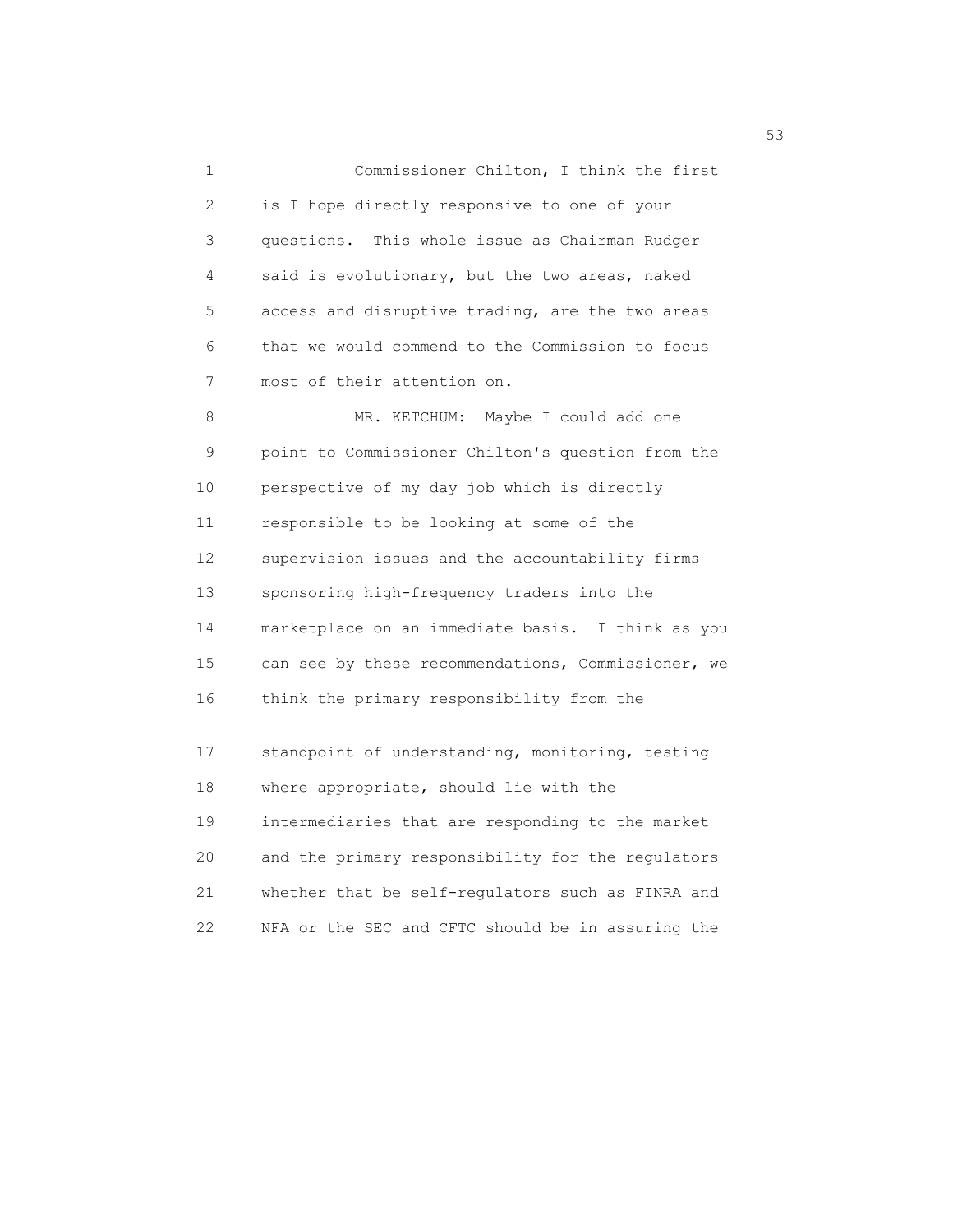1 effectiveness of that supervision. I don't have 2 enough experience to fully evaluate the CFTC's 3 capability from a testing standpoint, but I would 4 tell you with regard to our supervision of that 5 now which will be greatly enhanced from the 6 clarity of SEC rulemaking here, the range of 7 algorithms, the sheer number, diversity and 8 difference, is so exceptional that short of 9 building a very narrow funnel and requiring all 10 things to be preapproved that I think it's very 11 difficult to maintain both competition, creativity 12 and controls without demanding that it primarily 13 be focused on the firms and without collectively 14 the self-regulatory organizations and the 15 Commissions making sure that we have extremely 16 strict supervisory focus from this standpoint and 17 that we continue to learn the best ways to ensure 18 controls from that standpoint. I think our 19 separate recommendation on disruptive trading 20 speaks for itself, but that's our thinking and 21 obviously we would be very interested in how the 22 Commissions evolve as they look at this issue.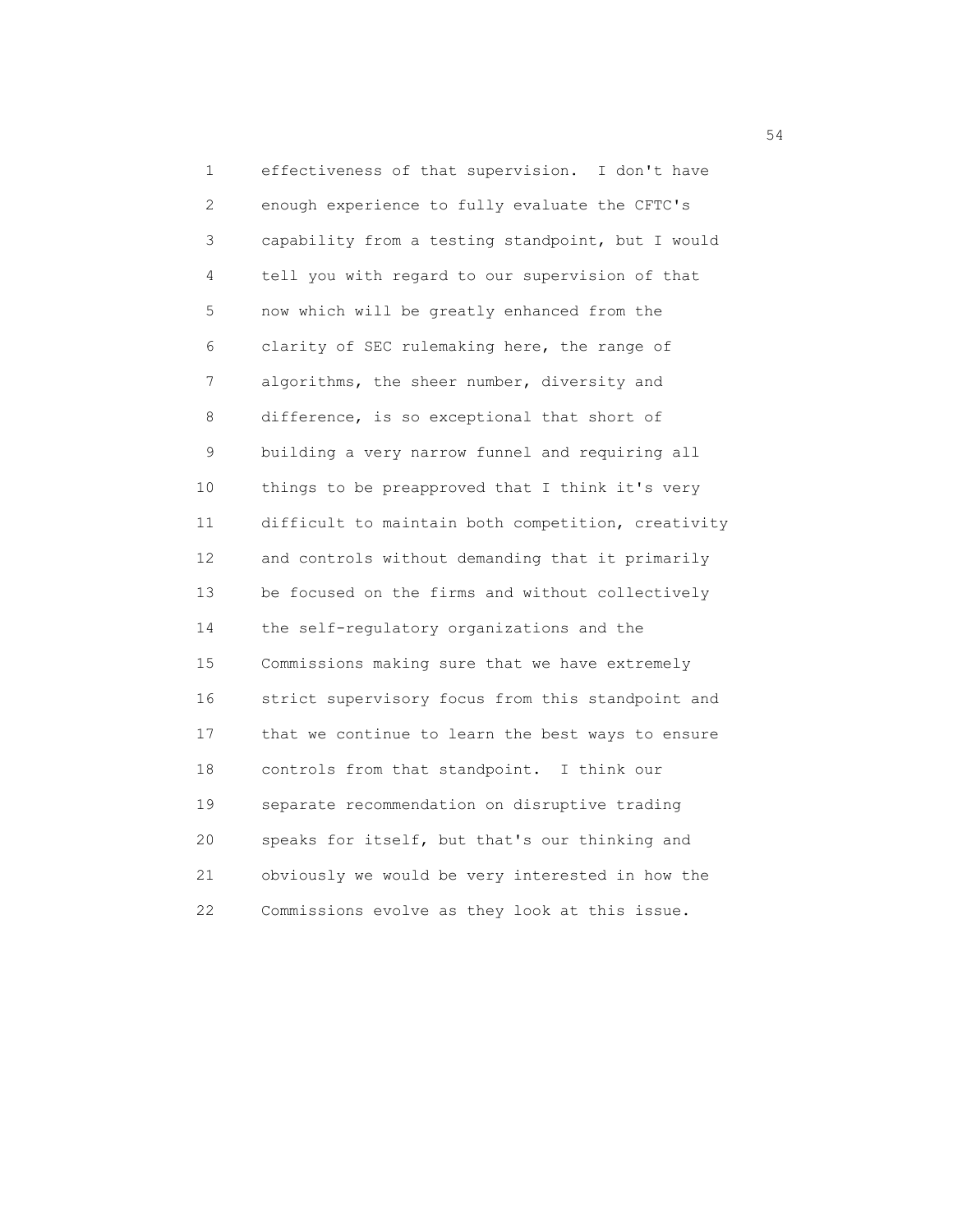1 MR. BRENNAN: Are there comments from 2 the committee? David? 3 MR. RUDGER: Yes. These are mine. Put 4 6 and 7 together. We really punted on whether we 5 would define disruptive practices. We are leaving 6 that to the agencies to define what they are. We 7 didn't say in any detail what they are. And the 8 second piece relates to the access part of it 9 although the comment regarding broker-dealer risk- 10 management controls and supervisory procedures 11 relates to the access requirement. It's my 12 opinion that that is a broader statement than just 13 dealing with the access. That is, the 14 broker-dealers themselves that are engaged in this 15 practice have to have their own supervisory 16 management controls. I hope that you'll look at 17 this in a broader sense than just saying this is a 18 sponsored access problem. It's the matter of 19 having responsibility in the broker- dealer area 20 and I think probably at the SRO area, and Rick as 21 well to try and look at this area. 22 MR. BRENNAN: Brooksley?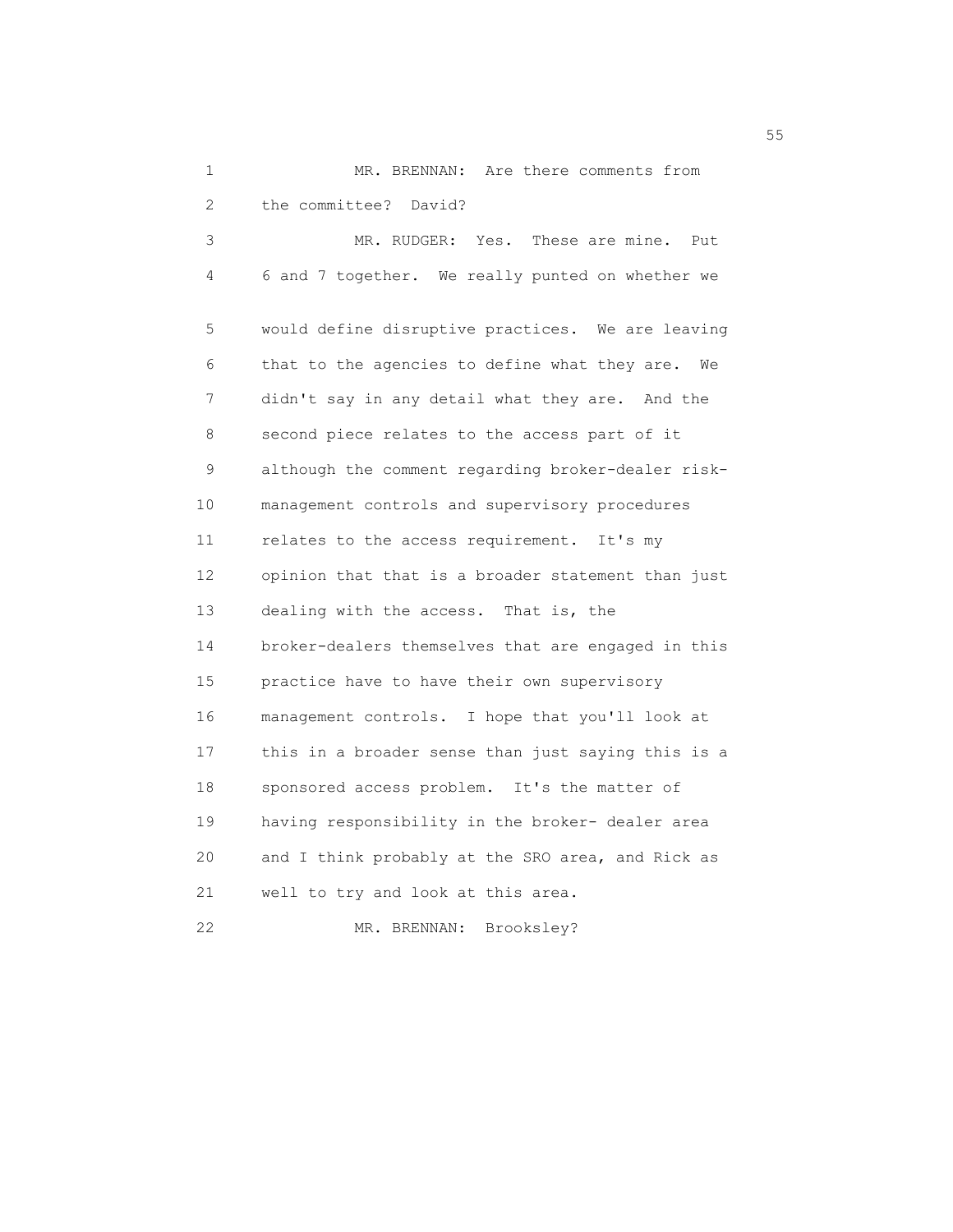1 MS. BORN: Let me add that it seems to 2 me that disruptive trading goes beyond access and 3 I certainly think it's very important that there 4 be responsible sponsored access to the market. 5 However, I think that algorithmic trading, 6 high-frequency trading, poses some special 7 problems in terms of orderly trading on the 8 markets particularly the high percentage of order 9 cancellation I think could well be considered a 10 disruptive trading practice that should be looked 11 at very carefully by the Commissions. 12 CHAIRMAN SCHAPIRO: I know I've talked 13 about the need for some kind of throttles on order 14 execution algorithms and it's a lot easier to say 15 I think than it is to do and that it's a question 16 of who's in the best position to do it and that's 17 likely going to be industry and not regulators. 18 But I wondered if there are unintended 19 consequences from the mere existence of throttles 20 that operate under varying market conditions that 21 we should be thinking about if we go down this 22 path.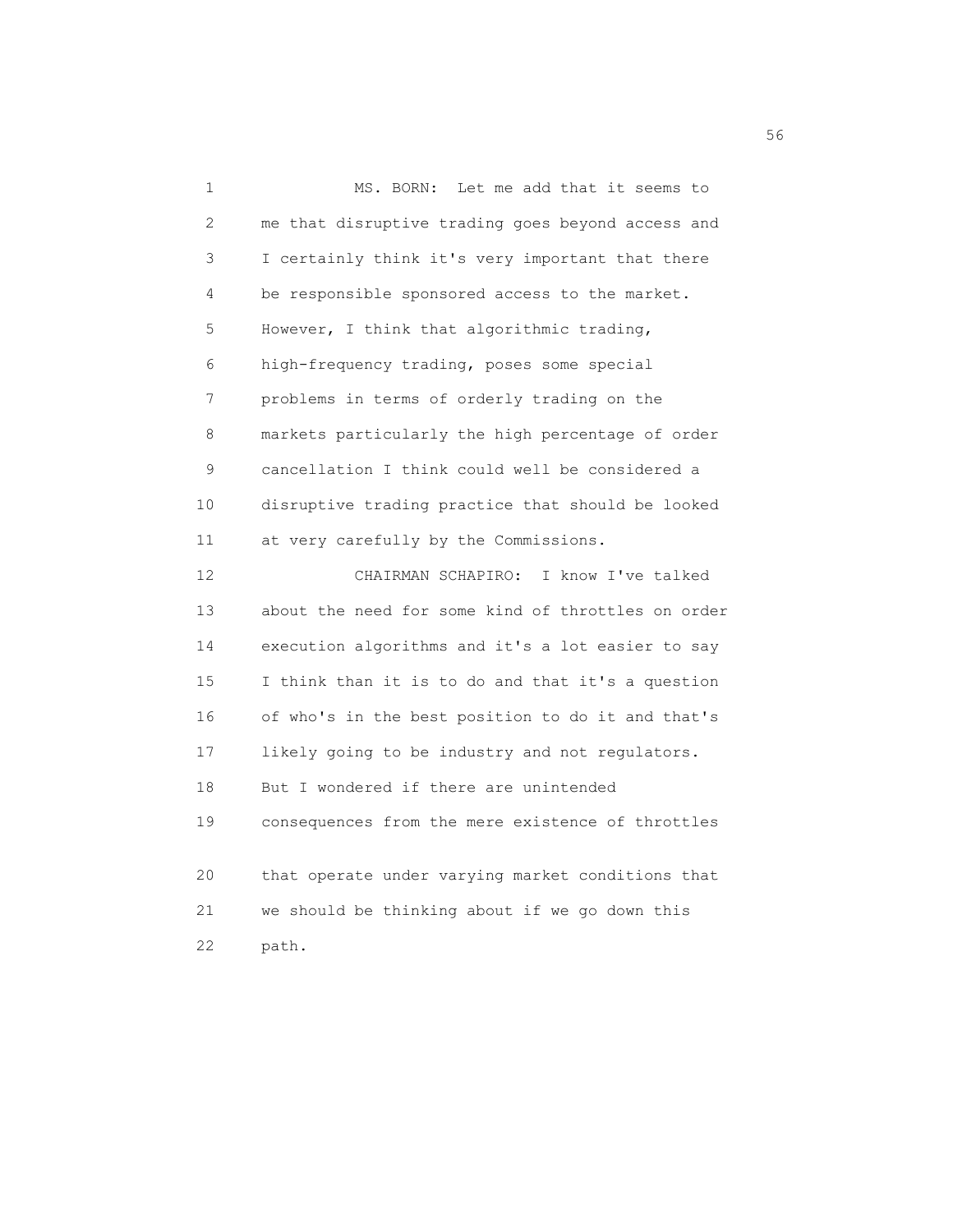1 MR. BRENNAN: We have some in our next 2 set of recommendations. We get at some 3 market-based recommendations. The recommendations 4 presume there's nothing malevolent going on and 5 disruptive trading has a different connotation, 6 but we have some I think pretty I hope interesting 7 and probably provocative capitalistic solutions in 8 here which will be throttles, could be speed bumps 9 but we hope will get at that. I'd be happy to 10 take other questions. This is a short section. 11 We could use that as the catalyst to move on or 12 take questions, Chairman Gensler, from anyone on 13 these topics. 14 CHAIRMAN GENSLER: Commissioner O'Malia? 15 COMMISSIONER O'MALIA: Commissioner 16 Born, you mentioned consequences, pretrade 17 functionality and some of these speed bumps or 18 access requirements is one means of setting up 19 best practices or a standard. Did the advisory 20 committee consider any consequences if there are 21 breached or solutions for punishment? 22 MS. BORN: The subcommittee on which I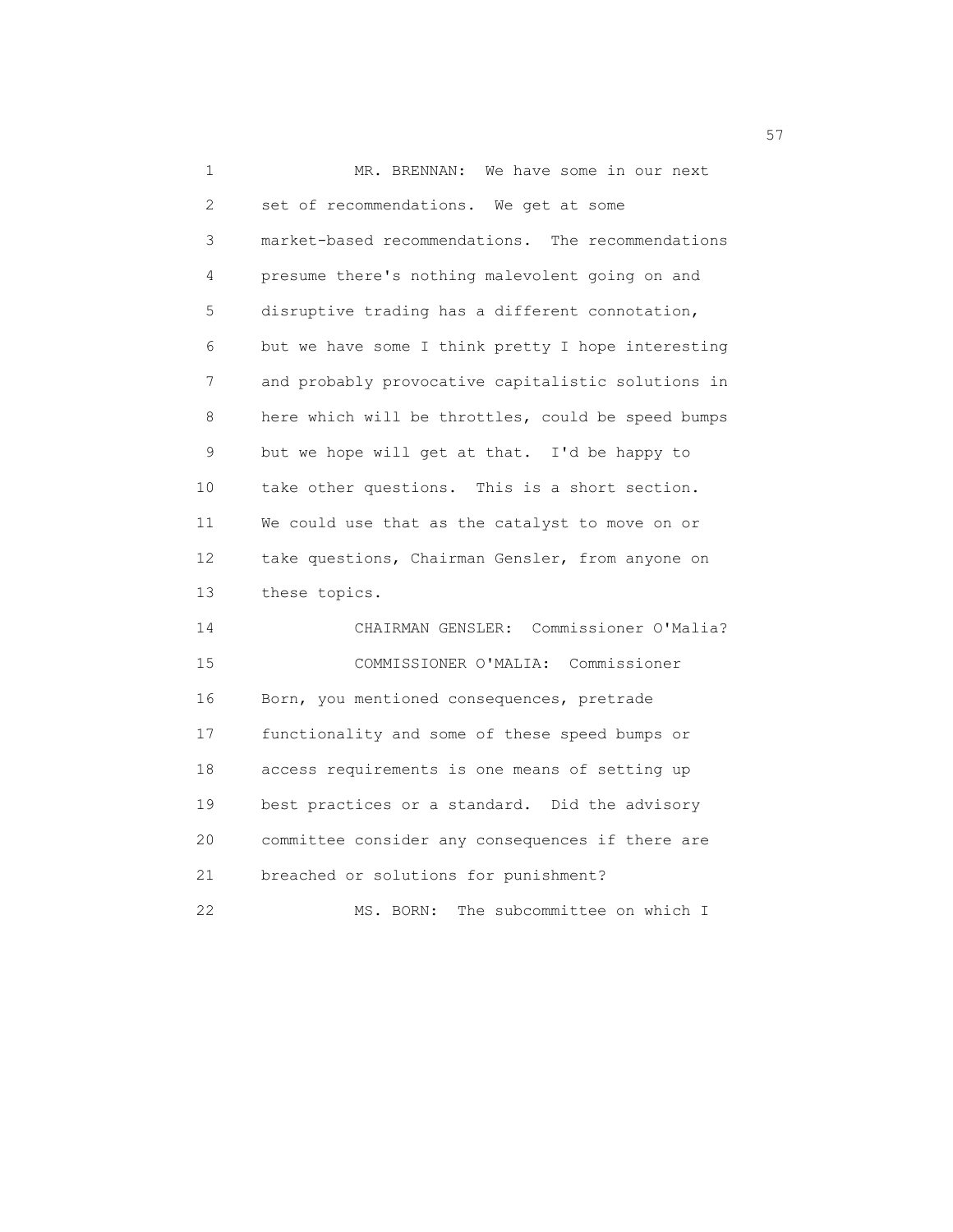1 was I don't think considered that issue. I don't 2 know if the other subcommittee did or not. 3 MR. KETCHUM: We weren't particularly 4 focused on consequences, we think that's probably 5 best approached by the regulatory agencies, but we 6 took notice to the fact that both of the agencies 7 and FINRA and the NFA have the authority to the 8 extent that firms, and I want to completely agree 9 with Brooksley, that this is focused both on 10 firms' proprietary algorithmic trading as well as 11 their sponsorship. If you look at the 12 recommendations, it focuses on both employ or 13 sponsor. We think that the existing disciplinary 14 tools that exist from the standpoint of those 15 firms sponsoring in will allow significant ability 16 to demand and to have consequences from the 17 standpoint of fines or even limitation of 18 business. The separate question as to whether the 19 Commissions look to have those consequences on 20 persons who are not registered and beyond the 21 responsibility of the SROs I think is best left 22 with the Commissions.

 $58<sup>8</sup>$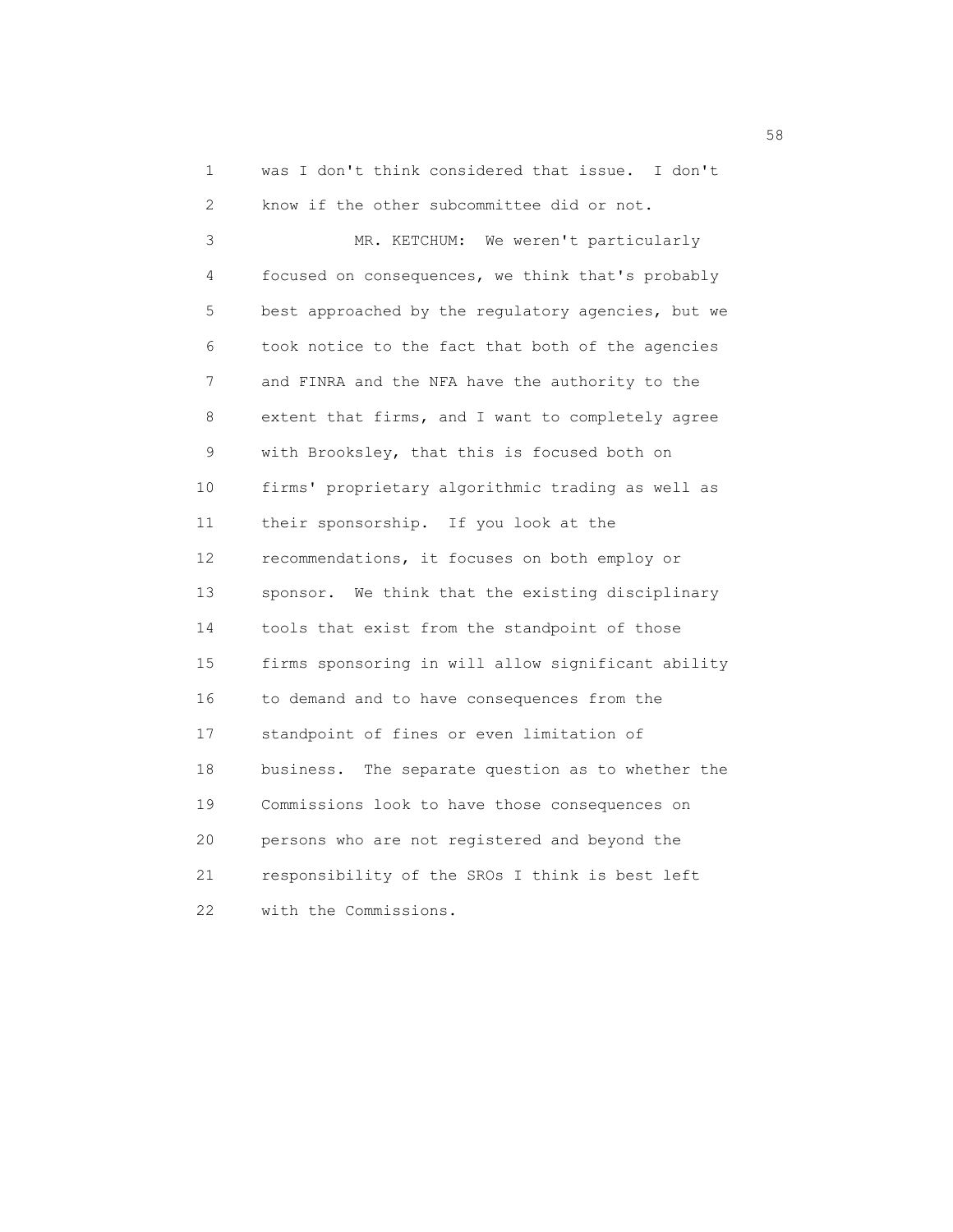1 CHAIRMAN GENSLER: I apologize. I was 2 going to let you go on but then I noticed on 3 recommendation 7 you mention sponsorship, not 4 sponsorship, about supervision and requirements 5 when you talk about designated contract markets 6 and futures commission merchants. In this new 7 world of swaps I know it's not there, but is the 8 absence of swap execution facilities because you 9 had to pull this together and you hadn't put it in 10 or was there a conscious that there's only and not 11 the other? 12 MR. KETCHUM: The first is correct. Our 13 focus wasn't primarily on the over-the-counter 14 derivative market and we watched with interest and 15 exhaustion the rules that the two Commissions are 16 required to continually put out from the 17 standpoint of SEFs, swap dealers, exchange markets 18 and the rest. But, no, I personally agree with 19 your logic. We're looking for controls across 20 responsible entities and entities that the two 21 Commissions impose regulatory responsibilities on 22 so we focus it as simply not a focus but not an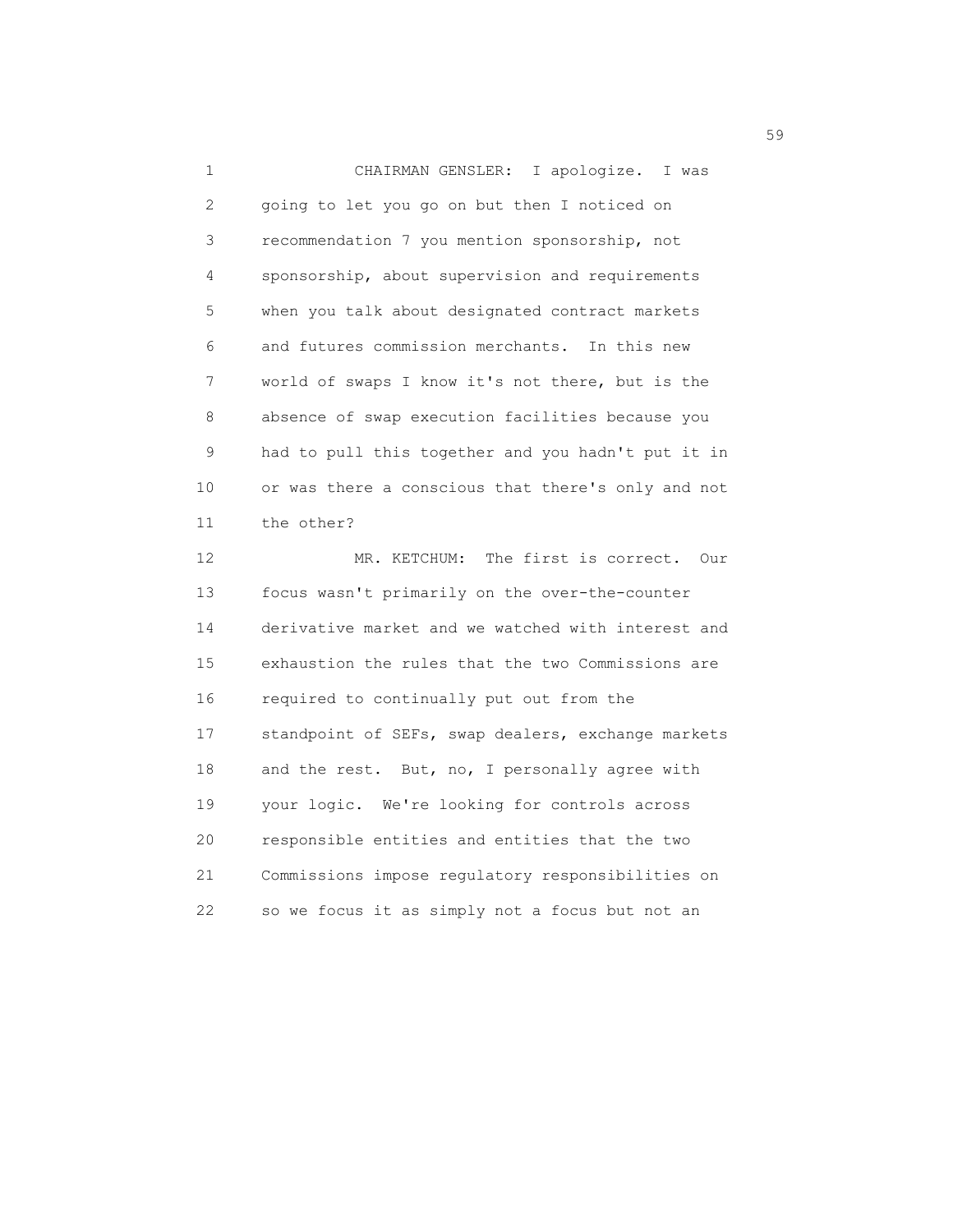1 attempt to suggest that they shouldn't have that. 2 MR. BRENNAN: The next section is about 3 liquidity and obviously liquidity is the key to 4 the robustness and the integrity of our markets in 5 many, many ways so that we have five 6 recommendations that we would put forth to you 7 dealing with that topic the first of which is that 8 the SEC evaluate the potential benefits which 9 might be gained by changes in make or take your 10 pricing practices through building in incentives 11 for the exchanges to provide for peak load pricing 12 models and we'll expand on that a little bit once 13 we get through this list. It's a creative idea. 14 The committee's second recommendation is 15 that the SEC evaluate whether incentives or 16 regulations can be developed to encourage persons 17 who engage in market-making strategies to 18 regularly provide buy-and-sell quotations that are 19 reasonably related to the market. Again it's a 20 modern era recommendation given how markets have 21 evolved. The third recommendation in the broad 22 category of liquidity is that the SEC and CFTC

 $\sim$  60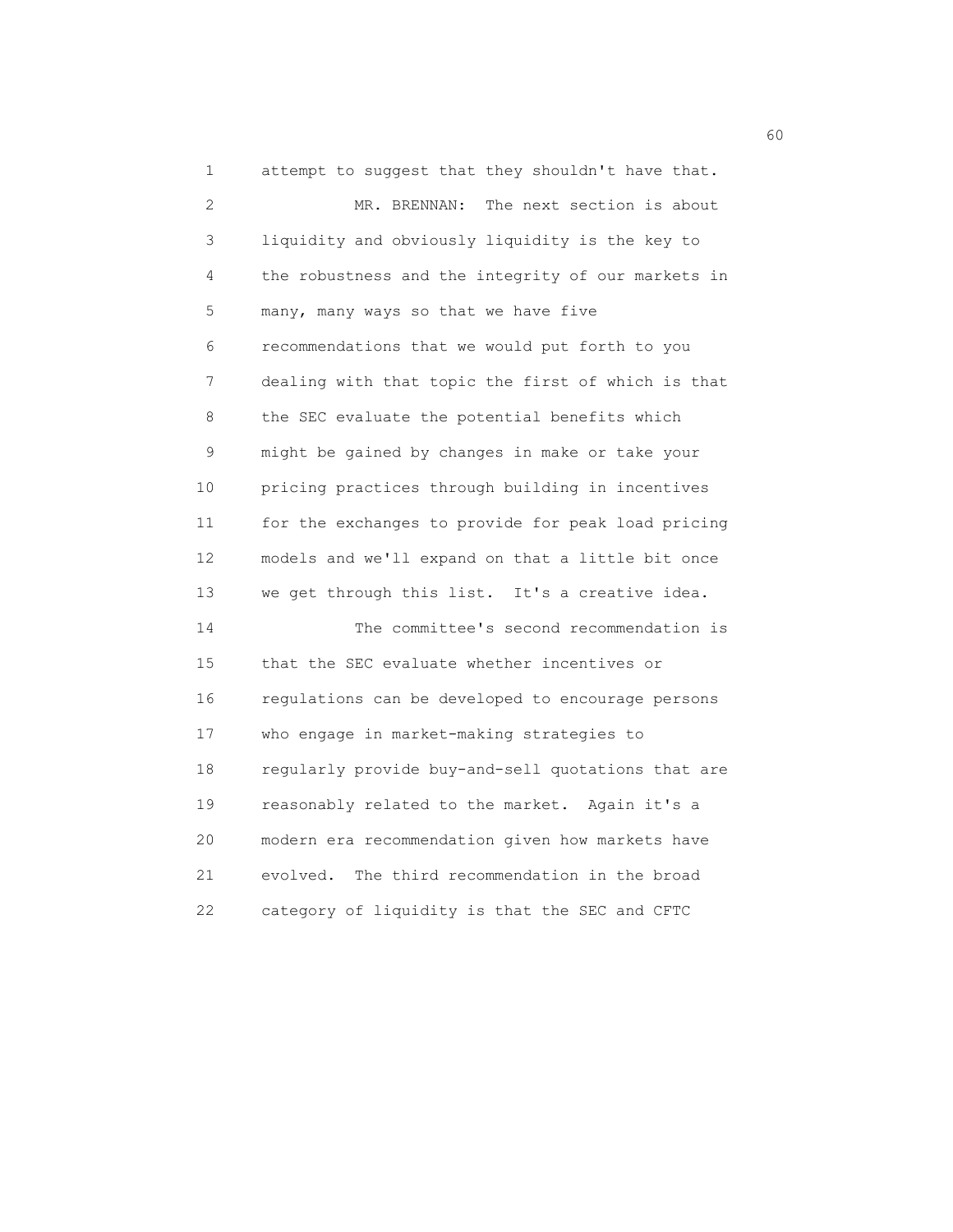1 explore ways to regulate excess order 2 cancellations and we've touched on that a little 3 bit already, including possibly requiring a 4 uniform fee across all exchange markets that is 5 assessed based on the order cancellations to 6 actual transactions effected by the market 7 participant. Again in our open meetings you heard 8 that cancellations were seen to be a major issue. 9 The fourth recommendation in this 10 category is that the SEC conduct further analysis 11 regarding the impact of a broker-dealer 12 maintaining privileged execution access as a 13 result of internalization in internalizing its 14 customers' orders or through preferencing 15 arrangements. It's our hope that the SEC review 16 would at a minimum consider whether first it 17 should adopt its rule proposal regarding the 18 internalized and preferenced order flows only be 19 executed at a materially superior, and we make a 20 for instance of 50 mills for most securities to 21 the quoted best bid or offer. A second area to 22 focus on would be requiring firms internalizing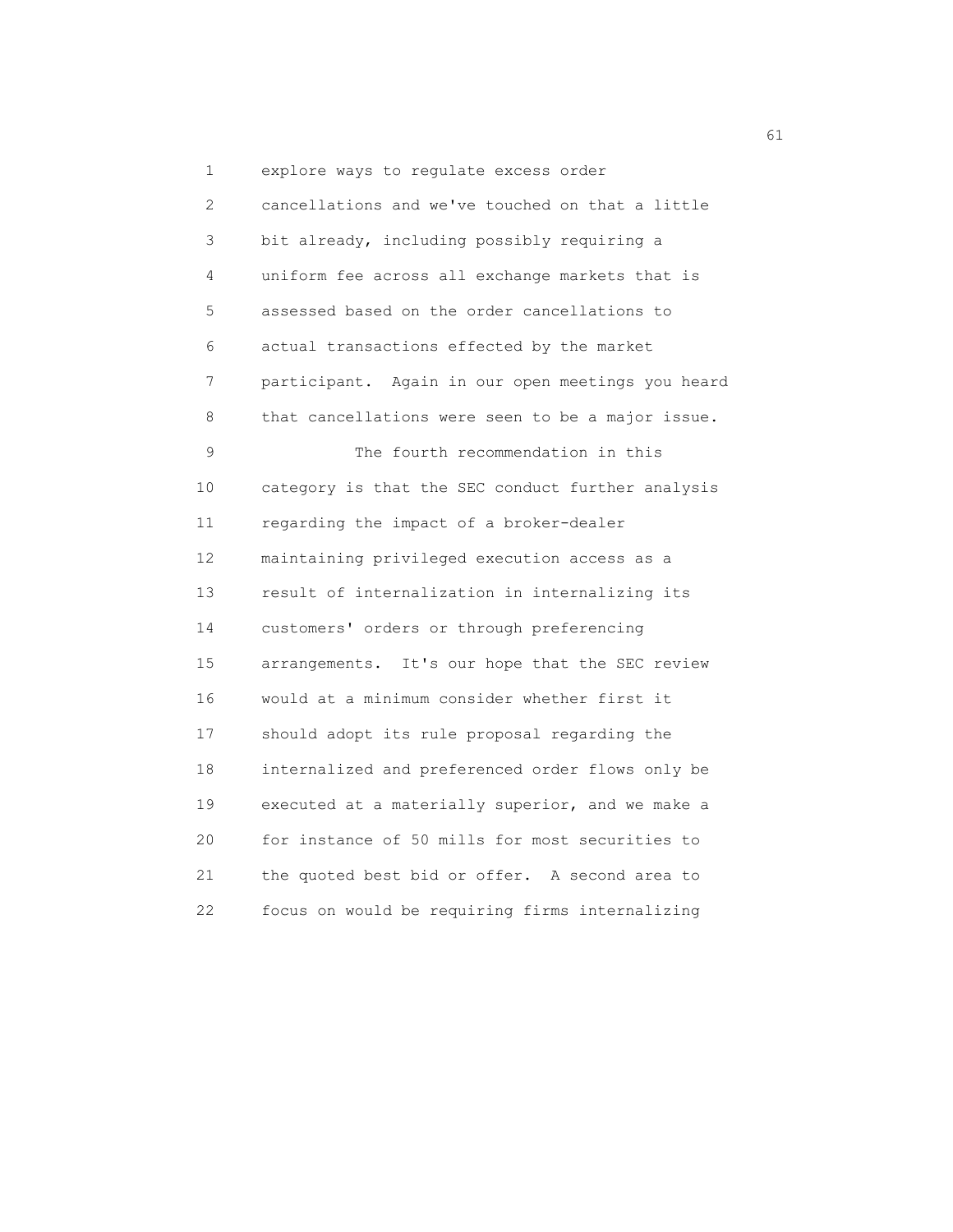1 customer order flow or executing preferenced 2 orders flow to be subject to market-maker 3 obligations that require them to execute some 4 material portion of their order during volatile 5 markets, staying in the market.

 6 The final recommendation in the broad 7 category of liquidity is that we recommend that 8 the SEC study the costs and benefits for 9 alternative routing requirements. In particular 10 we recommend that the Commission consider adopting 11 a trade-at routing regime. The committee further 12 recommends analysis of the current top of book 13 protection protocol and the costs and benefits of 14 its replacement with greater protection to limit 15 orders placed off the current quote or increased 16 disclosure of relative liquidity in each book. 17 Again in the early stages together, this whole 18 topic of liquidity, where it went, what was real 19 and what was ephemeral was so important that this 20 is a core part of our recommendations. Rob, could 21 I ask you to expand a little bit on that first 22 one? I think it would be very helpful for the

 $\sim$  62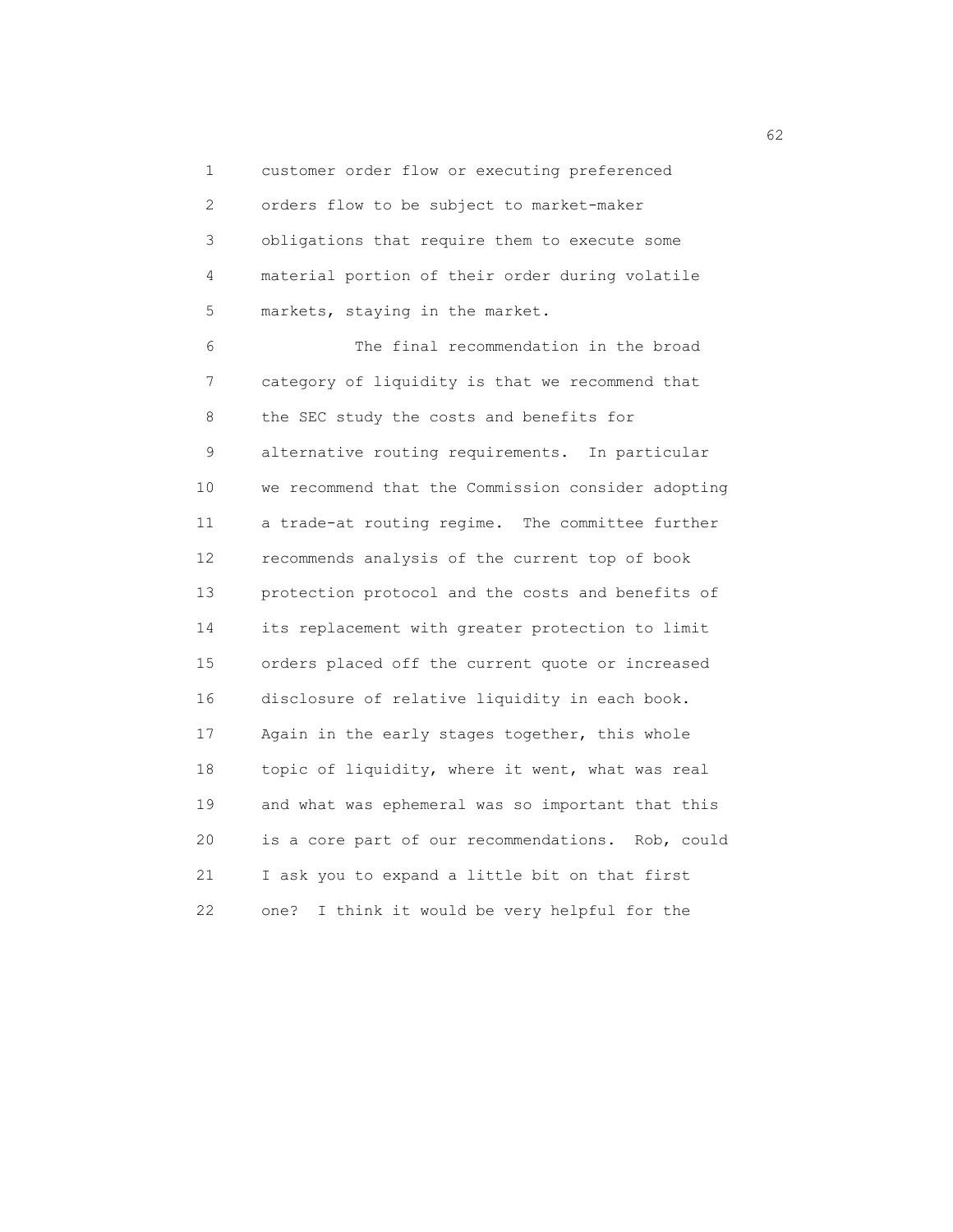1 Commissioners and the audience to hear some

2 thoughts about that.

 3 MR. ENGLE: I think the most dramatic 4 thing that we saw on May 6 was the evaporation of 5 liquidity and so liquidity is a natural topic for 6 us to be focused on and to some extent our 7 proposals deal with liquidity in a crisis and also 8 liquidity in general for the markets. In the old 9 days, liquidity flowed into the markets when there 10 was turbulence in the market because the 11 market-makers could profit from the bid-ask spread 12 which would get naturally considerably wider and 13 the spread was more or less a market mechanism for 14 determining who was going to supply liquidity and 15 who was going to demand liquidity and that kept 16 this in balance. I think in the electronic world 17 where things move so fast and the spread never 18 gets much wider, this incentive to supply 19 liquidity when markets become more turbulent is 20 diminished and I think the idea that we have in 21 this proposal is that perhaps we need a better way 22 to encourage liquidity particularly as markets

 $\sim$  63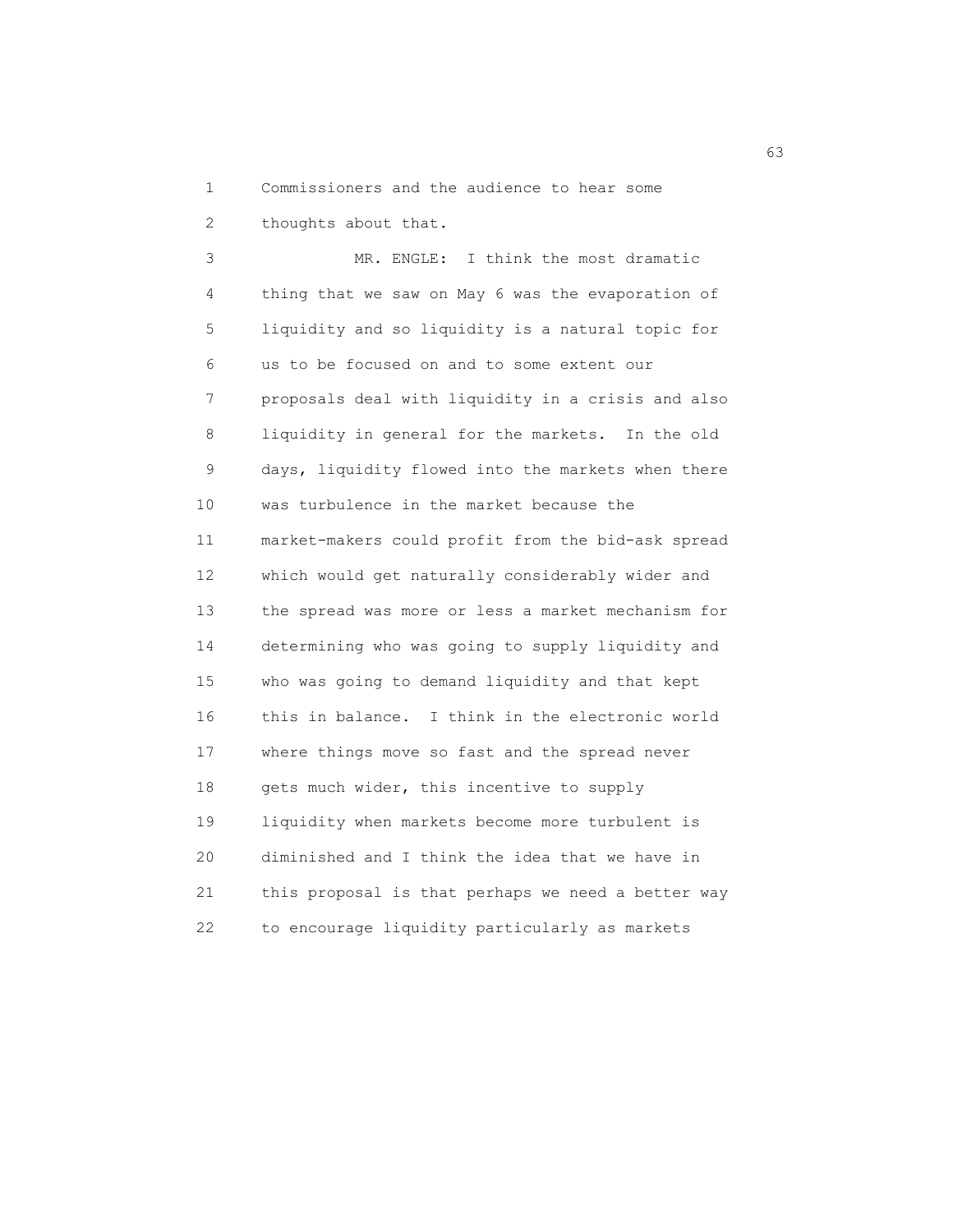1 become more turbulent. We've proposed in here one 2 mechanism but there would be probably lots of 3 alternatives that could be used, but the idea is 4 that it should be a time-varying incentive to 5 supply liquidity, that sometimes when it's really 6 important that liquidity be encouraged and that's

 7 where the peak load pricing idea comes in like you 8 charge a different price for electricity when air 9 conditioners are all turned on than you do when 10 it's cool outside. The proposal here would be to 11 do it with maker-taker pricing arrangements so 12 that there is an access fee for taking liquidity 13 and a liquidity rebate for supplying liquidity. 14 This is set up by Reg NMS, and in fact rebates are 15 not limited but the access fee is limited and 16 these are typically set by individual exchanges 17 and they are constant over time. So the question 18 is could they really be set in a time-varying way 19 and I think one of the things that would be an 20 easy, simple step might be just to remove the 21 ceiling on access fees at times when the market is 22 short of liquidity, that that would allow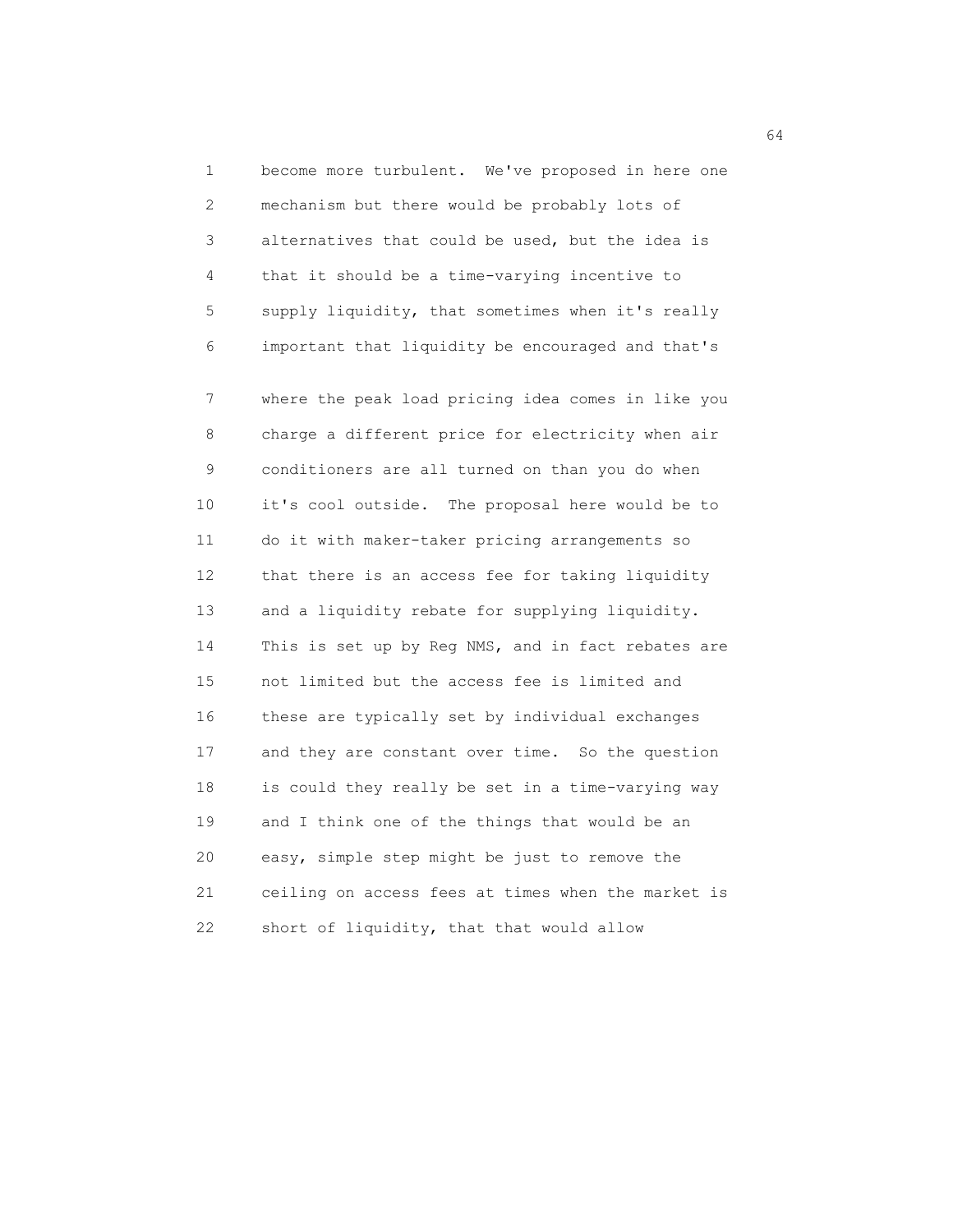1 exchanges to raise their access fees which would 2 discourage new orders from coming in to take 3 liquidity and hopefully they would at the same 4 time increase the rebate because they tend to 5 offset each other in terms of the P&L of the 6 exchange and to encourage liquidity supply. The 7 hope would be that a time like this would give the 8 market incentive to solve illiquidity issues 9 before we hit either the limit-up/limit-down or 10 the pauses that we've already talked about. Since 11 this would be up to each individual exchange's 12 discretion, of course you have to think about how 13 competition across exchanges would work out. But 14 it seems to me that if one exchange has a higher 15 access fee than another, they're going to get 16 fewer aggressive orders coming so that that would 17 mean that the aggressive orders would all be 18 flowing to an exchange which had a lower access 19 fee and correspondingly this might suggest that 20 they might also want to raise their access fee, 21 and similarly if liquidity is flowing to exchanges 22 where the rebate is higher, then their book would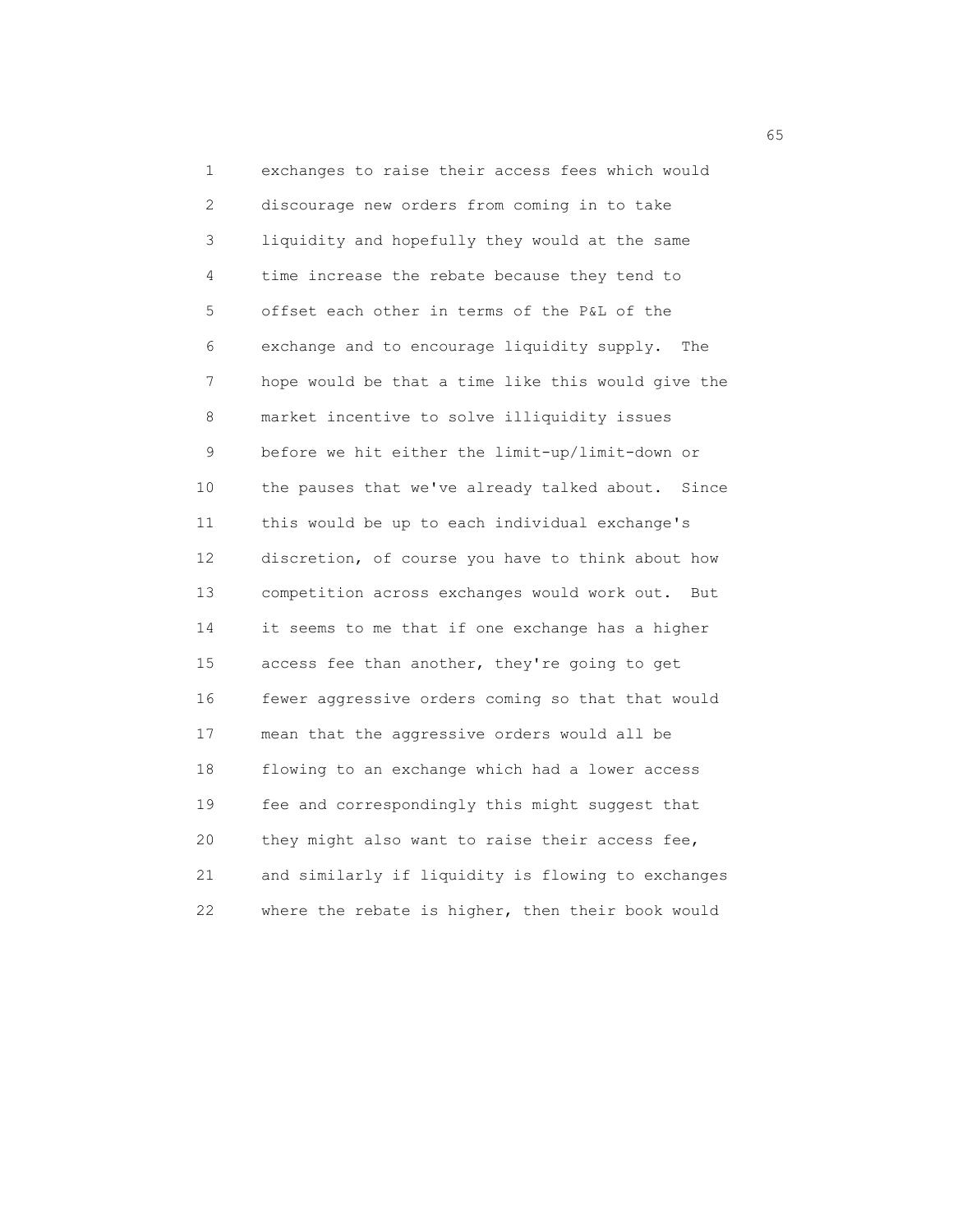1 fill up more quickly and so there would be natural 2 reasons why exchanges would compete in both the 3 access fee and the rebate. It I think could be 4 done relatively simply, although the question of 5 whether algorithms would be rewritten and how they 6 would learn that you turned off this fee and 7 exchanges would take the effort to change the 8 fees, I don't know how well that would work. 9 MR. BRENNAN: Before we go to questions, 10 I thought it might be helpful to have Maureen talk 11 a little bit about our last recommendation as well 12 for further definition. 13 CHAIRMAN GENSLER: Which number is it? 14 MS. O'HARA: Number 12. I'd like to 15 pick up on what Rob has started, that the issue 16 that we're focusing on here is that markets 17 provide both price discovery and liquidity. A lot 18 of the ways that we traditionally thought about 19 markets have focused on enhancing the price- 20 discovery, so you can think about things like the 21 consolidated tape and NBBO has other features that 22 help you understand where the price is at any

 $\sim$  66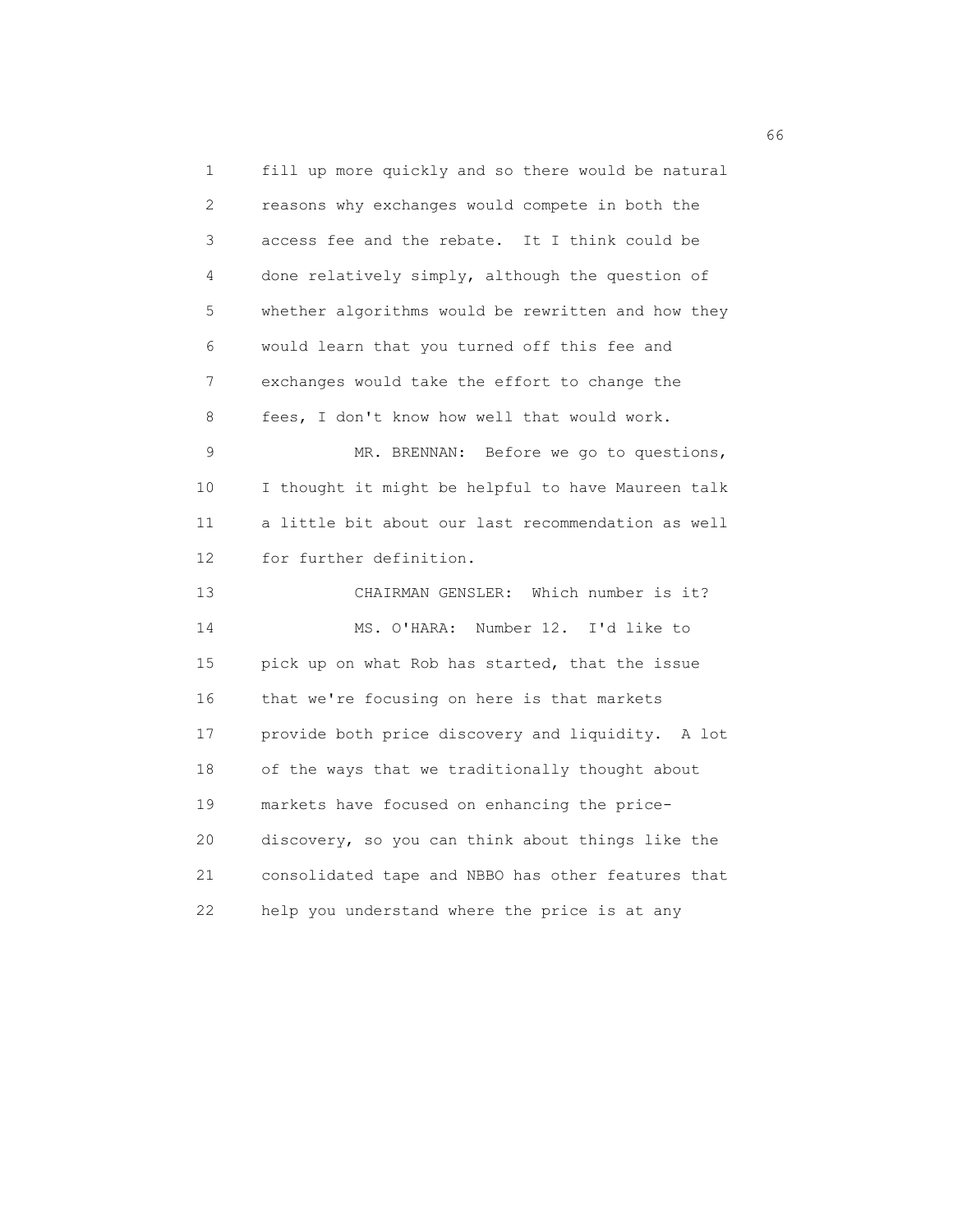1 particular point in time. The challenge we now 2 have is that liquidity is also something produced 3 in markets, but in a fragmented world and in a 4 world where liquidity moves not only across equity 5 markets but across to different types of contracts 6 such as futures and options, the nature of 7 liquidity is not homogeneous. So part of the 8 challenge that you face is that liquidity now is 9 not as Rob pointed out being provided by a 10 designated person who sets an amount they'll buy 11 and sell and there's liquidity. Liquidity now is 12 created through a conglomeration of orders being 13 willing to buy or sell on limit order books and 14 the challenge you have is you have to incent 15 people to be willing to post liquidity because if 16 they don't do it, books become empty and we saw 17 what happens when that occurs. 18 The key to recognizing the challenge

 19 here is to recognize that all liquidity is not the 20 same. A lot of the orders that flow into the 21 market particularly retail orders and equities are 22 generally reviewed as benign orders. They're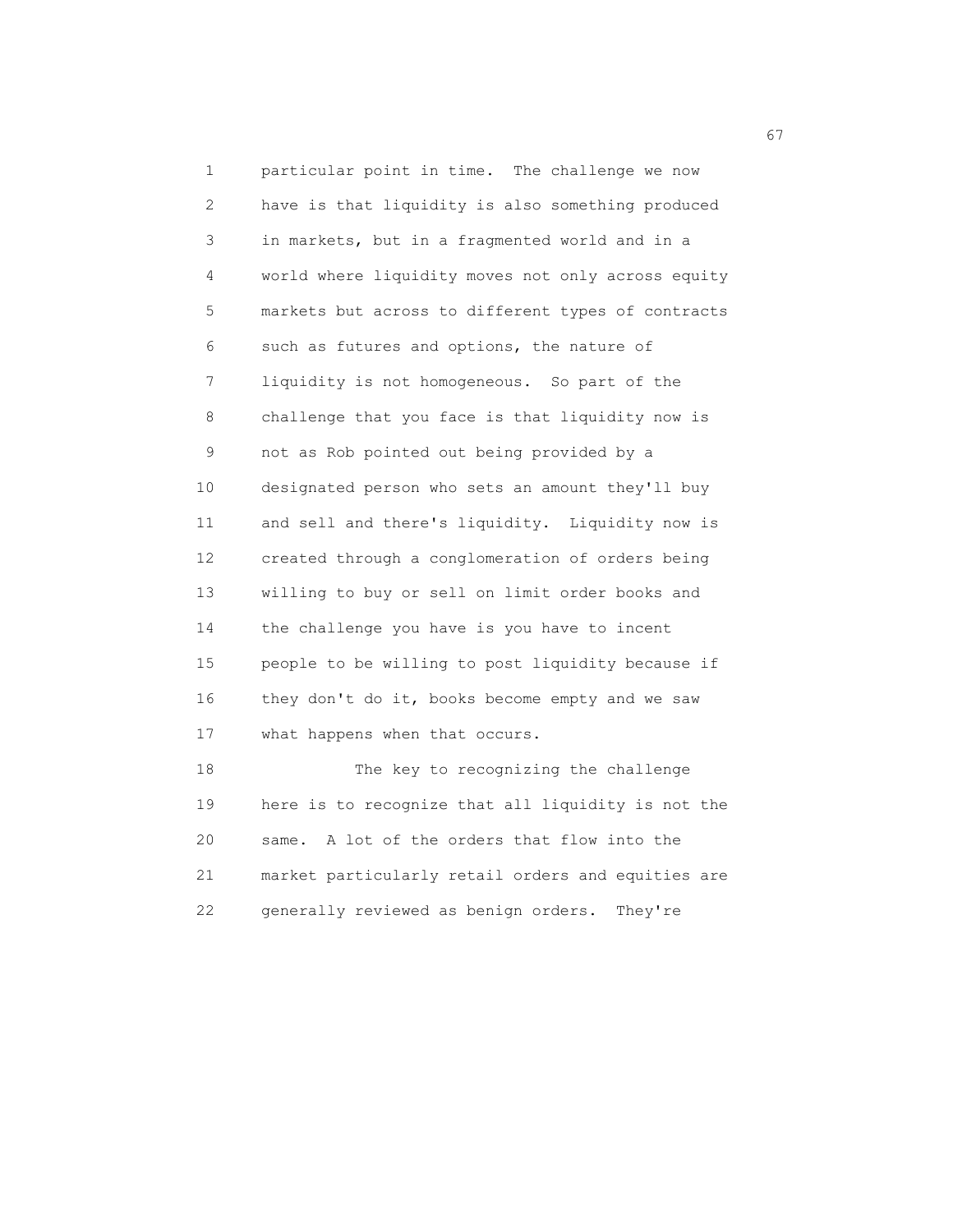1 generally not information related, the orders that 2 market-makers generally expect in the old days 3 they'd make money off of and allow them to bear 4 the losses they get from more toxic order flow. 5 The challenge you now have is that in a world with 6 the trade-through rule, you have to match the top 7 of the book, you have to match the best quote or 8 send the order to where it's going. The ability 9 to match the best quote and not send the order 10 does two things. It does allow the person whose 11 order has been sent in who wants to trade to get 12 the best price quote that's in the market, but 13 they're getting potentially for example from the 14 internalizer and not from the person who actually 15 posted that best quote up front. The problem with 16 that is that it doesn't give the right incentives 17 to post a quote, it doesn't give the right 18 incentives for liquidity provision and that's 19 really what we're trying to focus on, how do we go 20 about creating a world in which liquidity 21 provision arises naturally in market? 22 The current structure of how routing

 $\sim$  68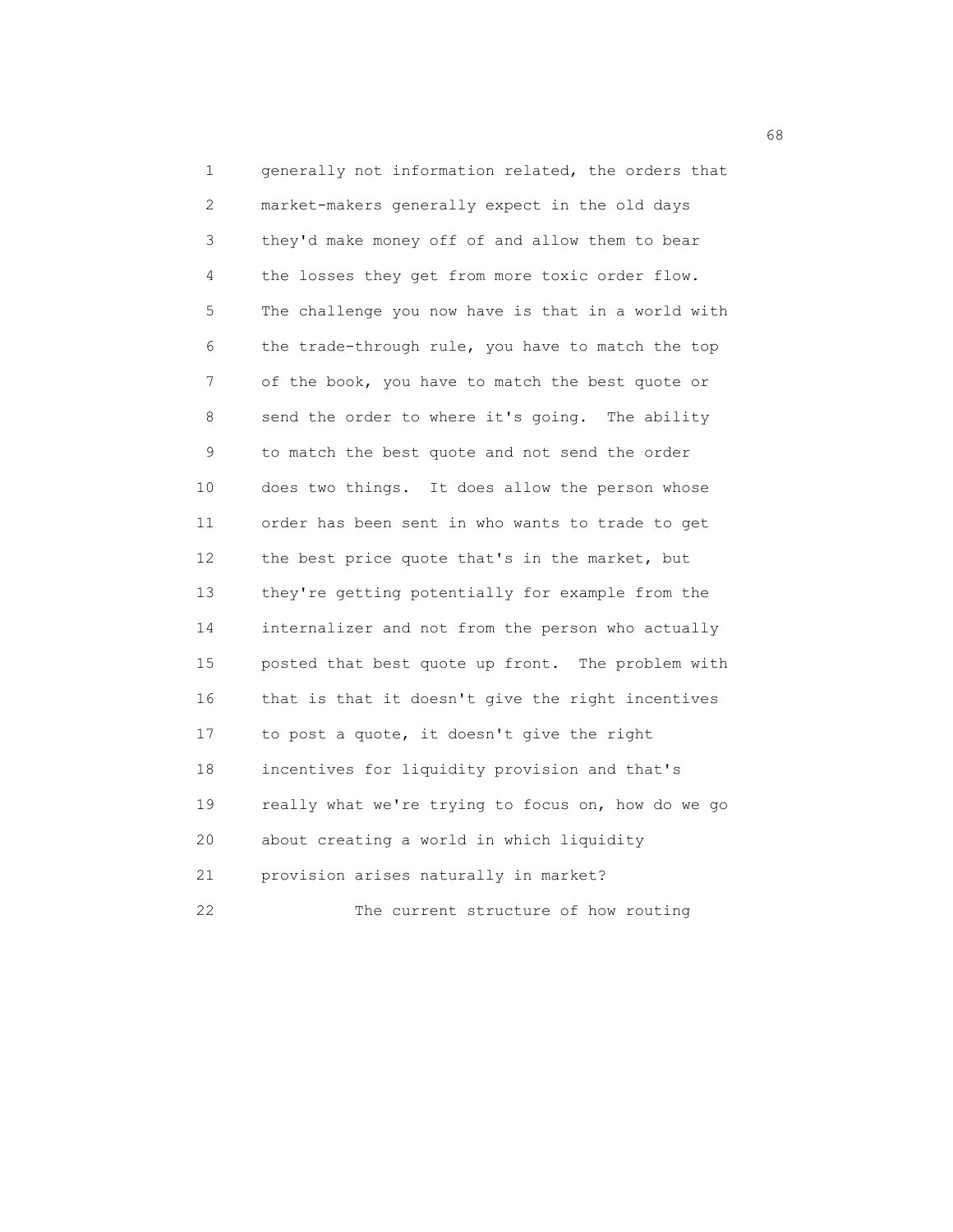1 occurs contributes both to the market that works 2 extremely well and to a market that may not work 3 extremely well because one of the challenges now 4 is that large amounts, some might even argue 5 almost all, retail order flow never makes it to 6 the actual market but instead is caught in various 7 types of internalizing types of processes and 8 that's created a very competitive market which is 9 a very good thing, but it also has created this 10 quote-matching challenge that discourages limit 11 order.

12 The other problem we currently have is 13 that limit order protection applies to the top of 14 the book but not below and one of the challenges 15 we discovered was orders routed to markets that

 16 had the top of the book but very little below and 17 those orders just fell to the bottom. What we are 18 advocating now is to recognize that essentially 19 the highway that orders travel on is a lot more 20 complicated and that we have to continue to think 21 about how in a market that's as fast as this one 22 do you give the right incentives to post liquidity

 $\sim$  69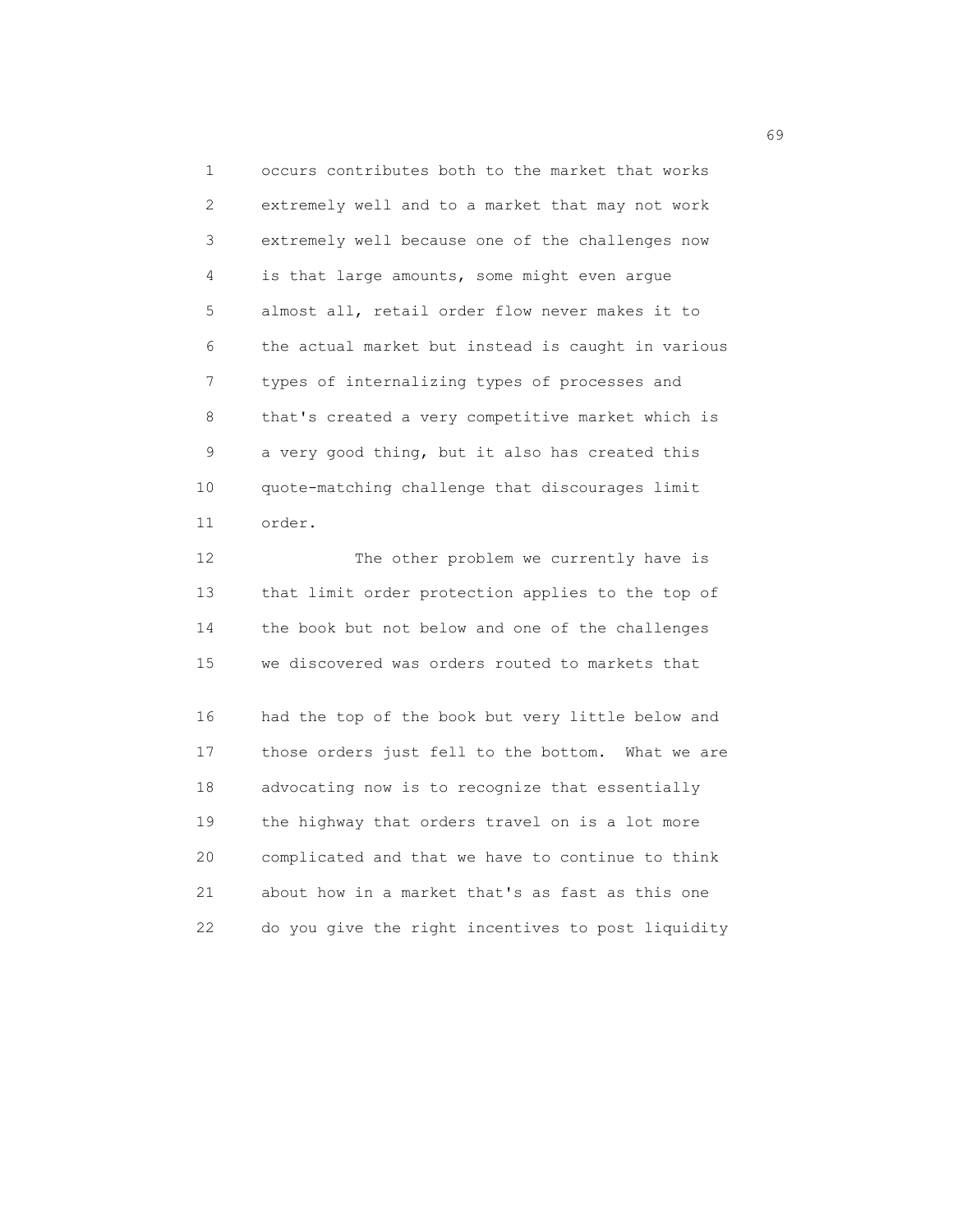1 and that is behind our recommendation, the notion 2 of moving to a trade-at from trade-through might 3 be a good rule for the Commissions to consider. 4 We note however that it is a huge recommendation 5 in many, many ways because the markets have been 6 built with the structure that was put in place as 7 you will not only through Reg NMS but previous 8 decisions and we don't indicate that we think this 9 is an easy change. But we do recognize that we 10 have to think more seriously about the nature of 11 incentives to post liquidity and Rob's suggestion 12 about changing access fees is one, and this 13 suggestion about rethinking routing decisions is 14 another. 15 CHAIRMAN GENSLER: I suspect Chairman 16 Schapiro and Commissioner Walter might have some 17 questions. 18 MR. BRENNAN: We did disclaim it as 19 provocative just to be clear. 20 CHAIRMAN SCHAPIRO: It is, but trade-at

 21 is something that I've been interested in for a 22 long time so I would be curious that beyond you do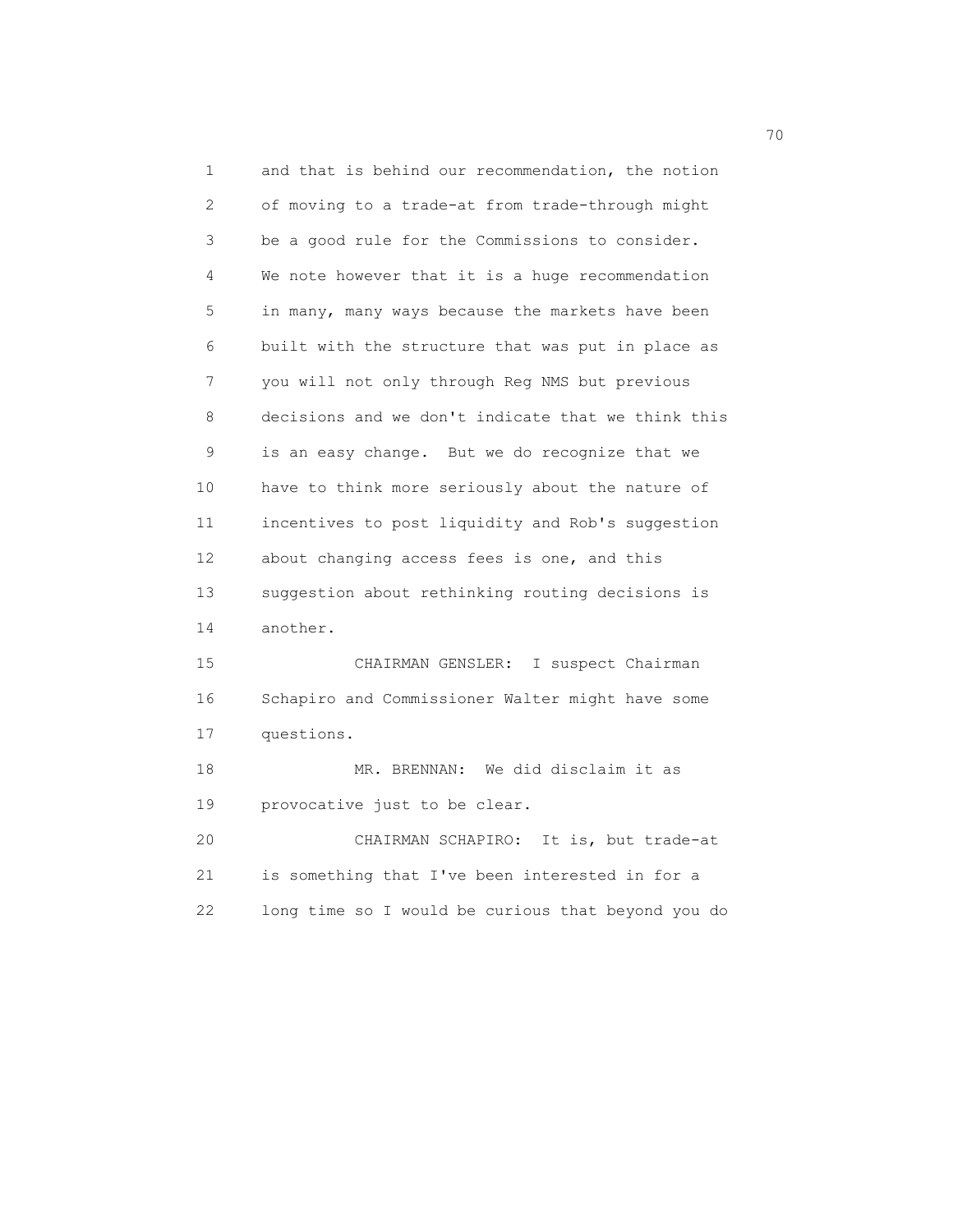1 acknowledge that there are substantial costs with 2 respect to technology and implementation with 3 going to something like a trade-at rule, but are 4 there other potential downsides from it? 5 MS. O'HARA: I think part of the 6 challenge that you have is I think the 7 trade-through rule created a very competitive 8 market which has been a great thing. We have 9 large numbers of participants in markets now and 10 as you well know, you are now regulating 13 11 exchanges and myriad off-exchange venues to trade. 12 Not all nonexchange settings should be affected by 13 this. There are lots of ways the market has 14 evolved to more efficiently handle orders. But 15 certainly part of the way markets work these days 16 with orders shifting back and forth might be 17 affected by trade- at and that might affect the 18 business models of a number of firms in the 19 markets. This is not a trivial change and as we 20 say, one factor that does enter into our thinking 21 is the behavior of the internalizers as portrayed 22 in the wonderful reports that staff pointed out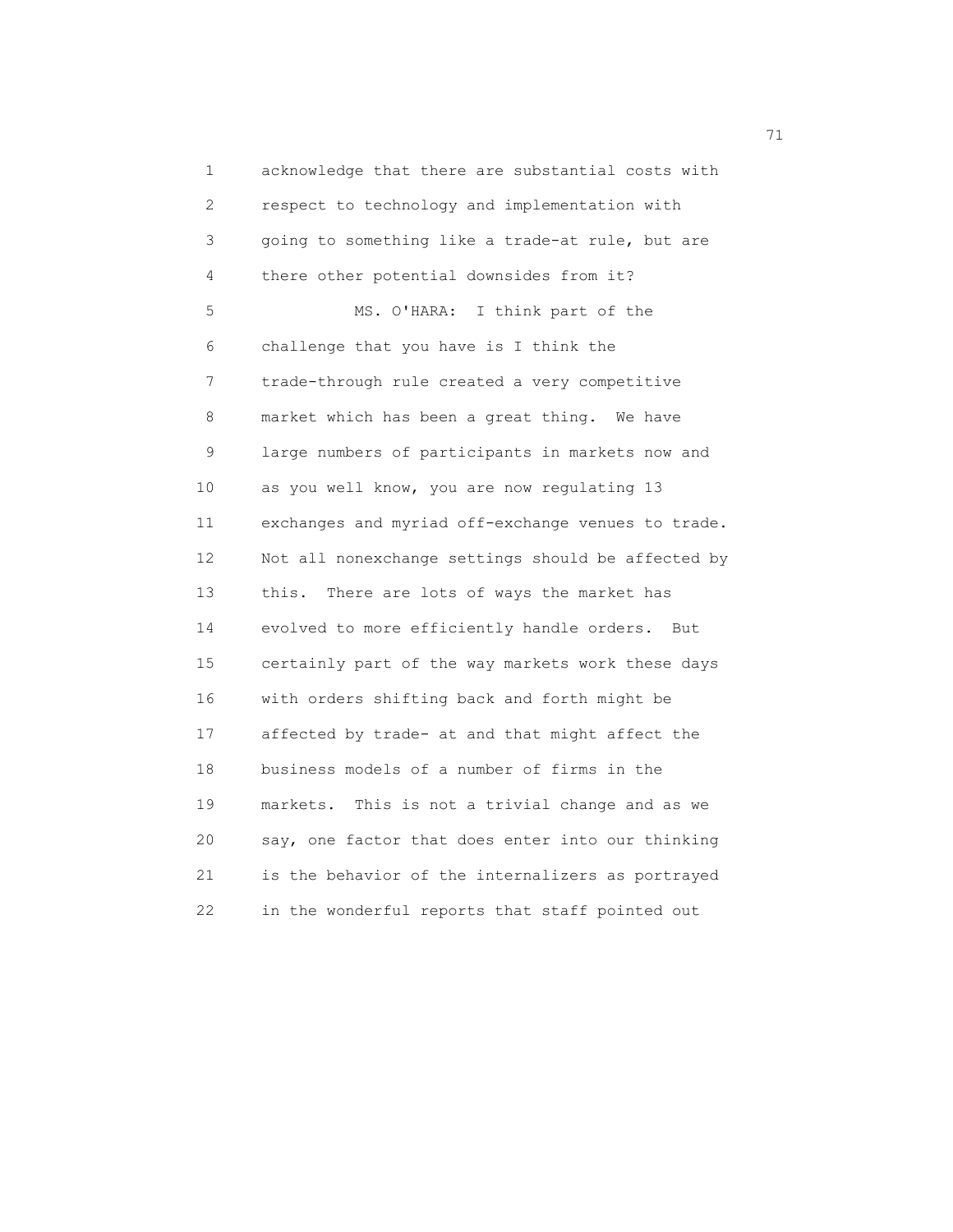1 that they produced that a lot of the

 2 internalization which normally does take this 3 order flow and clears it before it gets to the 4 rest of the market stop doing that and instead 5 route it at that point so that there have been 6 costs and benefits to the structure that we have 7 and there are undoubtedly large costs and benefits 8 that will apply here. The issues that I think the 9 Commissions will have to struggle with is whether 10 the costs on liquidity provision that we're 11 currently with are sufficiently large to outweigh 12 what will be huge costs for a number of technology 13 issues, for business and for the interactions 14 between different participants in the market. 15 MR. BRENNAN: Are there other comments 16 from the committee on any of these 17 recommendations? 18 MS. PHILLIPS: I think that as we were 19 struggling with this we were trying to keep the 20 emphasis on provision of incentives and 21 recognizing that as soon as you define a rule or a 22 category of traders, traders then realign their

<u>72</u>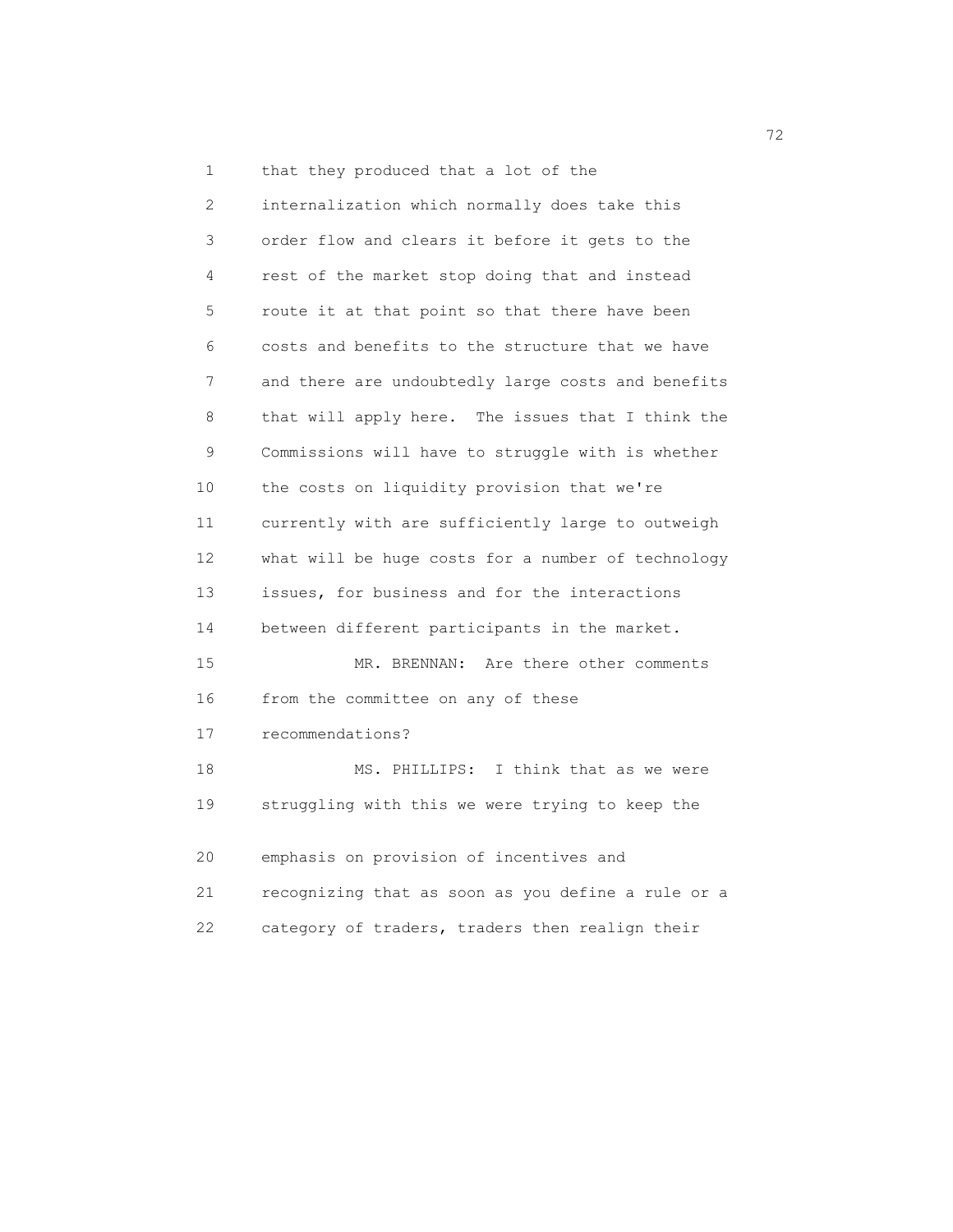1 businesses to get outside of the definition so 2 that you can sort of get into a quagmire or a trap 3 and that was why we were trying to focus on 4 provision of liquidity so that as all kinds of 5 regulations are being considered, thinking in 6 terms of does this create additional incentives 7 for liquidity so that that was trying to keep the 8 point on the incentive.

 9 I think that from an economist's 10 perspective the notion of perfect markets, of all 11 orders being exposed to all other orders, we're 12 not turning back the clock here. We know that's 13 not going to happen. But recognizing that lots of 14 new players are coming to the market and that the 15 high-frequency trading, computerized trading, 16 algorithms, so on, are changing the complexity and 17 the types of people who are coming to the markets 18 that it is worth a relook at some of these basic 19 questions of such things as internalization. We 20 know we're going to have internalization, but the 21 question is to have the right amount of it so that 22 it's not denigrating the pricing mechanism that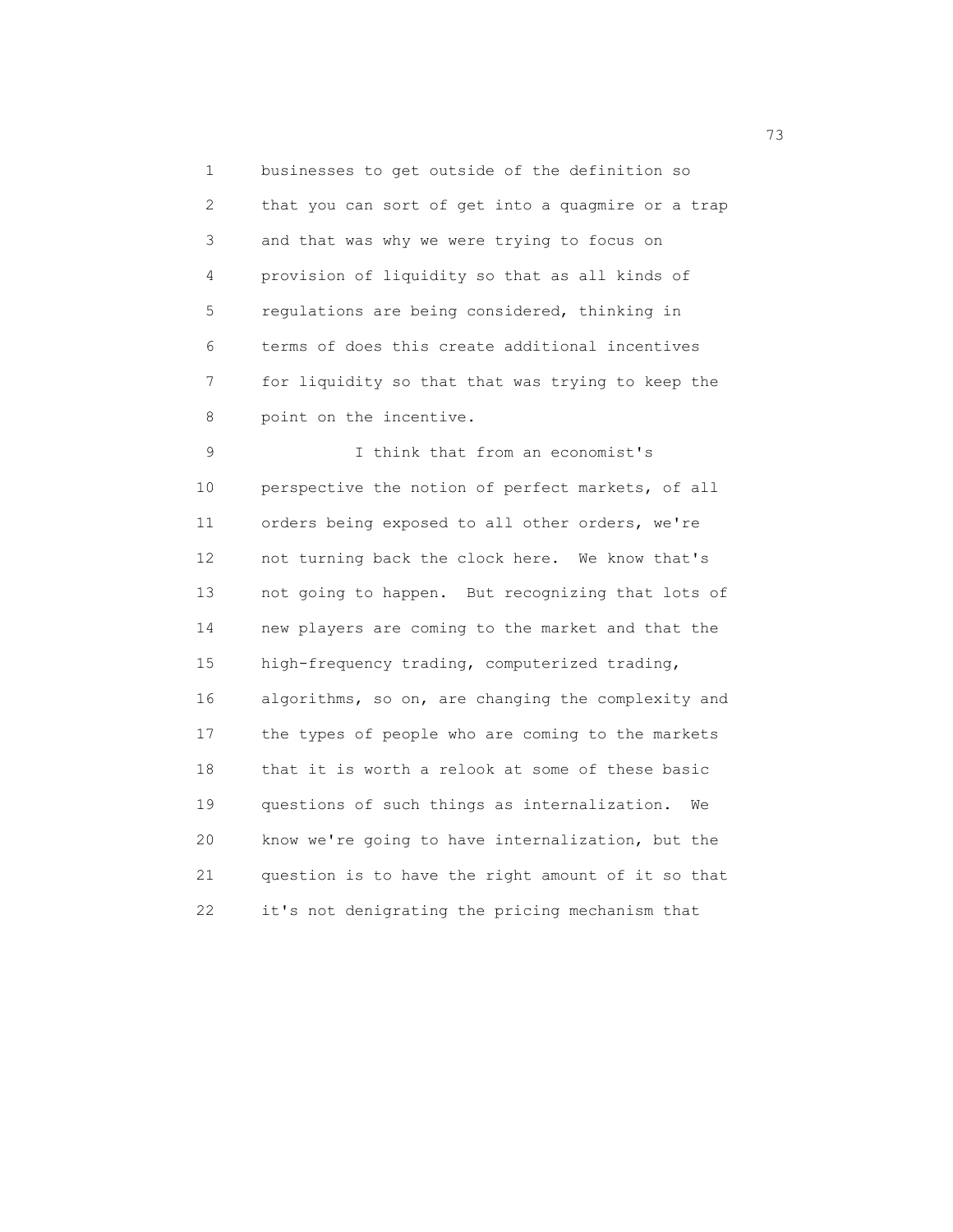1 you hope markets will provide. It is a balancing 2 and that's why it is true that we didn't focus as 3 much on trying to be very precise with the 4 definitions because we know as soon as you do 5 that, somebody is going to try to get outside of 6 that, but keeping the eye on the ball of 7 confidence in the markets, liquidity, and as soon 8 as markets lose credibility they're gone and if 9 you get too much pricing away from the markets are 10 you losing that price-discovery function which is 11 so very important? That's why we kept coming back 12 to the questions of liquidity provision. 13 MR. BRENNAN: Brooksley? 14 MS. BORN: Let me mention that to the 15 extent that precipitous withdrawal of liquidity by 16 for example high- frequency traders, through 17 algorithm trading or when disproportionate order 18 cancellation occurs, I think that it is possible 19 to consider that a disruptive trading activity and 20 therefore the Commissions can consider regulation 21 as well as incentives as a tool and that's one of 22 the reasons why for example in recommendation 9 we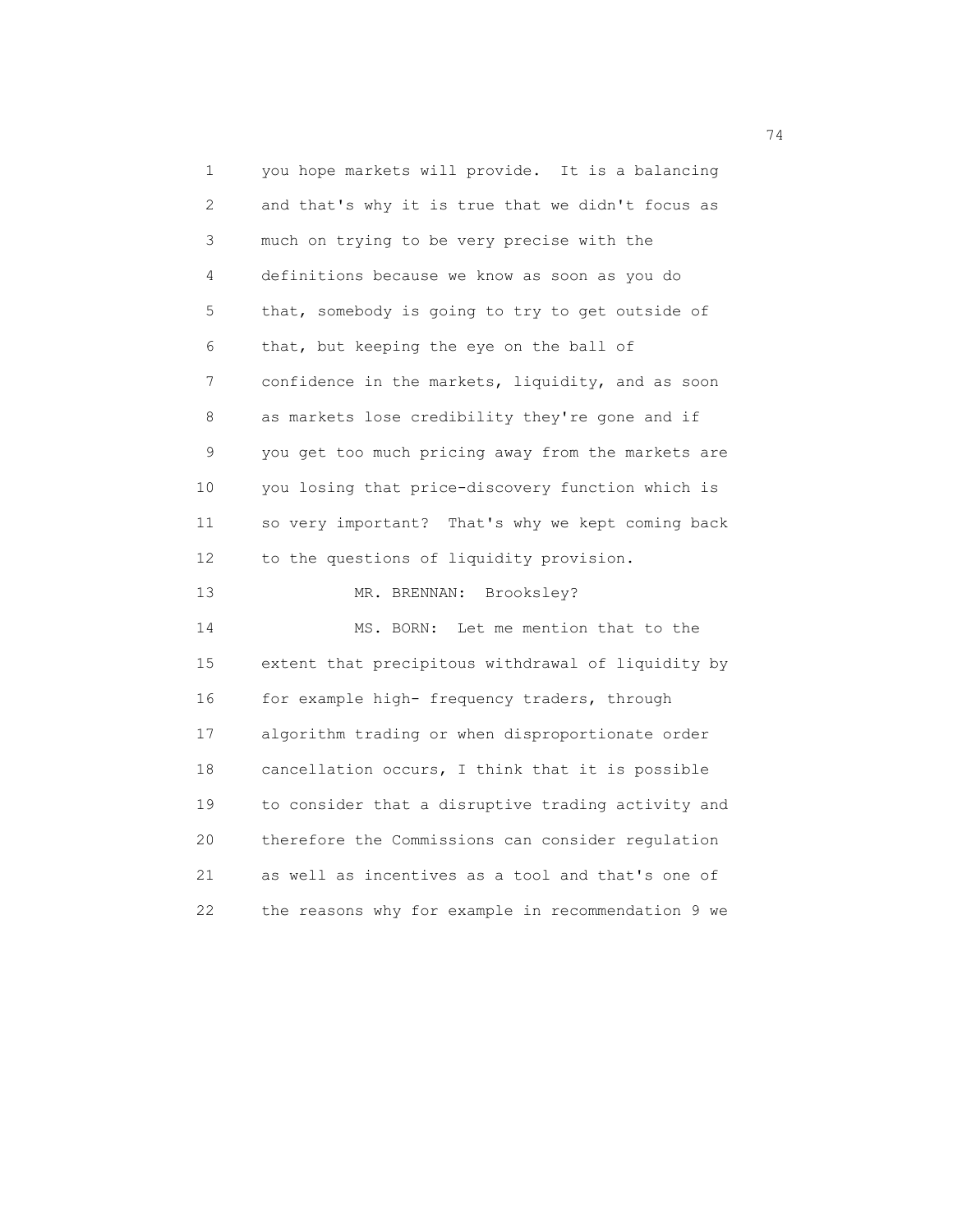1 mention both incentives or regulations.

| 2  | CHAIRMAN GENSLER: I find myself                    |
|----|----------------------------------------------------|
| 3  | associating with so many comments but, Susan, I    |
| 4  | liked how you said confidence in liquidity and the |
| 5  | pricing function of markets and that too much is a |
| 6  | way and that's a problem. On order cancellations   |
| 7  | and Commissioner Dunn and were chatting here so    |
| 8  | maybe I'm taking part of his question, but many of |
| 9  | these markets have very high numbers of            |
| 10 | cancellations per order. In rapidly changing       |
| 11 | markets some of them are 100 orders for every      |
| 12 | transaction or more and I wouldn't be surprised if |
| 13 | 5 years from now when Watson will seem old and     |
| 14 | there will be something new. When Mike Dunn        |
| 15 | started at the Commission, Watson wouldn't have    |
| 16 | Big Blue didn't win. But as for this order<br>won. |
| 17 | cancellation, give us a little bit more thinking I |
| 18 | quess it was on recommendation 9 or 10.            |
| 19 | MR. KETCHUM: Maybe I can start it and              |
| 20 | then look to my fellow committee members. I think  |
| 21 | it's very important to parse the actual words of   |

22 the recommendation and to remember back to the

na matsay na matsay na katalog as na mga 1950 na mga 1950 na mga 1960 na mga 1960 na mga 1960 na mga 1960 na m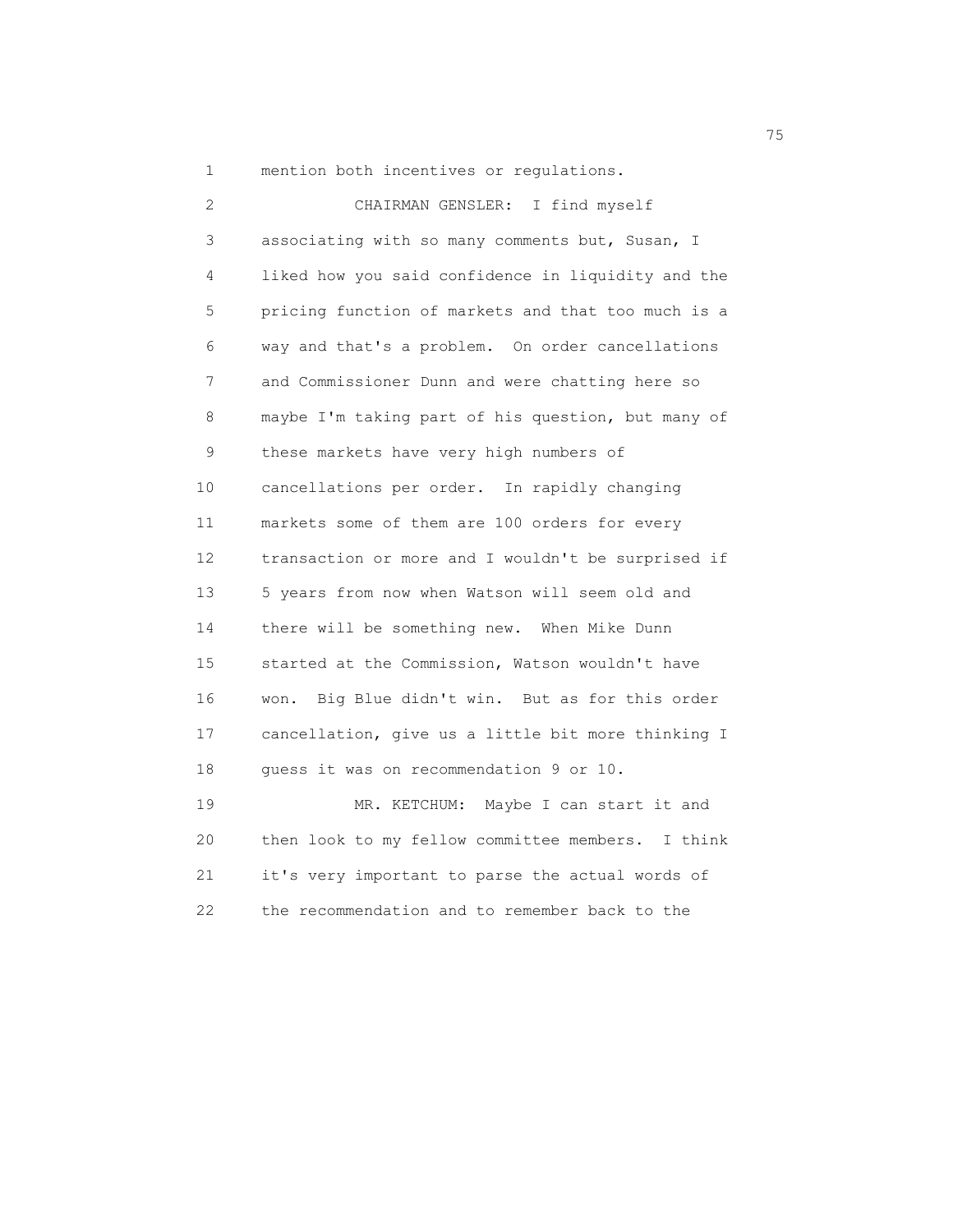1 important statements made by many, but Jack in 2 particular. It was not the committee's intention 3 to make a judgment of the appropriateness of a 4 particular type of trading and that I think is 5 consistent across the entire set of 6 recommendations. Recommendation talks about the 7 Commissions exploring ways to fairly allocate the 8 cost imposed by high levels of order calculations 9 including perhaps a uniform -- 10 CHAIRMAN GENSLER: So that's just 11 allocating costs and not prohibiting? 12 MR. KETCHUM: If one looks across more 13 concentrated market structures particularly I'll 14 speak to the one I'm most familiar with which is 15 the fragmented equity markets in the United 16 States, if you look across concentrated order 17 structures you will generally see that there are 18 provisions either relating to throttling orders or 19 imposing costs from the standpoint of huge levels 20 of message traffic where the huge levels of 21 message traffic are not terribly related to the 22 number of executions that occur from the message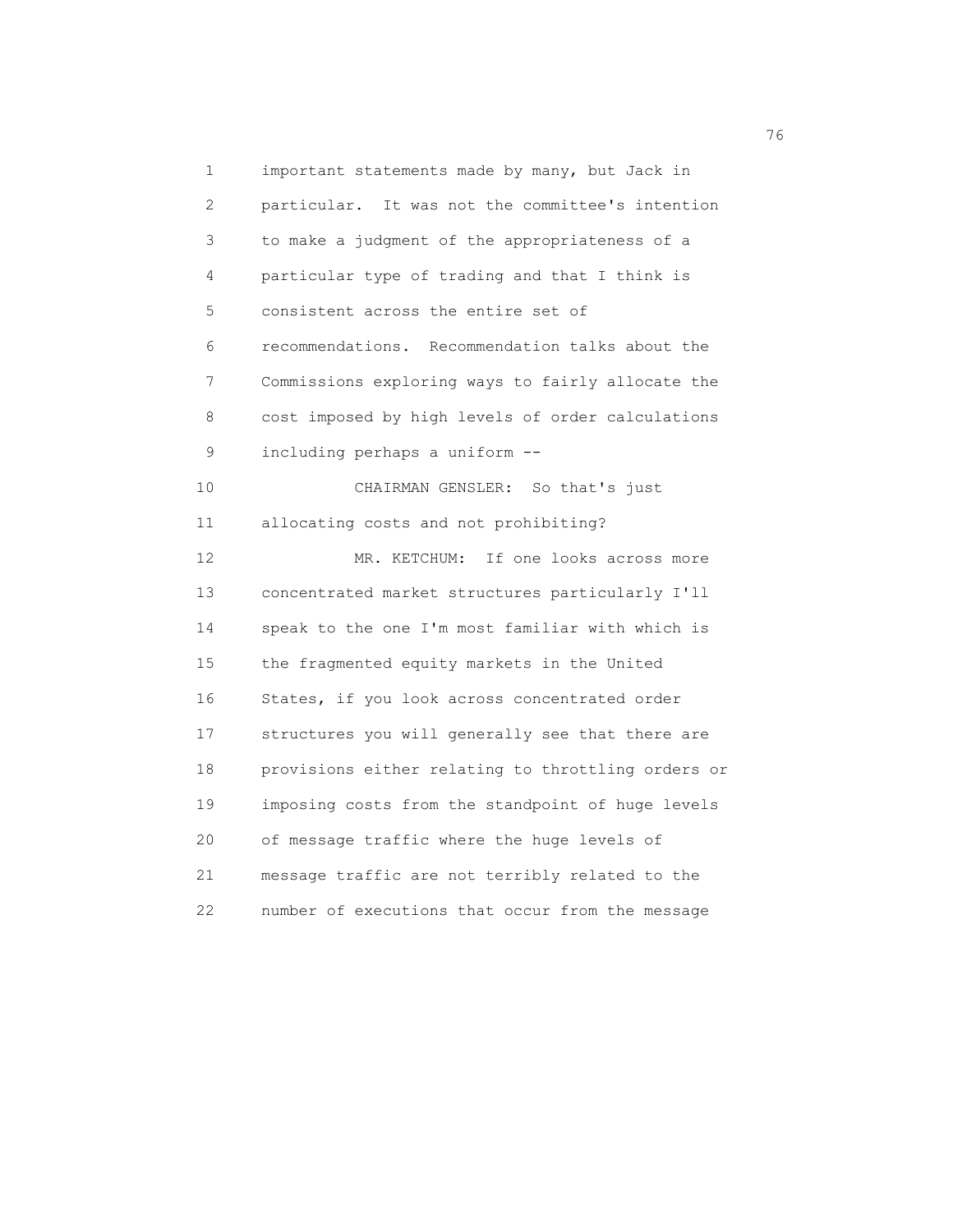1 traffic. There can be instances and we're very 2 focused where that can be improper. It is a 3 judgment that those impose very substantial costs 4 from the standpoint of technology, capacity and 5 surveillance. The recommendation is really 6 focusing on recognizing that in a very fragmented 7 world, candidly the exchanges who might otherwise 8 impose a variety of restrictions have no leverage 9 whatsoever in providing it. So the focus I'd aim 10 it on is the precise words of fairly allocating 11 costs.

 12 COMMISSIONER DUNN: If I could follow-up 13 on that, Richard, because you are very precise in 14 what you're saying when you said it deserves 15 further study. I guess we're looking at what 16 areas should we look at to study further. Is the 17 cancellation fee primarily on the bid side or ask 18 side? You say that the CFTC should evaluate 19 whether it is something we ought to adopt as well. 20 Are they allocated X number of cancellations that 21 they can have and should that carry across from 22 venue to venue?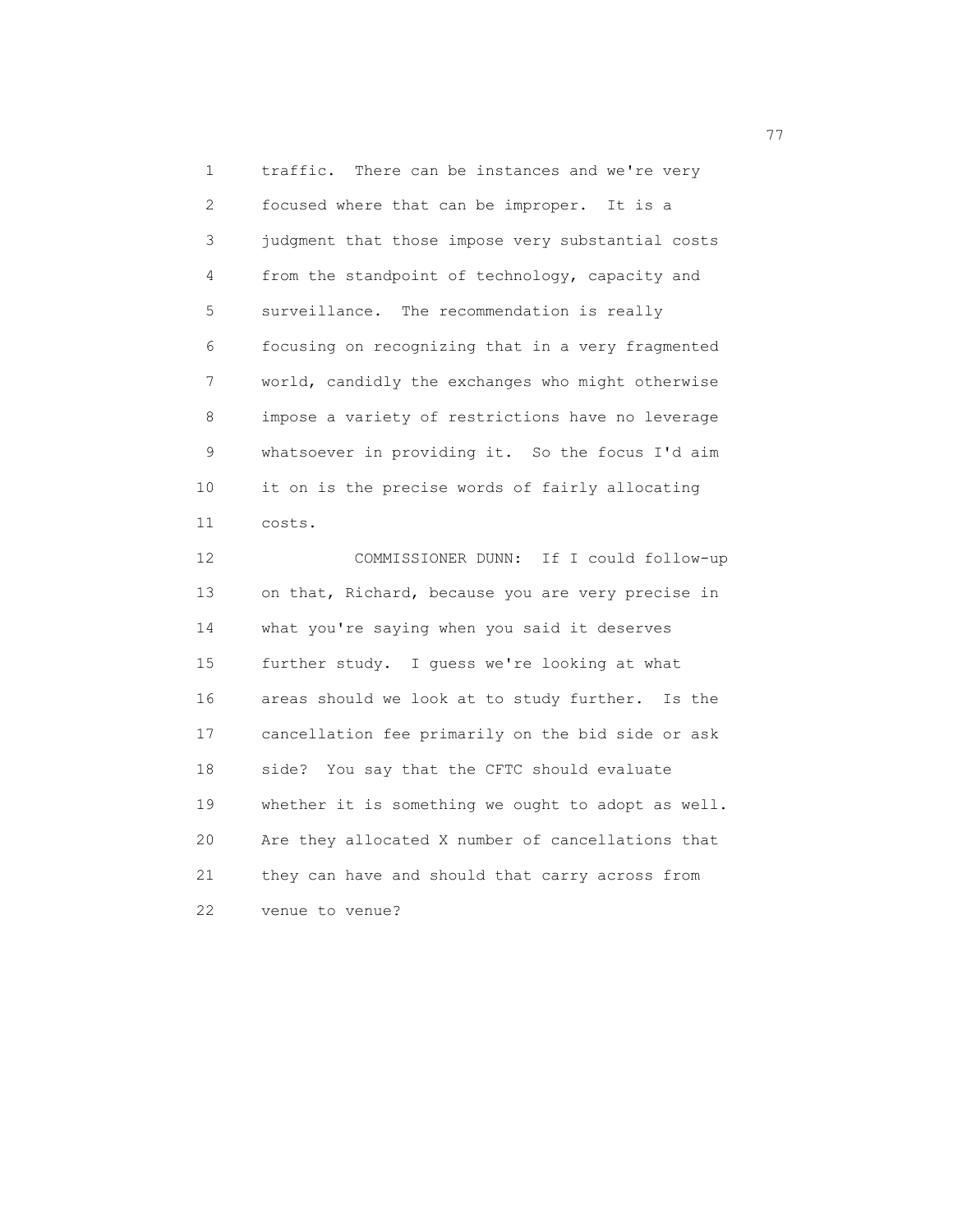1 MR. KETCHUM: I think those are very 2 good questions. That's one of the reasons we're 3 pleased to be the advisory committee. Including 4 both agencies is not to say that both markets or 5 the range of markets are in identical 6 circumstances or that the precise response given 7 the different circumstances should be the same. 8 Nor again as I say is it a suggestion that there 9 should be an allocation of message traffic or 10 cancellations. I don't think anything here would 11 suggest that type of rationing. It is to suggest 12 that it's worth exploring the demonstrable impact 13 from a cost standpoint this has and evaluating the 14 best way to address it. I will say that we are in 15 the business of conducting surveillance and we 16 find it is notable that in many instances the 17 range of cancellations in more inactive stocks 18 seem to have no great economic rationality from 19 any trading strategy. As you move to more active 20 stocks the rationality becomes very clear and it 21 really becomes a question of allocation. The 22 right answer is not necessarily the same across

ли в село в село в село в село в село в село в село в село в село в село в село в село в село в село в село в<br>278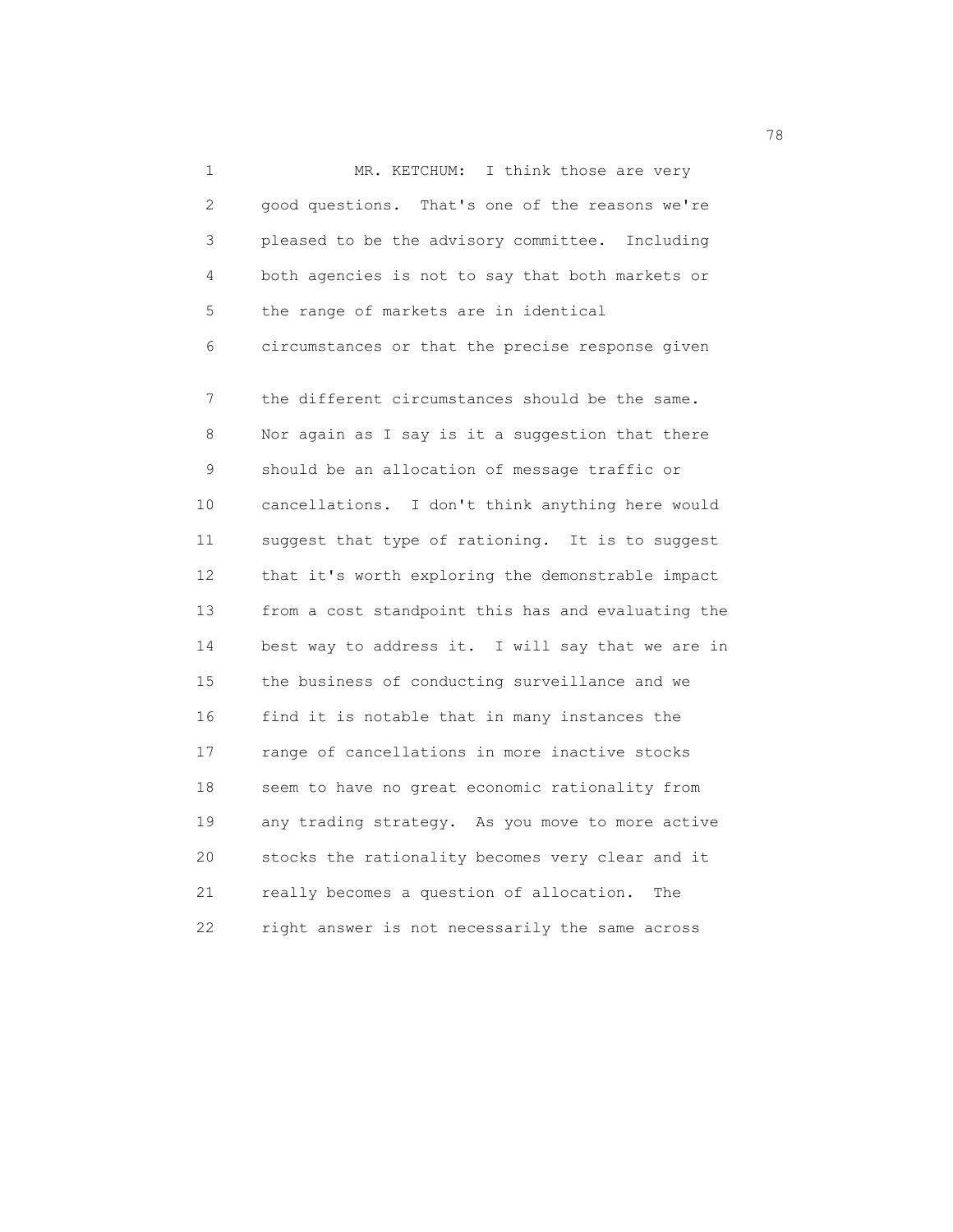1 different regulatory marketplaces and we are very 2 careful in suggesting it be considered because we 3 don't view this as simple at all. We are all 4 believers in both Commissions' efforts to provide 5 low barriers to entry and encourage competition 6 and we think that the Commissions are the right 7 ones to be able to make these judgments. 8 COMMISSIONER DUNN: I think you quite 9 accurately point out that a single exchange can't 10 do this because they don't have the broad view of 11 everything. Is this something that falls under 12 FINRA's oversight or is it something that the 13 Commissions ought to have that data or that 14 information available to make some judgments on 15 what's going on? 16 MR. KETCHUM: I personally think 17 speaking of the equity markets that the only 18 appropriate place for it to begin is with 19 Commission participation because it certainly 20 can't work unless there is a consistency across 21 all liquidity-providing markets that compete

22 against each other on the equity side and I'll put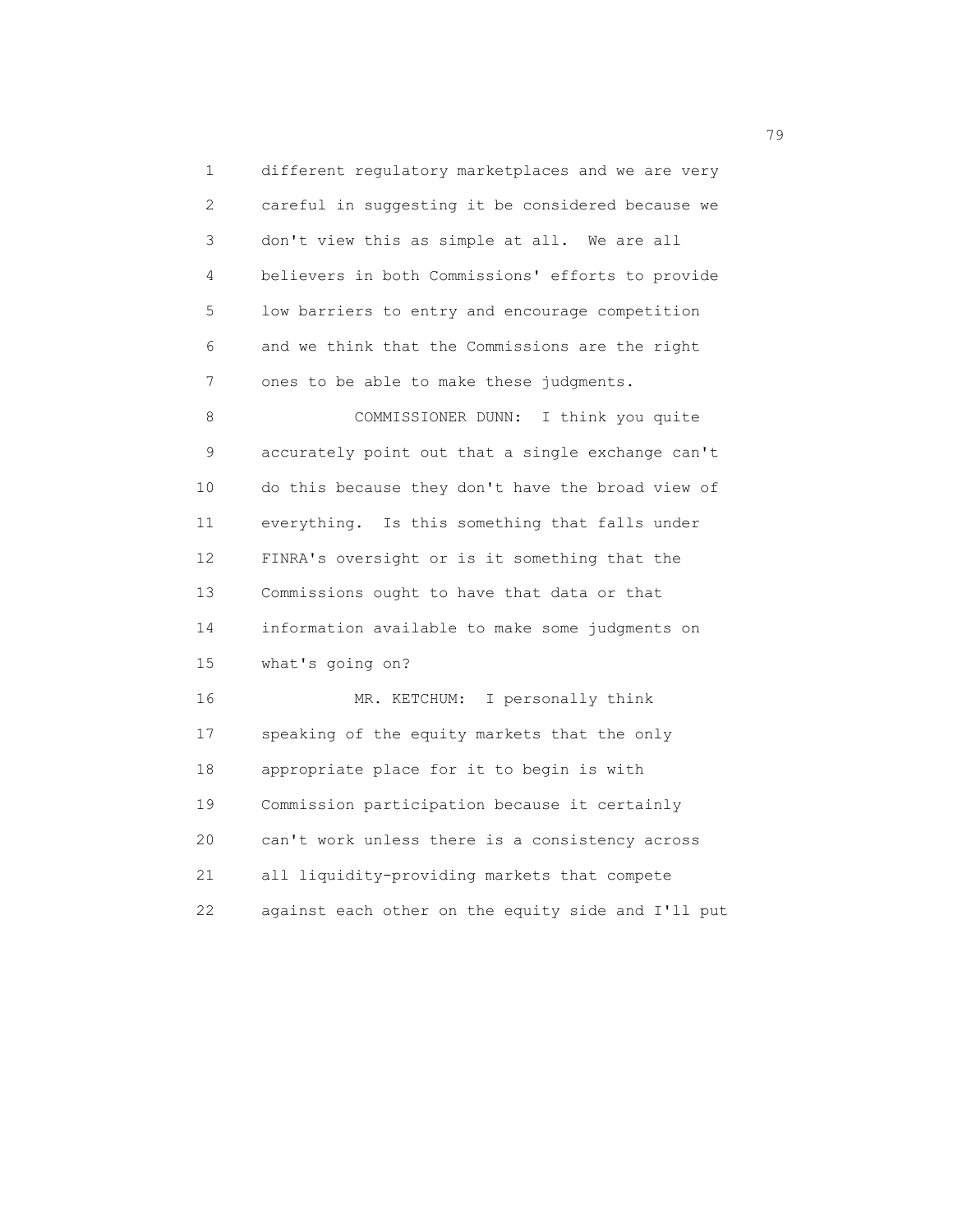1 separately the question of futures. I do think 2 that while it might involve FINRA and exchange 3 rulemaking, it certainly should begin with the SEC 4 and I would expect that the answer is the same on 5 the CFTC side.

 6 CHAIRMAN SCHAPIRO: I want to follow-up 7 on that. It strikes me based on a several of you 8 have said that there are a lot of different 9 combinations of fees and rebates that could be 10 combined to different effect in the market and one 11 of the ones that occurs to me is if you have an 12 order cancellation fee whether you would waive 13 that fee or reduce that fee to market participants 14 who undertook to provide liquidity. Is that a way 15 for us to think about some of these things is we 16 very much I guess need to think about how they 17 work together and what the implications or doing 18 one or waiving one or increasing one or lowering 19 one is in combination with all the other potential 20 responses?

 21 MR. BRENNAN: I think that's exactly the 22 right analysis, that there is a theme and part of

en de la construction de la construction de la construction de la construction de la construction de la constr<br>1980 : le construction de la construction de la construction de la construction de la construction de la const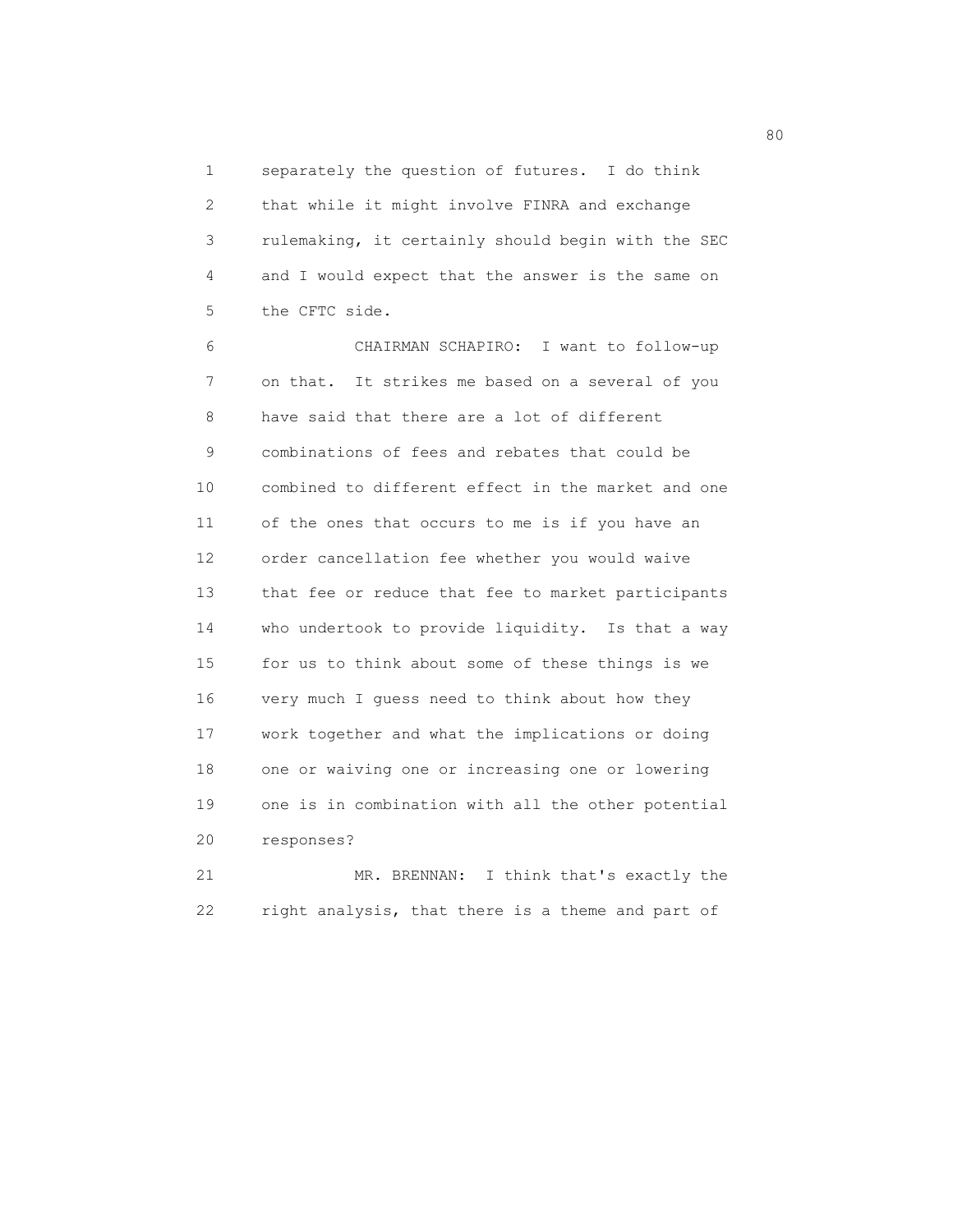1 what would be the end objective as a practitioner 2 would be to see behaviors that you want based on 3 the various incentives and mechanisms in place. 4 It's partly, Chairman Schapiro, why we wanted to 5 bunch these together in presenting them to you 6 under a packaging so that they fit together and 7 not stand alone.

8 MR. ENGLE: I think one of the things 9 that I think we could worry a little about with a 10 fee on cancellations relates more or less to this 11 point which is the orders that are being cancelled 12 are actually sitting limit orders so that they are 13 already liquidity supply, so by charging for 14 cancellations you're making it somewhat more 15 expensive for liquidity to be supplied and I think 16 this is a counter-incentive to the liquidity 17 supply that we're interested in. My feeling is 18 that it's really the real cost of all the message 19 traffic that we should charge for rather than some 20 distortion in the market that comes from 21 cancellations themselves. I don't know how you 22 measure exactly the real cost, but if it's not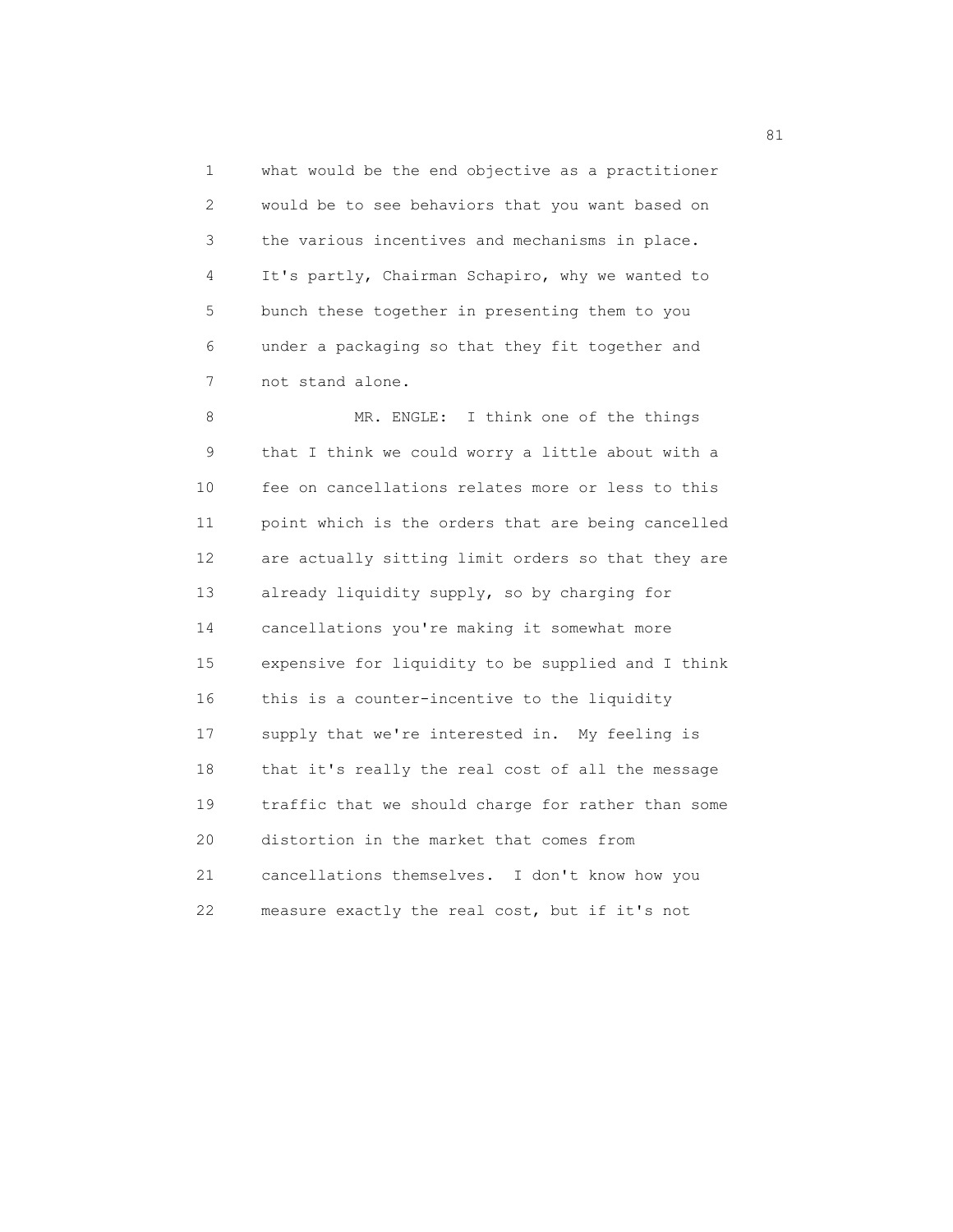1 high now, it's going to get high soon and sooner 2 or later there needs it seems to me to be a charge 3 for the message cost but I think it might not be a 4 positive effect on liquidity supply unless you do 5 something different for people who are designated 6 market makers or something like that as you 7 suggested.

8 MR. BRENNAN: David? 9 MR. RUDGER: I'd like to comment on 10 number 9 where the phrase that is used is "engage 11 in market-making strategies," and then you asked 12 to provide buy and sell quotations that are 13 reasonably related to the market. It might be 14 possible to expand that recommendation to say 15 require some obligation to provide liquidity. 16 It's not in there and I might have wanted to have 17 it in there. The other piece of this is that the 18 phrase "engage in market- making strategies" is 19 not very well defined and I at least was concerned 20 as to whether those who are engaged in collocation 21 are somehow engaged in market-making strategies 22 and whether that's an appropriate activity that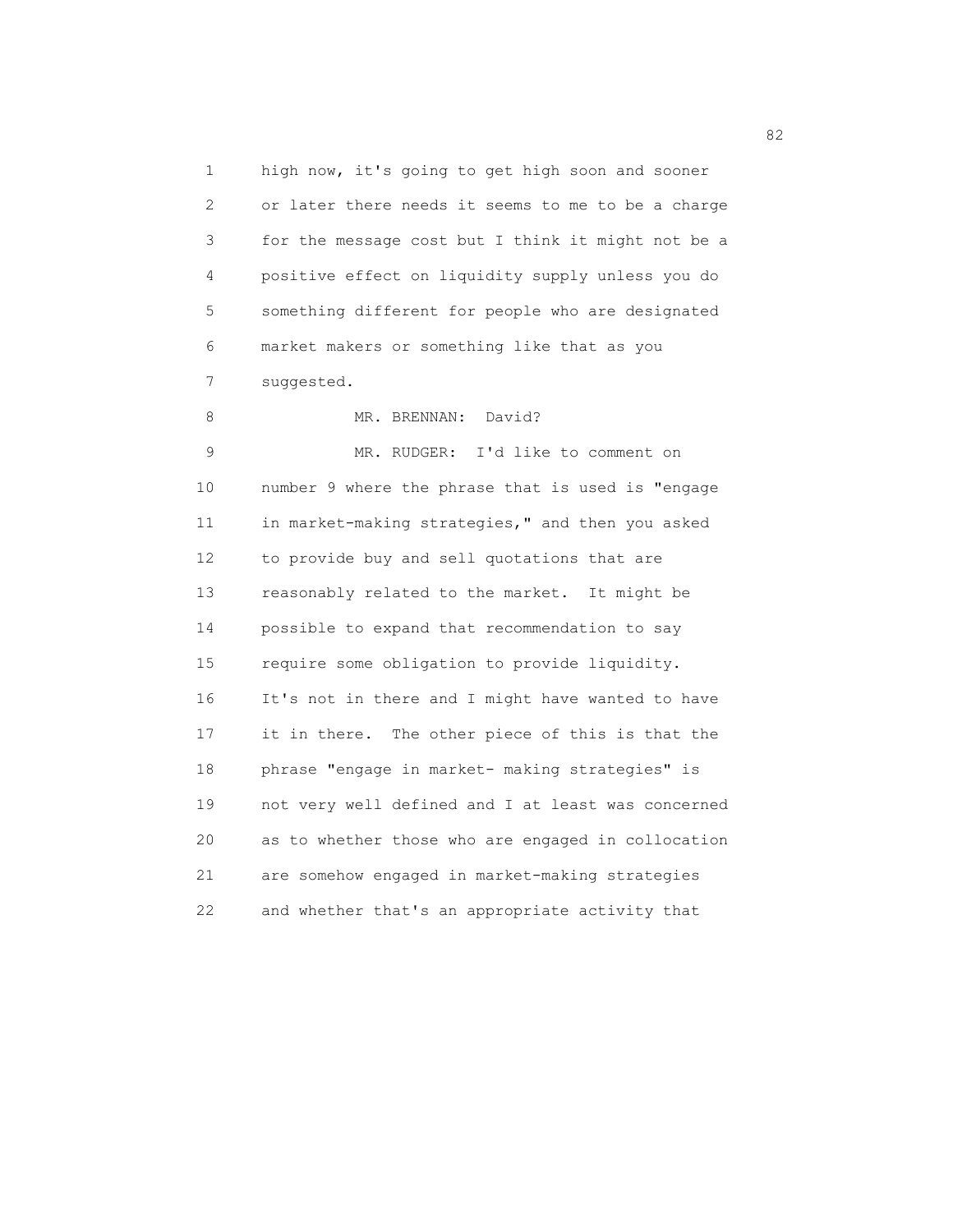1 might be looked at in terms of imposing additional

2 responsibilities.

 3 MR. KETCHUM: Perhaps one clarification. 4 The committee in using those words used them not 5 in the traditional registered market-maker concept 6 but more in the concept that was used by staff in 7 their studies that you provided us that identified 8 market-making strategy and market-making like 9 activity. I think I fairly state that addressing 10 all that is easy from that standpoint. We 11 definitely did not mean to constrain it to the 12 existing market makers and supplemental market 13 makers who exist in markets today. 14 CHAIRMAN GENSLER: Jack, do you want to 15 do the fourth area unless Commission Walter or 16 Commissioner Chilton and particularly Commissioner

 17 Walter since so much of this is on the SEC side? 18 COMMISSIONER CHILTON: I do have another 19 question, Mister Chairman, if now is appropriate. 20 CHAIRMAN GENSLER: Yes. 21 COMMISSIONER CHILTON: I'd like to ask

22 Chairwoman Born a follow-up. She was talking

83 and 2012 and 2012 and 2012 and 2012 and 2012 and 2012 and 2012 and 2012 and 2012 and 2013 and 2013 and 2013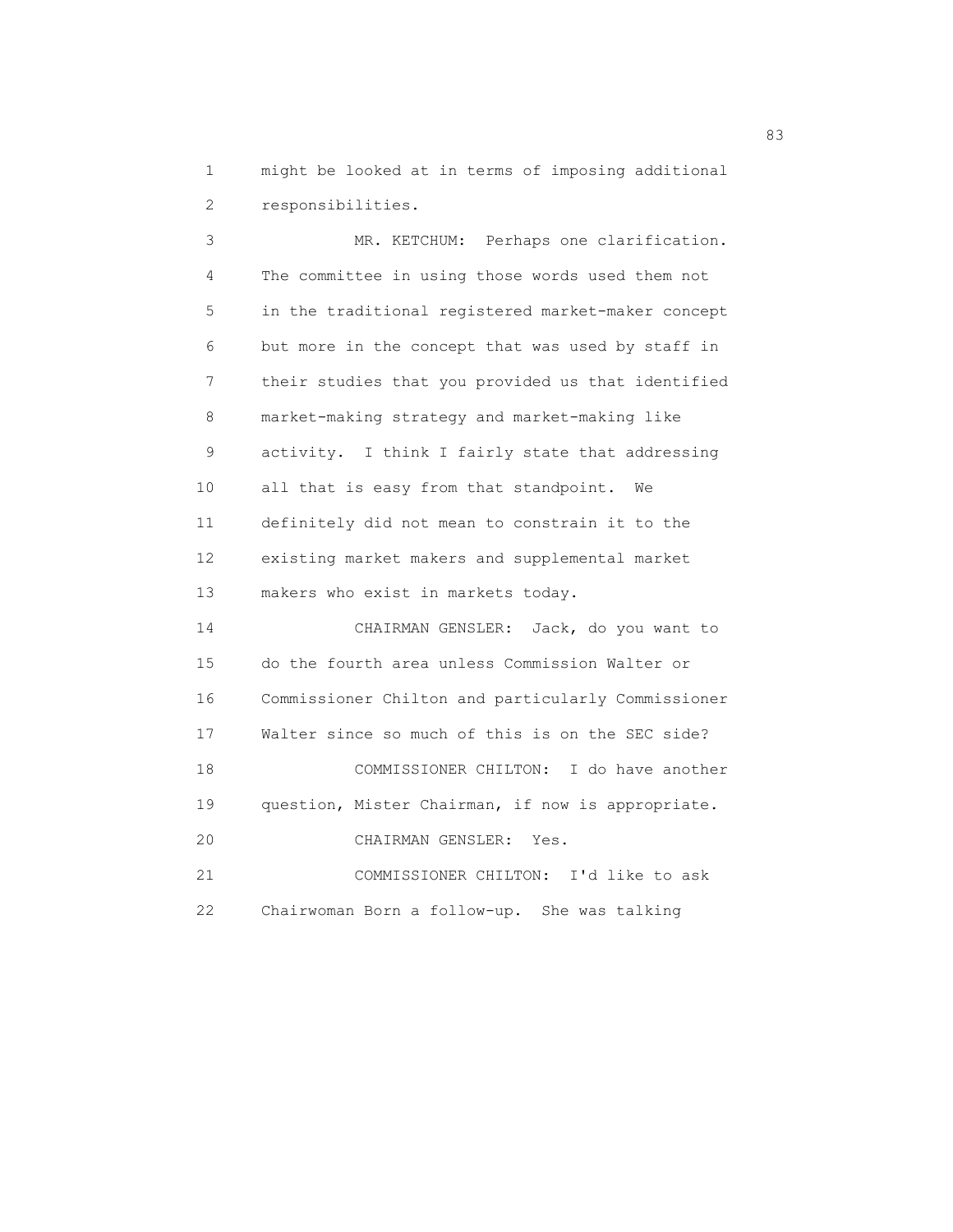1 about disruptive practices and HFTs and that was 2 as you recall one part of my earlier question. I 3 feel like maybe you guys punted a little bit on 4 this question so that I'm curious if there is a 5 little more granular thought that Chairwoman Born 6 has. If there is no law, rule or regulation that 7 differentiates between practices that 8 intentionally go in and that are maybe risky 9 trading strategies but that they roil markets, but 10 were just a risky trading strategy, and then 11 strategies that are designed to roil markets, even 12 to go so far as financial terrorism. If we don't 13 as regulators set up a line between what these 14 things are and have some accountability, what is 15 there to stop people from engaging in them? I'm 16 not suggesting that we mess up something that's 17 positive out there. If this cheetah trading, this 18 FHT trading -- narrow spreads and increases 19 liquidity, that's great. My concern is that these 20 activities by these 21 artificial-intelligence-generated systems disrupt

22 efficient and effective market. So I'm curious,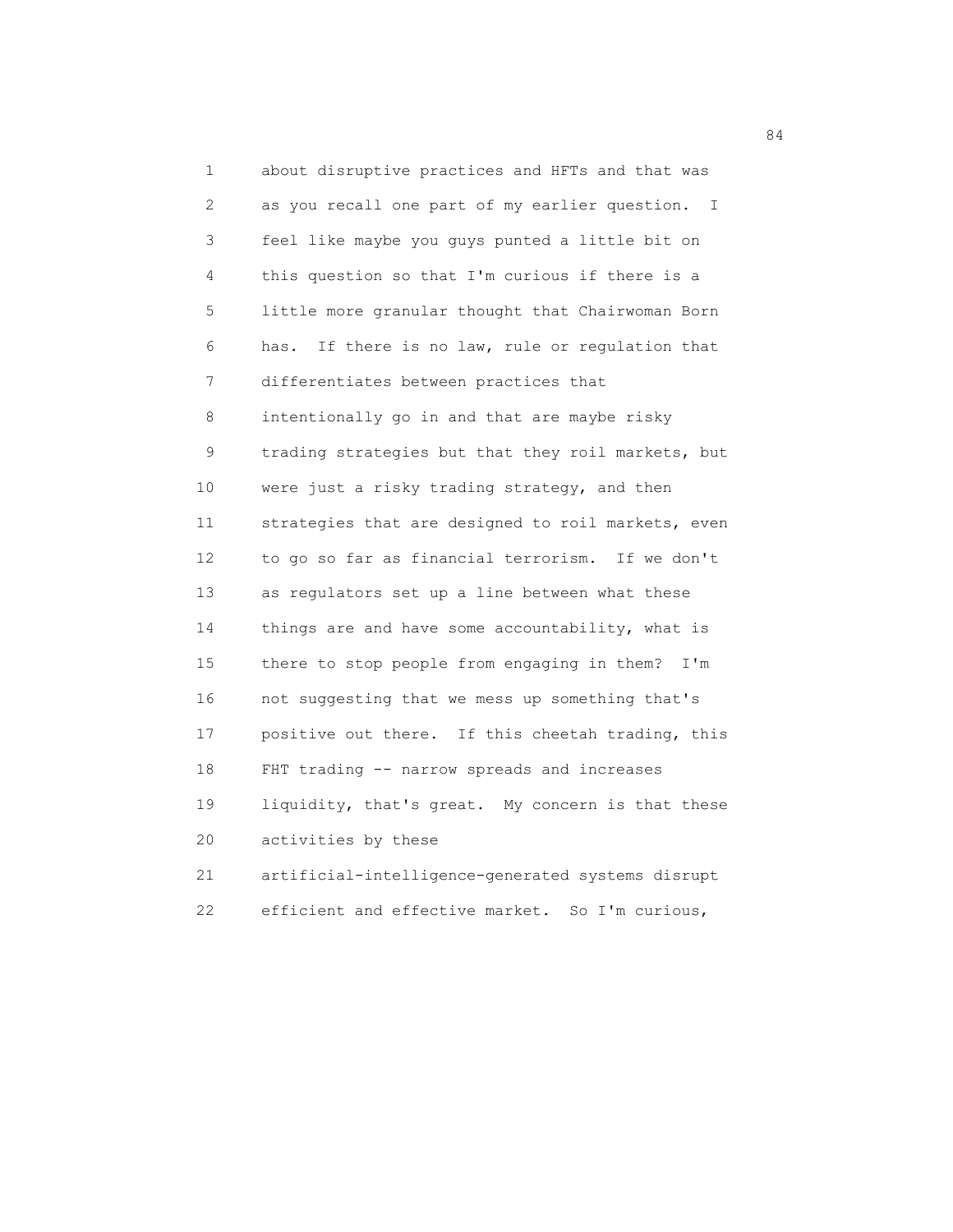1 Brooksley, if you had a further thought on that. 2 MS. BORN: I think you're pointing out 3 some very relevant issues and although I plan to 4 support the report of the advisory committee, I 5 would have been pleased to see a more forceful 6 recommendation that both Commissions investigate 7 and consider the issues raised by high- frequency 8 trading, massive order cancellation and related 9 issues as disruptive trading activities and 10 consider the possibility of regulations that would 11 limit them. Obviously the report that we're 12 submitting doesn't go that far. I would have been 13 pleased if it did. 14 MR. KETCHUM: If I could add one 15 clarifying thing, Commissioner Chilton, to 16 Chairwoman Born's comments. I don't think you 17 should have any doubt at least speaking from the 18 equity side that intrusions aimed at denial of 19 access or intentionally destabilizing the markets 20 are at a minimum violation of exchange and FINRA

 21 rules and I think actually the Commissions would 22 find way for it to be a violation of theirs, but

<u>85 September 2005 September 2005 September 2005 September 2005 September 2005 September 2005 September 2005 S</u>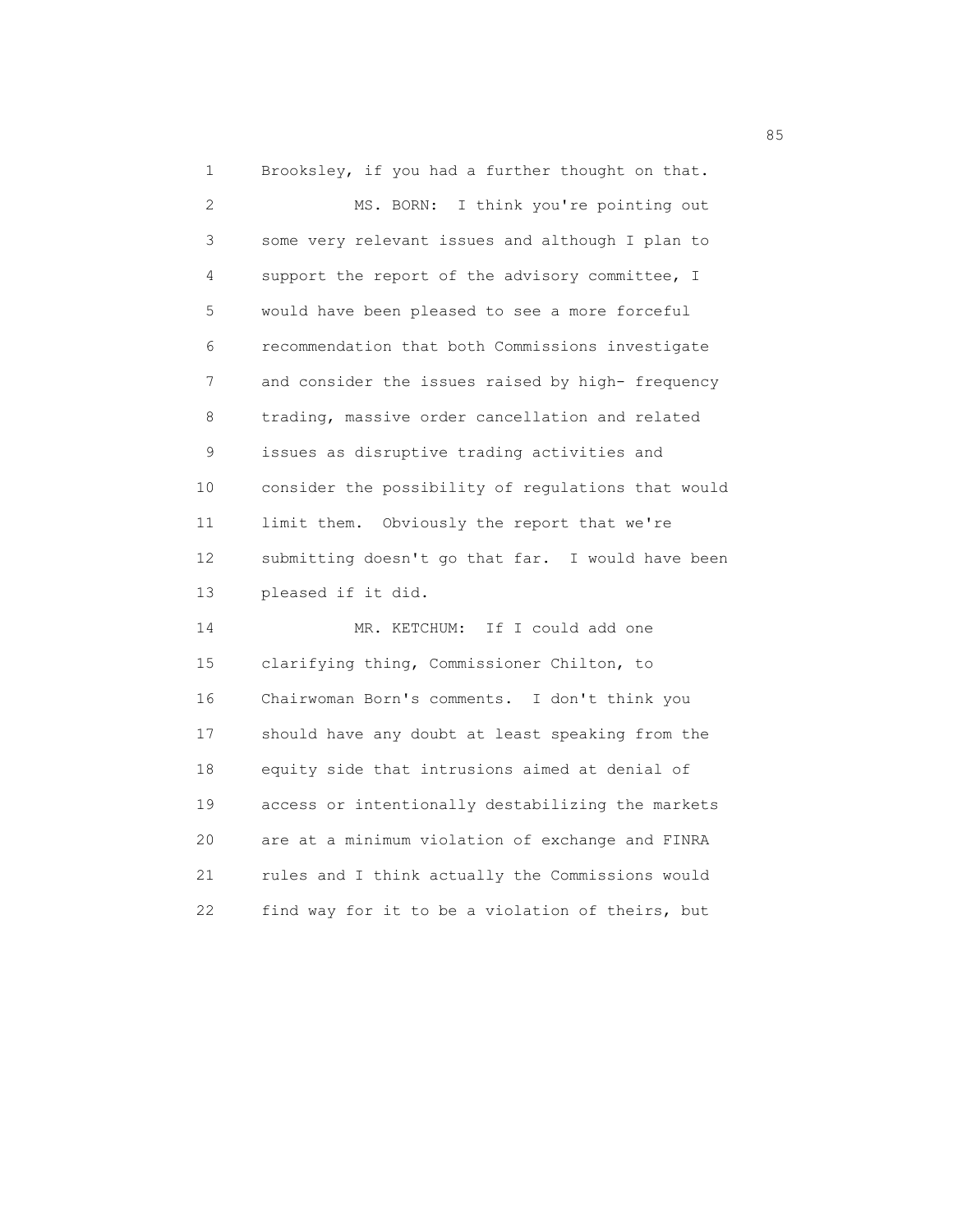1 at a minimum they're violations of FINRA and 2 exchange rules. The terrorism suggestion, I don't 3 want there to be confusing anyone on this call 4 that that is illegal today in the equity markets 5 and clearly so, putting aside the question of what 6 we think is value of the Commissions continuing to 7 focus on the broader issues that Chairwoman Born 8 properly described that could be considered. 9 MR. STIGLITZ: May I make one comment? 10 I very strongly endorse what Chairwoman Born has 11 just said. I too would have liked a stronger 12 statement along those lines. 13 MS. BORN: Let me point out a sentence 14 that gives me some comfort in my decision to 15 support the report, and that is on page 11 when 16 it's talking about order cancellation. In the 17 text recommendation number 10 it says, "At a 18 minimum we believe that the participants of those 19 strategies, that is order cancellation, should 20 properly absorb the externalized costs of their 21 activity." I do think that both Commissions are 22 free to and should in my view look at whether

en de la construction de la construction de la construction de la construction de la construction de la constr<br>1960 : la construction de la construction de la construction de la construction de la construction de la const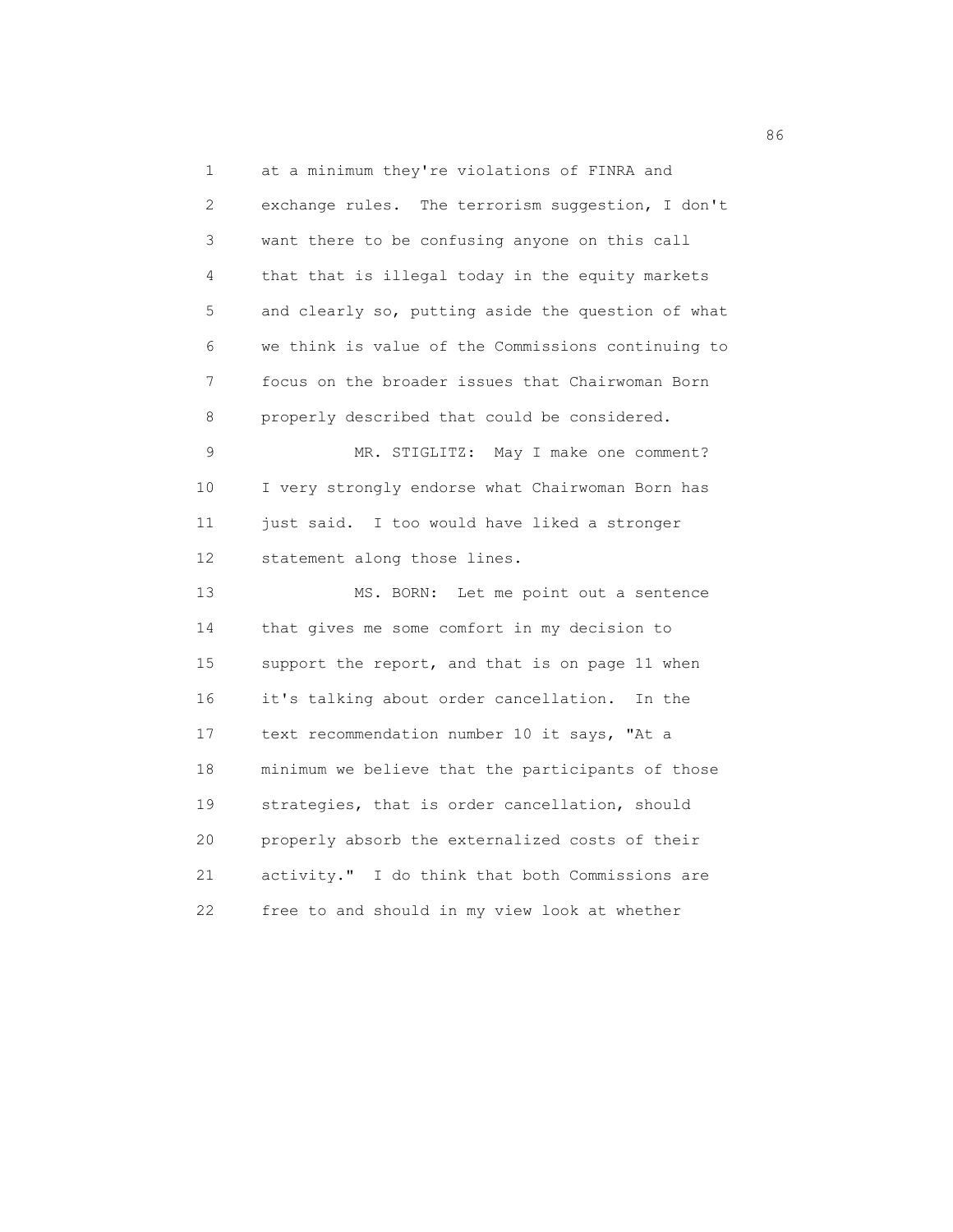1 further action by the Commissions is needed.

| $\mathbf{2}$ | CHAIRMAN GENSLER:<br>I want to note that           |
|--------------|----------------------------------------------------|
| 3            | committee member Stiglitz is on. I think that's    |
| 4            | terrific. I didn't realize that you were so I      |
| 5            | apologize, Joe, that I didn't earlier introduce    |
| 6            | you as well. I do sense that on this issue of      |
| 7            | when do order flows and messaging get so large     |
| 8            | that they by their very nature and not just a cost |
| 9            | but are disruptive is one that this committee      |
| 10           | maybe hasn't come together on yet, but it would be |
| 11           | helpful to understand. When is it so much that     |
| 12           | it's again not just a cost, but it may well be     |
| 13           | either intentionally or some other way disruptive? |
| 14           | I think that's what we're hearing.                 |
| 15           | MR. KETCHUM: And we're committed to                |
| 16           | continue that discussion in the ongoing weeks.     |
| 17           | MR. RUDGER: I'd like to say that I                 |
| 18           | agree with Chairman Born on this issue. I had      |
| 19           | thought that her concepts were caught with our     |
| 20           | recommendation that the Commissions look at what   |
| 21           | is disruptive trading and that those as she        |
| 22           | described them would be logically one of the areas |

87 and 2012 and 2012 and 2012 and 2012 and 2012 and 2012 and 2012 and 2012 and 2012 and 2012 and 201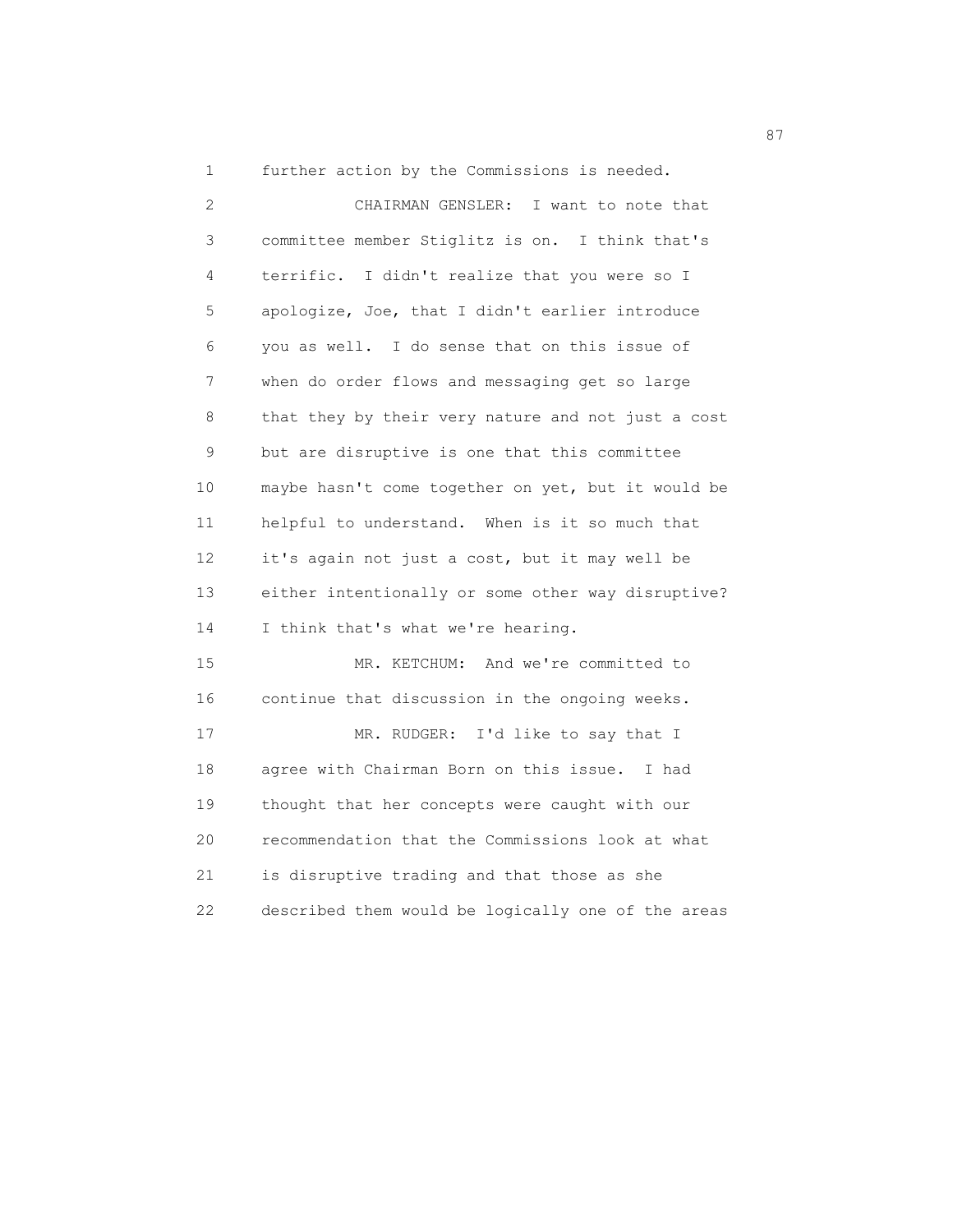1 of inquiry.

| $\mathbf{2}$ | I think that's right,<br>MR. BRENNAN:              |
|--------------|----------------------------------------------------|
| 3            | In response to your question, Gary,<br>David.      |
| 4            | without making them defined terms we were hoping   |
| 5            | that we could as Rick said as we continue our work |
| 6            | get to just the question you were asking and we    |
| 7            | hope that that board bucket of disruptive trading  |
| 8            | would address some of this.                        |
| 9            | I know we're pressed for time so I want            |
| 10           | to bring us home in the last lap of the Daytona    |
| 11           | 500 with a broad topic, and obviously the last     |
| 12           | bucket of topics for us was information and        |
| 13           | markets and regulatory responsibilities are        |
| 14           | nothing but information in many ways. We had two   |
| 15           | here that we thought were most important to        |
| 16           | recognize and in some ways to endorse some work    |
| 17           | that's gone on. The first is that we recommend     |
| 18           | that the Commissions, and you can see why given    |
| 19           | what we've been discussing today, consider         |
| 20           | reporting requirements for measures of liquidity   |
| 21           | and market imbalance for large market venues. One  |
| 22           |                                                    |
|              | of the underlying themes here is what is real      |

experience and the contract of the contract of the contract of the contract of the contract of the contract of<br>Seconds and the contract of the contract of the contract of the contract of the contract of the contract of th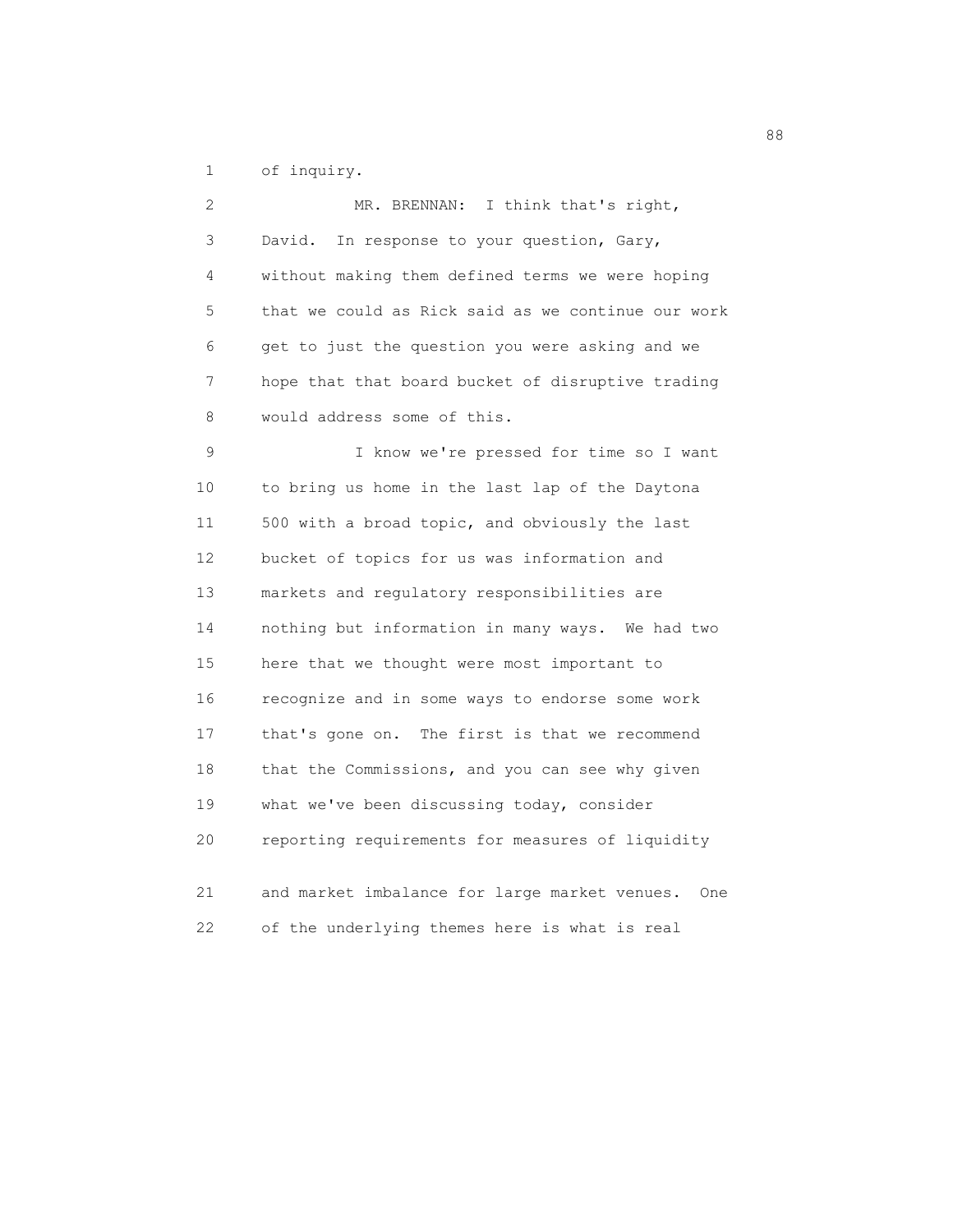1 liquidity and what is notional liquidity so that 2 we would encourage each of you to look and see if 3 there are ways that you can help market 4 participants know better what the market dynamic 5 looks like.

 6 Our last recommendation follows on SEC's 7 work and we recommend that the SEC proceed with 8 two caveats, one, with a sense of urgency. We 9 think that it's required to move quickly. And a 10 focus on cost-benefit to implement a consolidated 11 audit trail for U.S. equity markets. We know that 12 that's an area of great interest to Chairman 13 Schapiro. The sense of urgency and cost-benefit 14 are linked. We believe that it's beneficial for 15 us to move ahead with whether we need real time or 16 we think getting into that game, if you will, 17 quickly is important. We think May 6 was a great 18 example and the follow-on from May 6 was a great 19 example of how beneficial that consolidated audit 20 trail could be and in some ways not to let 21 perfection be the goal since we're not sure what 22 that is. My assistant asked that the CFTC should

89 and 2012 and 2012 and 2012 and 2012 and 2012 and 2012 and 2012 and 2012 and 2012 and 2012 and 201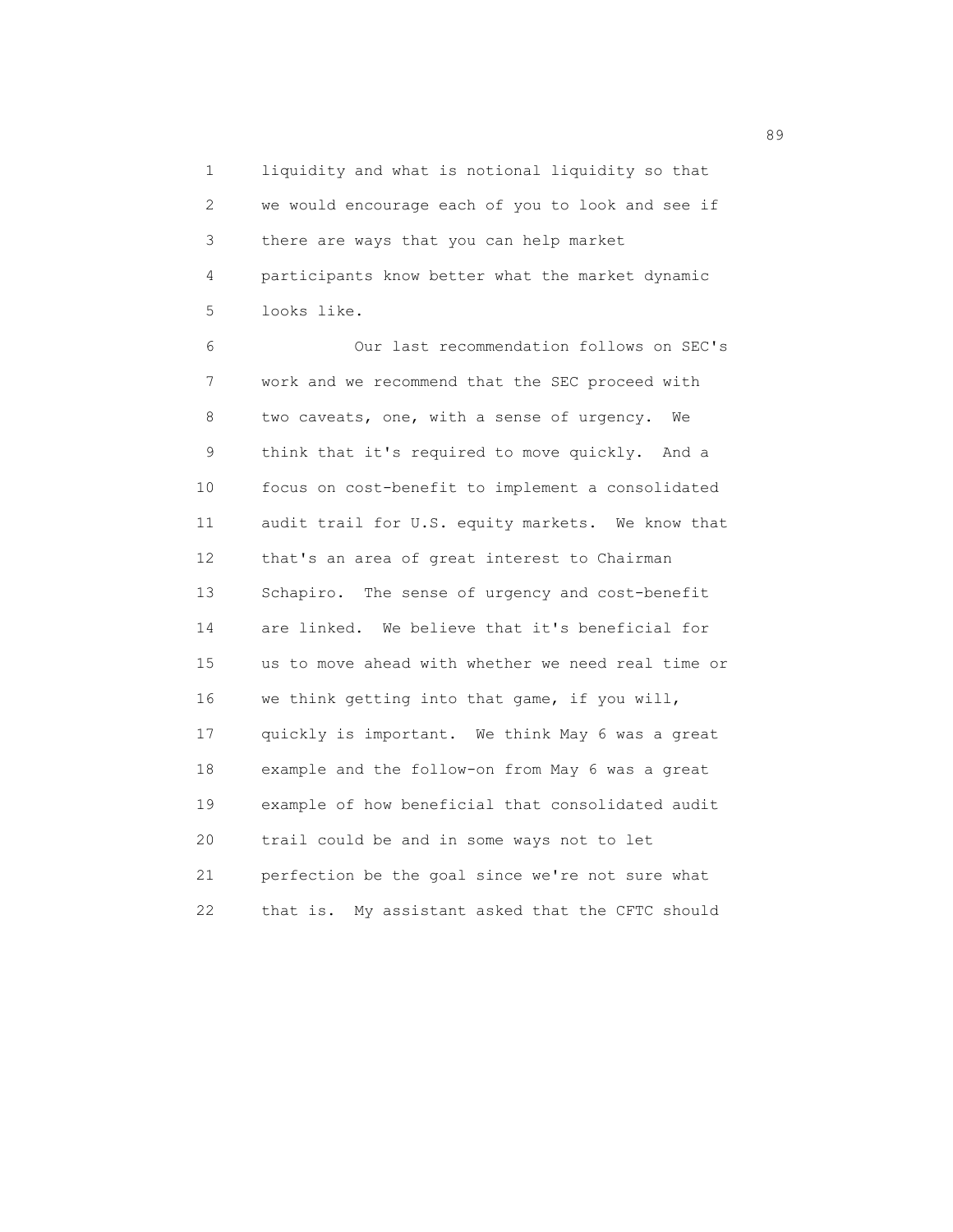1 similarly enhance its existing data collection 2 regarding orders and executions. Chairman 3 Gensler, I didn't mean to short-change you on that 4 recommendation. It's the last recommendation but 5 hopefully each of the Commissions understand why 6 we believe that data enhancement is so important 7 to you but also to the markets generally. That 8 concludes our recommendations and we'd obviously 9 take questions. 10 CHAIRMAN GENSLER: We have questions 11 from Commissioner O'Malia and also at some point, 12 I don't know if there may be staff questions. 13 COMMISSIONER O'MALIA: Thank you. Two 14 questions. Fourteen does capture a challenge 15 ahead of us and if you could elaborate on any 16 thoughts you have. In putting this study together 17 and looking at the events of May 6, what were the 18 data issues that most confounded your work and 19 presented challenges to you at least in our

 20 markets and in the futures markets? Second, would 21 it help in defining the original question I asked, 22 that is, if we had mandatory markers on specific

en 1990 en 1990 en 1990 en 1990 en 1990 en 1990 en 1990 en 1990 en 1990 en 1990 en 1990 en 1990 en 1990 en 19<br>De grote en 1990 en 1990 en 1990 en 1990 en 1990 en 1990 en 1990 en 1990 en 1990 en 1990 en 1990 en 1990 en 19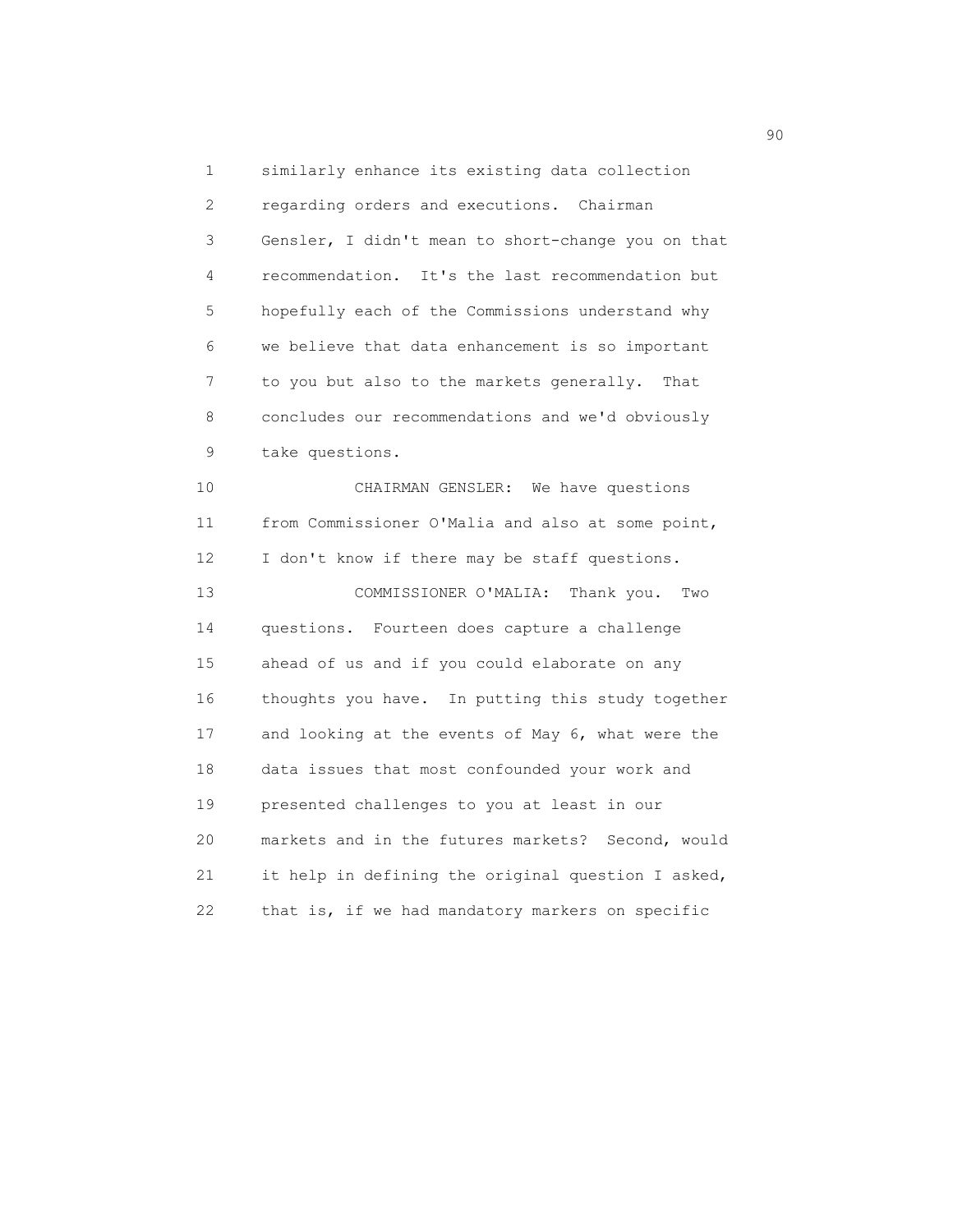1 traders by activity?

 2 MR. KETCHUM: I think it's an excellent 3 question, Commissioner O'Malia. I'll speak again 4 from my experience in surveilling the equity 5 market, but that's certainly an excellent question 6 for the futures market as well. I believe both 7 markets are limited by the limited granularity and 8 details of the audit trail information that it has 9 immediate access to. The SEC has a separate 10 problem from the standpoint of needing to be as 11 the Commission properly notes in its consolidated 12 audit trail to be directly linked into that 13 information which is pretty much manipulated by 14 the exchanges and FINRA today. 15 CHAIRMAN SCHAPIRO: Manipulated in a 16 good way, not manipulation-manipulation. 17 MR. KETCHUM: Cared for. Thank you. 18 But there is a clear lack of granularity given the 19 fact that electronic traders today are very 20 involved in pricing the marketplace and the 21 systems have been not completely with respect to 22 large traders and a variety of things, but have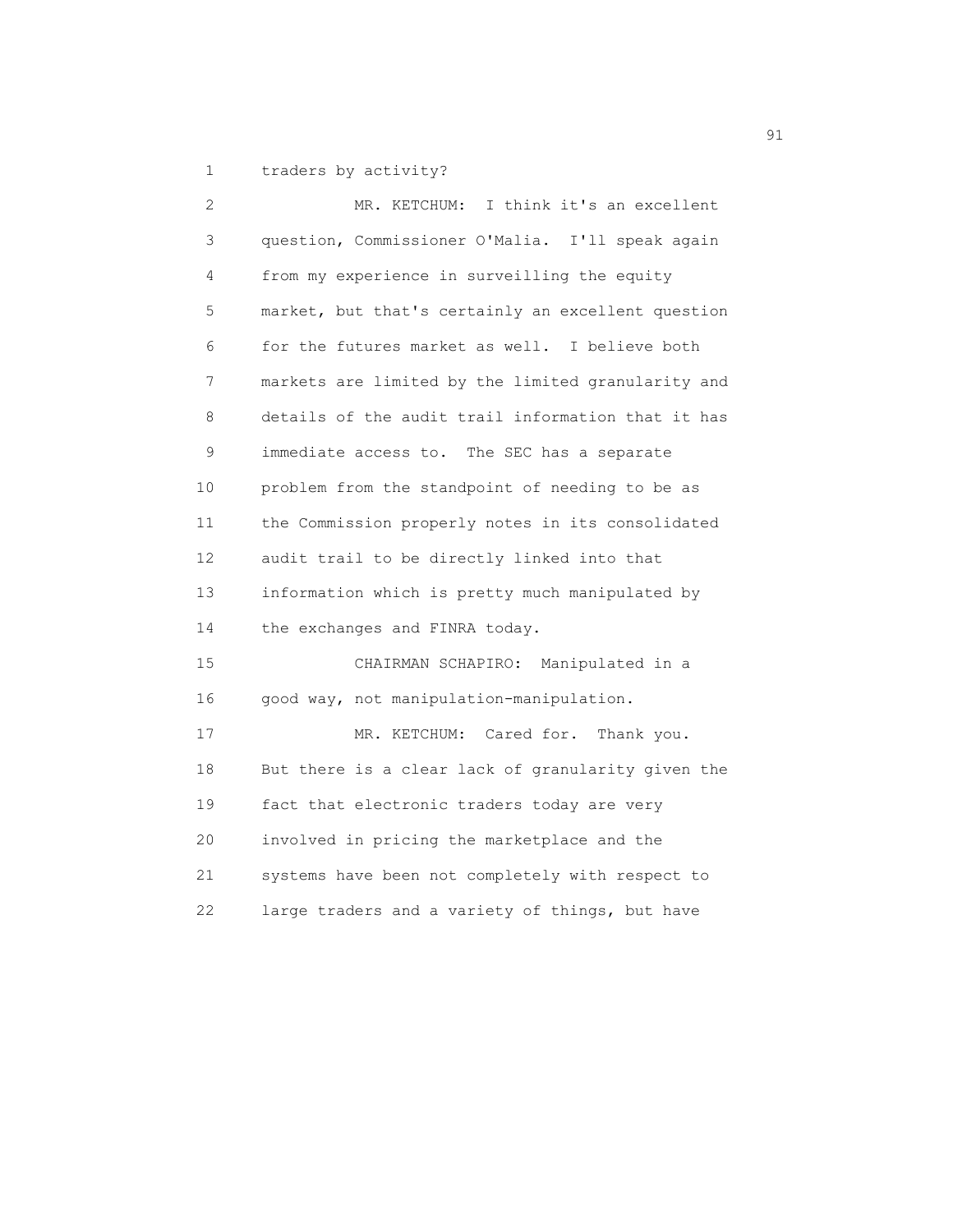1 been primarily focused on the persons who are 2 registered who have traditionally been the pricing 3 mechanism for the marketplaces. I think you're 4 right and I think not only as obviously terribly 5 critical in the equity to ensure to have that 6 information be consolidated across fragmented 7 markets, but also that it easily allows the 8 Commissions and the self-regulators to confidently 9 look at the persons who are impacting the market 10 and to do that in a short period of time and not 11 have the difficulty of pulling that information 12 together over considerably longer periods of time. 13 I think it's not just consolidated, it's also 14 granularity and your question is very correct. 15 MR. BRENNAN: Are there other opinions? 16 David? 17 MR. RUDGER: I would like to urge both 18 Commissions to coordinate their audit trail 19 responsibilities because we're talking a market 20 here in which traders are trading both the futures 21 market and the stock markets, equity markets, and 22 it would be important to have I think some

 $\sim$  92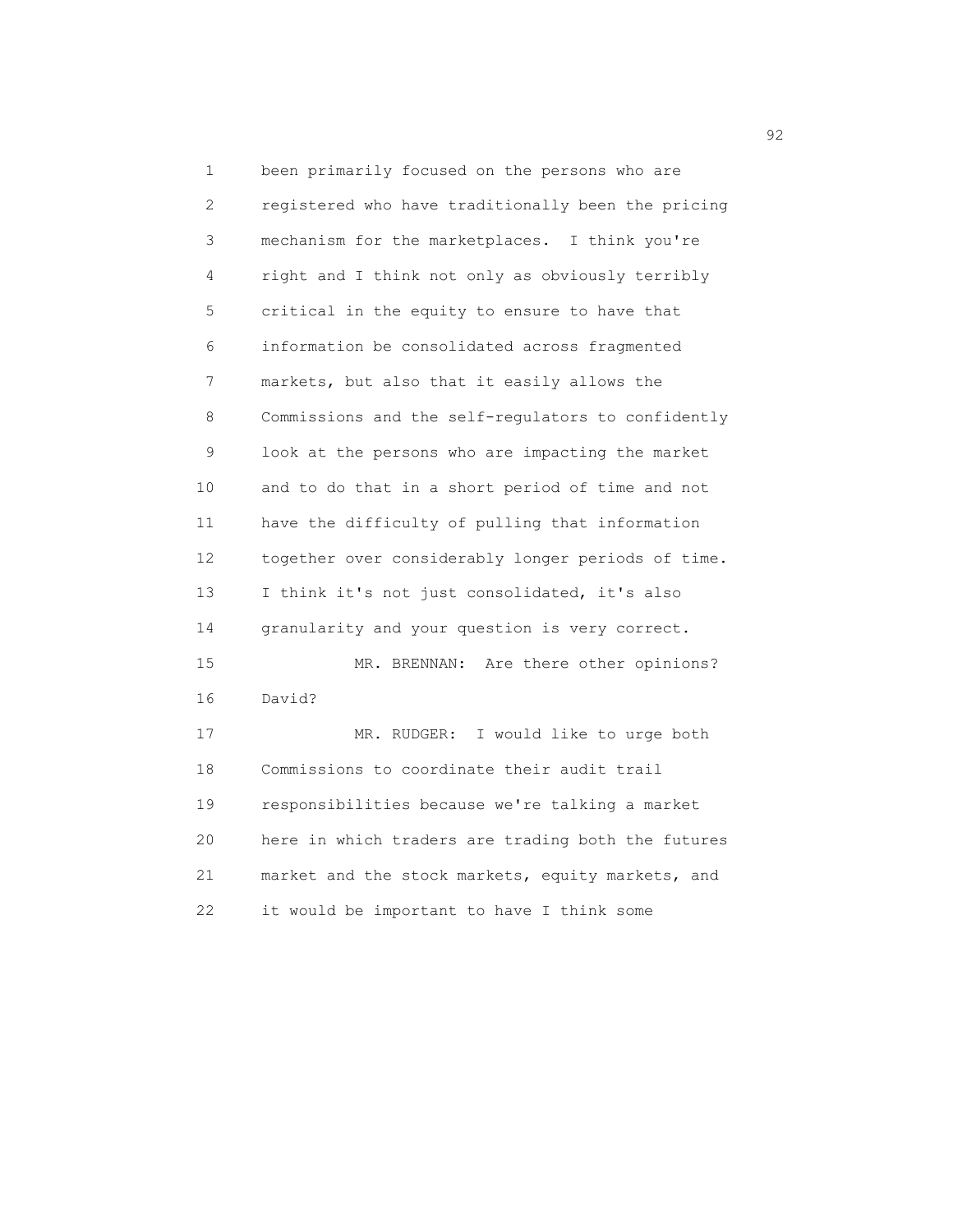1 identified marker so you could trace the

 2 activities of any particular individual trader in 3 both markets. 4 CHAIRMAN GENSLER: So that I understand, 5 Commissioner O'Malia when you were using the word 6 marker were you using it as David was, a sort of 7 unique identifier by trader? Is that what you 8 were asking? 9 COMMISSIONER O'MALIA: I actually asked 10 that question and I'm interested in general what 11 would it be, but by behavior. 12 CHAIRMAN GENSLER: Consistent maybe with 13 what Commissioner Chilton was saying too. 14 COMMISSIONER O'MALIA: Do we need to by 15 their trading style or behavior? 16 CHAIRMAN GENSLER: So that's the 17 question. Do you think we should have any I.D.'s 18 by style or behavior? I see shrugs. I think I'm 19 getting a no. 20 MR. KETCHUM: From a cost-benefit 21 standpoint I think that there may be great value 22 in focusing on the most active participants in the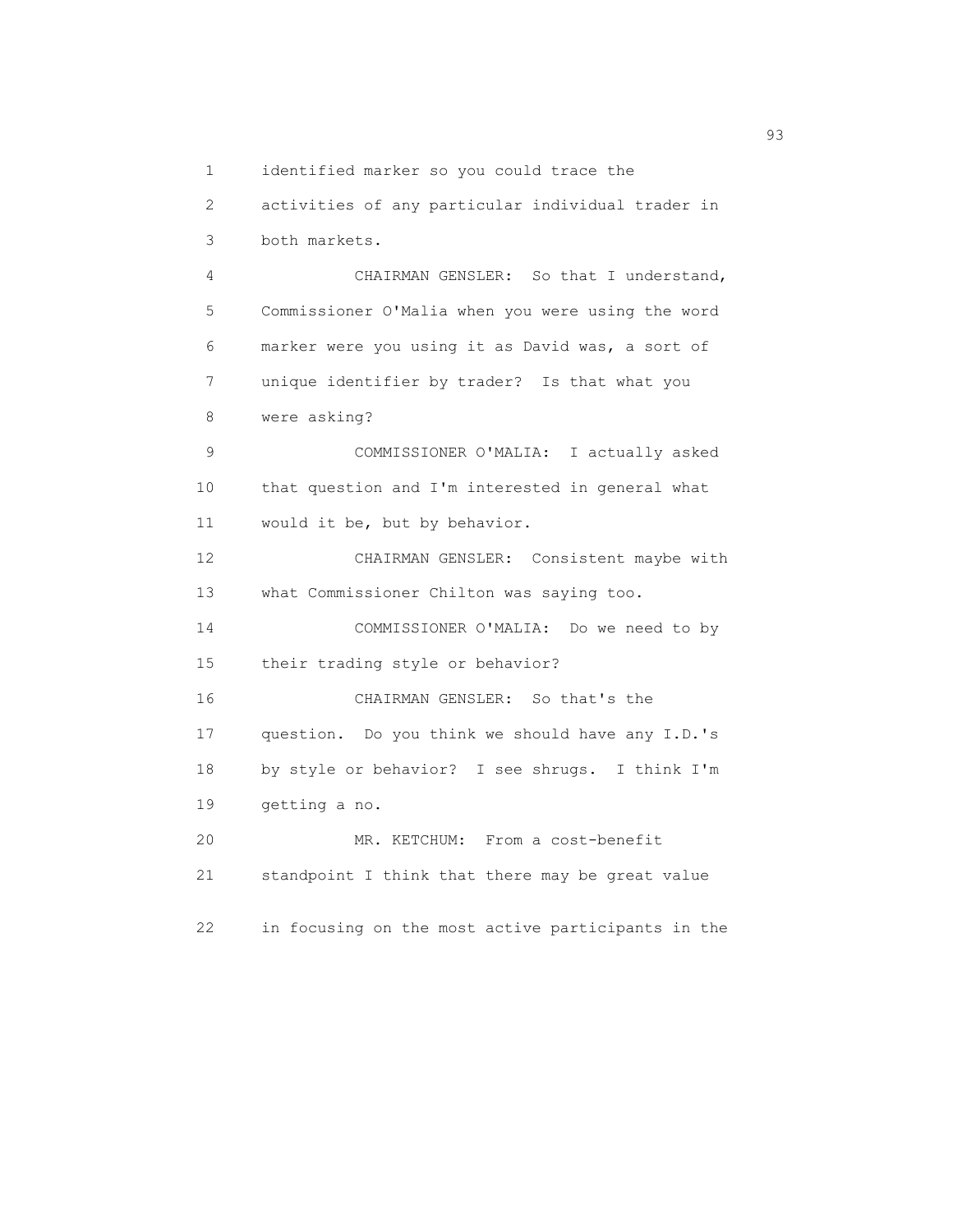1 market. I don't know whether I would describe 2 them precisely by behavior, but I.D.'s for every 3 participant in the market creates a great deal of 4 complexity that don't necessarily provide as much 5 as regulatory benefit as it could. From that 6 standpoint and focusing particularly on not just 7 persons with large positions but persons who are 8 extremely active in the market, I think that's a 9 good distinguishing factor. I don't know whether 10 I'd go further than that. 11 CHAIRMAN GENSLER: Again back to the 12 phone from your side, Joe Stiglitz or Commissioner 13 Chilton or Commissioner Walters? 14 MR. STIGLITZ: I feel comfortable. The 15 only one other thing I might want to add and 16 you'll get the spirit is as I always do is the 17 link between some of the concepts that keep 18 getting raised like price discovery and the real 19 economy. Price discovery in a microsecond or a 20 nanosecond may have no real relevance or very 21 limited relevance to the economy and therefore 22 some of the other issues that have been raised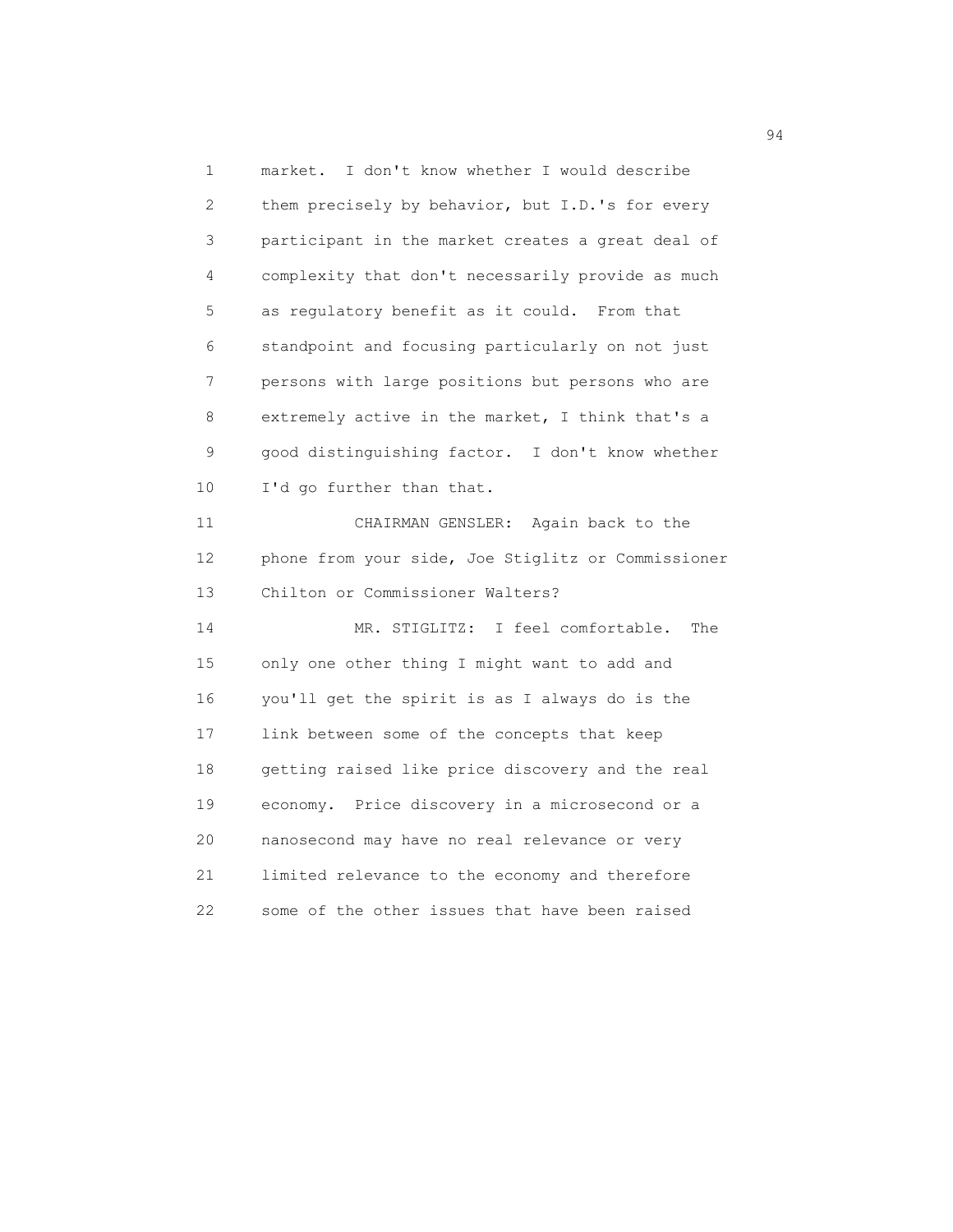1 about the cost have to be balanced with the

 2 questionable issues about the benefits. 3 CHAIRMAN GENSLER: I don't know that 4 there are, but are there any questions from Robert 5 Cook from the SEC team or Andrei and Steve from 6 the CFTC team? Robert? You might want to get up 7 to a mike so that the public can hear you. 8 Robert, they're handing you a mike. 9 MR. BRENNAN: His question was to 10 amplify on recommendation 13 and what kind of 11 information and what uses of that information we 12 would suggest you make. 13 MS. O'HARA: We had discussions about 14 these issues in the sense that part of the 15 challenge you now see is that the information 16 environment that surrounds a highly fragmented 17 world in which liquidity is scattered across many 18 markets creates real difficulties for the market 19 to figure things out let alone for the regulators 20 to figure things out so that recommendation 13 is 21 really trying to think about what is the 22 information need in a world that's so fast and so

experience of the contract of the contract of the contract of the contract of the contract of the contract of the contract of the contract of the contract of the contract of the contract of the contract of the contract of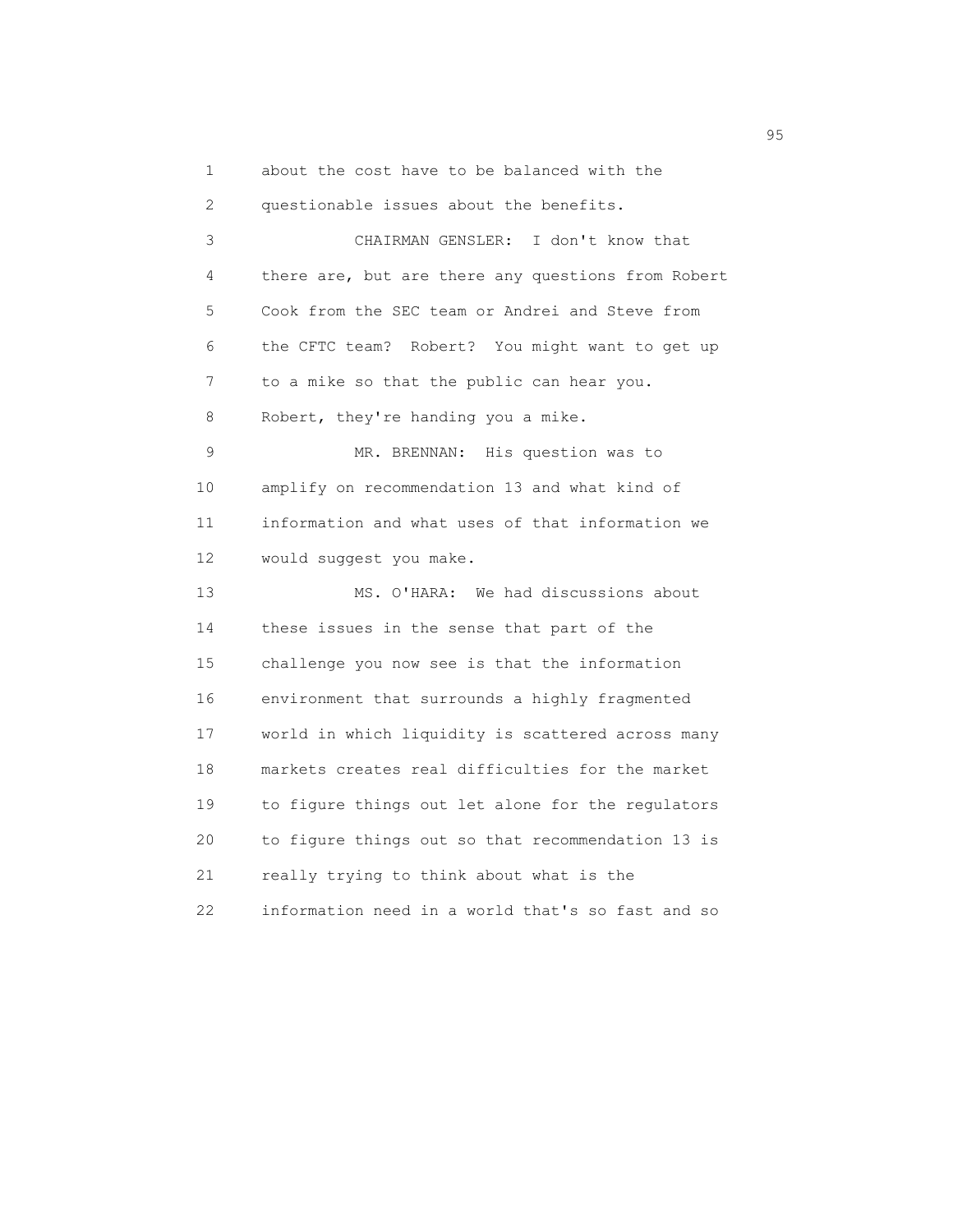1 fragmented? Part of the challenge that see is 2 that professional traders now really don't rely on 3 the consolidated tape because it doesn't meet 4 their needs. They buy information from the 5 various trading venues to help them for example 6 construct measures of the book so that they have a 7 better idea of where liquidity exists in these 8 markets.

 9 I think that raises a broader question 10 about whether or not the market more generally, 11 not just people who buy it from proprietary 12 trading feeds, need greater information on markets 13 and the issues that we're trying to address here 14 go back again to the fact that our information 15 provision in the past has been more related to the 16 notion of price discovery and less perhaps to 17 liquidity that underlies that price discovery. 18 Issues here for example could be measures of the 19 amount of depth that exists in any particular 20 market setting. I think one of the things that is 21 particularly fascinating about the report that the 22 staffs provided was the insight that the book on

 $\sim$  96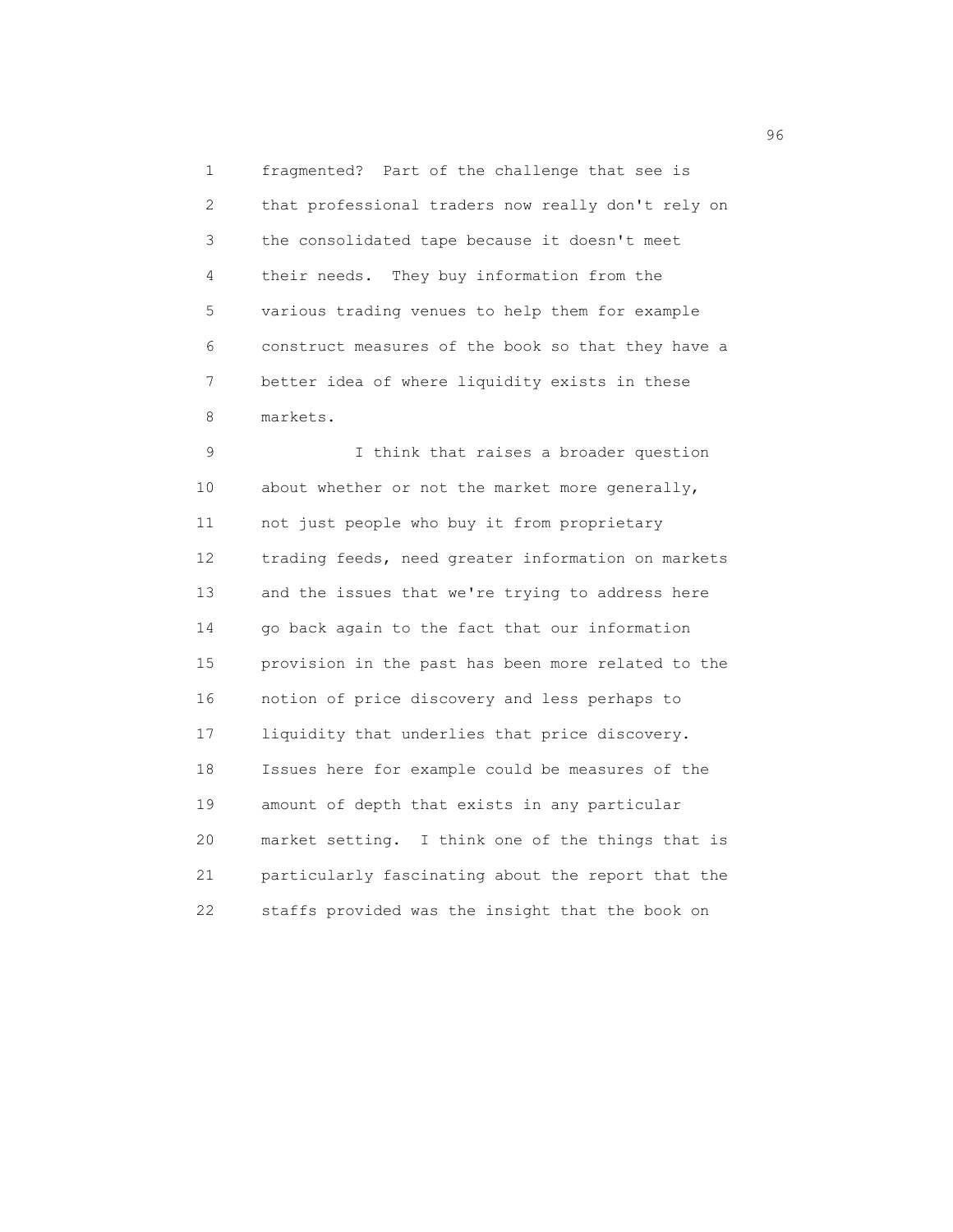1 the CME's e-mini was becoming empty for hours 2 before the actual crash and that's a fascinating 3 statistic. Had the market had an idea of how 4 imbalanced the orders were, it might have led to 5 more willingness to run in and provide orders on 6 the empty side. Part of what we're recommending 7 here and I admit it's rather vague but it is 8 focusing on this idea that liquidity now is not a 9 given. It's going to come about through the 10 accumulation of orders on books and through the 11 incentives to get people to send orders to these 12 markets. They won't know to send if they don't 13 really know what the nature of the liquidity is. 14 There is a downside that we talked about

 15 and that is you don't want to scare people. You 16 don't want to say them, by the way, over here 17 there is really nothing but sell orders because 18 then that again can lead to concerns about whether 19 or not there are "problems" in the market. But I 20 think one of the things that we've spent a lot of 21 time on and which I think the committee does have 22 a general view on is that liquidity is now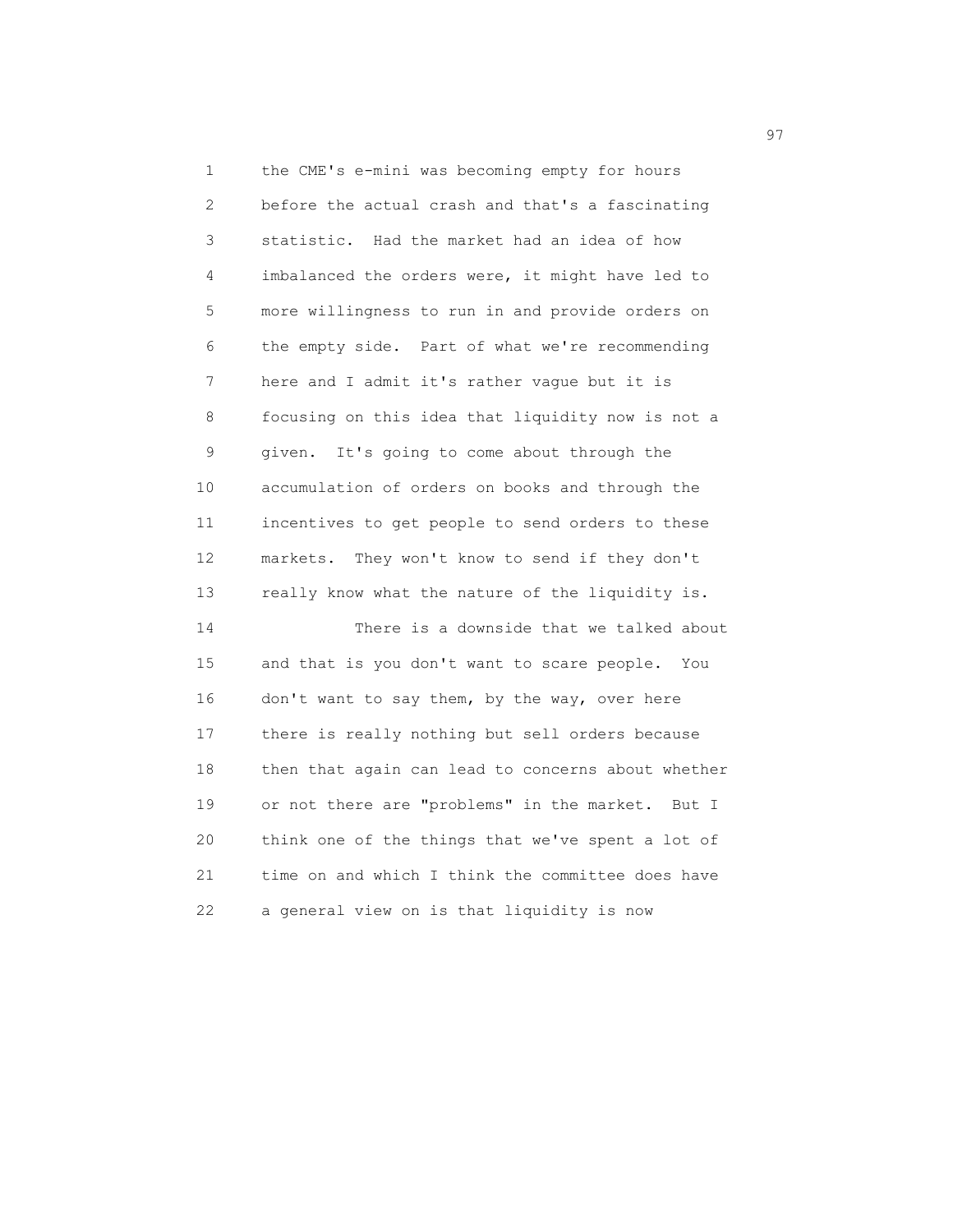1 something that is going to come about through the 2 coordination of markets and people in them and 3 coordination has to rely on information. 4 MR. KIRILENKO: I'd like to chime along 5 similar lines in that very section. To me that 6 section was also information but also 7 transparency, increasing transparency to the 8 markets, and from that perspective did the Joint 9 Advisory Committee have some thoughts on how 10 market regulators could become more transparent 11 from a data standpoint? Is there some data that 12 you think that as we bring it in and we work with 13 it we should be releasing more to the markets on 14 that? Since markets are so fast now then maybe we 15 should be releasing data faster. What kind of 16 data would markets need to have to be more 17 efficient? 18 MR. KETCHUM: I think those are very

 19 provocative and intriguing questions. I can't say 20 that they were specifically what the committee 21 focused on so that we can certainly focus on it 22 going forward. And your initial statement that we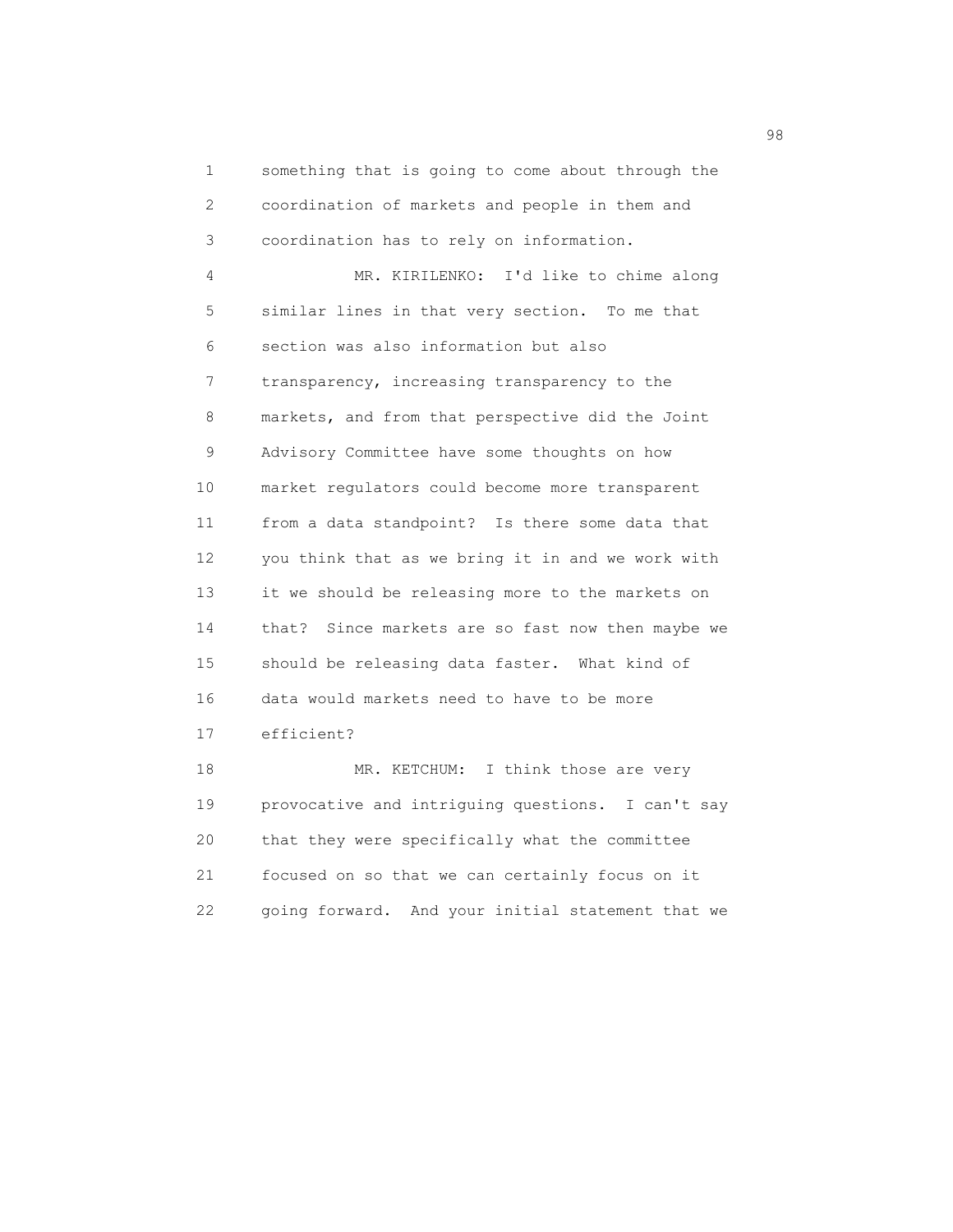1 were very interested in enhancing the transparency 2 to ensure greater understanding and less 3 uncertainly is absolutely correct so that we would 4 be pleased to talk more with staffs about that 5 going forward.

 6 MR. BRENNAN: Rick and I thank our 7 subcommittee members. Again this is a hard 8 process to get eight people to work together 9 without working together. Secondly, we want to 10 thank the staffs. The work by your staffs as has 11 been mentioned on their reports has been 12 outstanding and their support in this process has 13 been outstanding and we're very grateful for that 14 so that before we get to voting or anything else, 15 I wanted to make sure that our gratitude was on 16 the record.

 17 CHAIRMAN SCHAPIRO: Thank you very much. 18 Let me also before we vote say how grateful again 19 we are to your efforts and that we could get such 20 talented people with incredibly busy lives to give 21 up the time to help us and give us your best 22 thinking is really a gift and we very much

en 1999 en 1999 en 1999 en 1999 en 1999 en 1999 en 1999 en 1999 en 1999 en 1999 en 1999 en 1999 en 1999 en 19<br>De grote en 1999 en 1999 en 1999 en 1999 en 1999 en 1999 en 1999 en 1999 en 1999 en 1999 en 1999 en 1999 en 19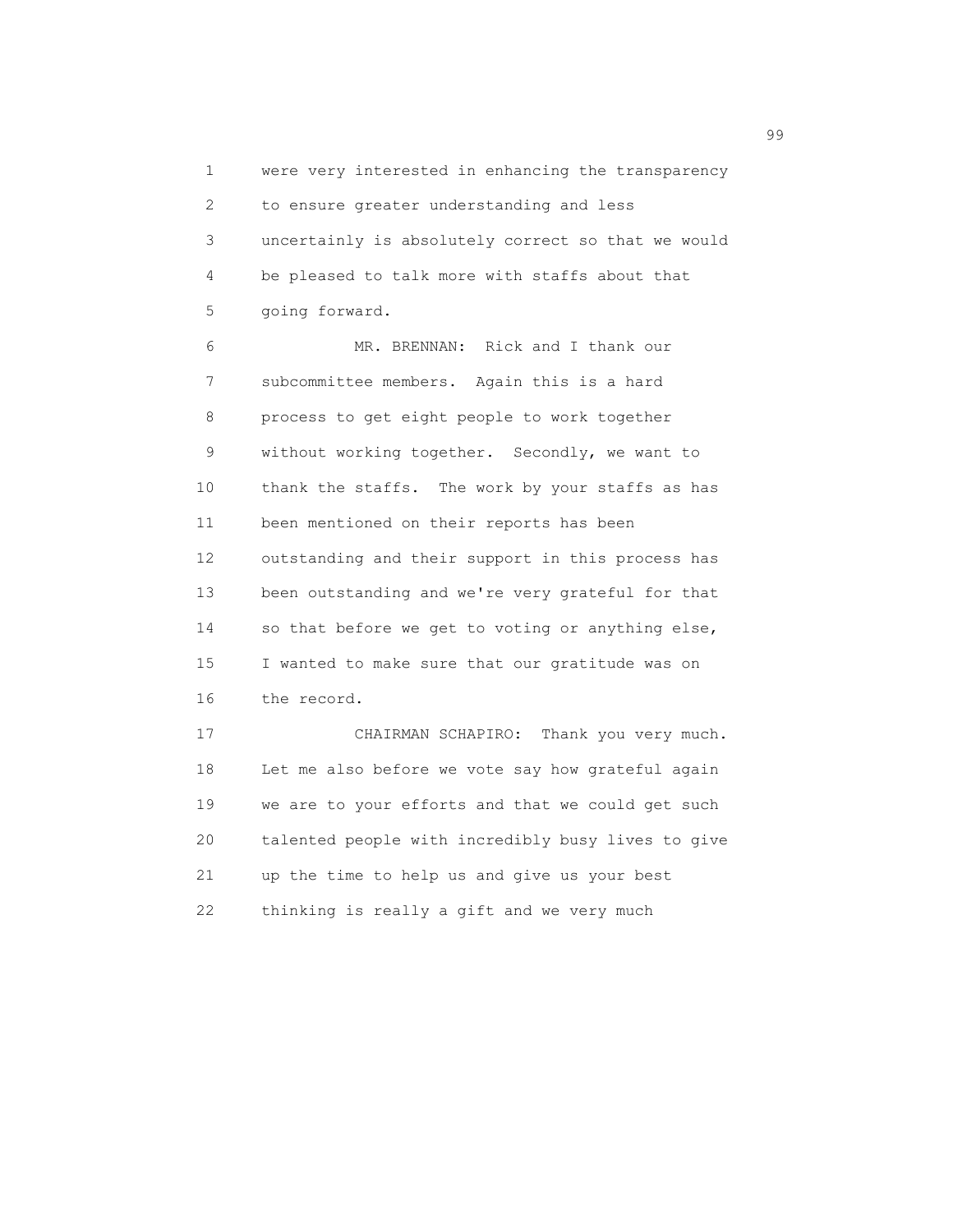1 appreciate it.

| 2                 | I'm going to go ahead and call for the             |
|-------------------|----------------------------------------------------|
| 3                 | Let me note that because Chairman Gensler<br>vote. |
| 4                 | and I are the administrative co-chairs of the      |
| 5                 | committee, we did not participate in the drafting  |
| 6                 | or the meetings or the discussions so that we will |
| 7                 | not vote on the report, it would seem a little     |
| 8                 | awkward in any event since you're voting to        |
| 9                 | provide it to us. With that caveat, all those      |
| 10                | committee members in favor of submitting the       |
| 11                | report to the Commission please say aye.           |
| $12 \overline{ }$ | (Chorus of ayes.)                                  |
| 13                | CHAIRMAN SCHAPIRO: With no opposed I               |
| 14                | The ayes have it unanimously and the<br>think.     |
| 15                | report is now accepted. If there aren't any other  |
| 16                | questions, I guess I will turn it back to Gary to  |
| 17                | conclude.                                          |
| 18                | CHAIRMAN GENSLER: I'd like to close by             |
| 19                | thanking Commissioners from the CFTC and SEC for   |
| 20                | participating and their thoughtfulness. It's now   |
| 21                | to be taken up I guess by 10 Commissioners and you |
| 22                | had two subcommittees and we have two Commissions. |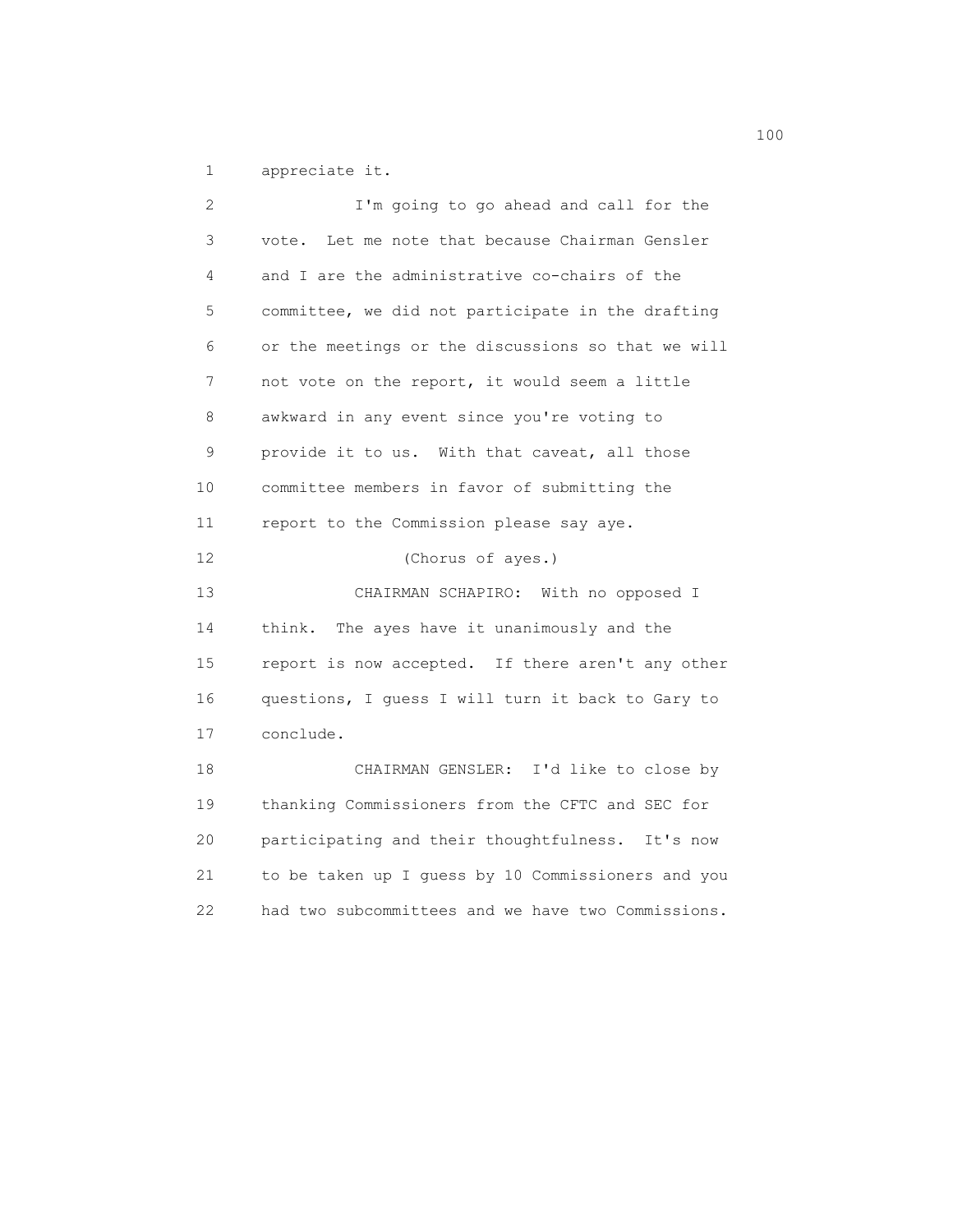1 I really again want to thank all eight of the 2 committee members. Your schedules are enormous, 3 your expertise, I can tell by the fidelity and the 4 detail of the conversation even today that we'll 5 continue to benefit. You're not going anywhere. 6 This is a committee that I think has been 7 enormously beneficial for the two Commissions to 8 continue to get your advice and counsel.

9 As a reminder again to the public, the 10 document itself has been posted to our individual 11 websites at the CFTC and the SEC. We do invite 12 interested persons to review these materials and 13 post their own comments and observations on the 14 committee's work and particularly as we're in a 15 very active period of looking at Dodd-Frank to 16 post comments to the extent that they relate to 17 Dodd-Frank. Many of the comments related broader 18 to market structure, but where they do relate that 19 would be very helpful. I want to thank you and I 20 want to thank staff as well for all that you've 21 done. I think if there is no other committee 22 business, hearing none I'll entertain a motion to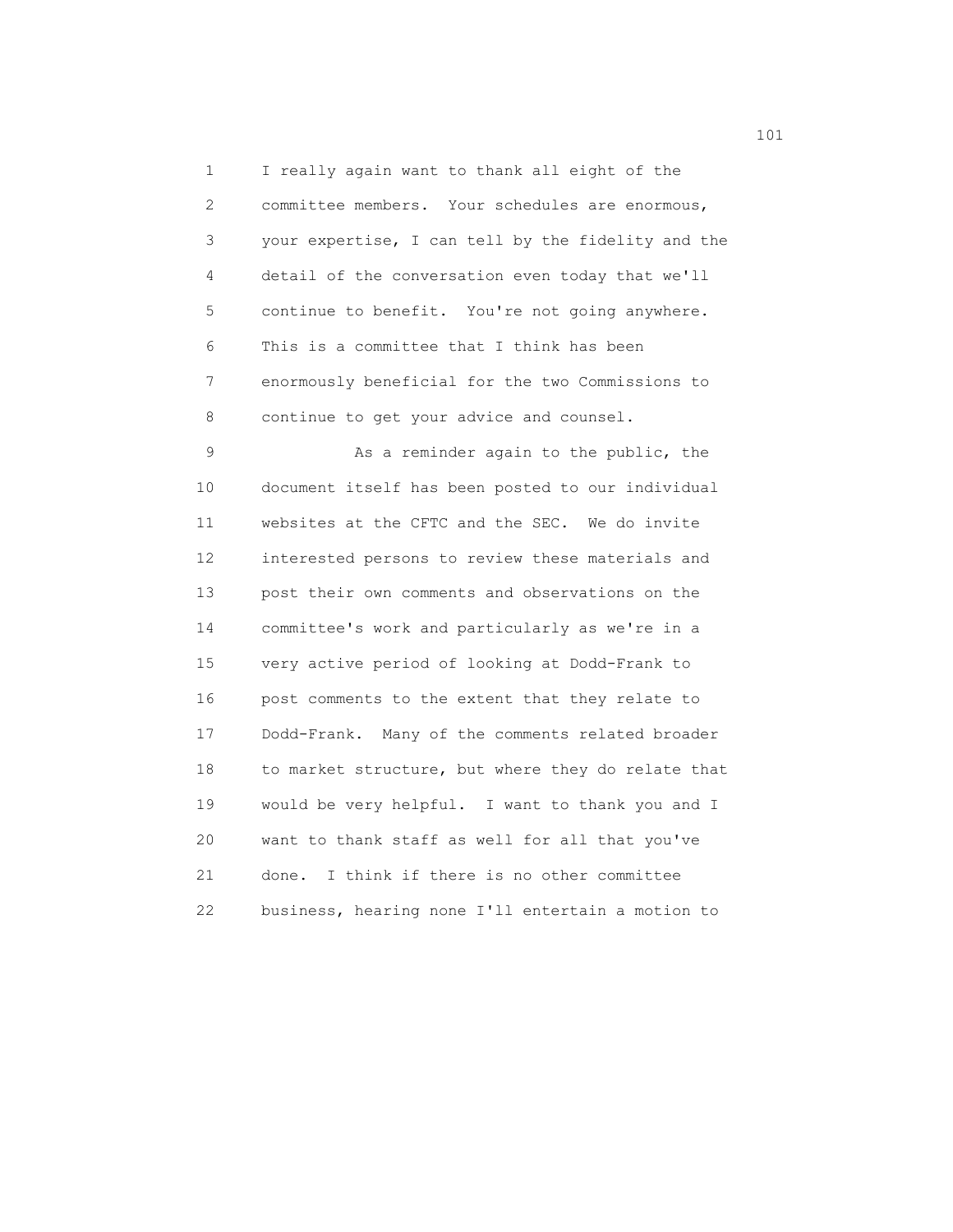1 adjourn. There were no minutes that I had to 2 consider? Then I will entertain a motion to 3 adjourn the meeting. 4 SPEAKER: So moved. 5 SPEAKER: Second. 6 CHAIRMAN GENSLER: All in favor? 7 (Chorus of ayes.) 8 CHAIRMAN GENSLER: Not hearing any 9 opposition, Joe, you're not opposing. No. The 10 meeting is adjourned. Thank you. 11 (Whereupon, at 11:39 a.m. the 12 PROCEEDINGS were adjourned.) 13 \* \* \* \* \* 14 15 16 17 18 19 20 21 22